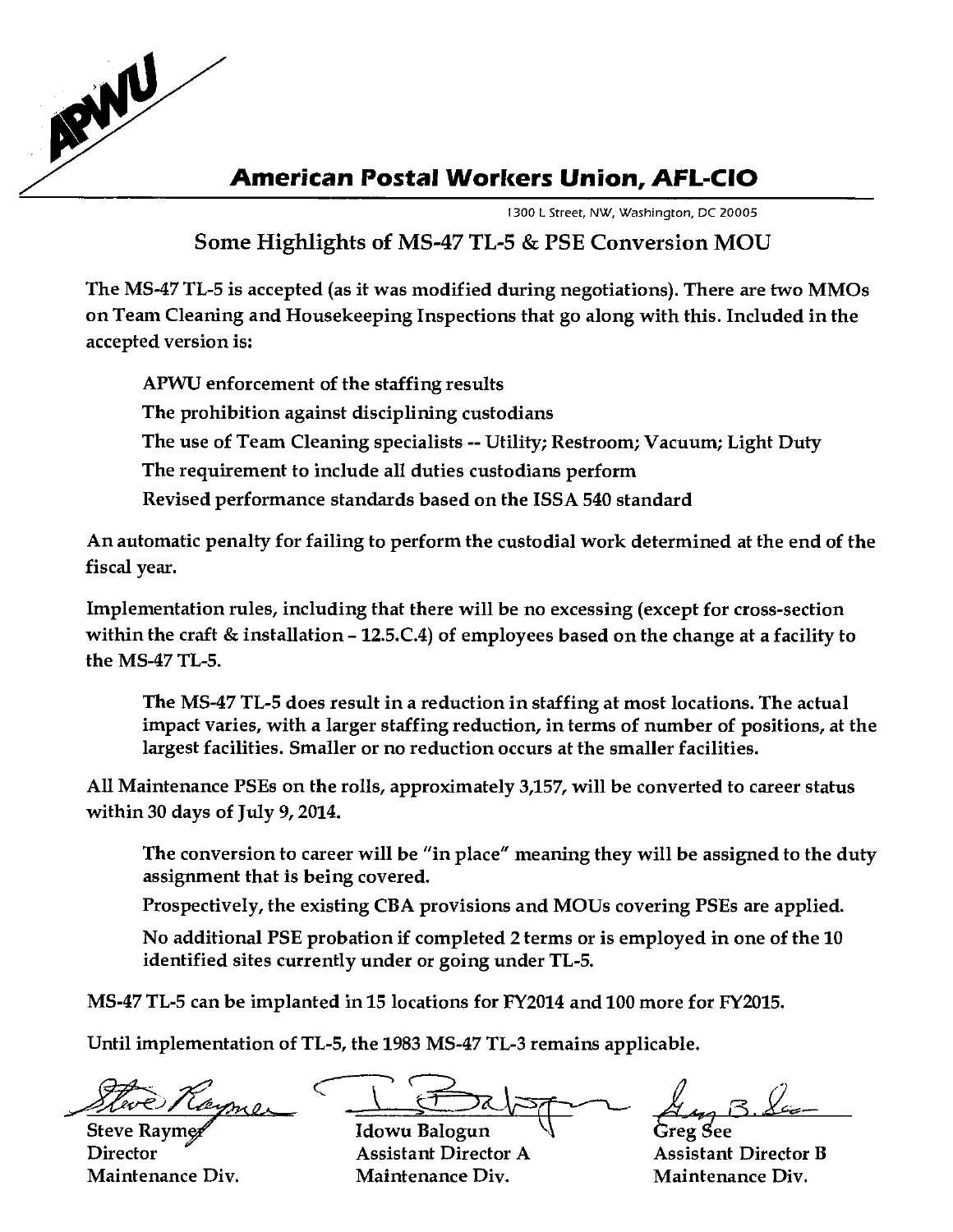# **Time to Start a New Page of History**

Back in 1983, the APWU and the USPS signed a 'Settlement Agreement' relating to a new version of the MS-47 Handbook which covers custodial work and staffing. This came after Arbitrator Gamser issued an award on the 1974 version of the MS-47 sustaining the Union's position that the MS-47 was not merely guidelines and was in fact enforceable criteria. The Service was set to publish it's own new document and the

Peace seemed to reign over the land of the custodian and most issues involving the MS-47 were resolved by mutual agreement. Over time, as people changed positions and roles and new management would come aboard with "new" ideas, more and more disputes went to arbitration. In the mid-1990s, the Postal Service served notice on the APWU of a new MS-47, but withdrew it shortly after. The parties continued to meet and agree on step 4 resolutions.

Then the Service tried having cleaning frequencies issued from the Area level to individual Post Offices. Shortly thereafter, the Service decided it need not clean up to the hours required by application of the MS-47 Handbook. Both of these issues were disputed by the National APWU. The first became known as the 'Cleaning Frequency Case' and the second as the 'Line J Case'.

Finally, in December 2001, immediately following the interest arbitration award (dated 12/18/2001) which set the terms of the 2000 Collective Bargaining Agreement, the Service did in fact issue a new MS-47. This too was challenged by APWU headquarters. This simply became known as 'The MS-47 Case'.

The Cleaning Frequency case award was issued on August 19, 2002 with the APWU being upheld. The Arbitrator awarded: "The Postal Service is directed to adhere to the requirements of the MS-47 Handbook consistent with those Findings." The Arbitrator ruled that higher levels of management could not dictate frequencies of cleaning to the local level.

The Line J case was next up with the award coming July 12, 2004 stating, "In sum, the Postal Service's obligation in a properly staffed facility is to abide by the criteria or standards established in the MS-47 for both unit performance as well as frequencies. The specific frequencies to be followed at a particular location are those specified on the PS 4852. The average weekly hours total shown on Line LI of PS 4852 is an approximate yardstick against which to measure management's compliance, but does not constitute a rigid obligation which cannot be deviated from."

Then came the big one -- the 2001 MS-47. Issued on November 16, 2006 in the midst of National negotiations for a new CBA, the Arbitrator ruled, "The Union's challenge to the revised MS-47 issued by the Postal Service in 2001 is sustained on the basis set forth in the above Findings." The Arbitrator found that the changes made by the Service in going from a staffing and scheduling agreement with the Union to a method that was based only on budgetary concerns could not be rectified by simply changing a few things here and there. He directed the Service to fully rescind the 2001 handbook and restore the 1983 MS-47. Later, on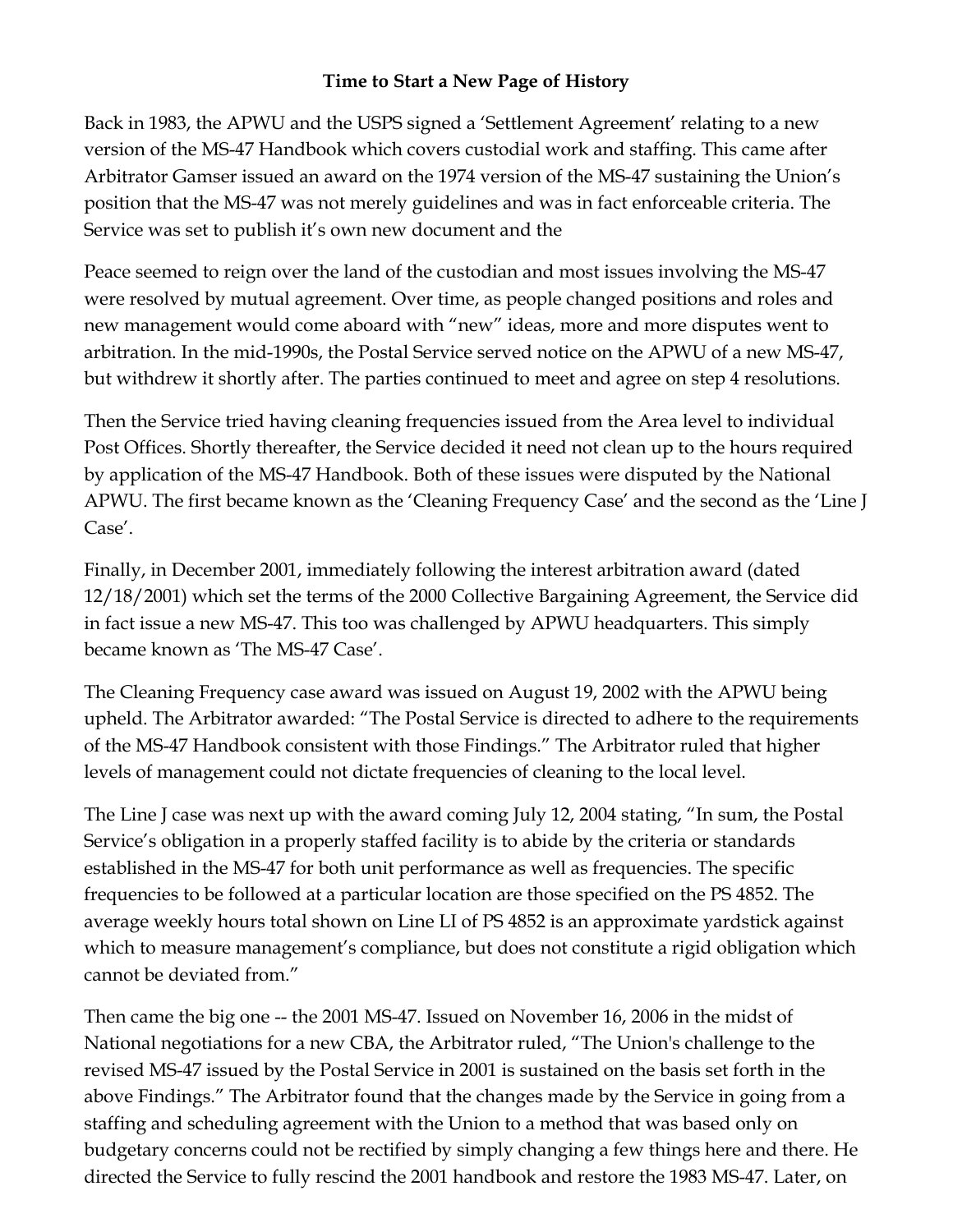January 8, 2008, the parties reached final settlement on the remedy with \$48M being distributed to custodial personnel.

Now, the Service rides again on the mantra of re-issuing a new MS-47. The difference this time is they learned from their past 'education'.

Via notice on December 11, 2011, the Service announced "*As a matter of general information the Postal Service is reconsidering the efficacy of its current Housekeeping processes.*" Pilot sites were being looked for to study new custodial cleaning methods and equipment using the ISSA 540 standard. We engaged and actually started laying the groundwork for what we believed would be a necessary arbitration. Several more notifications came in over time with somewhat different subject matter but all on the same basic issue, the Service was after a new MS-47.

The changes the Service put forth started and continued to be with emphasis on doing the job better. Making the facilities cleaner and having more healthful working conditions for everyone. They stressed the standardization of technics and work methods. Not to mention standardizing their procurement practices so that every installation would use the same cleaning agents to do the same job. This leverages their purchasing power and decreases the number of MSDSs that are maintained and the wide variation of chemicals, some hazardous, that custodians work with. The Service also opined their goal was to improve on the esprit de corps amongst custodians and that they wanted them to know the effort they put forth and the job they perform is important and appreciated. It is, of course, difficult to argue with any of that and in fact mirrors in some respects items the Union had previously stressed.

The Service's goal, as we believed it, was to cut the workforce, plain and simple. The Service hired consultants (ManageMen) to test and implement their pilot program. This included a method called 'Team Cleaning'. We met numerous times and were fully involved. A number of changes were made to the original notification on MS-47, TL-5 (TL = Transmittal Letter or the version of the handbook).

We weighed fully the prospects on succeeding, fully or in part, on an Article 19 challenge where the burden of proof on us is whether the changes proposed by the Service is "fair, reasonable and equitable." Intense negotiations continued resulting in keeping much of our current 1983 (TL-3) version history and many other protections for the bargaining unit. After much internal discussion and debate, we reached agreement on the new MS-47 and signed an MOU implementing it on July 9, 2014.

In the TL-5 version, much of the history of our struggles since the settlement agreement on the TL-3 version have been maintained. TL-5 is not a guideline, it is mandatory (Gamser). The frequencies must be adhered to and are developed locally. The staffing level is to be maintained. The work is required to be scheduled and performed. This and other items are all incorporated in the TL-5 version. Keeping or adding our history to the current handbook means our history is now our present.

Steven & Raymer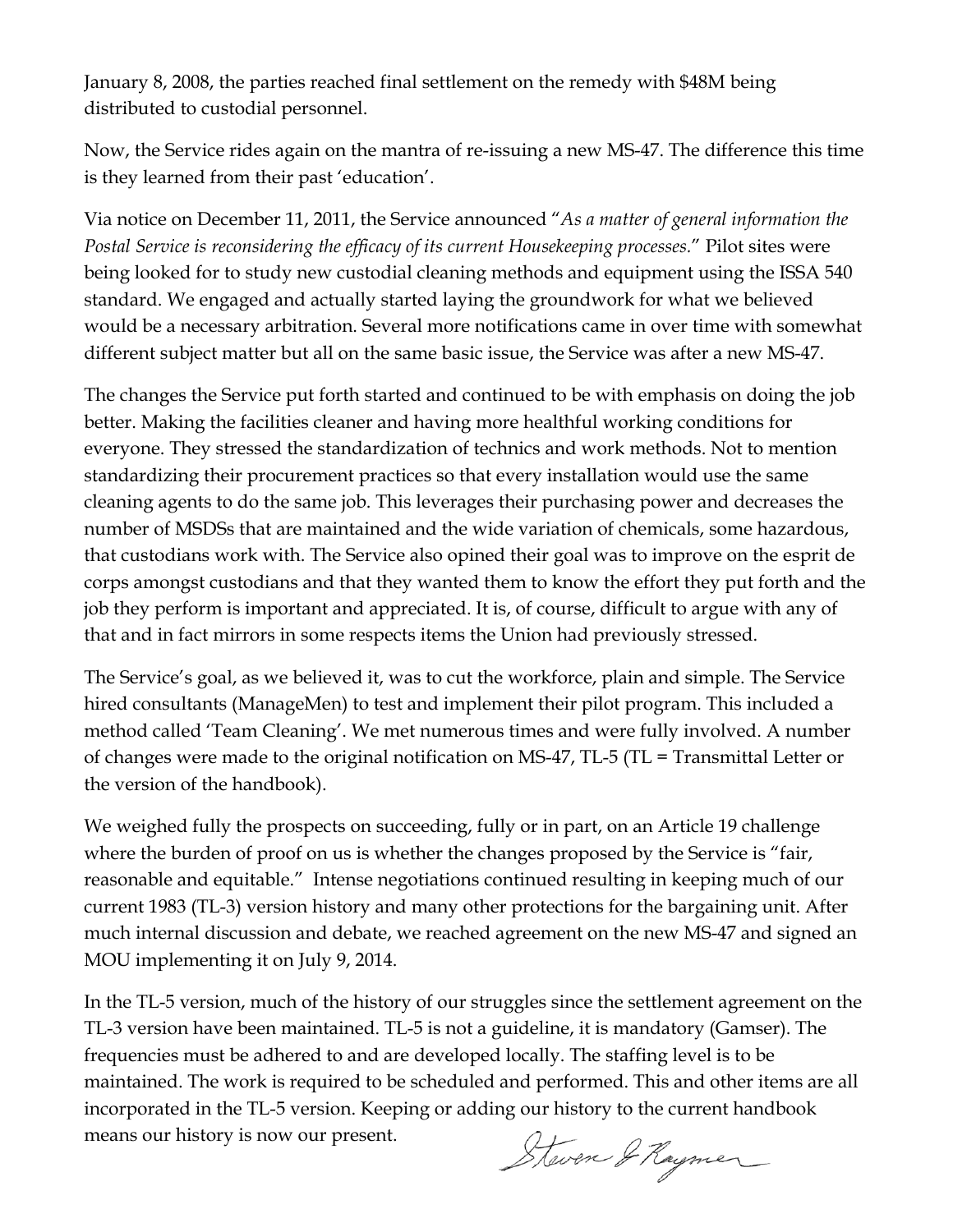#### **MEMORANDUM OF UNDERSTANDING BETWEEN THE UNITED STATES POSTAL SERVICE AND THE AMERICAN POSTAL WORKERS UNION, AFL-CIO**

#### **Re: MS-47 TL-5 Implementation and Maintenance Craft PSE Conversions**

The parties acknowledge their commitment to the orderly implementation of the MS-47 TL-5 upon release. The parties accordingly agree to the following understandings and provisions;

1) The United States Postal Service (USPS) and the American Postal Workers Union (APWU) jointly agree to the MS-47 TL-5 dated June 27, 2014 as written. A copy of that document is Attachment A to this Memorandum of Understanding (MOU).

The following Maintenance Management Order(s) (MMO), copies of which are Attachments B and C to this MOU, respectively, are accepted as written:

- Draft MMO mm14001af (MM0-001-14) Team Cleaning Tools and Equipment for Facility Custodial Cleaning
- Draft MMO mm14003ae (MM0-003-14) Housekeeping Inspection Techniques

The MS-47 TL-5 and the above referenced MMOs represent the agreed upon changes resulting from Article 19 discussions between the parties.

- 2) Except for those employees permitted to make a different choice by this paragraph, the USPS will convert "inplace" all current Maintenance Craft Postal Support Employees (PSEs) to career status, either to full-time regulars (FTRs) or part-time regulars (PTRs), consistent with the duty assignment the PSE currently works. These conversions will take place as soon as reasonably possible, but no later than within 30 days after the signing of this agreement. Any Maintenance PSE who has been converted prior to the date of this MOU or has made a selection of a duty assignment for conversion will have the choice of remaining in their present location and duty assignment or returning to the duty assignment they covered immediately prior to their conversion provided that duty assignment has not already been filled in accordance with Article 38. An employee who returns to a former installation under the terms of this paragraph will have the career status (FTR or PTR) they would have received had they been converted "in-place" as described herein and will receive seniority credit as if they had not left the former installation.
- 3) The complete conversion of all Maintenance Craft PSEs to career status in the Maintenance Craft pursuant to this MOU fully resolves all disputes at all levels regarding Maintenance Craft PSE cap violations in Function 3B including, but not limited to, all Maintenance examples cited in case Q10C-4Q-C 13126898 / APWU HQTG 20130201.
- 4) This MOU further satisfies item 3b of the Maintenance Craft PSE Conversion to Career MOU dated March 28, 2014 and the reference therein to October 31, 2014 is moot. The remainder of that MOU and the pecking order for PSE conversion to career stated in the Conversion to Career MOU shall remain in effect and is hereby reconfirmed.
- 5) Maintenance Craft PSEs converted to career who have already served two full terms as a PSE will not be required to serve an additional probationary period after conversion to career.
	- a) This provision applies whether conversion is under this MOU or any other provision causing a PSE conversion to career. An exception to serving an additional probationary period is in the ten (10) already identified sites where converted PSEs working at those sites will not serve a probationary period regardless of whether they have completed two full terms as a PSE. A document listing those ten sites is Attachment D to this MOU. Further, any Maintenance PSE converted to career who does serve an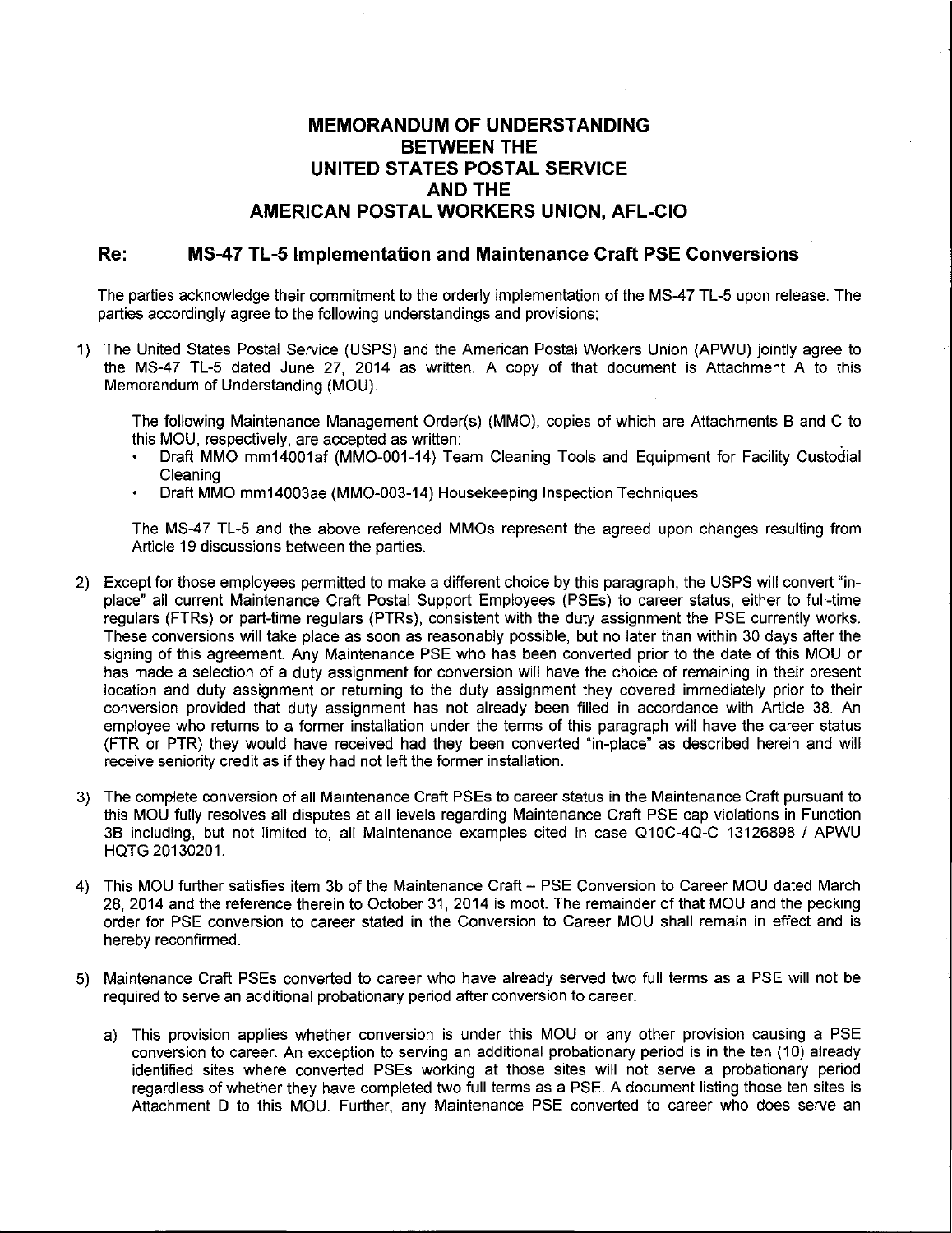additional probationary period is not to be separated due to "lack of work" during their probationary period.

- 6) In facilities that are maintained by USPS custodians, upon the conclusion of each Postal Fiscal Year (FY), during October of the new FY, the total custodial work hours for the just completed fiscal year shown on the end of year report(s) for Labor Distribution Code (LDC) 38 (custodial work) will be compared with 90% of the custodial work hours shown on Line **H** of PS form 4852. The results will be provided to and discussed with the Local APWU President or designee. Falling short of 90% of the work hours shown on PS Form 4852 Line H will result in compensation for each hour short of 90% of the hours on PS Form 4852 Line H paid at the overtime rate to the custodial employees who will be identified in writing by the APWU Local Union. The APWU Local Union will determine the appropriate custodial employee(s) to compensate. In the fiscal year of the MS-47 TL-5 implementation, the period shall be prorated for the time MS-47 TL-3 PS Form 4852 was in effect and the time MS-47 TL-5 PS Form 4852 was in effect. Where staffing changes have been made during the course of the fiscal year, the final Line **H** hours of the PS Form 4852 to be considered for comparison at the end of the FY shall be the sum of the hours shown on each PS Form 4852 Line H prorated for the period each of the staffing packages were in effect during the FY. The 90% of Line **H** work hours is not intended to permit the staffing level for the individual facility (e.g. a station, branch, VMF, annex, etc.) covered by the PS Form 4852 to be below the number of employees shown on the PS Form 4852 Where a custodial duty assignment works at more than one facility, the local parties are to agree on how to apply the work hours.
	- a) Further in any facility where the facility has fallen short of the 90% of work hours on PS Form 4852 Line H for a FY and in the succeeding Fiscal Year comparison, the facility is again short of achieving the 90% of work hours on PS Form 4852 Line **H,** the payments made under this paragraph will then be equal to the difference between the custodial work hours shown on the end of year report(s) for LDC 38 and 100% of the work hours shown on PS Form 4852 Line H for that Fiscal Year. (after prorating if applicable).
	- b) Compensation at 100% of work hours reflected on the PS Form 4852 Line **H** calculation will only occur when the facility has failed to achieve the 90% threshold in successive, consecutive years but shall continue at the 100% level until the facility has achieved 90% of the work hours in a fiscal year. For subsequent failure to reach the 90% of work hours on the PS Form 4852 the process described herein repeats.

Note: PS Form 4852 Line H shall be pro-rated for any period that the facility had to suspend operations on account of an emergency, disaster or otherwise of an Act of God.

- 7) Installations where the MS-47 TL-5 has as yet not been implemented, the USPS may hire Maintenance Craft PSEs within the applicable cap and assign them to the hours and days off of a residual vacancy which the Service declares as a held pending reversion duty assignment. A duty assignment may be declared as held pending reversion after the Service has notified the Union of the intent to implement the MS-47 TL-5 at that facility and after an initial work loading has been completed indicating reduced custodial staffing. Until the implementation of the MS-47 TL-5 with its approved staffing package, the installation, for the purpose of applying paragraph six (6) above, Line H from MS-47 TL-3 PS Form 4852 will be used (see item 11 for placing residual vacancies existing on the signing of this MOU as held pending reversion).
- 8) Upon implementation of MS-47 TL-5 in a facility, duty assignments may be reverted provided the staffing level does not go below that required by MS-47 TL-5.
- 9) All LDC 38 work hours, career and PSE count towards PS Form 4852 Line **H** hours.
- 10) Staged implementation of MS-47 TL-5:
	- a) The USPS and APWU agree to implement the MS-47 TL-5 dated June 27, 2014 and its cleaning procedures at no more than 15 facilities during Fiscal Year (FY) 2014 (for purposes of this MOU only a "facility" is a single site or location which has its own PS Form 4869, PS Form 4839 and PS Form 4852). By the end of FY 2015 no more than 100 facilities shall have the MS-47 TL-5 cleaning procedures implemented. (This number 100 includes facilities, where the MS-47 TL-5 was implemented in FY 2014). The implementation in the remaining facilities shall be completed thereafter.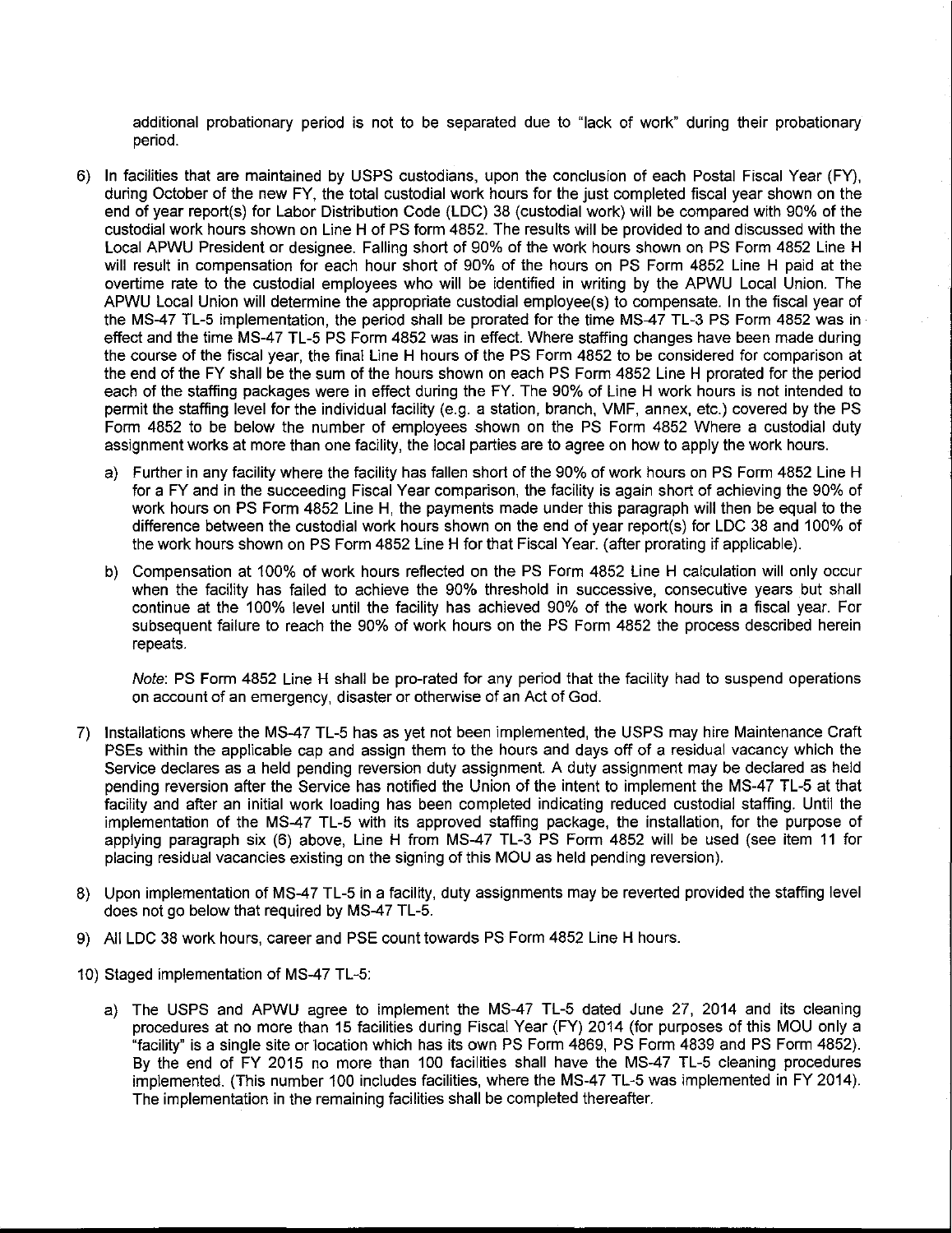- b) For purposes of this MOU no involuntary reassignments {excessing), except for actions taken under Article 12.5.C.4, may occur due to the implementation of MS-47 TL-5 at any installation.
- c) The parties understand that until the Service implements MS-47 TL-5, the MS-47, TL-3 version is applicable to the facility. Outside of item 6 above, this settlement is not intended to nullify or modify any prior headquarters agreements, settlements or awards in which the 1983 MS-47 was an issue.
- 11) Custodial duty assignments which are vacant upon the signing of this MOU, and which are not being covered by Maintenance Craft PSEs or committed for employee transfer may be declared as held pending reversion or reverted, if reversion is otherwise permitted under Article 38.4, within 120 days of the signing of this MOU. The work hour requirements of item 6 above must still be met. Duty assignments declared as held pending reversion under this item will be counted toward the staffing level for the facility under the MS-47 TL 3. Duty assignments declared as held pending reversion under this item may be filled by a PSE if allowed within the applicable PSE cap.
- 12) After the date on which this MOU is signed, a vacant custodial duty assignment in an installation which has not implemented the MS-47 TL-5 may be reverted only in accordance with Article 38 or placed in held pending reversion based on this MOU (see item 6 above) and only then provided the applicable PSE cap is not exceeded.

Patrick M. Devine Manager, Contract Administration (APWU) United States Postal Service

Date:  $7 - 9 - 14$ 

eyne

Steven G. Raymer Director, Maintenance Division American Postal Workers Union, AFL-CIO

 $7/9/2014$ Date: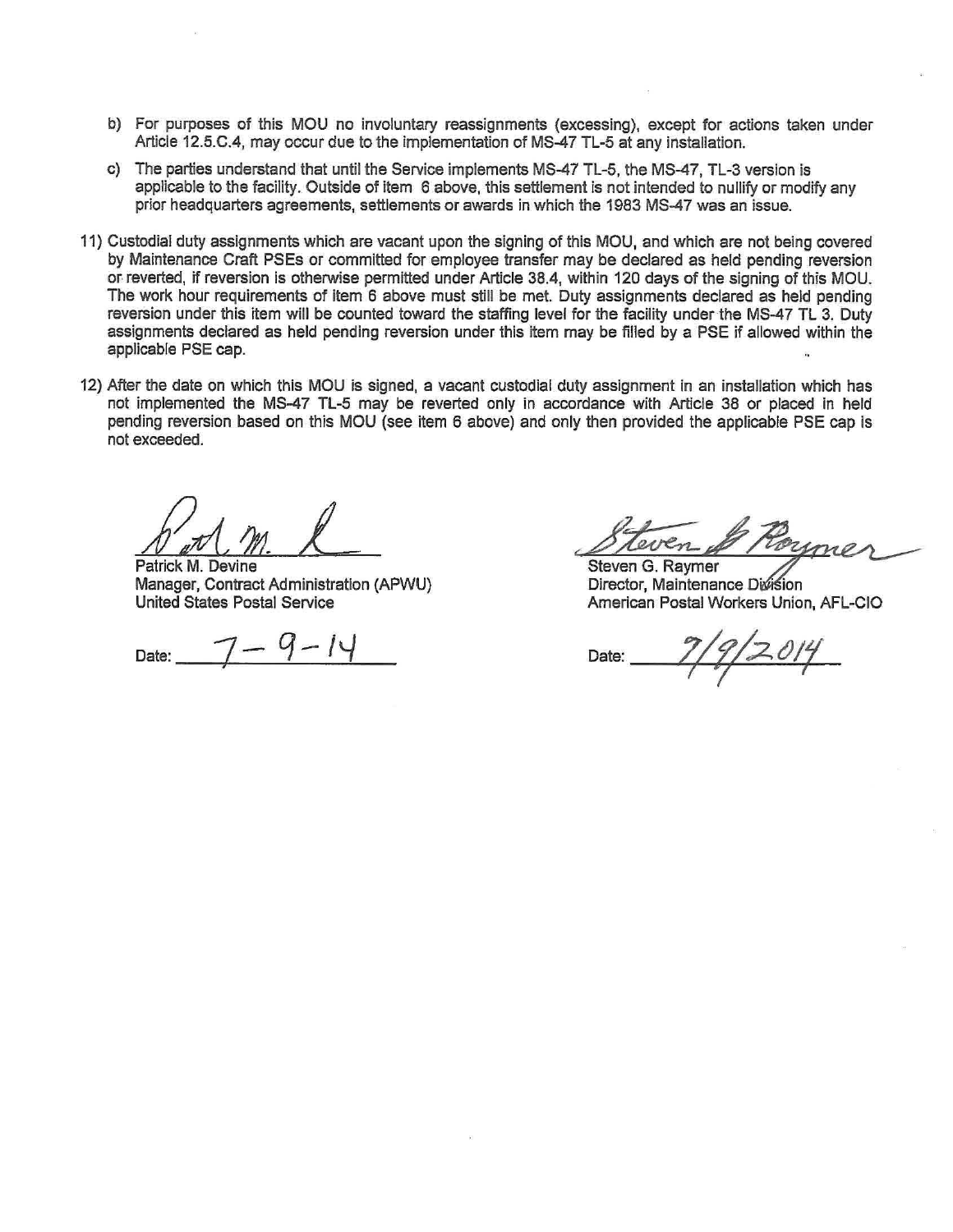#### Attachment A Memorandum of Understanding Re: MS-47 TL-5 Implementation and Maintenance Craft PSE Conversions

• MS-47 TL-5 Dated - June 27, 2014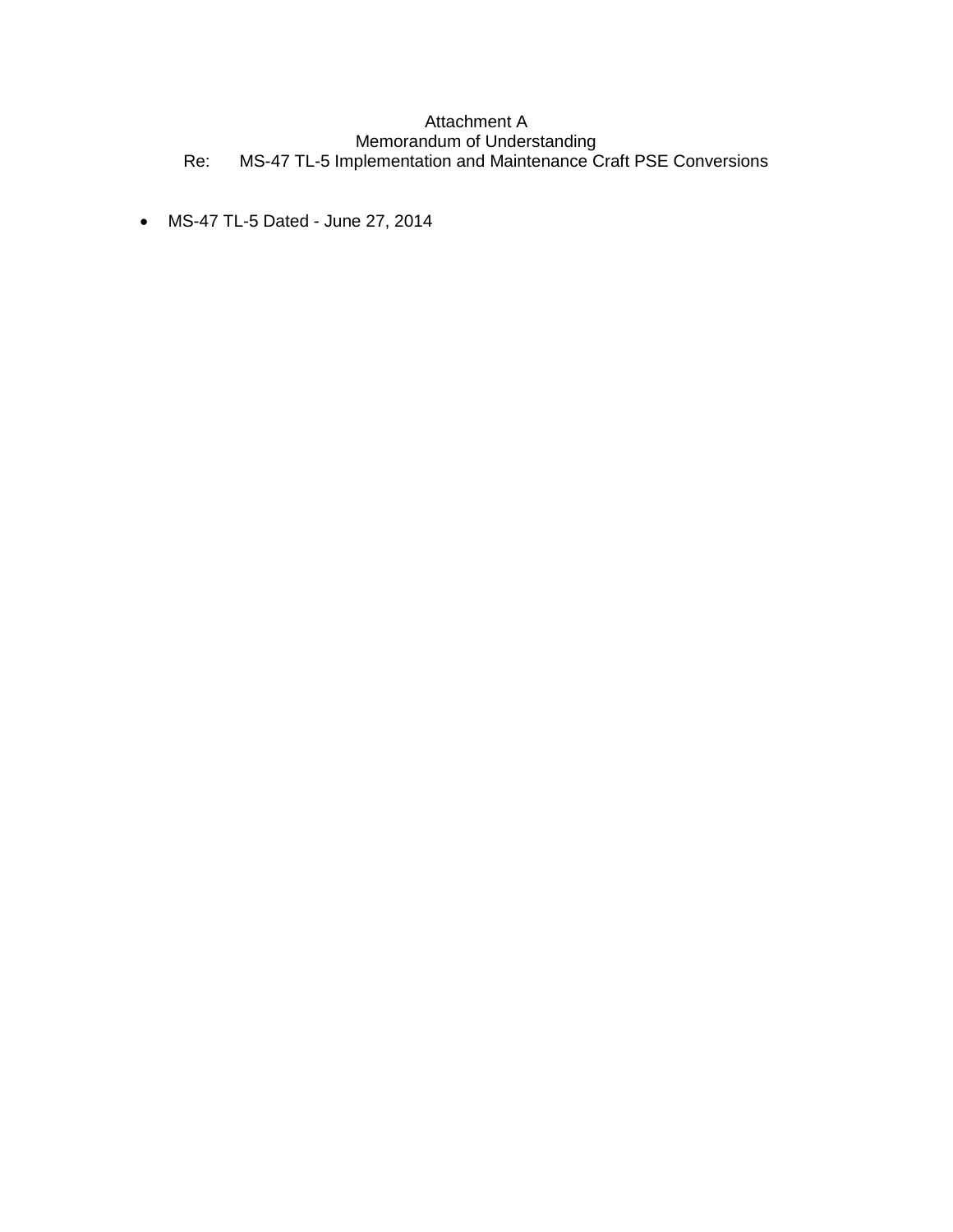**UNITED STATES POSTAL SERVICE** 

> **Maintenance Series Handbook MS-47 Facility Cleaning**

**Transmittal Letter 5** June 27, 2014

#### **Explanation** А.

This handbook is a complete revision of the MS-47 Handbook, Facility Cleaning. Significant changes in cleaning methodologies, tools, and performance standards are included. Utilize this handbook to determine custodial staffing for each facility in conjunction with "Team Cleaning" implementation. It will be available on the MTSC web site at http://www1.mtsc.usps.gov in PDF.

#### **Printed Copies B.**

To order printed copies, submit PS Form 7380, MDC Supply Requisition, to the Topeka Material Distribution Center. In the Postal Service Item Number (PSIN) column specify: HBKMS47.

To order by Touch-Tone Order Entry, use Postal Stock Number (PSN): 7610030009319.

To order an 8.5-inch by 11-inch 3-ring binder with 1-inch capacity handbook binder, use PSIN: O399A; PSN: 7510-02-000-8125.

#### $\mathbf{C}$ . **Rescissions**

Please discard all previous TLs of this handbook.

#### D. **Comments and Questions**

Suggestions for improving this handbook are solicited from all sources. To provide comments and suggestions, or to report handbook errors, use the Handbook Comment selection on the MTSC Feedback link at http://www1.mtsc.usps.gov/. This handbook will be updated as future needs demand.

Themas & ley ham &

Thomas D. Duchesne Manager, Maintenance Operations

475 L'ENFANT PLAZA SW WASHINGTON DC 20260-7100  $(202)$  268-3250 FAX: (202) 268-3331 www.USPS.COM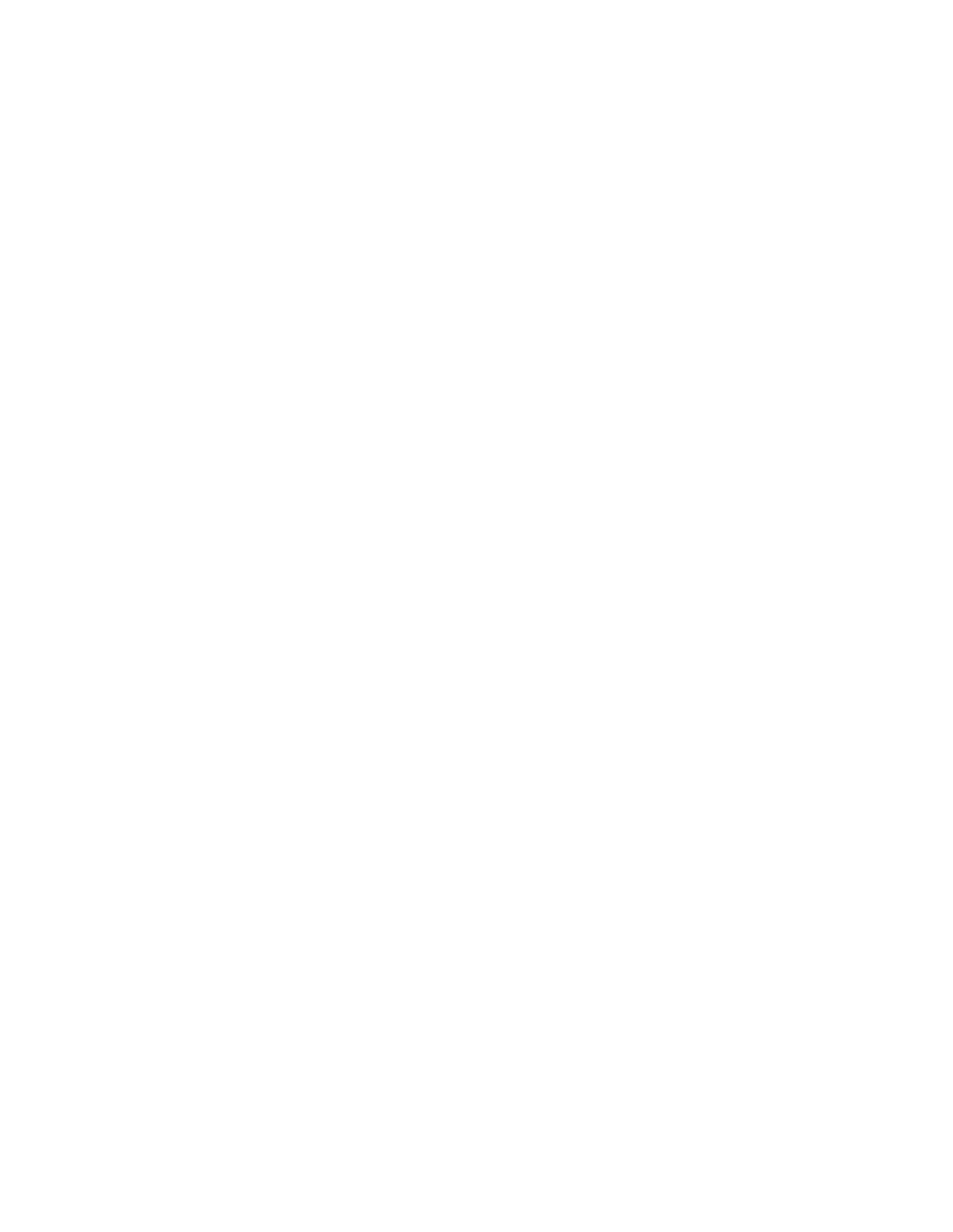

# *Maintenance Series Handbook MS-47*

*Facility Cleaning*

*TL-5: June 27, 2014*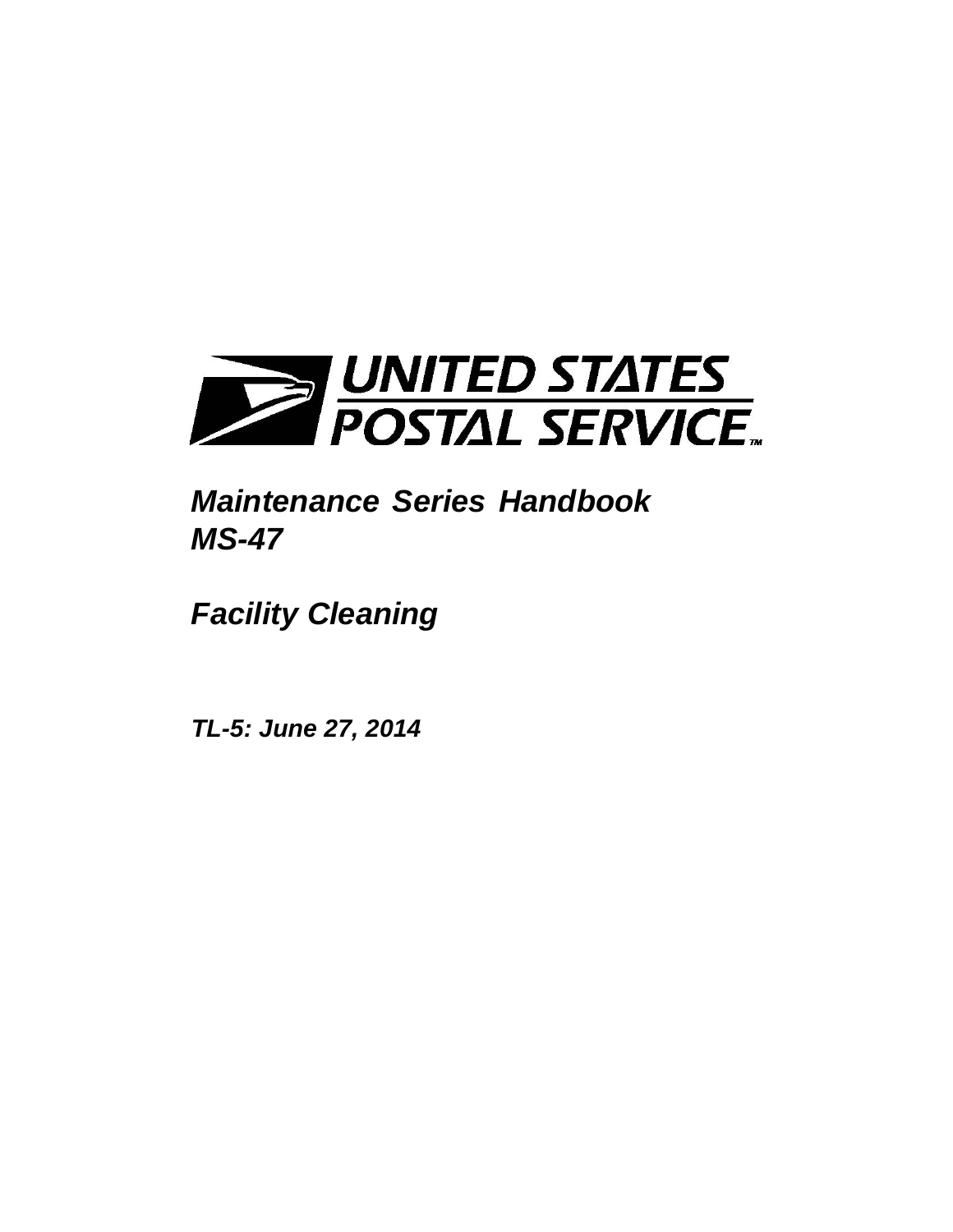Published by:

MAINTENANCE TECHNICAL SUPPORT CENTER MAINTENANCE OPERATIONS UNITED STATES POSTAL SERVICE PO BOX 1600 NORMAN, OK 73070-1600

This handbook may be used only by USPS personnel for training and maintenance. Other than for those purposes, no part of this publication may be reproduced or divulged to third parties in any form or manner without written permission from the Maintenance Technical Support Center.

Access electronic versions of handbooks from the MTSC web site on the equipment page for the specified equipment or in the list of Non-Equipment Related Handbooks (under Documentation) at:

http://www1. mtsc. usps. gov

Select "PDF" to download and print selected sections of this handbook.

Suggestions for improving this handbook are solicited from all sources. To send us your comments and suggestions, or to report MS handbook errors, please select the Handbook Comment button on the MTSC Feedback page on the MTSC web site at:

<http://www1.mtsc.usps.gov/apps/mtsc/index.php#feedback>

Order additional copies of handbooks either by submitting a completed Form 7380 (*MDC Supply Requisition*) to the Topeka Material Distribution Center using the PSIN listed below or by using the PSN listed below when ordering by touch tone telephone:

MS-47

Facility Cleaning PSIN: HBKMS47 PSN: 7610-03-000-9319

Binder

8. 5-inch by 11-inch 3-ring binder with 1 inch capacity PSIN: O399A; PSN: 7510-02-000-8125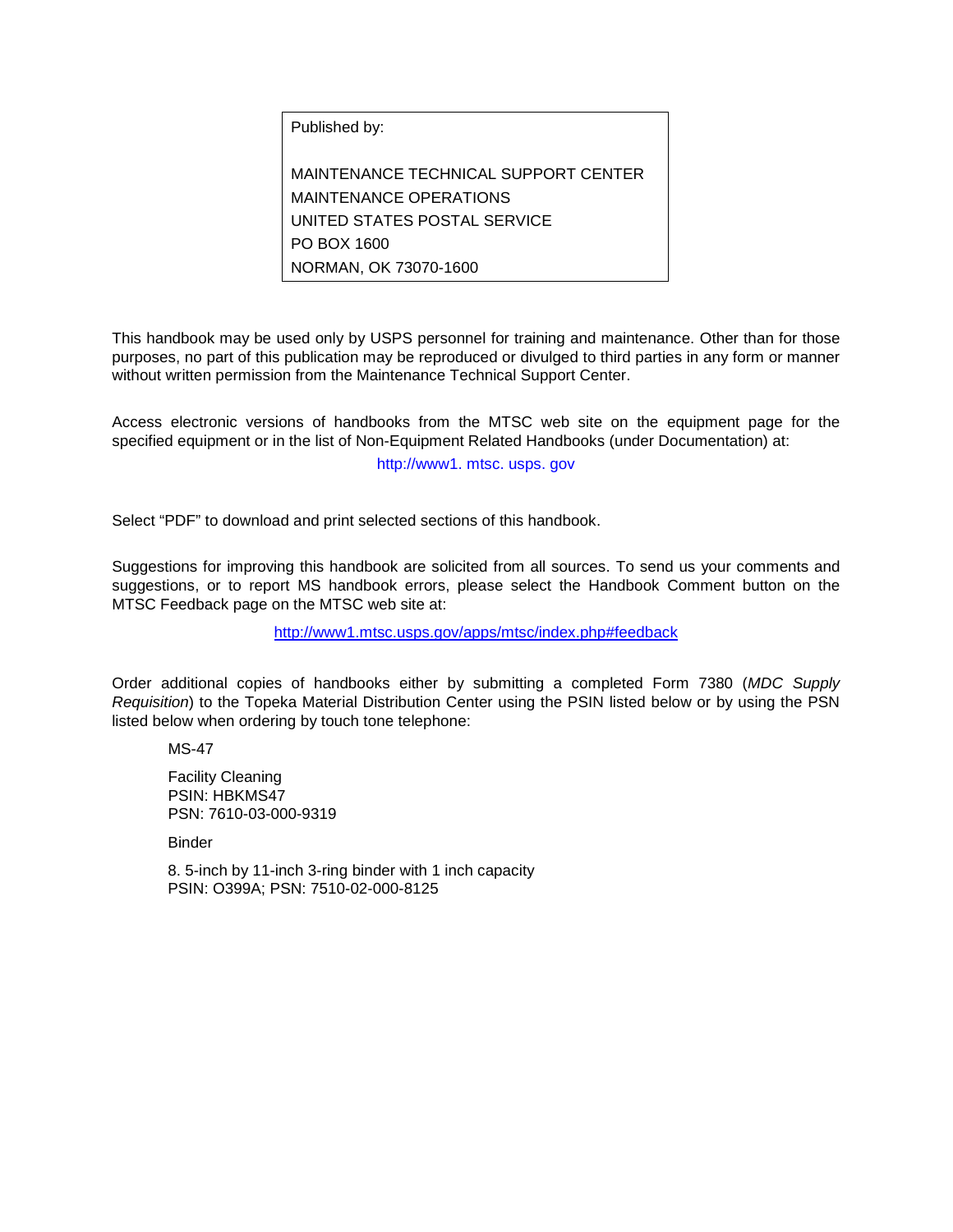# **TABLE OF CONTENTS**

| 1.1   |                                                               |
|-------|---------------------------------------------------------------|
| 1.2   |                                                               |
| 1.3   |                                                               |
|       |                                                               |
|       |                                                               |
| 3.1   |                                                               |
| 3.1.1 |                                                               |
| 3.1.2 |                                                               |
| 3.2   |                                                               |
| 3.3   |                                                               |
| 3.3.1 |                                                               |
| 3.3.2 |                                                               |
| 3.4   |                                                               |
| 3.4.1 |                                                               |
|       |                                                               |
|       |                                                               |
| 4.1   | ISSA - THE WORLDWIDE CLEANING INDUSTRY ASSOCIATION  4-1       |
| 4.1.1 |                                                               |
| 4.2   |                                                               |
| 4.3   |                                                               |
| 4.4   |                                                               |
| 4.5   |                                                               |
|       |                                                               |
| 5.1   |                                                               |
| 5.1.1 |                                                               |
| 5.2   | AREA IDENTIFIER (AREA ID) AND ROOM IDENTIFIERS (ROOM ID)  5-2 |
| 5.2.1 |                                                               |
| 5.2.2 |                                                               |
| 5.3   |                                                               |
| 5.4   |                                                               |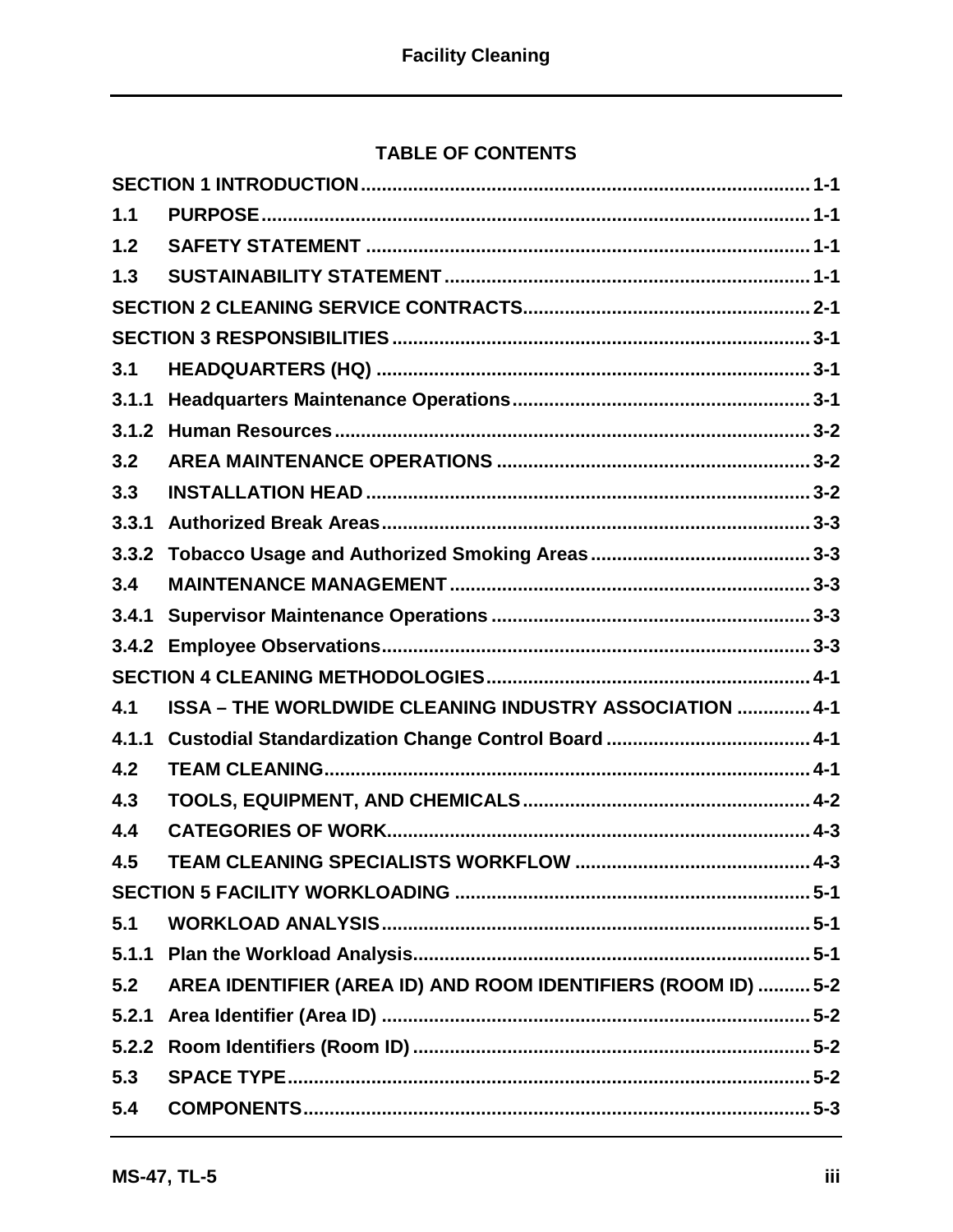| 5.5   |                                                                 |
|-------|-----------------------------------------------------------------|
| 5.5.1 |                                                                 |
|       |                                                                 |
| 5.5.3 |                                                                 |
| 5.6   |                                                                 |
| 5.6.1 |                                                                 |
| 5.7   | PERFORMANCE AND FREQUENCY SPECIFICATIONS  5-6                   |
| 5.8   |                                                                 |
| 5.9   |                                                                 |
| 5.9.1 |                                                                 |
| 5.10  |                                                                 |
| 5.11  |                                                                 |
|       |                                                                 |
| 6.1   |                                                                 |
| 6.2   |                                                                 |
| 6.3   |                                                                 |
|       |                                                                 |
| 7.1   |                                                                 |
|       |                                                                 |
|       |                                                                 |
| 8.1   |                                                                 |
| 8.2   |                                                                 |
| 8.3   |                                                                 |
|       |                                                                 |
| 9.1   |                                                                 |
| 9.1.1 |                                                                 |
| 9.2   |                                                                 |
| 9.3   |                                                                 |
| 9.3.1 | Blood Borne Pathogens (BBP) Training Requirements 9-2           |
|       |                                                                 |
| 10.1  |                                                                 |
| 10.2  |                                                                 |
|       | SECTION 11 BENCHMARKING FACILITY HOUSEKEEPING INSPECTIONS  11-1 |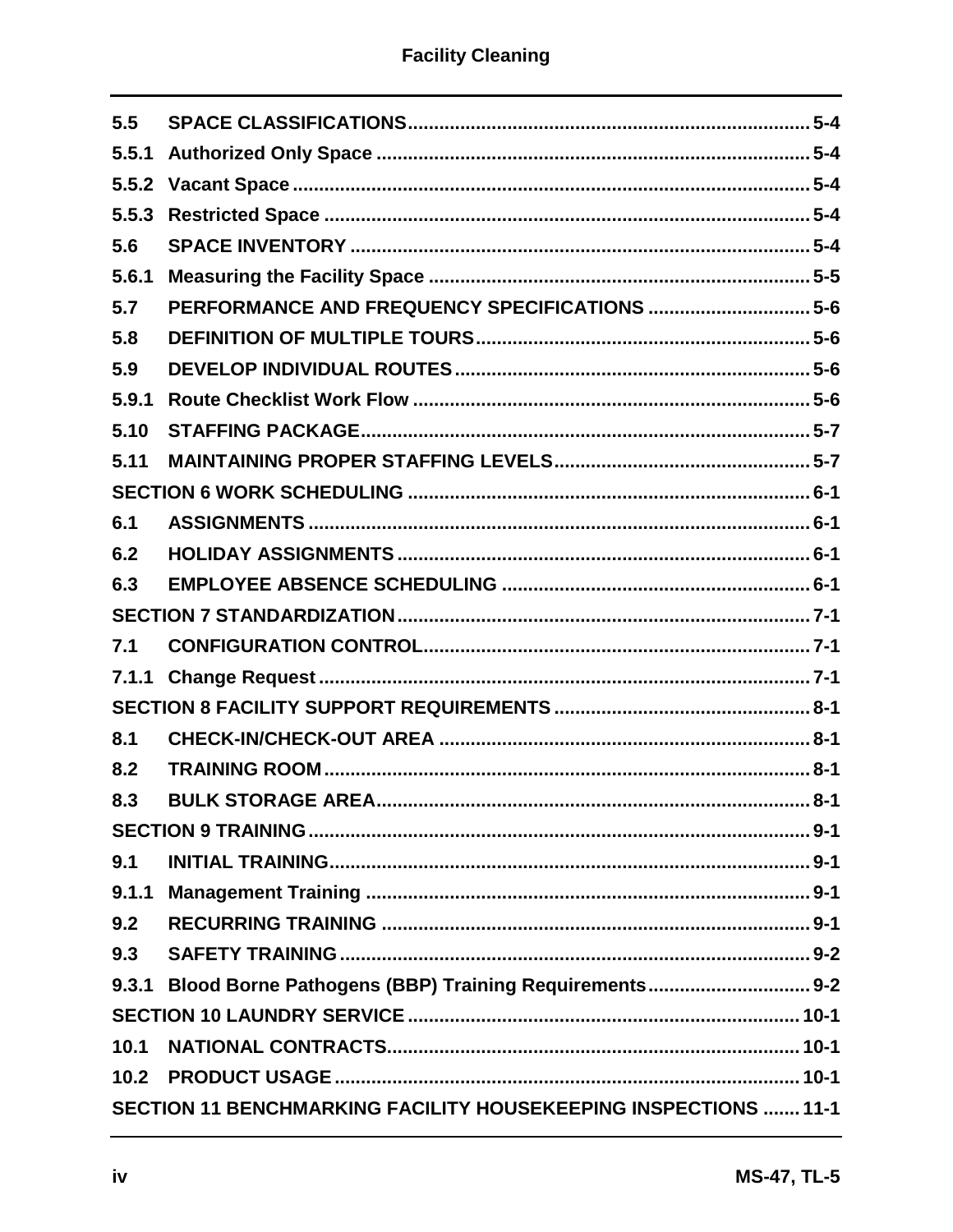| 12.1 |                                                              |  |
|------|--------------------------------------------------------------|--|
| 12.2 | PS FORM 4839 (TEAM CLEANING WEEKLY SCHEDULING)  12-1         |  |
| 12.3 | PS FORM 4852 (WORKLOAD ANALYSIS AND SUMMARY)  12-2           |  |
| 12.4 | PS FORM 4776 (PREVENTIVE-CUSTODIAL MAINTENANCE ROUTE)  12-2  |  |
| 12.5 | PS FORM 4851 (BUILDING HOUSEKEEPING INSPECTION) 12-2         |  |
|      | SECTION 13 PERFORMANCE STANDARDS AREA CLEANING  13-1         |  |
| 13.1 |                                                              |  |
| 13.2 |                                                              |  |
| 13.3 |                                                              |  |
| 13.4 |                                                              |  |
| 13.5 |                                                              |  |
| 13.6 |                                                              |  |
| 13.7 |                                                              |  |
| 13.8 |                                                              |  |
| 13.9 |                                                              |  |
|      |                                                              |  |
|      |                                                              |  |
|      |                                                              |  |
|      |                                                              |  |
|      |                                                              |  |
|      |                                                              |  |
|      |                                                              |  |
|      |                                                              |  |
|      | 13.18 GENERAL SHOP AREA (EXCLUDES ALL "AUTHORIZED ONLY" SHOP |  |
|      |                                                              |  |
|      |                                                              |  |
|      |                                                              |  |
|      | SECTION 14 PERFORMANCE STANDARDS COMPONENT CLEANING  14-1    |  |
| 14.1 |                                                              |  |
| 14.2 |                                                              |  |
|      |                                                              |  |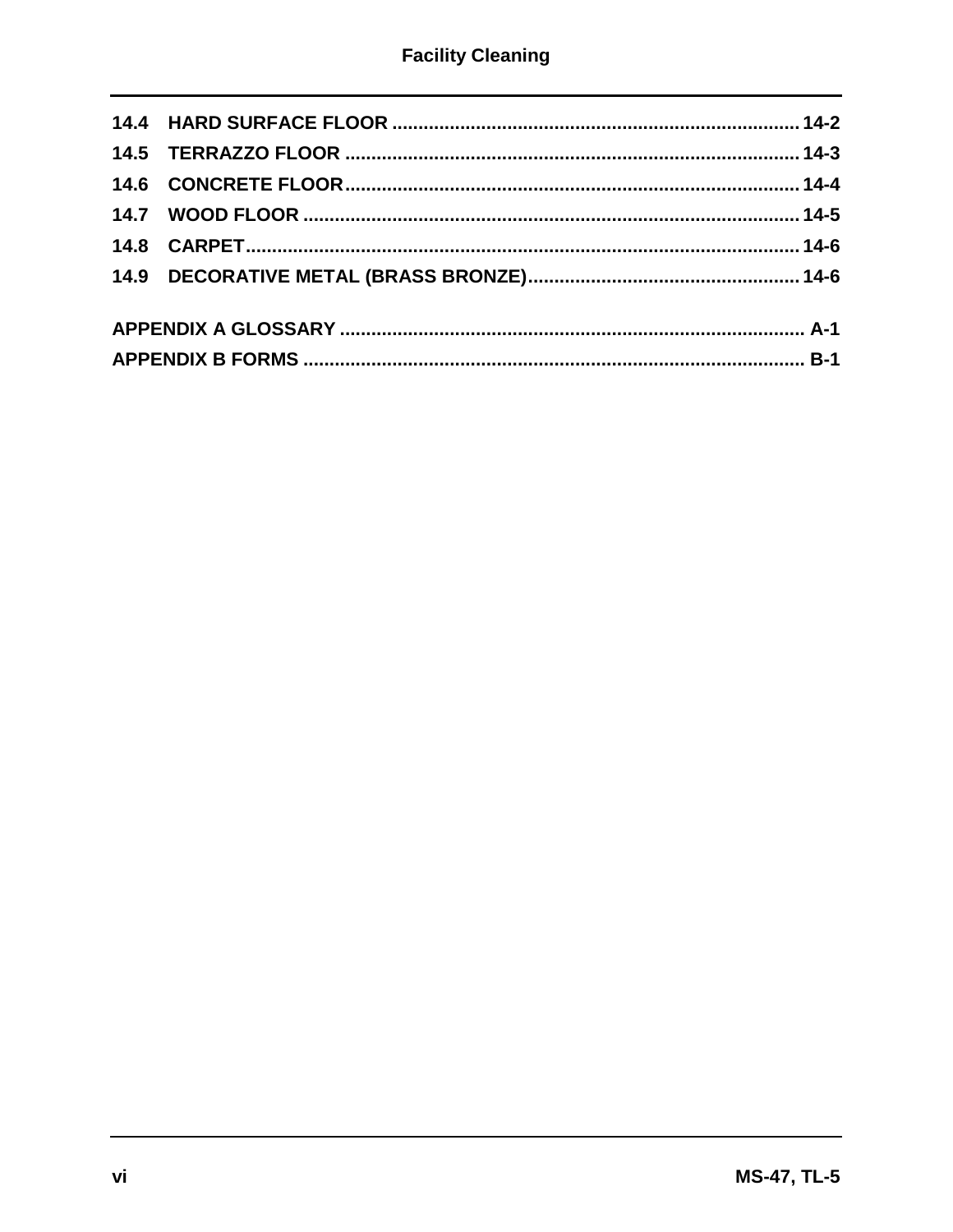# **SECTION 1**

# <span id="page-15-0"></span>**INTRODUCTION**

# <span id="page-15-1"></span>**1.1 PURPOSE**

This handbook establishes USPS policy for housekeeping services at USPS facilities and standardizes all cleaning activities based on cleaning science and engineered processes known as "Team Cleaning."

Team Cleaning is a methodology for systematically cleaning all facility areas using "Specialists" that are responsible for specific cleaning tasks. Each custodian may perform one or more of the specialist functions during any work period as assigned to satisfy facility needs.

This handbook documents activities performed to properly assess cleaning needs, establish staffing levels, and define the methods and procedures used during cleaning operations. The USPS is standardizing custodial processes and methods using Team Cleaning concepts.

# <span id="page-15-2"></span>**1.2 SAFETY STATEMENT**

To ensure the safety of all employees and customers, Team Cleaning activities shall follow organizational practices as outlined in *[Maintenance Employee's Guide To Safety](http://blue.usps.gov/cpim/ftp/hand/el803.pdf)  [handbook, EL-803](http://blue.usps.gov/cpim/ftp/hand/el803.pdf)* and other related documents. Employees must complete training on safety procedures and Personal Protective Equipment (PPE) associated with hazards to which they are exposed. Some cleaning procedures require handling hazardous material(s) (including Blood Borne Pathogens), environmentally sensitive material(s), climbing on ladders, and/or using personnel lifting equipment. Personnel must refer to the current Safety Data Sheet (SDS) handling requirements for all hazardous or environmentally sensitive material used when performing cleaning tasks. Personnel must observe all SDS warnings, use PPE as directed, and use appropriate safety harnesses on ladders or personnel lifting equipment when required.

#### <span id="page-15-3"></span>**1.3 SUSTAINABILITY STATEMENT**

The USPS is committed to minimizing the environmental footprint in ways that are sustainable to the business and the customers served. The USPS complies with all applicable federal, state, and local environmental laws and regulations seeking to develop sustainable solutions for a safe and healthful working environment.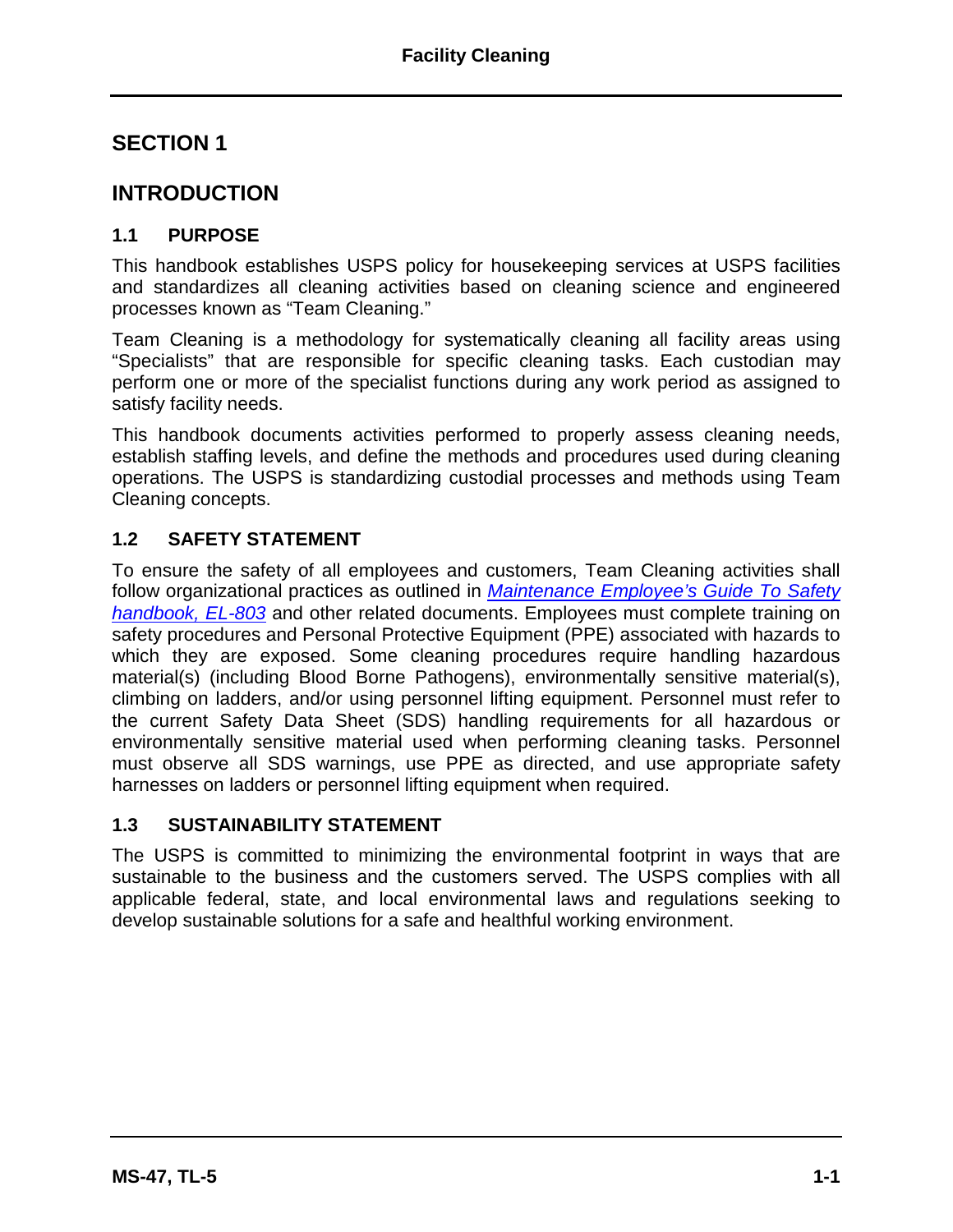THIS PAGE INTENTIONALLY LEFT BLANK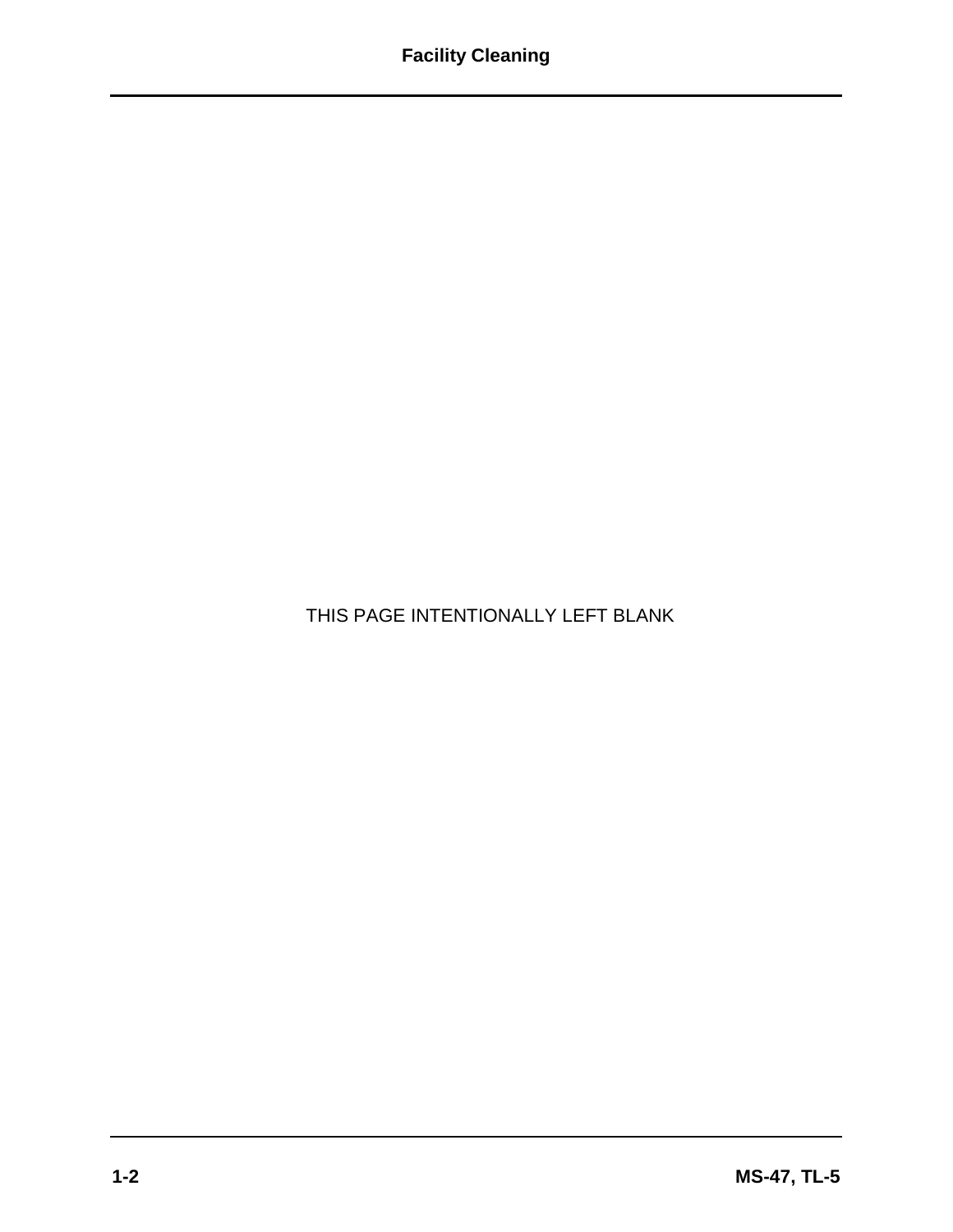# **SECTION 2**

# <span id="page-17-0"></span>**CLEANING SERVICE CONTRACTS**

Cleaning service contracts are governed by the Administrative Support Manual (ASM) and must be in accordance with the current national labor agreements.

Headquarters (HQ) Maintenance Operations specifies and approves the tools, equipment, and processes required for all new cleaning support service contracts. Facilities eligible for contract cleaning services must provide the Category Management Center (CMC) with contract cleaning services forms obtained from the Field Maintenance Office (FMO). All newly established and extended cleaning service contracts should incorporate the Team Cleaning tools, equipment, and processes specified in this handbook when appropriate.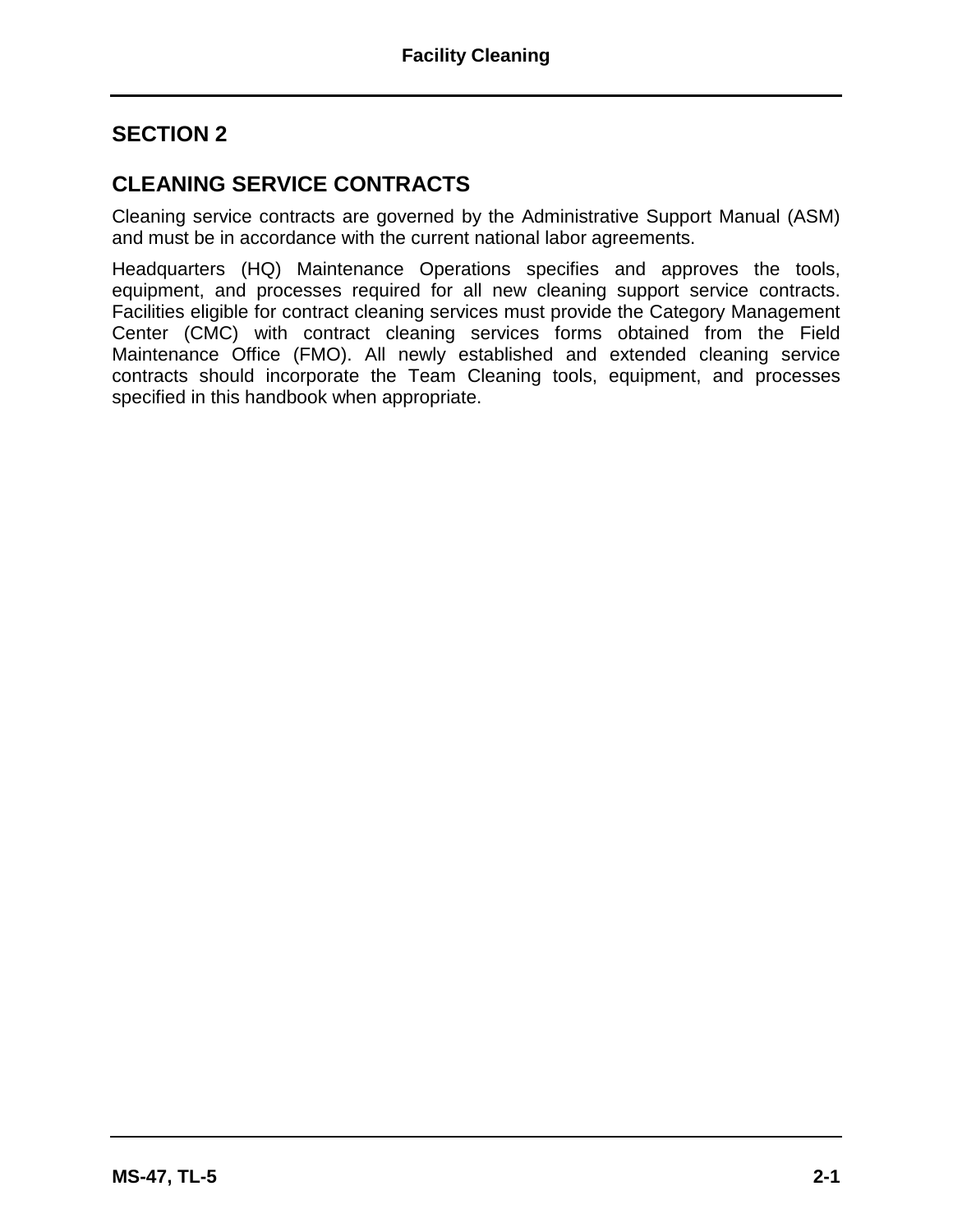# THIS PAGE INTENTIONALLY LEFT BLANK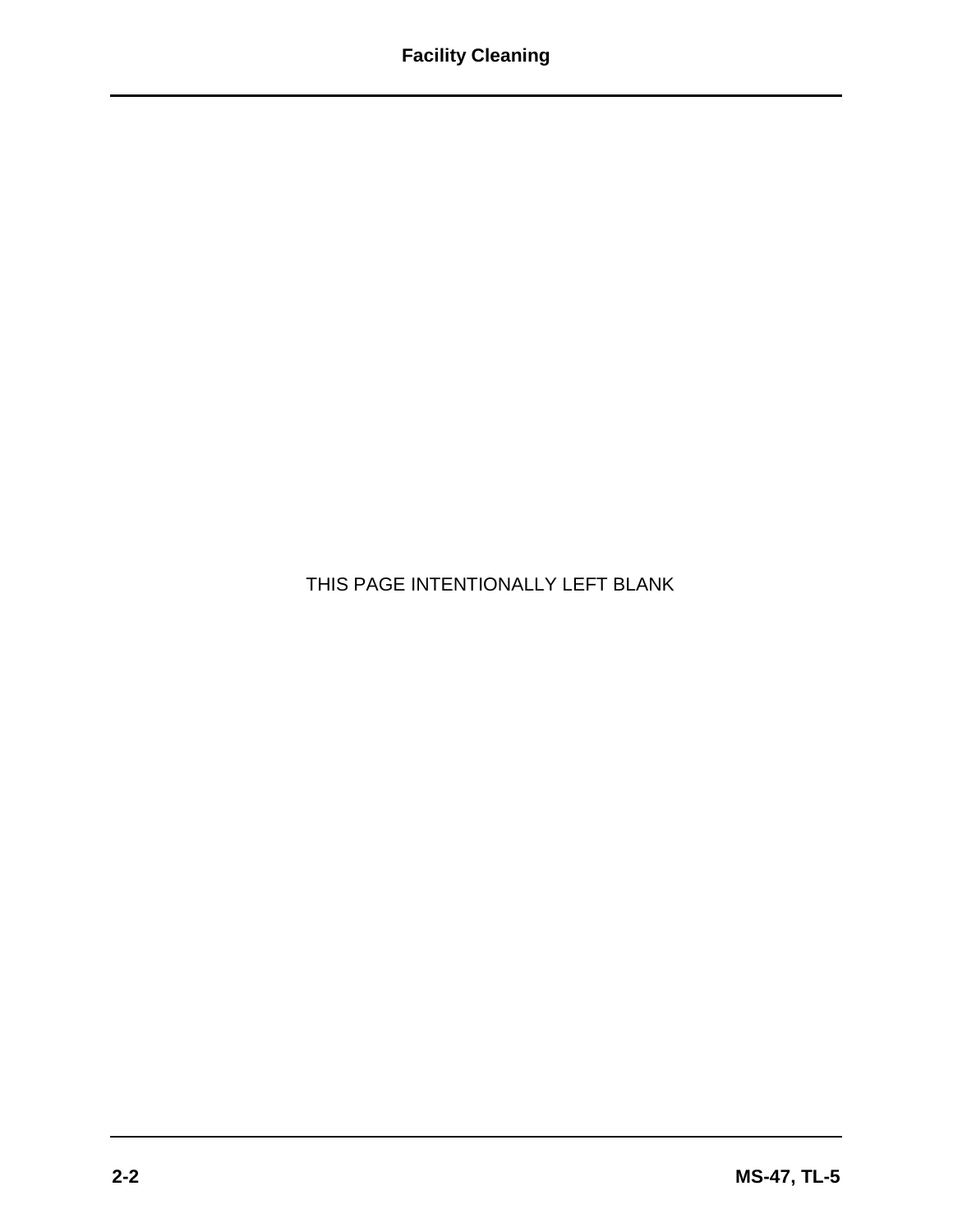# **SECTION 3**

# <span id="page-19-0"></span>**RESPONSIBILITIES**

All employees share responsibility for good housekeeping, proper disposal of trash, and maintaining a safe and healthful working environment in accordance with the continuous improvement "**5S"** philosophy listed below. The 5S philosophy focuses on organizational cleanliness and standardization to improve profitability, efficiency, and safety by reducing waste of all types. The 5S philosophy is arranged into five phases to create a total quality environment.

| Clearly distinguish needed items from unneeded items and<br>Sort<br>eliminate the latter.            |                           |
|------------------------------------------------------------------------------------------------------|---------------------------|
| Keep needed items in the correct place to allow for easy and<br>Set to Order<br>immediate retrieval. |                           |
| <b>Shine</b>                                                                                         | Keep the work area clean. |
| Standardize                                                                                          | Standardized cleanup.     |
| Make a habit of maintaining established procedures.<br>Sustain                                       |                           |

| Table 3-1 - 5S Continuous Improvement Philosophy |  |
|--------------------------------------------------|--|
|--------------------------------------------------|--|

Employees of each work area are responsible for the proper disposal of trash and recyclable materials including, but not limited to, plastic straps, labels, rubber bands, food waste, paper, and cardboard. Employees must assume responsibility for the proper disposal of excess material produced by their work activities. Custodians are responsible for the custodial duties of the work area, and all employees help keep the work area clean by placing waste in its proper place as it's generated.

# <span id="page-19-1"></span>**3.1 HEADQUARTERS (HQ)**

USPS Headquarters develops and manages the national implementation of policies affecting the cleanliness of USPS facilities.

# <span id="page-19-2"></span>**3.1.1 Headquarters Maintenance Operations**

HQ Maintenance Operations establishes and manages national policy affecting custodial operations. HQ Maintenance Operations evaluates the effectiveness of field custodial operations and monitors technological advances and improvements that may further improve these policies. HQ Maintenance Operations also:

- a. Implements the USPS Team Cleaning program
- b. Maintains, updates, and revises national Team Cleaning methodology and administrative procedures
- c. Manages the Custodial Standardization Change Control Board (CSCCB)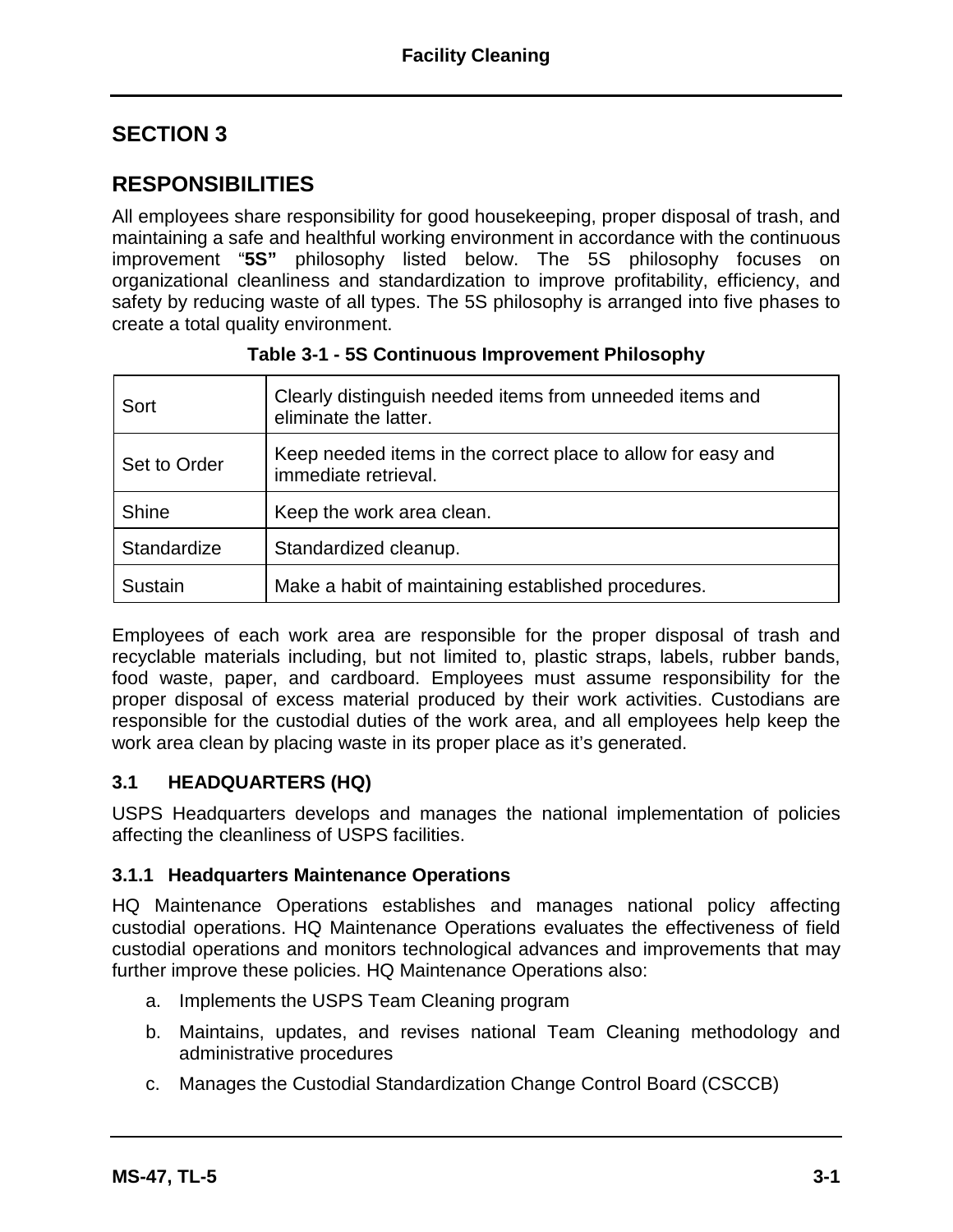- d. Provides audit and reporting framework for Team Cleaning implementation and ongoing operations
- e. Coordinates custodial training development and delivery

# **3.1.1.1 Custodial Standardization Change Control Board (CSCCB)**

The processes, tools, equipment, and chemicals used to support Team Cleaning are controlled **and may not be changed** without approval from the CSCCB. This committee established by HQ Maintenance Operations receives, evaluates, and approves or denies each Custodial Change Request (CCR).

The Manager Maintenance Operations, Headquarters appoints the committee chairperson and all voting members. The committee chairperson identifies Team Cleaning subject matter experts who conduct a technical evaluation of each change request. The board members will utilize the continuous improvement tools and processes when evaluating each CCR.

# <span id="page-20-0"></span>**3.1.2 Human Resources**

The Headquarters Safety and Health Organization works with HQ Maintenance Operations to ensure all aspects of the Team Cleaning program comply with applicable safety rules and regulations governing custodial operations.

The National Center for Employee Development (NCED) maintains, updates, and revises all Team Cleaning training materials with guidance and oversight from HQ Maintenance Operations.

# <span id="page-20-1"></span>**3.2 AREA MAINTENANCE OPERATIONS**

The Area Manager Maintenance Operations manages participation in, and compliance with, the Team Cleaning process at all facilities within their area. The Area Office inspects and reviews field operations to verify Team Cleaning policies in accordance with schedules established by the most current Maintenance Management Order (MMO).

# <span id="page-20-2"></span>**3.3 INSTALLATION HEAD**

Each installation head ensures a safe and healthful environment for all facility occupants and ensures the Team Cleaning process is sustained at a satisfactory level. The installation head must raise employee awareness and promote employee commitment to maintain a clean and healthful working environment. The installation head shall ensure that cleaning activities in their facility are sustained satisfactorily and follow MS-47 policy.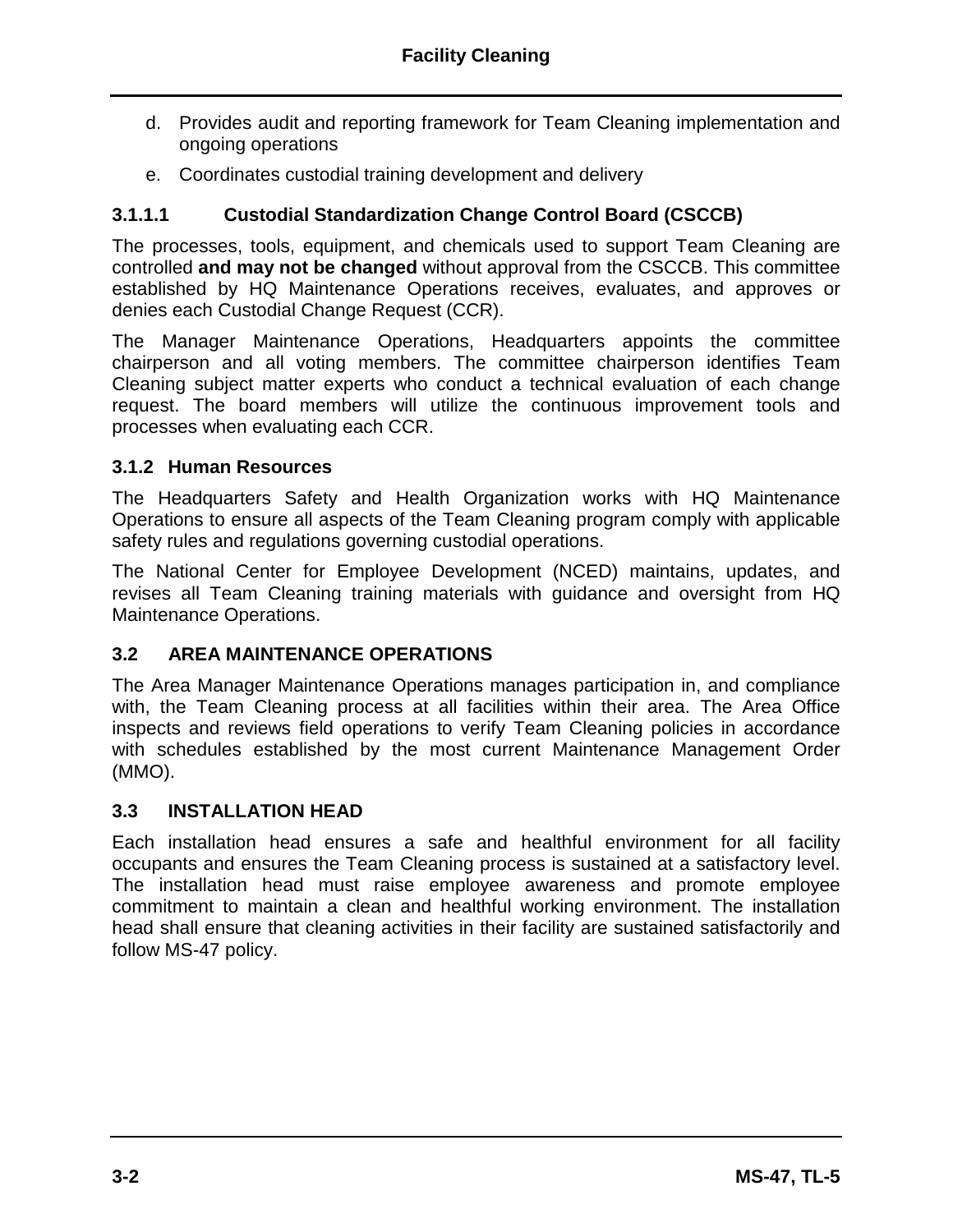# <span id="page-21-0"></span>**3.3.1 Authorized Break Areas**

The installation head at each facility must identify the specific areas authorized for breaks and lunches. All functional managers within the facility will communicate to their employees where authorized break areas are located and ensure that all break and lunch activities take place only in designated areas.

# <span id="page-21-1"></span>**3.3.2 Tobacco Usage and Authorized Smoking Areas**

Smoking is strictly prohibited inside USPS facilities. The installation head must follow national policy regarding the use of smoking, tobacco, and other related products within their facilities. The installation head, with input from all relevant stakeholders, must identify authorized outdoor smoking areas at each facility and notify all employees where authorized outdoor smoking areas are located and ensure no other areas are used.

# <span id="page-21-2"></span>**3.4 MAINTENANCE MANAGEMENT**

Maintenance Managers or their designee are responsible for implementing policies defined in this handbook at all facilities having an authorized maintenance management complement. The installation head at facilities without an authorized maintenance management complement is responsible for implementing the MS-47 policy and managing these functions at their facility, with the support of the Maintenance Manager of the supporting installation.

### <span id="page-21-3"></span>**3.4.1 Supervisor Maintenance Operations**

Individuals supervising custodial operations have major responsibilities in the Team Cleaning process. These responsibilities include training employees, ensuring effective custodial workforce utilization, notifying senior management of changing workload conditions, performing employee observations, and enforcing USPS safety policy.

#### <span id="page-21-4"></span>**3.4.2 Employee Observations**

In order to ensure custodians utilize proper Team Cleaning techniques and tools, management will perform employee observations to evaluate proficiency and determine the need for additional training and/or instructions. At a minimum supervisors should conduct observations quarterly. The times in Sections 13 and 14 are estimated times and are not to be used for disciplinary purposes.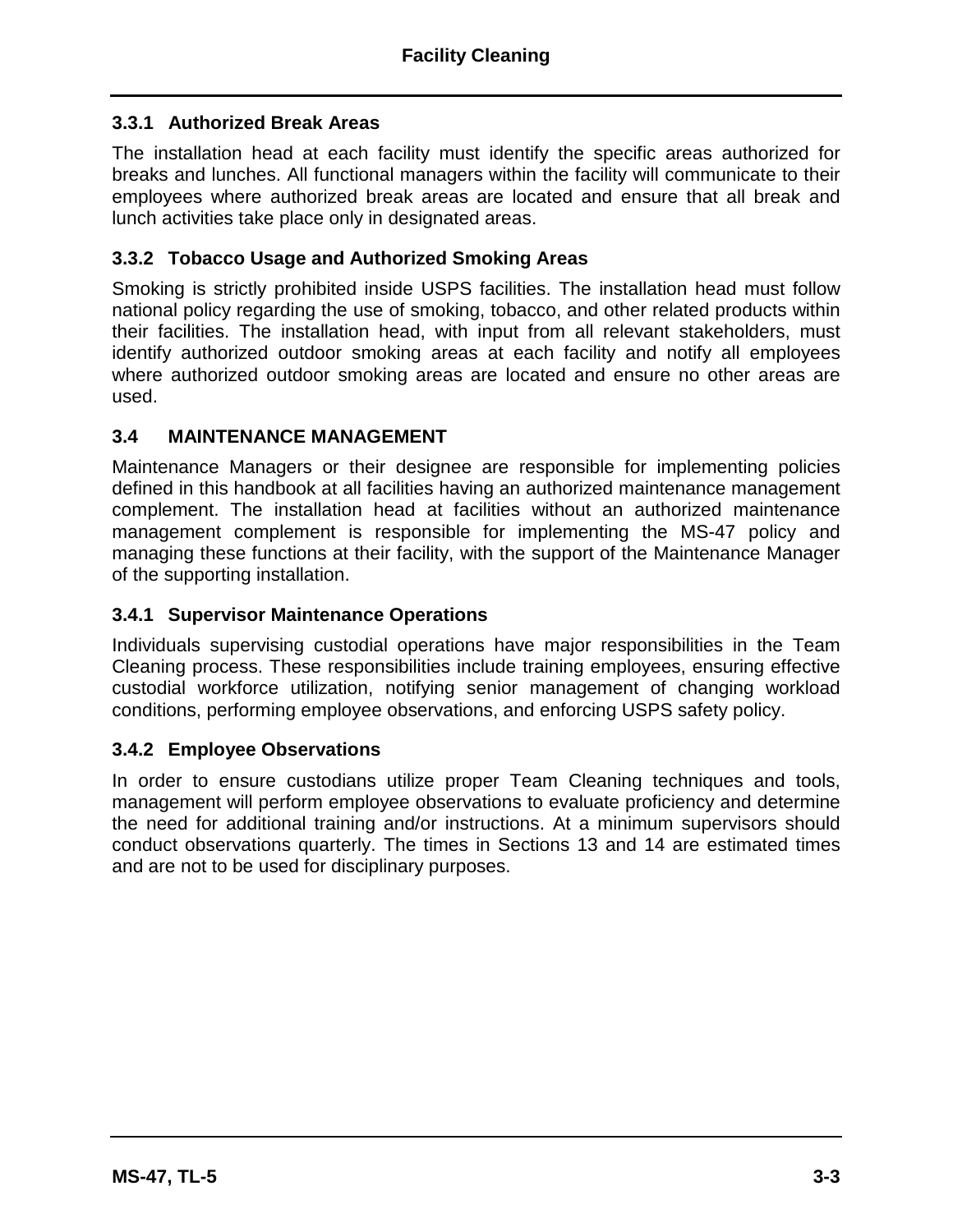# THIS PAGE INTENTIONALLY LEFT BLANK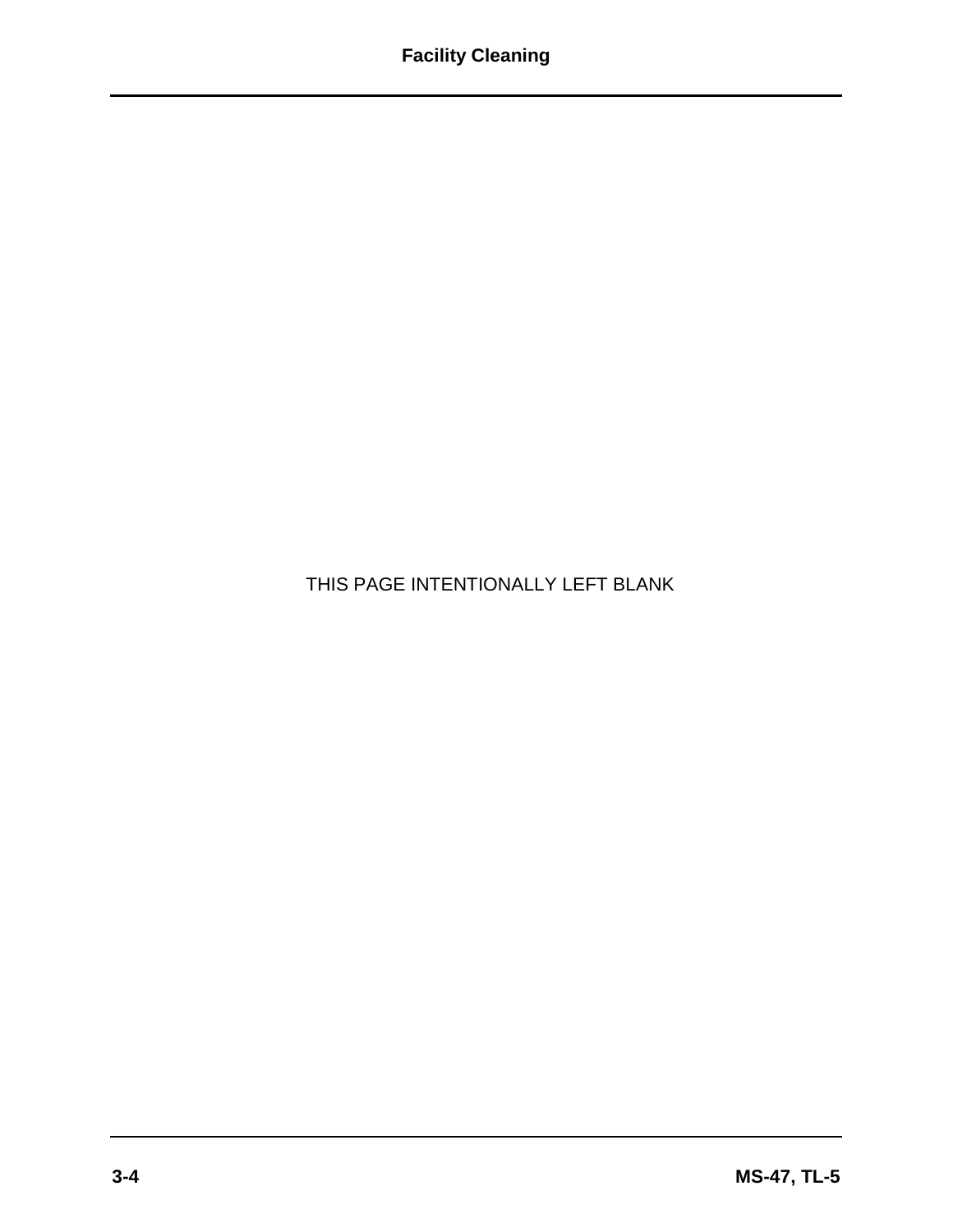# **SECTION 4**

# <span id="page-23-0"></span>**CLEANING METHODOLOGIES**

# <span id="page-23-1"></span>**4.1 ISSA – THE WORLDWIDE CLEANING INDUSTRY ASSOCIATION**

The ISSA, previously known as the International Sanitary Supply Association, is now known as the Worldwide Cleaning Industry Association. Team Cleaning processes and performance standards in this handbook are based on standards established by ISSA. The publication *Official ISSA 540 Cleaning Times* (ISBN# 0-9717810-3-6) documents the ISSA established performance standards on which the USPS custodial Team Cleaning processes and performance standards in this handbook are based.

# <span id="page-23-2"></span>**4.1.1 Custodial Standardization Change Control Board**

The USPS is committed to improving its custodial cleaning processes. HQ Maintenance Operations monitors and evaluates improvements in engineered processes, cleaning science, tools, and equipment to eliminate waste, improve efficiency, and reduce costs. HQ Maintenance Operations incorporates continuous improvement tools and techniques in conjunction with the Custodial Standardization Change Control Board (CSCCB) to evaluate and improve Team Cleaning processes as outlined in Section 7- Standardization.

# <span id="page-23-3"></span>**4.2 TEAM CLEANING**

Team Cleaning is a methodology for systematically cleaning all facility areas using Specialists that are responsible for specific cleaning tasks. Each custodian may perform one or more of the specialist functions during any work period as assigned to satisfy facility needs.

The structure of the Team Cleaning assignments enables custodians to work as a team, cleaning the facility with less equipment and at greater efficiency. Routes are structured in such a way that a custodian performs only the assigned specialist tasks to complete their route. Each specialist performs the same cleaning tasks in multiple spaces. Each specialist's function is associated with a distinct color-code defining the tools and chemicals utilized. Specific tasks performed by each specialist are identified in the Performance Tables listed in [Sections 13](#page-49-0) and [14](#page-71-0) of this handbook. Each custodian may perform one or more of the specialist's work during their work day.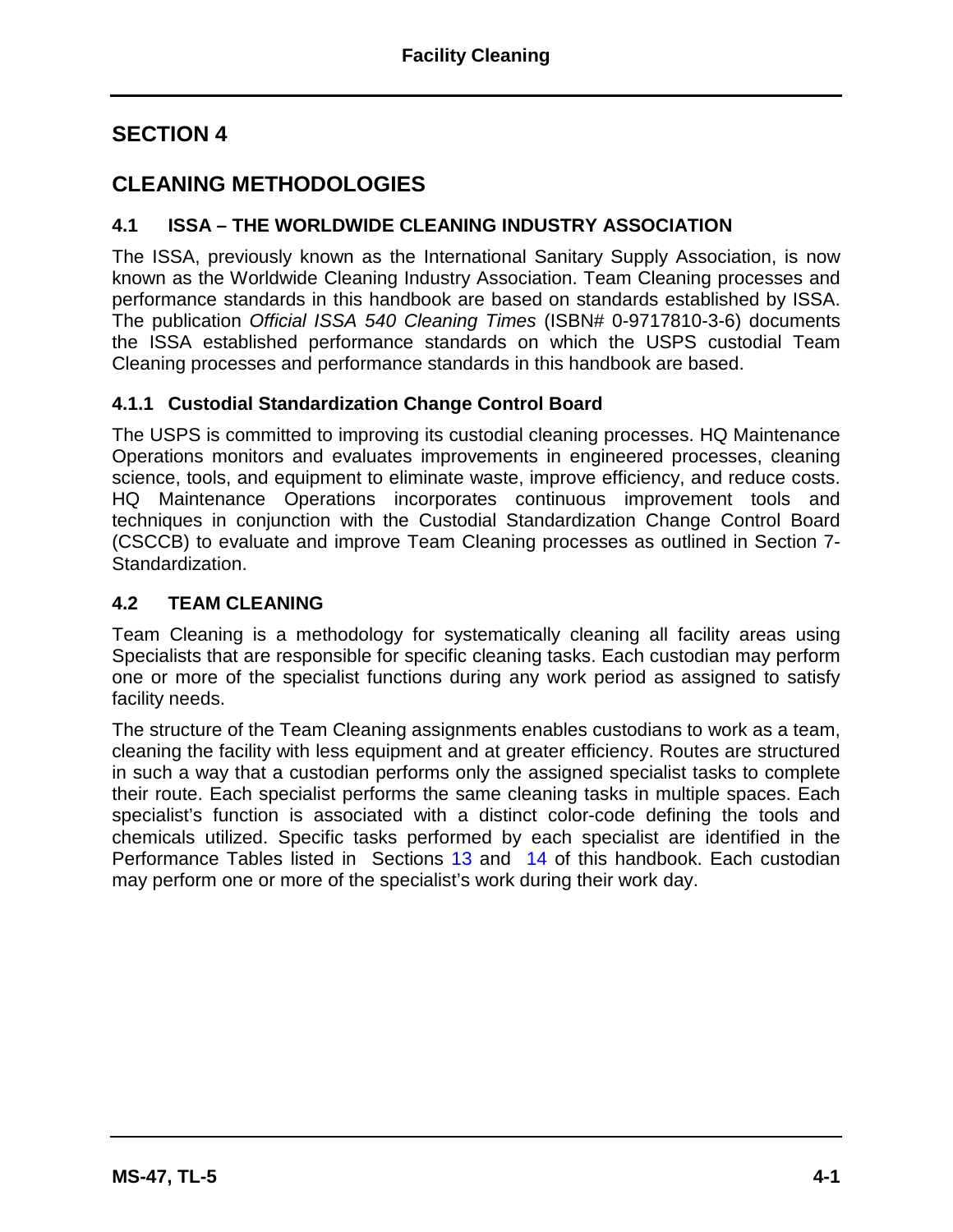Team Cleaning assignments consist of the following four specialist functions listed below.

<span id="page-24-1"></span>

| <b>Specialist</b>                                                                                                                            | <b>Function</b>                                                                                                                                                                                                                                                                                                                           | <b>Color Code</b> |
|----------------------------------------------------------------------------------------------------------------------------------------------|-------------------------------------------------------------------------------------------------------------------------------------------------------------------------------------------------------------------------------------------------------------------------------------------------------------------------------------------|-------------------|
| <b>Restroom Specialist</b>                                                                                                                   | Cleans and disinfects restrooms including,<br>limited to, the restocking of<br>but not<br>supplies<br>in restrooms and<br>custodial<br>closets.                                                                                                                                                                                           | Red               |
| <b>Light Duty Specialist</b><br>(term is not the same<br>as outlined in Article 13<br>of the APWU Collective<br><b>Bargaining Agreement)</b> | Cleans all horizontal surfaces above the<br>floor. Examples include dusting surfaces<br>up to 10 feet above the finished floor,<br>emptying trash, cleaning interior glass,<br>and spot cleaning.<br>*** Light Duty Specialist is an ISSA term<br>that defines a type of custodial work and<br>has no relationship to the USPS Light Duty | Green             |
|                                                                                                                                              | status employee.                                                                                                                                                                                                                                                                                                                          |                   |
| Vacuum Specialist                                                                                                                            | Vacuums all hard floor surfaces including<br>carpets, furniture, and any area not<br>exposed to moisture. Inspects the vacuum<br>power cord as specified in<br><b>OSHA</b><br>1910.334.(a).2.                                                                                                                                             | <b>Blue</b>       |
| <b>Utility Specialist</b>                                                                                                                    | Cleans exterior glass, mops, scrubs, and<br>seals hard floors, hauls trash to dumpsters<br>from designated collection points, services<br>exterior areas, and performs other tasks.                                                                                                                                                       | Yellow            |

**Table 4-1 - Specialist Types**

# <span id="page-24-0"></span>**4.3 TOOLS, EQUIPMENT, AND CHEMICALS**

Team Cleaning tools have been engineered to clean for health minimizing and controlling the spread of contaminants. Color-coding of ergonomically designed tools and environmentally friendly chemicals simplify cleaning activities. Each specialist accomplishes assigned tasks using specific color-coded tools, equipment, and chemicals. [Table 4-1](#page-24-1) identifies color-codes used with Team Cleaning.

Each custodian must inventory and inspect the tools associated with their assigned specialist duties when the tool set is removed and returned to the check-in/check-out room. Each custodian must clean all tools and equipment used during daily tasks and return them to the designated storage area.

The tools and equipment used during the performance of cleaning must comply with the current Team Cleaning MMO.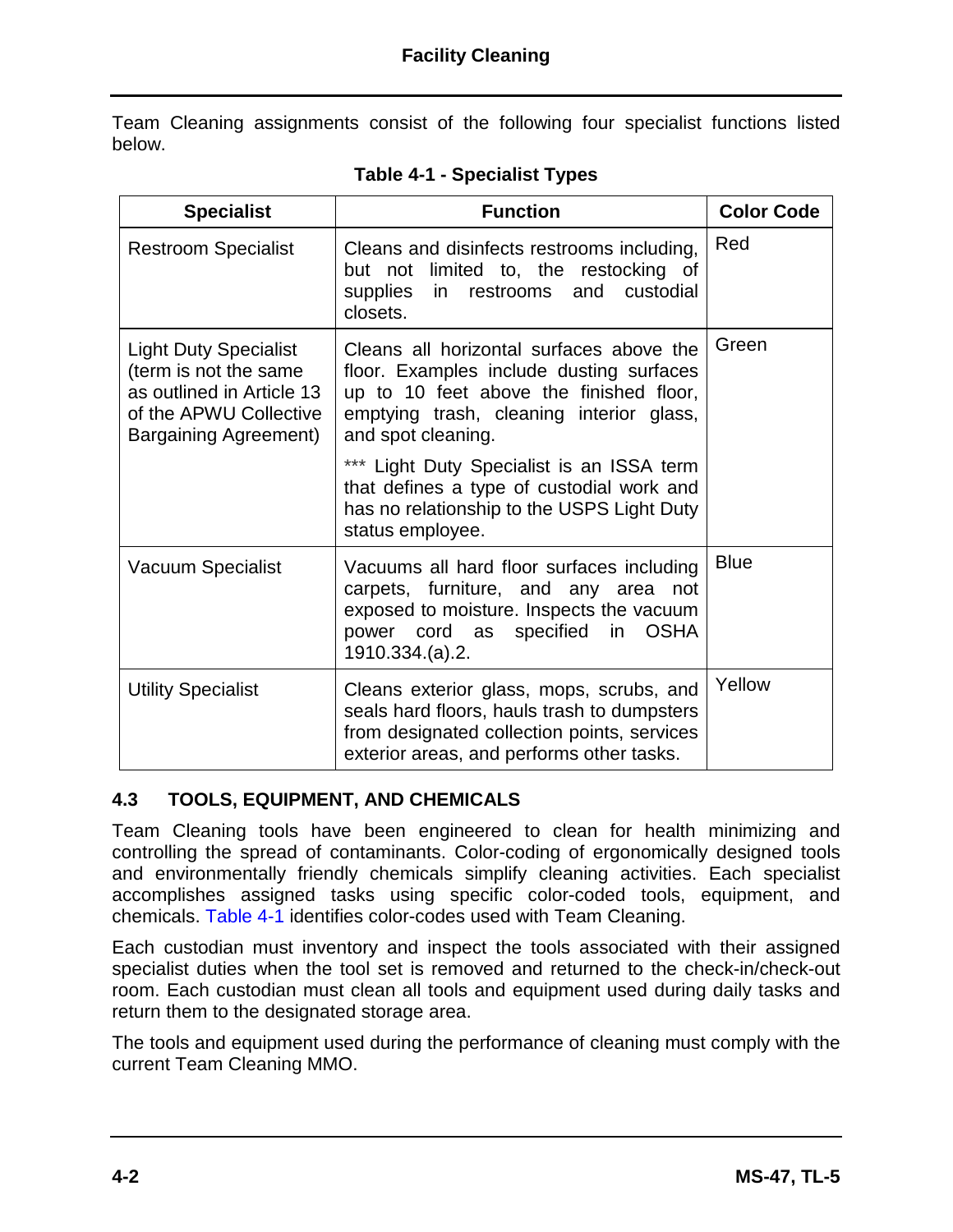# <span id="page-25-0"></span>**4.4 CATEGORIES OF WORK**

Cleaning services are grouped into one of three categories listed in [Table 4-2.](#page-25-2) During the facility workload analysis the type of cleaning needed is placed into one of the three categories.

<span id="page-25-2"></span>

| Cleaning               | Cleaning is the process of removing unwanted substances and putting<br>them in their proper place.                                                                                                                                                                                                                                    |
|------------------------|---------------------------------------------------------------------------------------------------------------------------------------------------------------------------------------------------------------------------------------------------------------------------------------------------------------------------------------|
| Policing               | Policing is a specific type of job assignment performed at a less detailed<br>scope of work compared to specialists performing cleaning tasks. Policing<br>is primarily performed on a tour when mail processing congestion is<br>prevalent or on a day in which building occupancy is minimal, resulting in<br>less trash generated. |
| Project<br><b>Work</b> | Project work is specialized servicing, performed less frequent than<br>weekly. Examples include, but are not limited to, carpet cleaning, floor<br>finishing, high dusting, and exterior glass cleaning.                                                                                                                              |

# <span id="page-25-1"></span>**4.5 TEAM CLEANING SPECIALISTS WORKFLOW**

Standardized workflows improve the quality and efficiency of cleaning. As part of workloading, establish a workflow for each route to provide the most efficient sequence of cleaning. Workflows must be followed and may be adjusted by management to provide for local operational needs. Workflows are identified on each color-coded [PS](http://blue.usps.gov/formmgmt/forms/ps4776.pdf)  Form 4776, *[Preventive-Custodial Maintenance Route](http://blue.usps.gov/formmgmt/forms/ps4776.pdf)* [\(Figure B-2](#page-85-0) and [Figure B-3\)](#page-86-0).

Local management is responsible for providing instructions consistent with the Team Cleaning workflow format in offices without authorized maintenance management.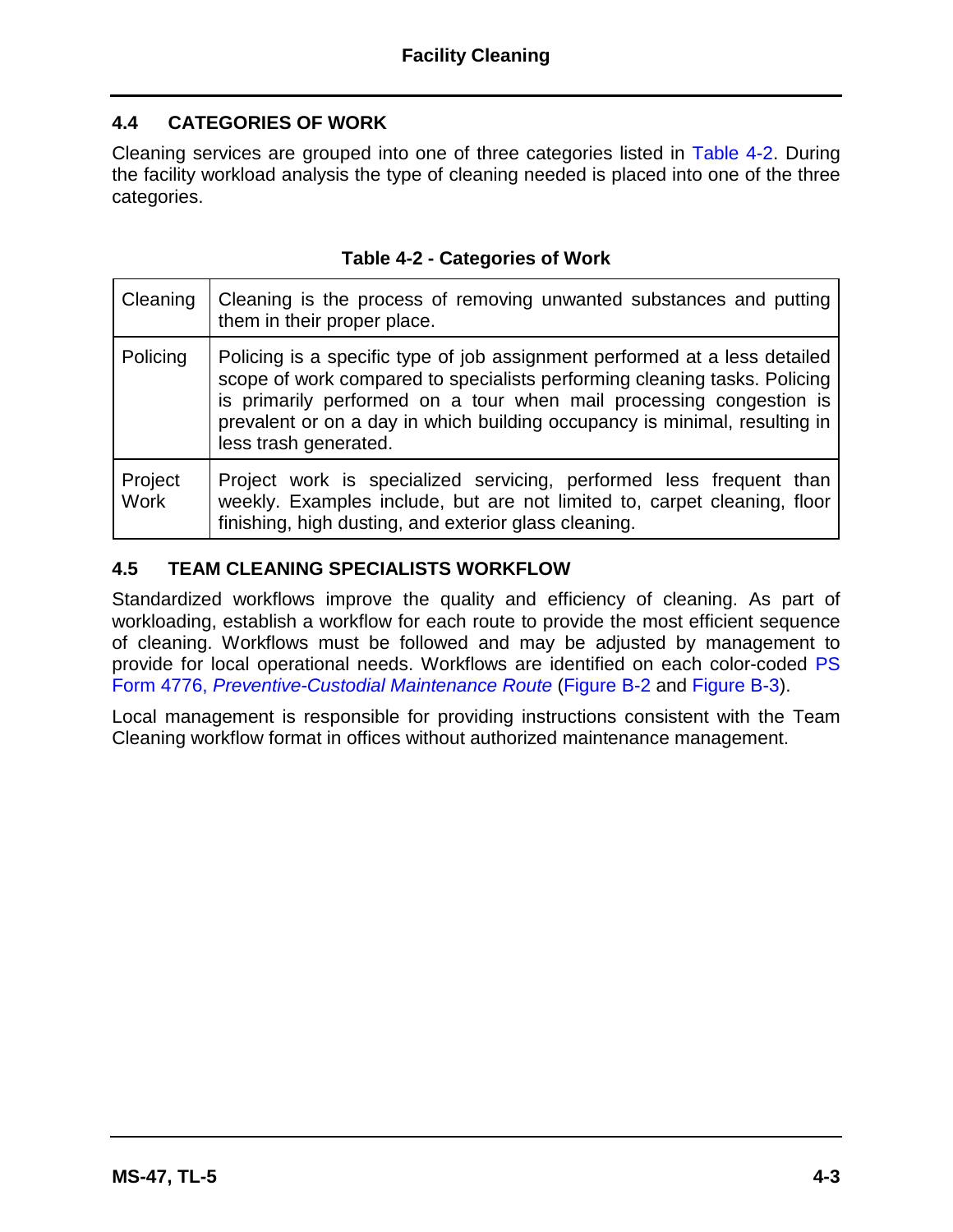# THIS PAGE INTENTIONALLY LEFT BLANK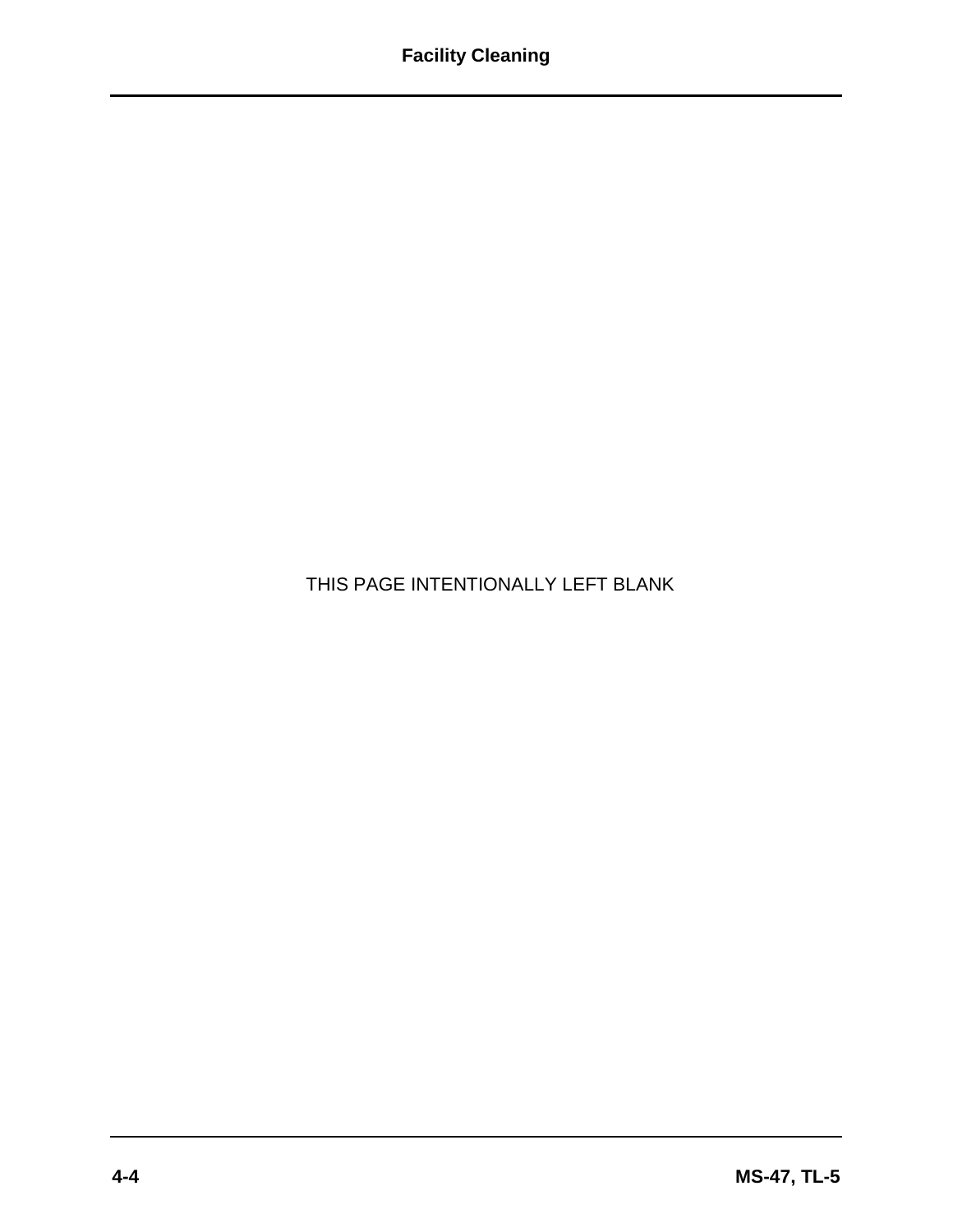# **SECTION 5**

# <span id="page-27-0"></span>**FACILITY WORKLOADING**

# <span id="page-27-1"></span>**5.1 WORKLOAD ANALYSIS**

Conduct a Workload Analysis to determine custodial staffing requirements annually or more frequently if substantial changes occur in the facility. Each analysis requires a wall-to-wall review of the facility and grounds to identify all cleaned spaces. The Area Office may direct the workload analysis be reworked for accuracy, in whole or in part, to comply with the provisions of this handbook. HQ Maintenance Operations may validate the analysis. Perform workloading activities described below to develop facility specific cleaning requirements.

- a. Plan the workload analysis activities as described in Section [5.1.1](#page-27-2) (Plan the Workload Analysis).
- b. Establish a list identifying every space by its area and room identifier. Conduct a "Space Inventory" of the facility. A blank Form 4869, Building Inventory [\(Figure B-](#page-89-0)[6\)](#page-89-0) can be printed to support this effort as described in Section [5.2](#page-28-0) (Area Identifier (Area ID) and Room Identifiers (Room ID)).
- c. Identify the Restricted, Authorized Only, and Vacant spaces as described in Section [5.5](#page-30-0) (Space Classifications).
- d. Enter the Space Inventory data into the custodial staffing software application as described in Section [5.6](#page-30-4) (Space Inventory).
- e. Develop individual routes and assign scheduled frequencies using the custodial staffing software application as described in Section [5.7](#page-32-0) (Performance and Frequency Specifications) and Section [5.9](#page-32-2) (Develop Individual Routes).
- f. Electronically submit the staffing package for review and approval as described in Section [5.10](#page-33-0) (Staffing Package).

**Note:** The custodial staffing software application supports the workload analysis. Enter the data directly into the application while conducting the inventory. When the data cannot be directly entered into the custodial staffing software application, obtain and record the data on a blank PS Form 4869 (Building Inventory) [\(Figure B-6\)](#page-89-0).

# <span id="page-27-2"></span>**5.1.1 Plan the Workload Analysis**

Obtain the most current layout drawings for the plat and each floor in the facility. Request accurately scaled drawings that reflect actual space dimensions. The drawings should include room and space designations, room identifiers, and must show mail processing equipment configuration and locations. Create a separate list of every area and room ensuring every space is identified. If discrepancies in the drawing are identified during the workload analysis, notify proper groups of needed drawing revisions.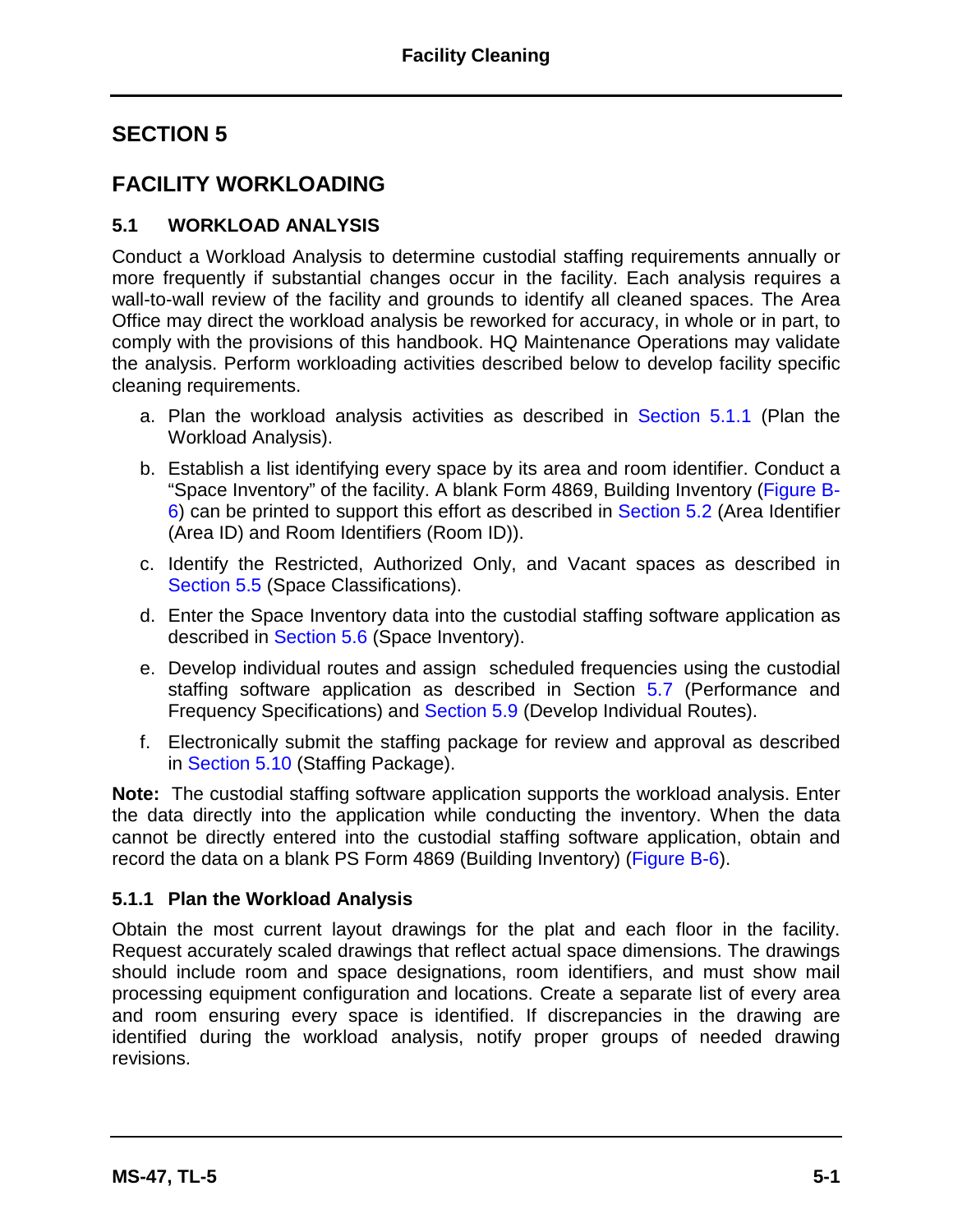Develop a work plan that identifies an efficient and logical sequence to conduct the space inventory. Before beginning actual measurements, obtain the correct measurement tools and devices (e.g., a combination of tape measures, measuring wheels, and laser distance meters).

# <span id="page-28-0"></span>**5.2 AREA IDENTIFIER (AREA ID) AND ROOM IDENTIFIERS (ROOM ID)**

Assign every space in the facility an Area Identifier (Area ID) and a Room Identifier (Room ID) before beginning the Space Inventory. Identifiers correlate measurements to the physical spaces and are required when creating maintenance routes and checklists. If identifiers do not exist, a facility representative creates and assigns new identifiers.

# <span id="page-28-1"></span>**5.2.1 Area Identifier (Area ID)**

The local facility assigns the Area ID labels and groups unique room identifiers (Room ID) into logical categories. In most cases, an Area ID represents a geographic location or large area within the facility. For example: Area ID titled "1<sup>st</sup> Floor Admin" could represent all of the individual administrative offices or rooms located on the 1<sup>st</sup> floor of a multi-story building. The Area ID titled "Workroom NW Section" might represent multiple individual workroom floor spaces based on the specific column locations (West Dock, 010 Operations) of workroom floor space located in the northwest section of the workroom floor.

# <span id="page-28-2"></span>**5.2.2 Room Identifiers (Room ID)**

The Room Identifier (Room ID) is a label or name assigned by the local facility to identify a measured space as a unique room. A Room ID represents a single office space or a specific measured section of a workroom floor. Example: The Room ID named "A3-C3 Flats Operation" represents a workroom space located between column A3 and C3 and houses the facility's Flats Sorting operation. The Room ID named "100 Manager Accounting" represents a single office for the Manager of Accounting located in room number 100. Both of these Room ID's will also have an Area ID assigned as described in Section [5.2.1.](#page-28-1)

# <span id="page-28-3"></span>**5.3 SPACE TYPE**

Each area of the building must be classified as one of the following types of space:

- a. Restroom
- b. Lunch/Swing Room
- c. Locker Room
- d. Work Room
- e. Office Space
- f. Supply Room
- g. Active Storage Room
- h. Inactive Storage Room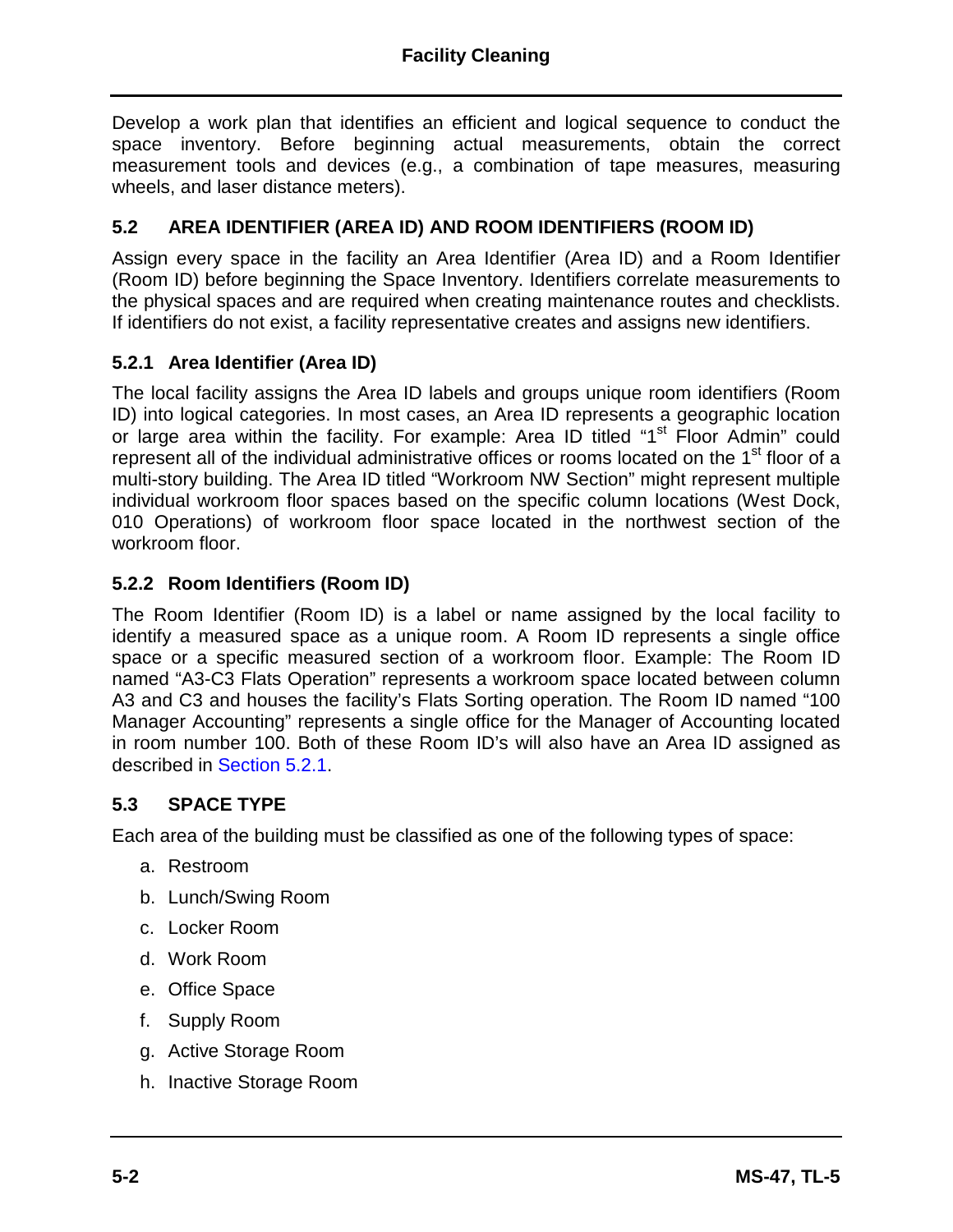- i. Elevator
- j. Exterior Paved Area
- k. Exterior Unpaved Area
- l. Interior Parking/Maneuvering
- m. Platform Dock (Enclosed)
- n. Platform Dock (Non Enclosed)
- o. Service/Box Lobby
- p. Stairway
- q. Corridor
- r. General Shop Area
- s. Janitors (Custodial) Closet
- t. Lookout Gallery
- u. Battery Room
- v. All Authorized Only Spaces (see [Table 5-1\)](#page-30-5)
- w. All Restricted Spaces (see [Table 5-2\)](#page-30-6)

# <span id="page-29-0"></span>**5.4 COMPONENTS**

These are items having similar physical characteristics that permit the items to be grouped together into one classification. Generally, a unit performance factor will be established for each of the tasks to be done. Following are examples of components that must be included in the building inventory if present:

- a. Ceiling Light Fixtures
- b. Exterior Glass
- c. Pipes and Ducts
- d. Lawns, Hedges, and Shrubs
- e. Hard Surface Floor
- f. Terrazzo Floor
- g. Concrete Floor
- h. Wood Floor
- i. Carpet
- j. Decorative Metal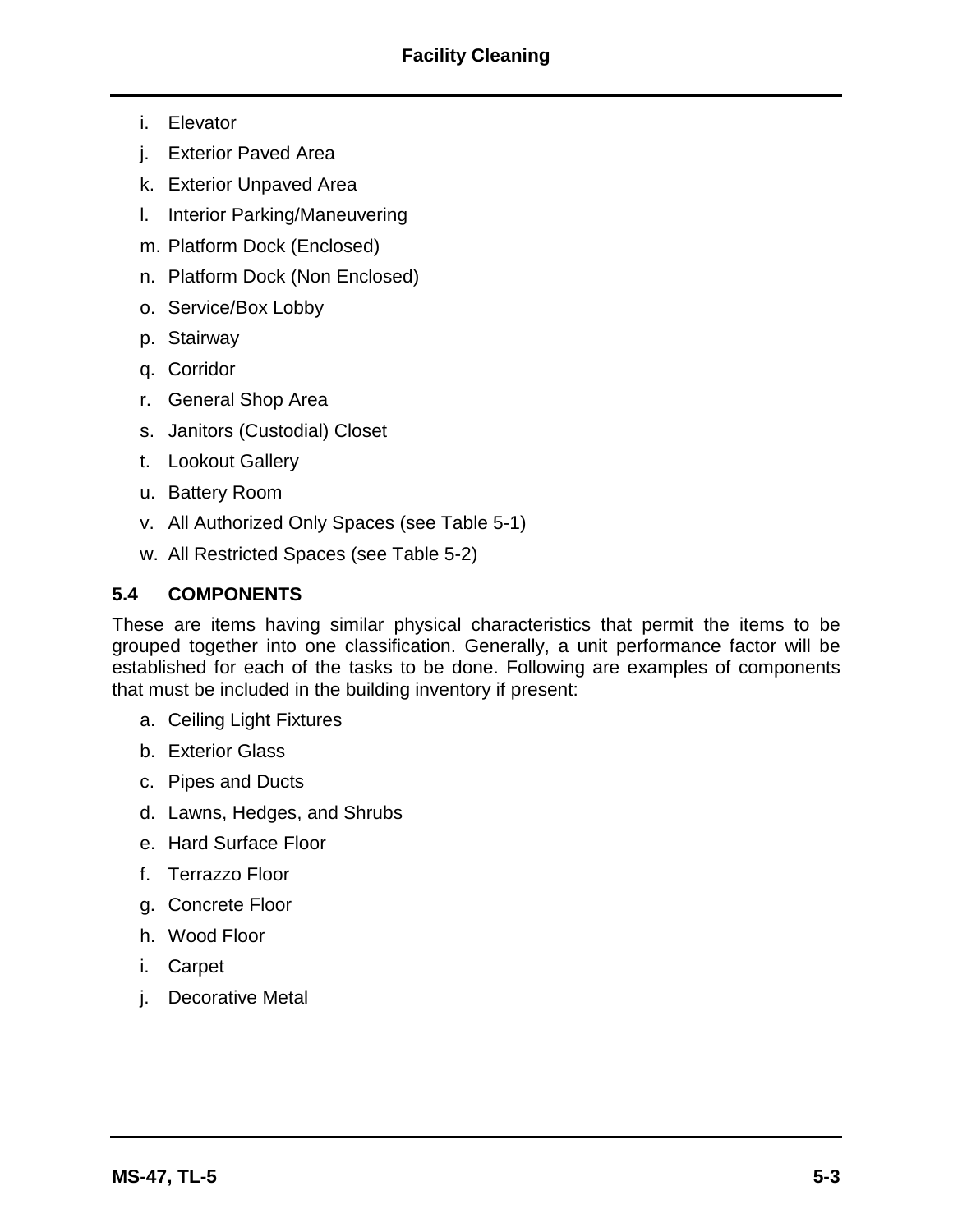# <span id="page-30-0"></span>**5.5 SPACE CLASSIFICATIONS**

# <span id="page-30-1"></span>**5.5.1 Authorized Only Space**

Space designated as "Authorized Only" requires specific safety training or other certification, and/or special Personal Protective Equipment (PPE) to enter and occupy the space. Management approval is required to enter or to perform work in authorized only spaces. Custodians who have obtained the required access clearance by management may perform cleaning of authorized only spaces.

<span id="page-30-5"></span>

| VMF shop bay areas     | <b>HVAC</b> mezzanines | <b>Electrical rooms</b> |
|------------------------|------------------------|-------------------------|
| Welding shops          | Mechanical rooms       | Oil storage rooms       |
| <b>Carpenter shops</b> | Boiler rooms           | Telecommunication rooms |

**Table 5-1 - Authorized Only Space Examples**

#### <span id="page-30-2"></span>**5.5.2 Vacant Space**

"Vacant Space" is an area not occupied or assigned to a person, group of people, or does not support USPS operations for 30 or more days and cannot be part of another space without any separating partitions. A new Workload Analysis must be performed before adjusting cleaning frequencies after changing a space's designation to or from vacant. Secure vacant spaces to prevent unauthorized storage or access. The installation head or designee determines which areas are designated as vacant space. During inventory activities, vacant space is identified by the Area ID and Room ID.

#### <span id="page-30-3"></span>**5.5.3 Restricted Space**

"Restricted Space" is the space or rooms in a facility that have controlled access due to legal, privacy, security, law enforcement, or requires special authorization to enter.

Custodial cleaning schedules for restricted space are coordinated with local maintenance management and the manager responsible for the restricted space.

<span id="page-30-6"></span>

| Personnel offices   Security vaults |                                                                                                                  | Computer rooms | Medical offices |
|-------------------------------------|------------------------------------------------------------------------------------------------------------------|----------------|-----------------|
|                                     | Law enforcement   Office of the Inspector   Local Area Network   Registry rooms<br>General (OIG) offices   rooms |                |                 |

**Table 5-2 - Restricted Space Examples**

#### <span id="page-30-4"></span>**5.6 SPACE INVENTORY**

The space inventory is the foundation used to develop a cleaning plan, determine effective resource scheduling, identify required tools and materials, and establish controls and metrics necessary to effectively manage the work. Physically measuring each space is a requirement of the Workload Analysis. When conducting the space inventory, obtain specific data elements listed on PS Form 4869 [\(Figure B-6\)](#page-89-0) including: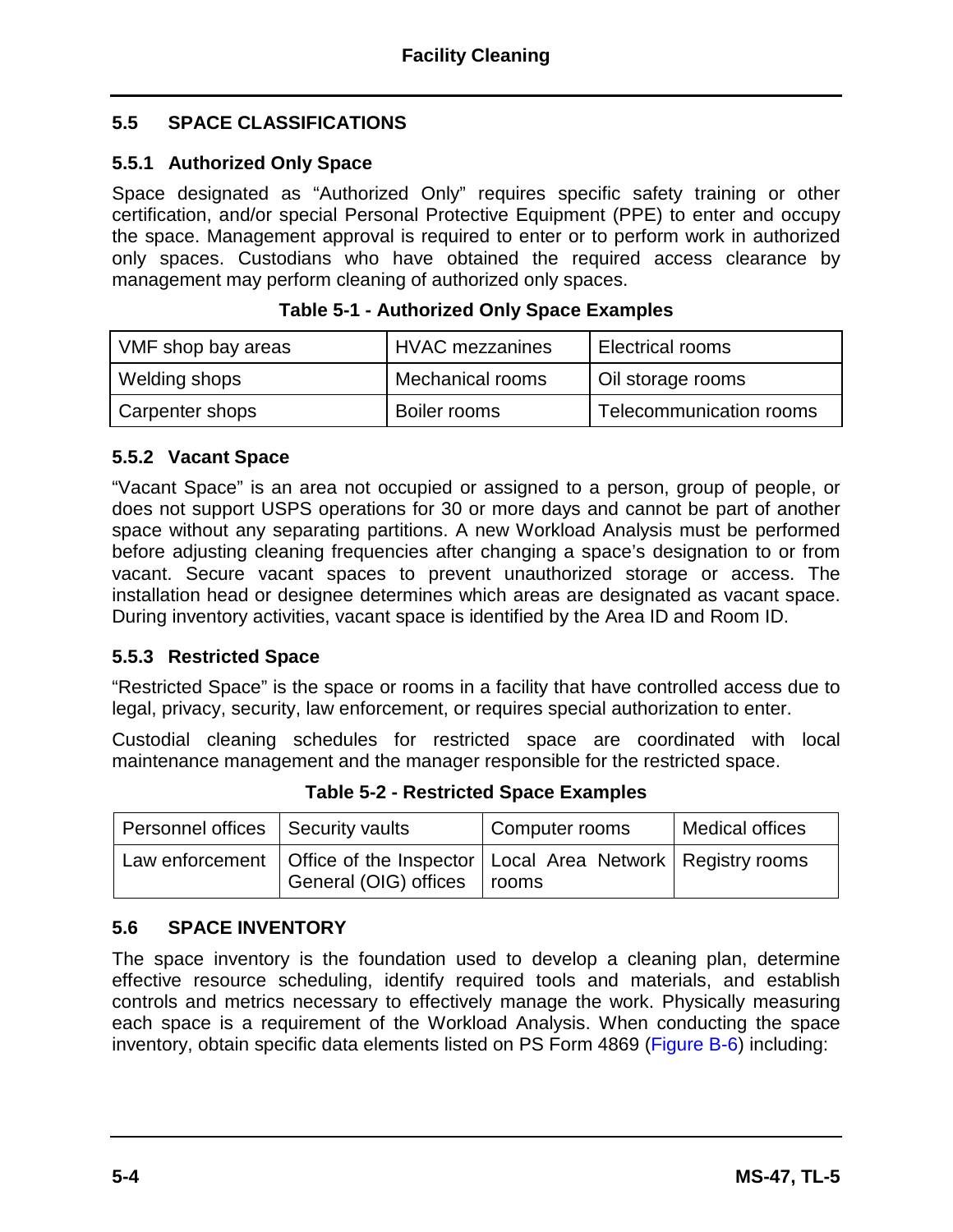- a. Space Location: Interior or Exterior
- b. Area ID: The geographic location of the space (i.e. 1st Floor Administrative Offices)
- c. Room ID: Unique label or name for the measured space
- d. Room Status: Is the room classified as Active, Vacant, Restricted or Authorized **Only**
- e. Area of the space to be cleaned
- f. Quantity of fixtures: A count of the number of restroom fixtures and light fixtures
- g. Space Type: Administrative, Elevator, Hallway, Lobby, Lunchroom, Locker room, Restroom, Workroom, Workroom aisles, etc.
- h. Floor Type: Asphalt Plank, Carpet, Concrete, Ceramic, Vinyl Asbestos Tile (VAT), Vinyl Composite Tile (VCT), Vinyl Sheet, Linoleum, Rubberized, Terrazzo, or Wood
- i. Tour work is performed
- j. Day of the week work is performed
- k. Cleaned or Policed

# <span id="page-31-0"></span>**5.6.1 Measuring the Facility Space**

Accurately measure areas requiring cleaning using feet and inches, rounded to the nearest inch. The custodial staffing software application converts the measurement into the decimal equivalent required for calculations and reporting.

When measuring each space, record the areas length and the width. Ensure each cleaned area includes adjoining space such as closets. Common spaces accessible from multiple rooms are only allocated once.

When measuring the workroom floor area, measure the aisles as a separate distinct space. Account for aisles separately as this space can be cleaned manually or cleaned using selected powered equipment. For example, aisles that permit Powered Industrial Vehicle (PIV) traffic will normally accommodate a rider-type automated vacuum scrubber machine. Aisles designated for foot or pedestrian traffic may require a smaller walk-behind vacuum scrubber machine or manual cleaning.

Place a mark (Red X) on each inventoried area of the drawing to indicate that the space measurement is complete. This helps ensure all rooms, spaces, and workroom areas are measured during the inventory process.

# **5.6.1.1 Exterior Window Glass Measurement**

Measure only one side of window glass located on the first floor exterior walls of the building. The custodial staffing software application accounts for both sides of the glass surface. Interior glass is not recorded as inventory. The Team Cleaning process accounts for interior glass during routine daily cleaning.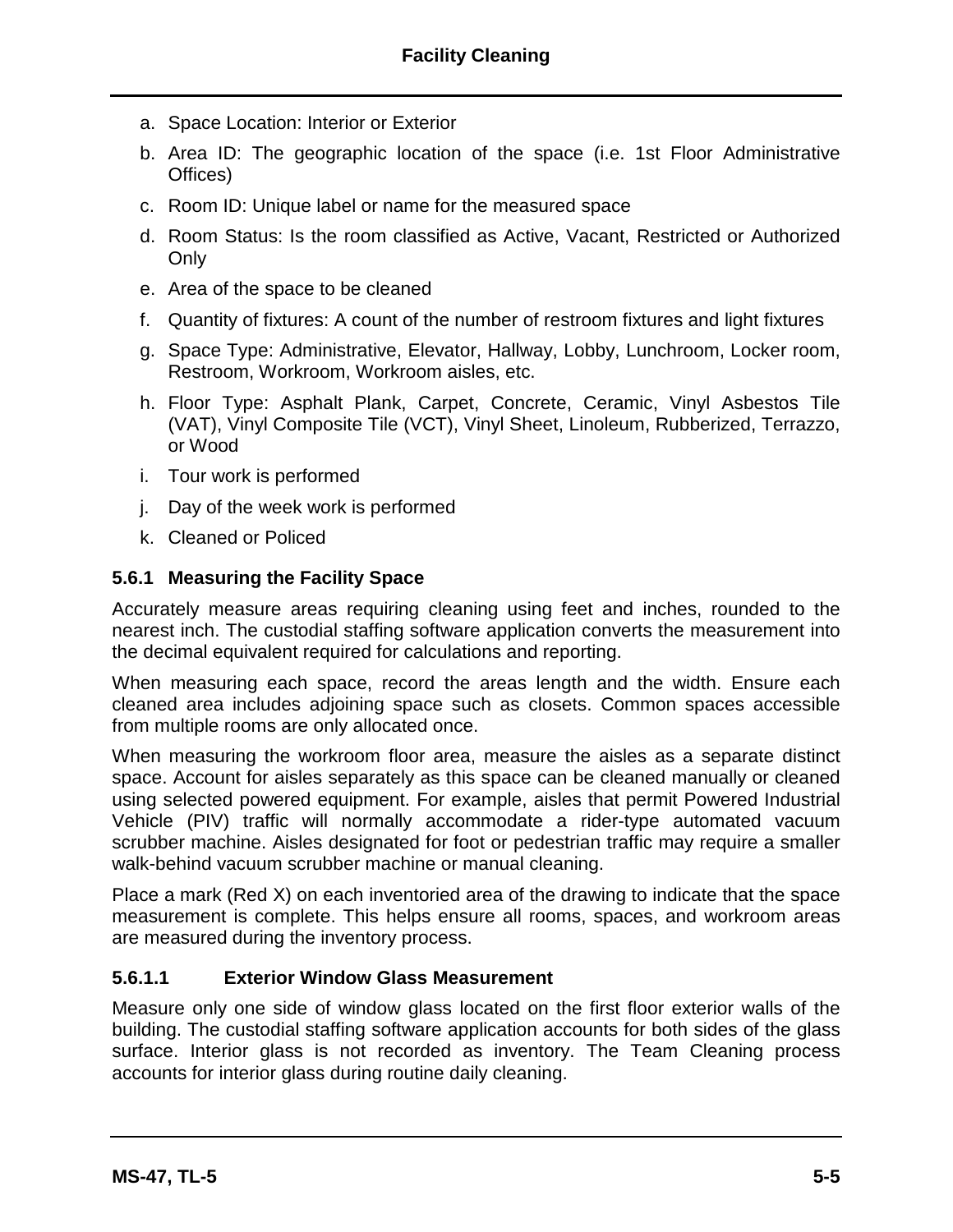# <span id="page-32-0"></span>**5.7 PERFORMANCE AND FREQUENCY SPECIFICATIONS**

Area and Component Cleaning performance charts in [Section 13](#page-49-0) and [Section 14](#page-71-0) provide standard performance criteria and frequency ranges. These performance charts are integrated in the custodial staffing software application. Local management determines the frequency within the specified range considering local conditions, level of occupancy, use of space, and structural composition. Deviations from listed frequency ranges are not permitted without Area Maintenance concurrence and HQ Maintenance Operations approval.

# <span id="page-32-1"></span>**5.8 DEFINITION OF MULTIPLE TOURS**

Determination of multiple tours will be made by area and by evaluating the time a specific work area is normally in reasonable use. Different spaces or work areas may be used for a different number of tours. For example the space in an 010 section may be in use for 9 hours, or one tour; while a flats operation in different space of the same facility may run for 15 hours, or two tours; or a platform operation area may be in use for three tours.

Space areas in large facilities that process mail, e.g. Processing and Distribution Centers, Network Distribution Centers, or International Service Centers, will be considered to have two tours when the designated space is normally in use in excess of 12 hours, and three tours when the space is normally in use in excess of 20 hours. In these facilities non-mail processing spaces such as break rooms, locker rooms, and rest rooms, that are not closed, will be considered in use for the corresponding number of tours. Spaces in facilities such as call centers with substantial daily use will be determined to have multiple tours as outlined above.

Facilities such as Stations, Branches, Post Offices, and Associate Offices which primarily house retail services and/or delivery operations are predominantly one tour facilities. When the time a facility is normally in use by more than three (3) employees at any time during the service day exceeds 12 hours, it will be given for multiple tours.

# <span id="page-32-2"></span>**5.9 DEVELOP INDIVIDUAL ROUTES**

After completing the Space Inventory, group spaces together to form routes. The process must consider operational needs of each space and be organized to perform the work as efficiently as possible.

#### <span id="page-32-3"></span>**5.9.1 Route Checklist Work Flow**

Developing the route checklist flow from the starting point to the finishing point provides consistency in cleaning, policing, and routine servicing. Factors to consider when developing routes include the impact to operations, the specialist type needed, and the size of the space to be serviced. Two important factors are route size and vacuum plug-in locations. The Light Duty Specialist must follow the flow of the route to stay ahead of the Vacuum Specialist. This allows the removal of large or sharp debris on the floor before vacuuming.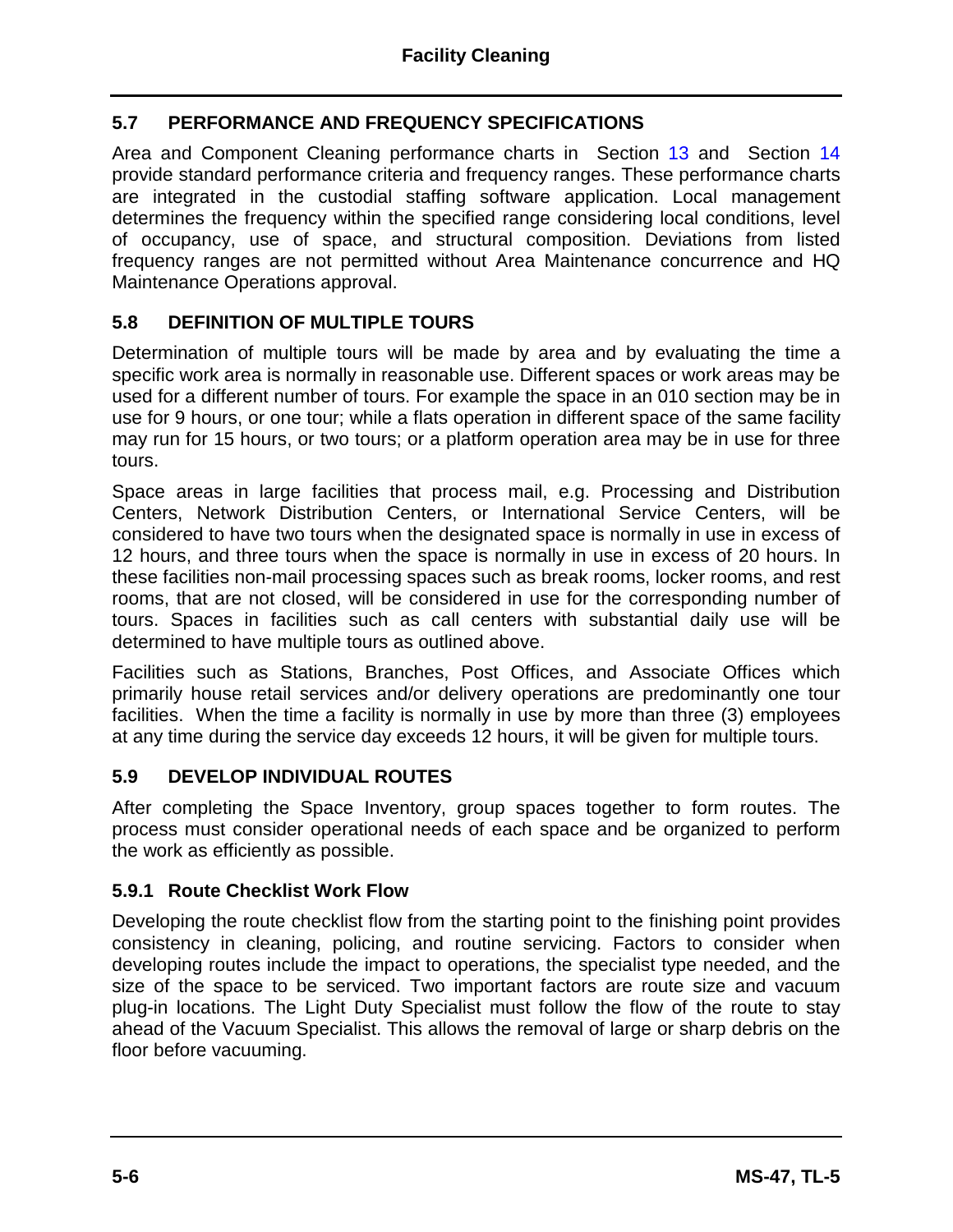# **5.9.1.1 Route Size**

The route size based on each area's measured size or fixture count for the designated specialist is determined by the number of available work hours in a work day multiplied by a performance standard for a set of tasks.

The quantity of hours making up a full productive work day is seven (7) hours. Create routes equal to the maximum available work hours. The objective is to provide a full day of work for each specialist on a single route. Multiple routes may be required to achieve a full work day.

# **5.9.1.2 Vacuum Plug-in Locations**

The Vacuum Specialist uses electrical receptacles located throughout the route space. Mark these receptacles with blue self-adhesive dots for identification. It is critical to create an efficient route flow, allowing the specialist to vacuum the largest space possible, within a 50 ft. radius, before moving to another receptacle.

# <span id="page-33-0"></span>**5.10 STAFFING PACKAGE**

The designated maintenance official, in conjunction with the installation head, will review and submit the completed package to the Area Office. The installation head/designated maintenance official will ensure that all duties expected and anticipated to be performed by custodians are accurately identified in the completed staffing package. After the Area Office reviews the staffing package, it may be validated by HQ Maintenance Operations and then returned for Area Office approval. The custodial staffing software application is used to submit the custodial staffing package. The Area should approve or return the package within 45 days of the staffing package being submitted.

# <span id="page-33-1"></span>**5.11 MAINTAINING PROPER STAFFING LEVELS**

The final determination of custodial staffing is done by the local installation Postmaster (with the support of the Maintenance Manager at the installation's maintenance support facility) or local installation Maintenance Manager. Once a custodial staffing level is determined using the procedures in this handbook, that staffing level must be maintained. At times, local conditions may change sufficiently to warrant a change in staffing. In order for staffing to be changed the entire staffing procedure must be redone, i.e., new forms must be completed. No change in staffing may occur without following the procedures of this handbook. In the development of a staffing package, the local APWU representative is to be contacted and may observe in the development of the package. A copy of any completed and approved staffing package (which includes all completed forms and documents used to develop the staffing package) shall be provided to the Local APWU President.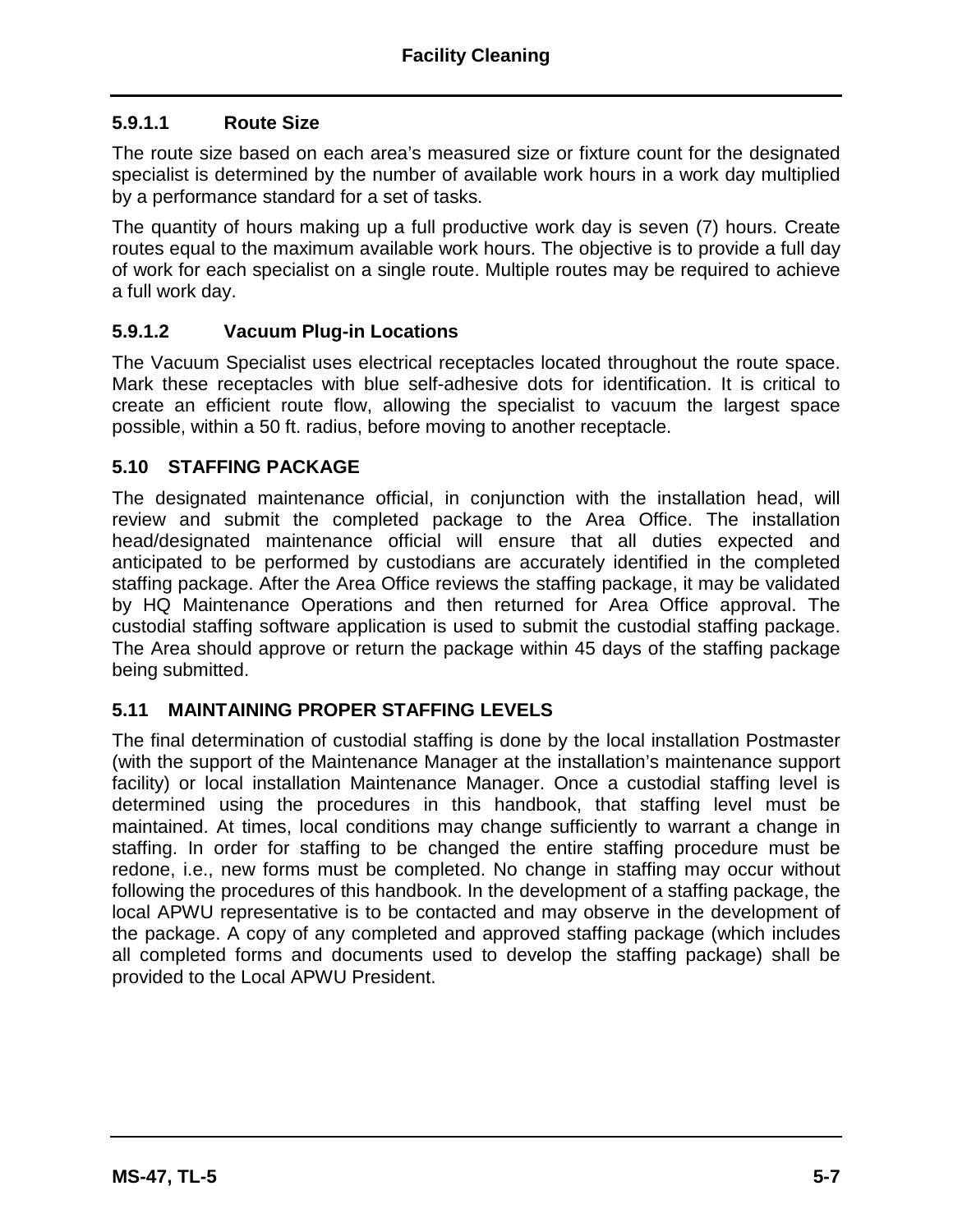THIS PAGE INTENTIONALLY LEFT BLANK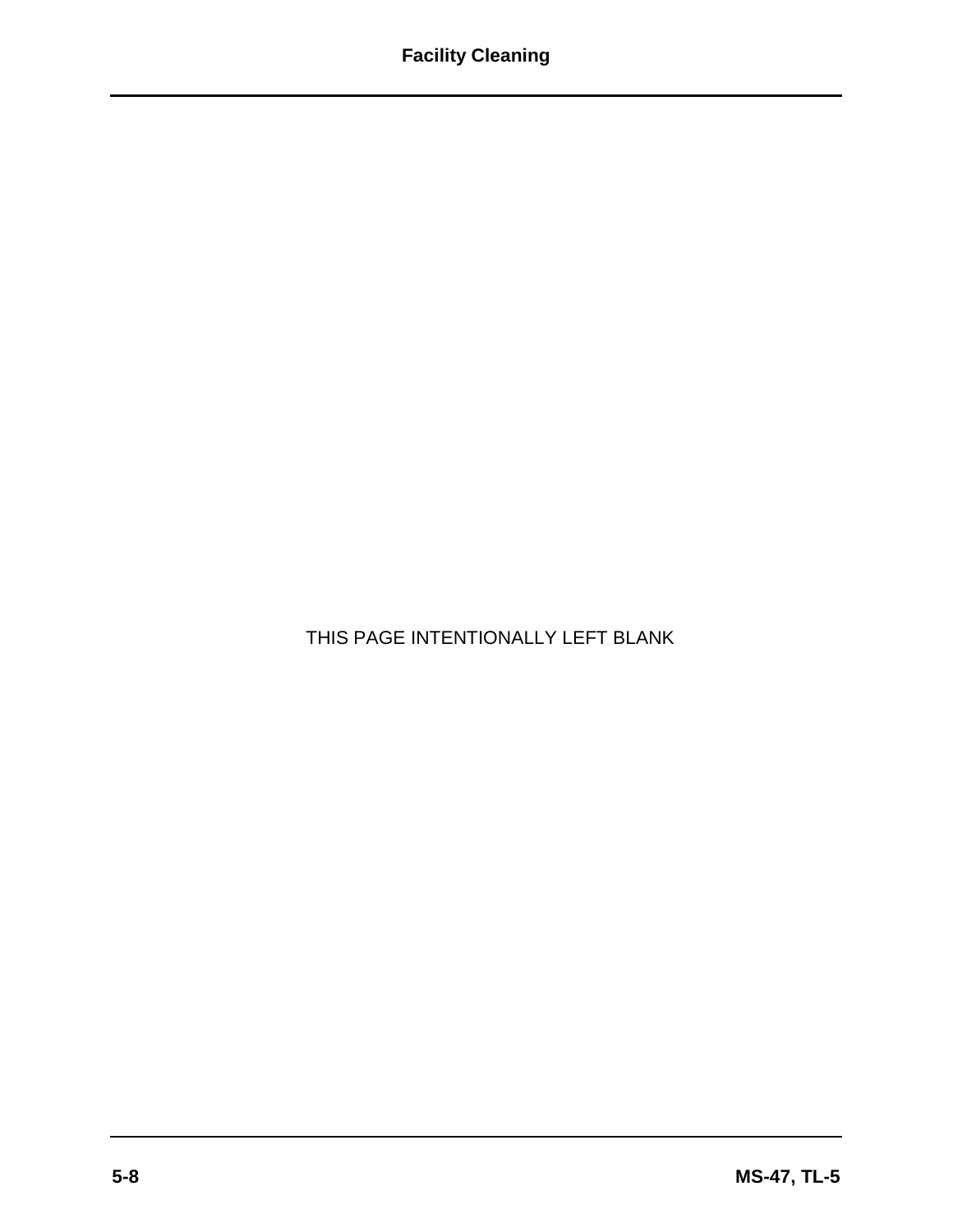# **SECTION 6**

# <span id="page-35-0"></span>**WORK SCHEDULING**

# <span id="page-35-1"></span>**6.1 ASSIGNMENTS**

A recommended best practice is to assign each custodian a route, a quantity of routes, or a combination of routes and work orders that equate to a full work day. The supervisor should assign custodial work with cleaning for health as the primary factor when making daily assignments.

# <span id="page-35-2"></span>**6.2 HOLIDAY ASSIGNMENTS**

Management may modify custodial assignments to accommodate variations in building occupancy during holiday periods.

# <span id="page-35-3"></span>**6.3 EMPLOYEE ABSENCE SCHEDULING**

In the event of short staff situations (i.e., holiday, vacation, unscheduled absences), the planned Team Cleaning assigned tasks can be modified to ensure cleaning for health by focusing on the following items:

- a. Clean or police restrooms
- b. Clean cross-contamination surfaces (fomites)
- c. Empty full trash containers or containers that are forecasted to be full prior to the next scheduled cleaning/policing activity
- d. Remove large debris and litter in high traffic areas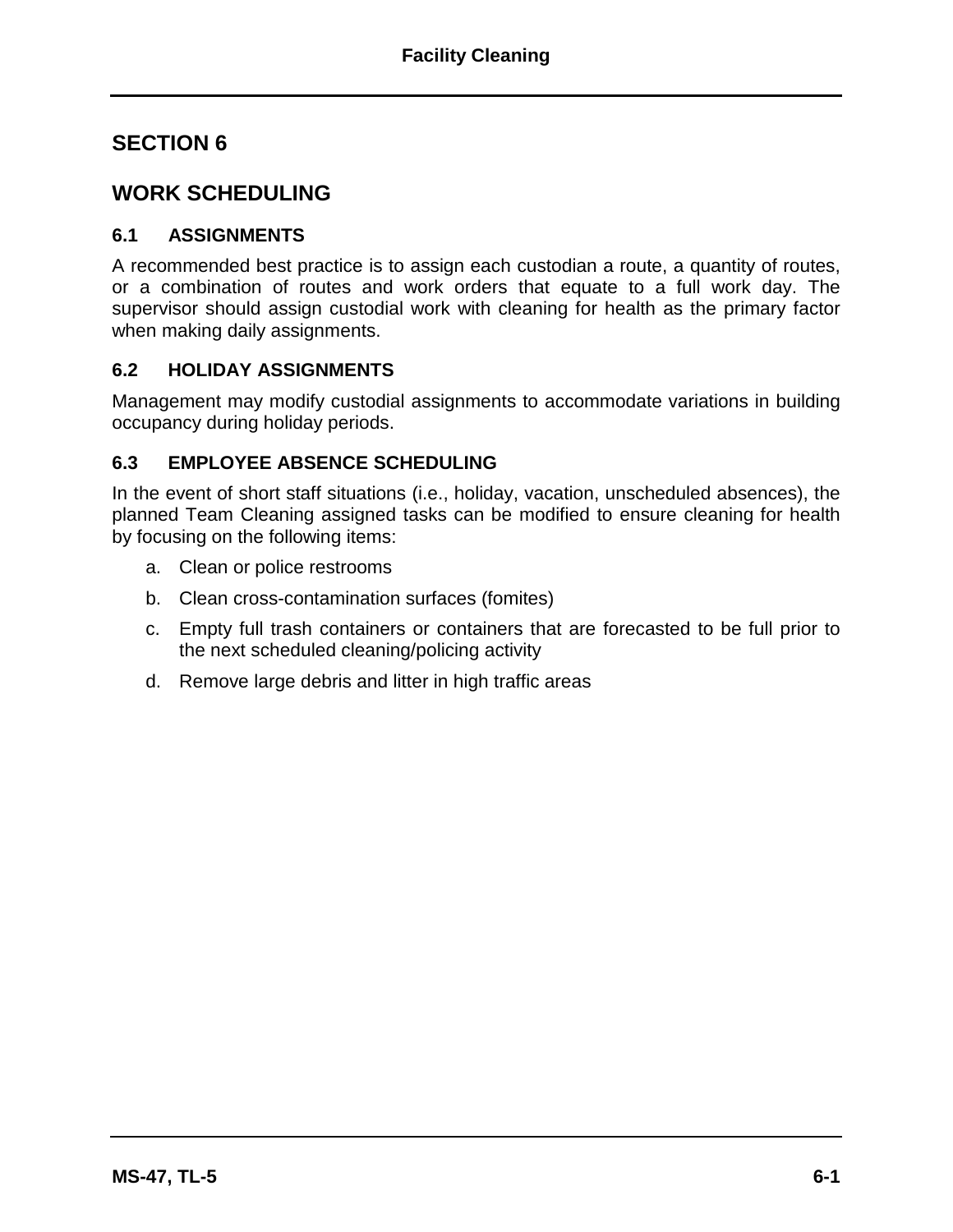### THIS PAGE INTENTIONALLY LEFT BLANK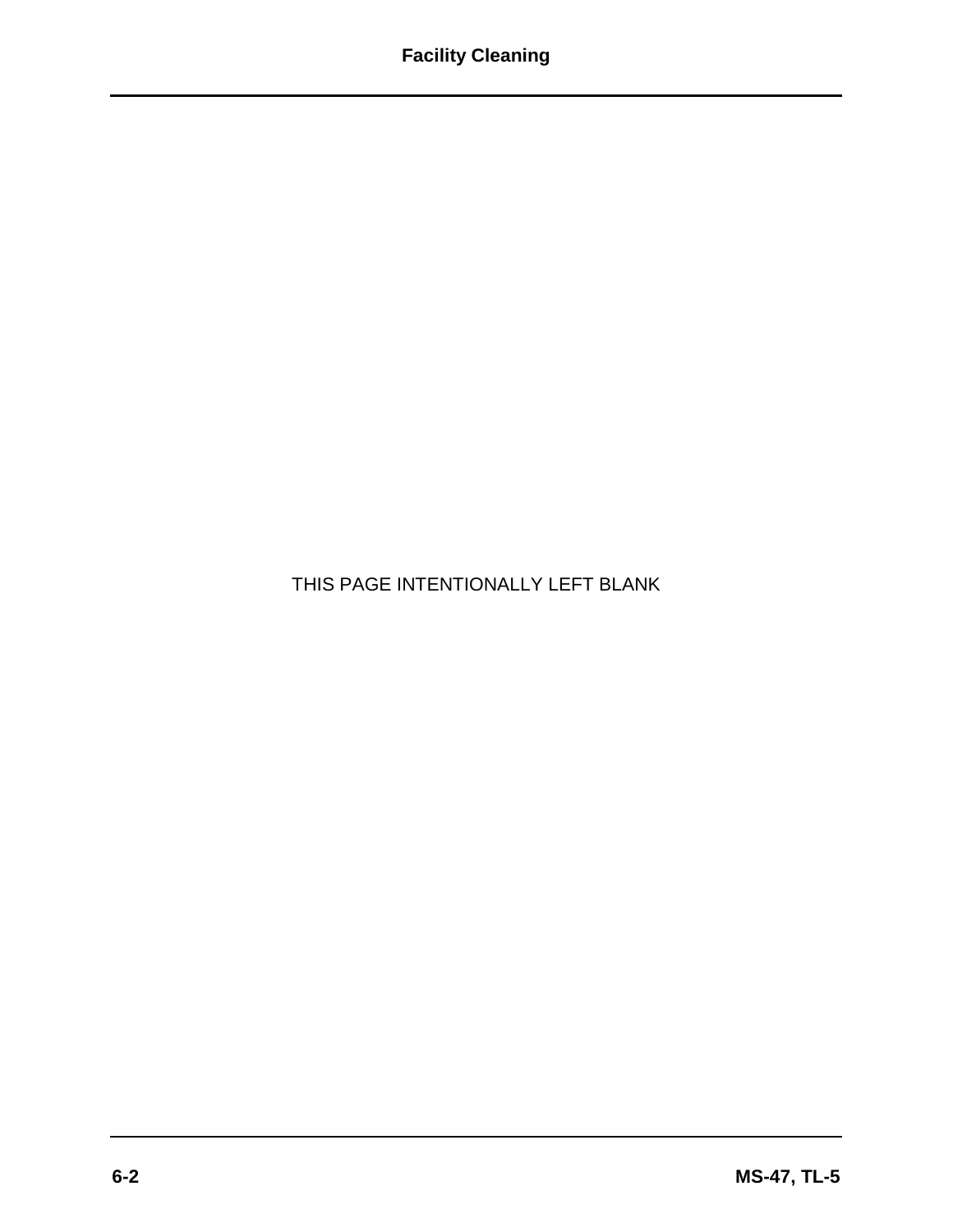# **STANDARDIZATION**

The standardized tools and procedures utilized for Team Cleaning have been selected and can be used at any USPS facility regardless of location, size, or age. Selection of all Team Cleaning tools, materials, and supplies is based on employee safety, environmental impact, cleaning effectiveness, and cost. Specific instructions have been developed outlining the application and usage of these products. Managers and supervisors must ensure employees follow all guidelines and regulations necessary to maintain Team Cleaning tools in a safe, clean, and serviceable condition. Each custodian is responsible to immediately report missing or damaged tools to the on-duty supervisor.

#### **7.1 CONFIGURATION CONTROL**

HQ Maintenance Operations governs and controls the operation and management of facility cleaning. Custodial processes and procedures cannot be changed without prior review and approval. The CSCCB reviews any request for change or deviation from established standardized processes and methods including:

- a. Task order of specialist routes (e.g., Light Duty Specialist followed by Vacuum Specialist)
- b. Tools
- c. Materials
- d. Supplies

### **7.1.1 Change Request**

Submit a CCR form through the facility coordinator to request changes to established Team Cleaning activities. The facility coordinator verifies proper form completion and ensures adequate documentation is included to support CSCCB consideration prior to submission. The facility coordinator may submit supplemental documentation to support the request (i.e., specification sheets or process diagrams) if needed. The Custodial Standardization Change Control Board documents process and procedures in the most current version of the CSCCB guidelines.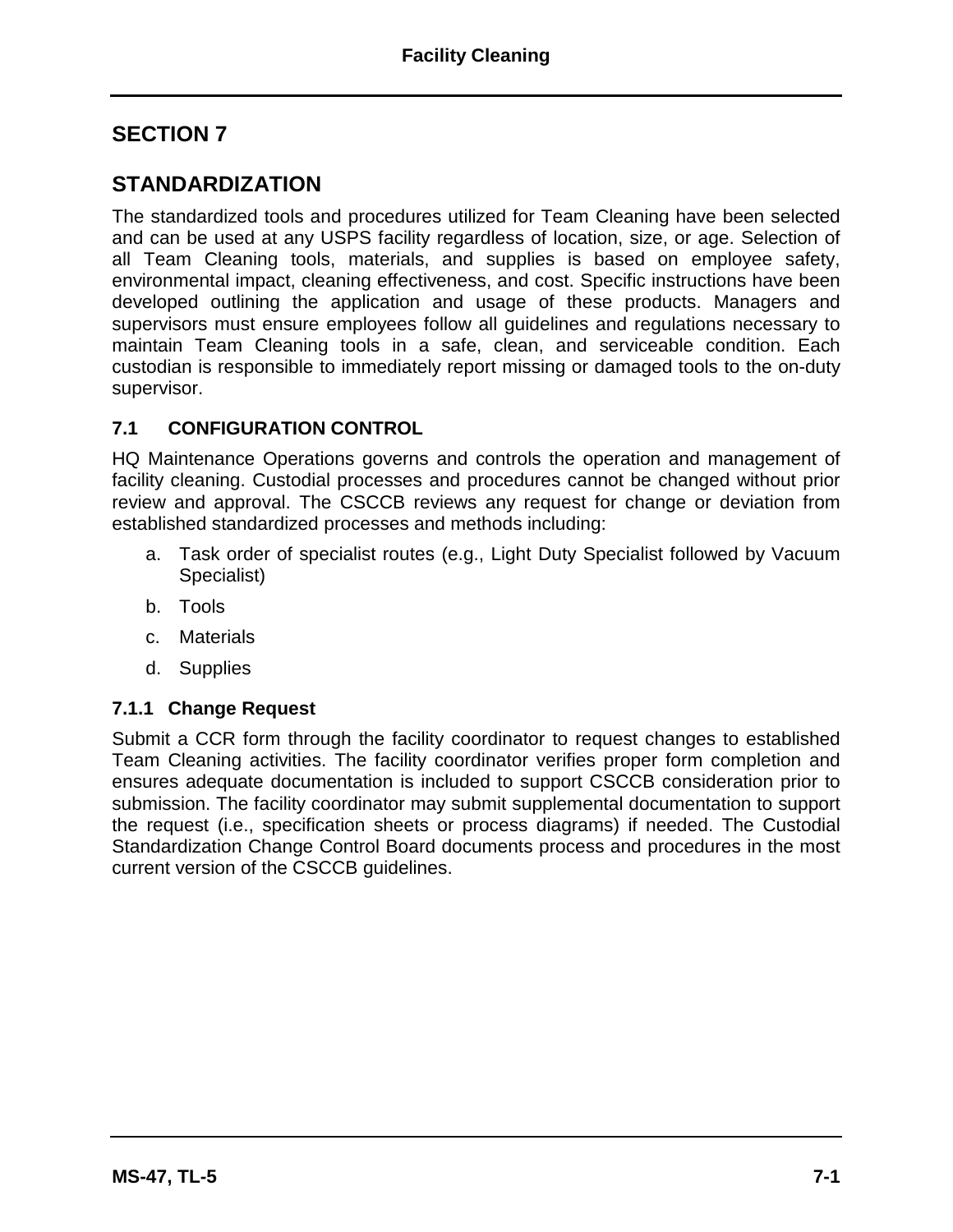### THIS PAGE INTENTIONALLY LEFT BLANK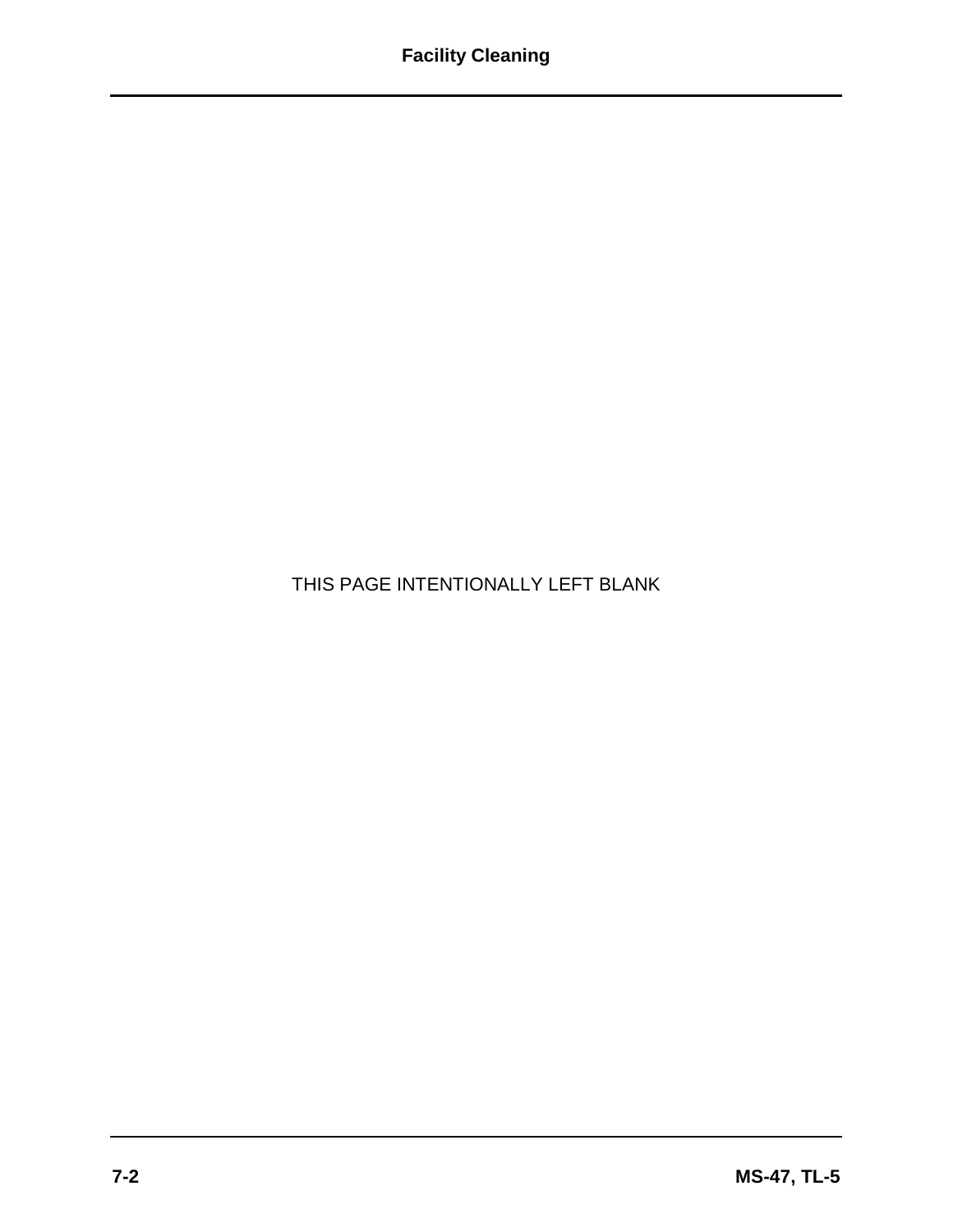# **FACILITY SUPPORT REQUIREMENTS**

Adequate space is required in each facility for bulk storage of custodial tools and supplies. Additional space must be allocated for storage of tools, equipment, and chemicals accessed daily by custodians during check-out and check-in activities. Space must also be allocated to support initial and supplemental custodial training.

#### **8.1 CHECK-IN/CHECK-OUT AREA**

Each facility shall designate a secure room for storing equipment and supplies. It is advantageous to locate the check-in/check-out room in a central location of the facility. Local maintenance management will ensure a secure check-in/check-out area.

#### **8.2 TRAINING ROOM**

Utilize a dedicated room for initial and supplemental custodial training. The training room must accommodate students and necessary training equipment and supplies. In smaller facilities, a conference room or other similar room may be used as the custodial training room.

#### **8.3 BULK STORAGE AREA**

Dedicate space for storing bulk custodial supplies and equipment, preferably near the check-in/check-out room. Secure this area independently from all other rooms/areas. Bulk storage room size will vary based on facility size.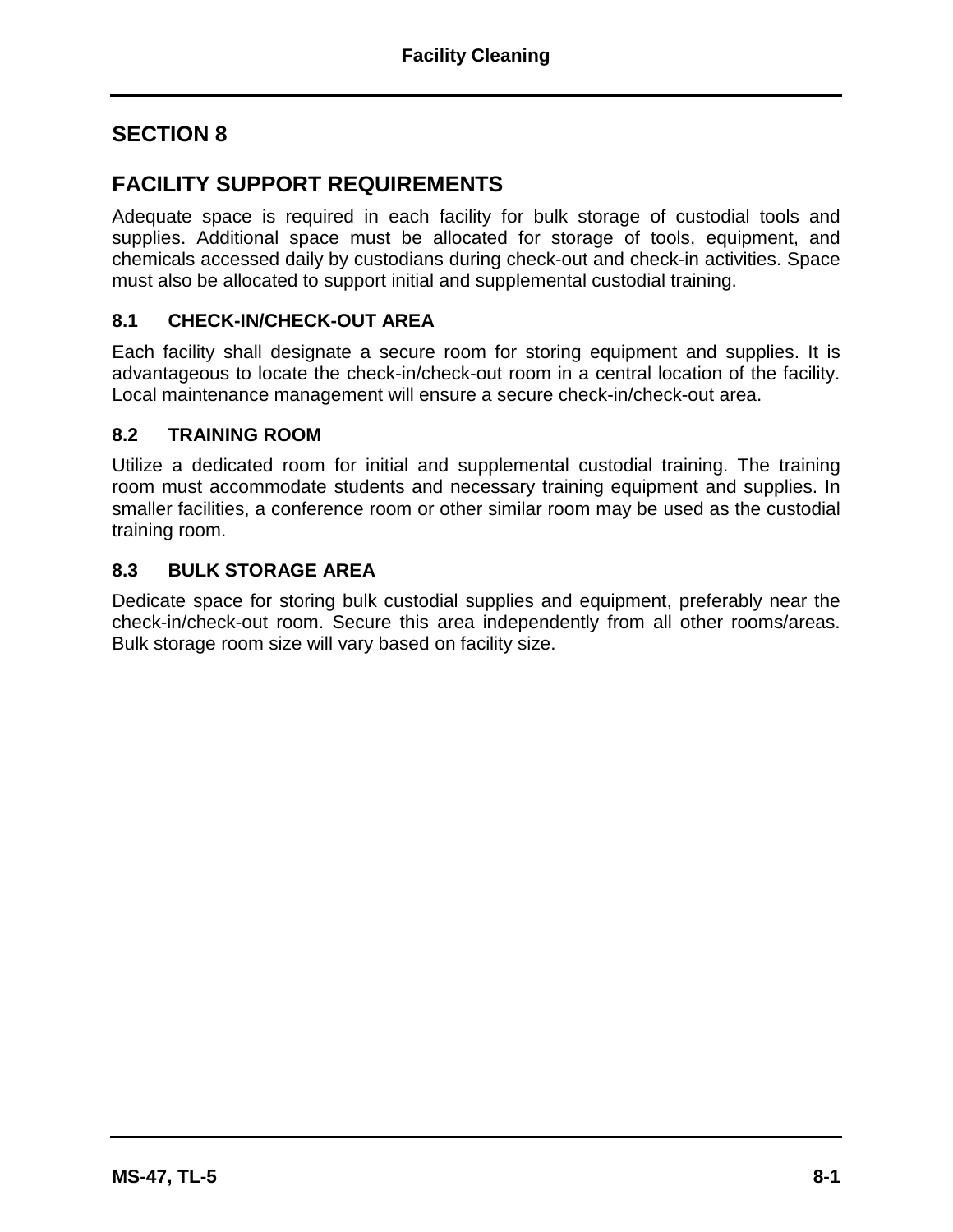### THIS PAGE INTENTIONALLY LEFT BLANK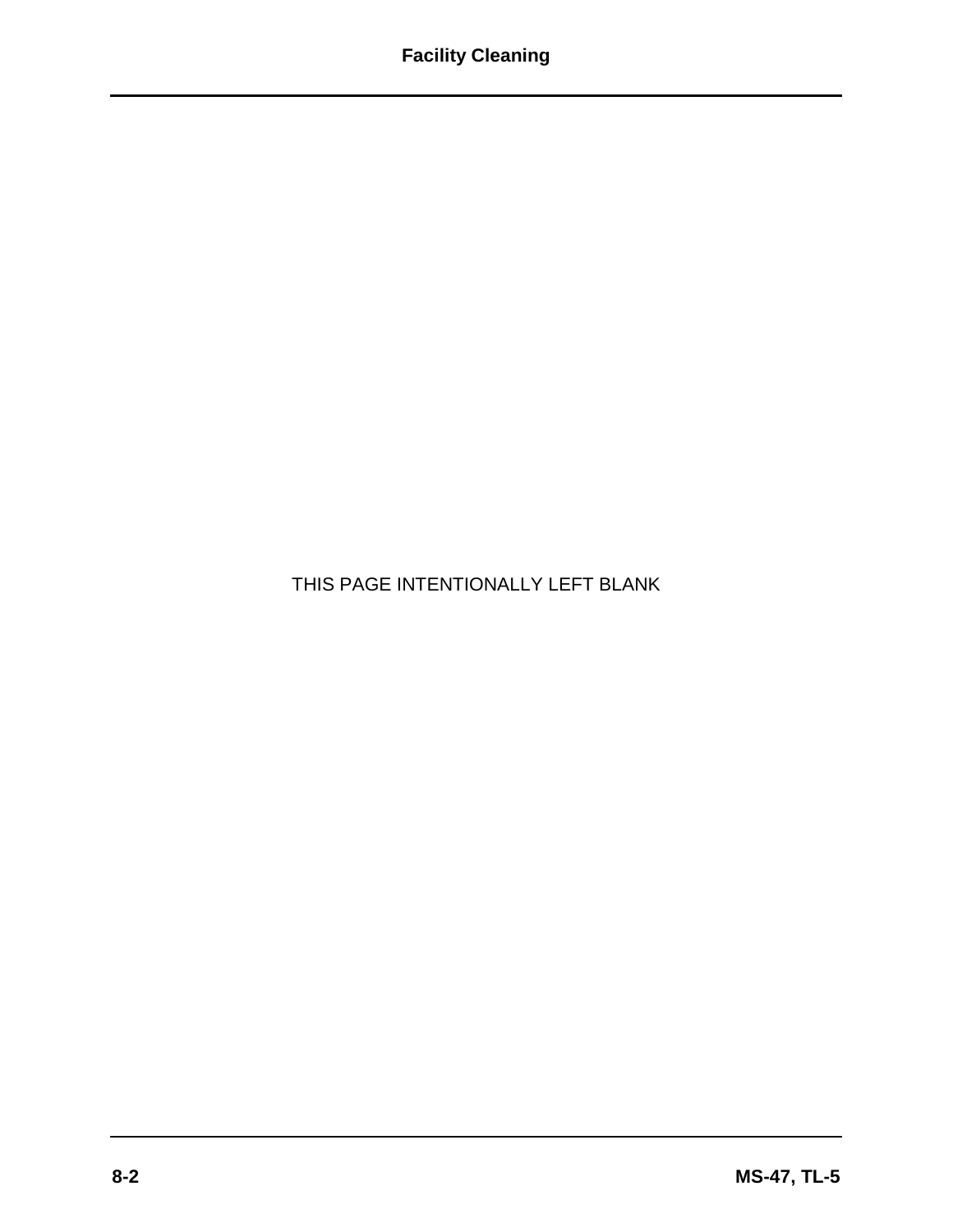# **TRAINING**

USPS employees are the organization's most valuable resource, and the USPS is committed to investing in this workforce. This commitment includes custodial training that creates a supportive workplace and results in benefits that include and continuously promote job safety and proficiency, and enhances professionalism of the custodians.

A structured custodial training and development process ensures custodians and custodian supervision obtain consistent knowledge from a USPS Employee Development recognized training program.

This training provides clear and standardized expectations and expands the knowledge base of custodians and maintenance management. Training and development provides employees with job proficiency skills required to complete their assigned tasks safely and efficiently.

#### **9.1 INITIAL TRAINING**

The National Center for Employee Development (NCED) is responsible for the development and delivery of nationally recognized training courses. Local management administers supplemental training sessions that are not included in the Learning Management System (LMS) course catalog.

The initial training consists of a 16-hour course identified within the LMS that combines classroom instruction supplemented with on-the-job exercises while providing professional knowledge and practical experience.

Upon completion of the initial training, the immediate supervisor or designee is responsible for teaching, coaching, and mentoring the custodial staff.

#### **9.1.1 Management Training**

Supervisors regularly assigned to oversee USPS custodial work must successfully complete Custodial Team Cleaning training to effectively manage Team Cleaning activities.

#### **9.2 RECURRING TRAINING**

After successfully completing the initial training each custodian will participate in additional training annually. A total of 40 hours of training is allotted for each custodian per calendar year. Embracing the Continuous Improvement business model, learning reinforcement is the key to success. The immediate supervisor or designee should conduct a training session covering a different topic each month. HQ Maintenance Operations is responsible for establishing and distributing an annual calendar identifying the topic for each calendar month to maintain consistency throughout all USPS cleaned facilities. These recurring training sessions offer each custodian the opportunity to increase job knowledge and proficiency.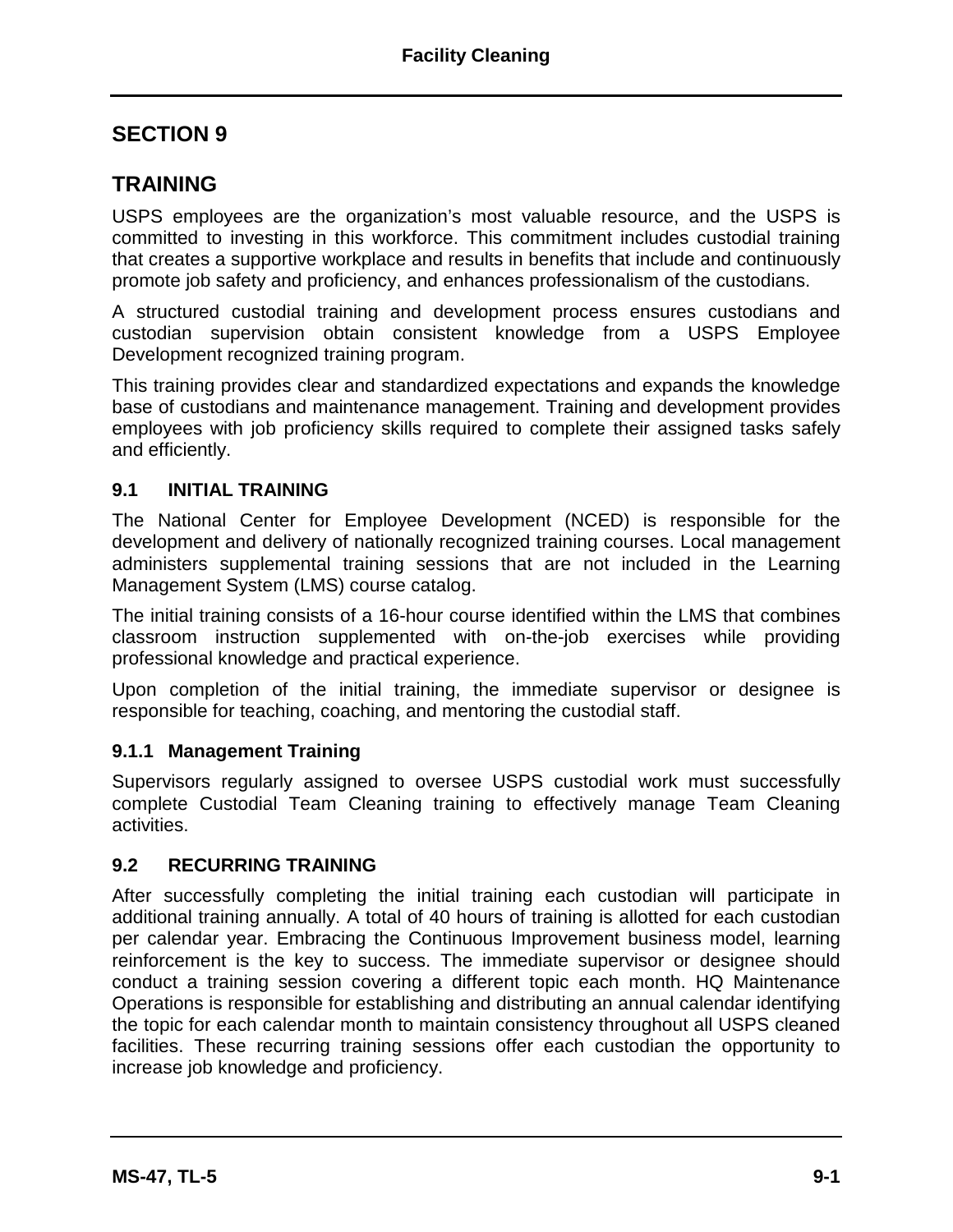#### **9.3 SAFETY TRAINING**

Headquarters Safety & Health establishes safety training requirements for the custodial workforce.

# **9.3.1 Blood Borne Pathogens (BBP) Training Requirements**

As established by OSHA standard 29, *[Code of Federal Regulations](https://www.osha.gov/pls/oshaweb/owadisp.show_document?p_table=STANDARDS&p_id=10051)* (CFR) 1910.1030, the local training office must ensure that all employees **who may be exposed** to BBP during their work activities, be provided annual BBP training or the Hazardous Waste Operations and Emergency Response (HAZWOPER) training equivalent.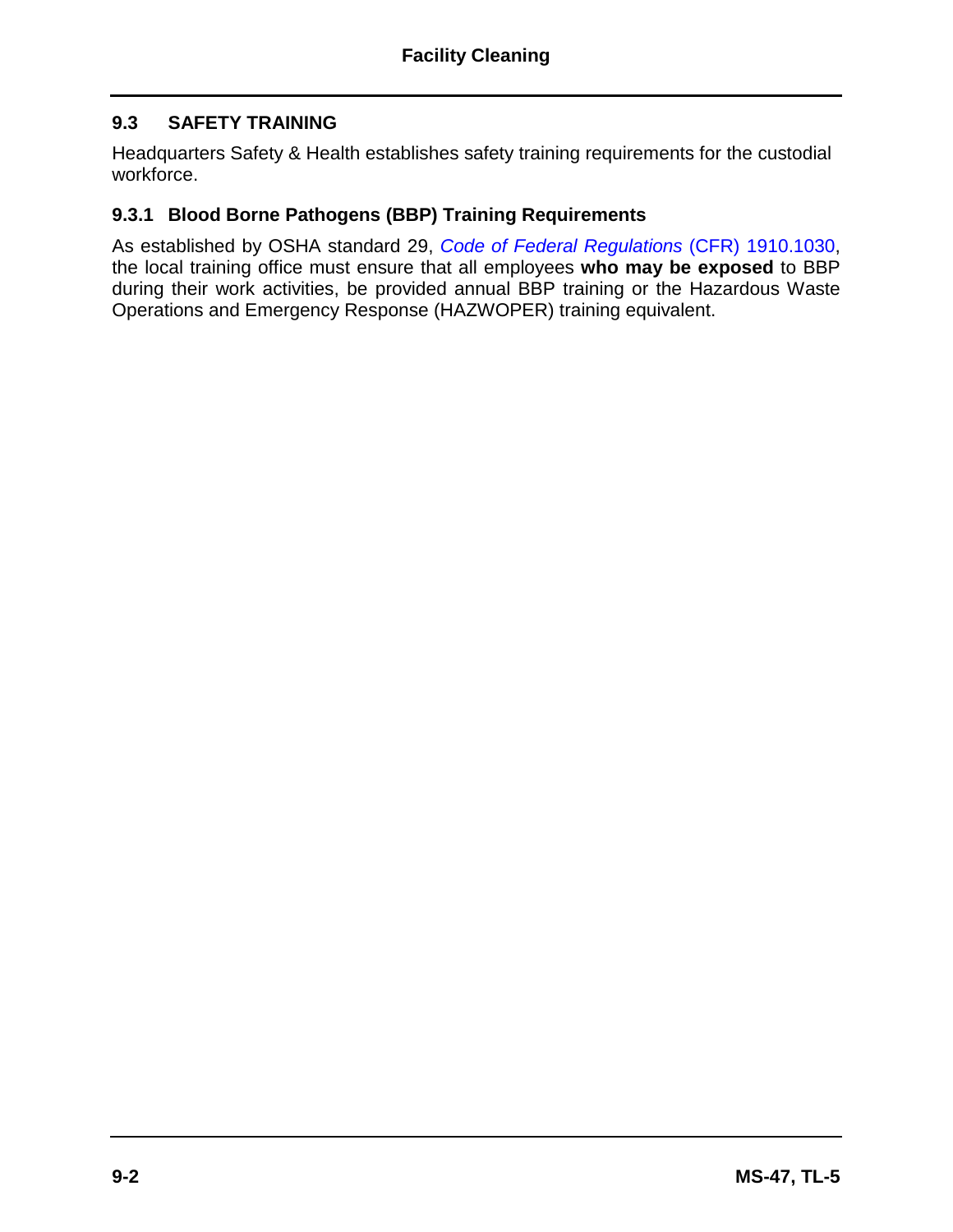# **LAUNDRY SERVICE**

#### **10.1 NATIONAL CONTRACTS**

Approved commercial laundry vendors may be contracted to clean products such as cleaning cloths and mops used in custodial operations in accordance with *[ASM 535.22](http://blue.usps.gov/cpim/ftp/manuals/asm/asmc5.pdf)  [Cloth and Laundry Service](http://blue.usps.gov/cpim/ftp/manuals/asm/asmc5.pdf)*. If the commercial laundry service includes an exchange service of cleanable goods, the contracting officer will ensure the cleaning products conform to the Headquarters specified Team Cleaning tools and equipment identified in the current Team Cleaning MMO. Substitution of cleaning products requires CSCCB approval.

#### **10.2 PRODUCT USAGE**

Utilize historical usage data to determine the number of microfiber cloths, mops, and cleaning towels needed on a weekly basis. Ensure a sufficient supply of clean mops and cloths are on hand to support routine cleaning and to handle anomalous situations.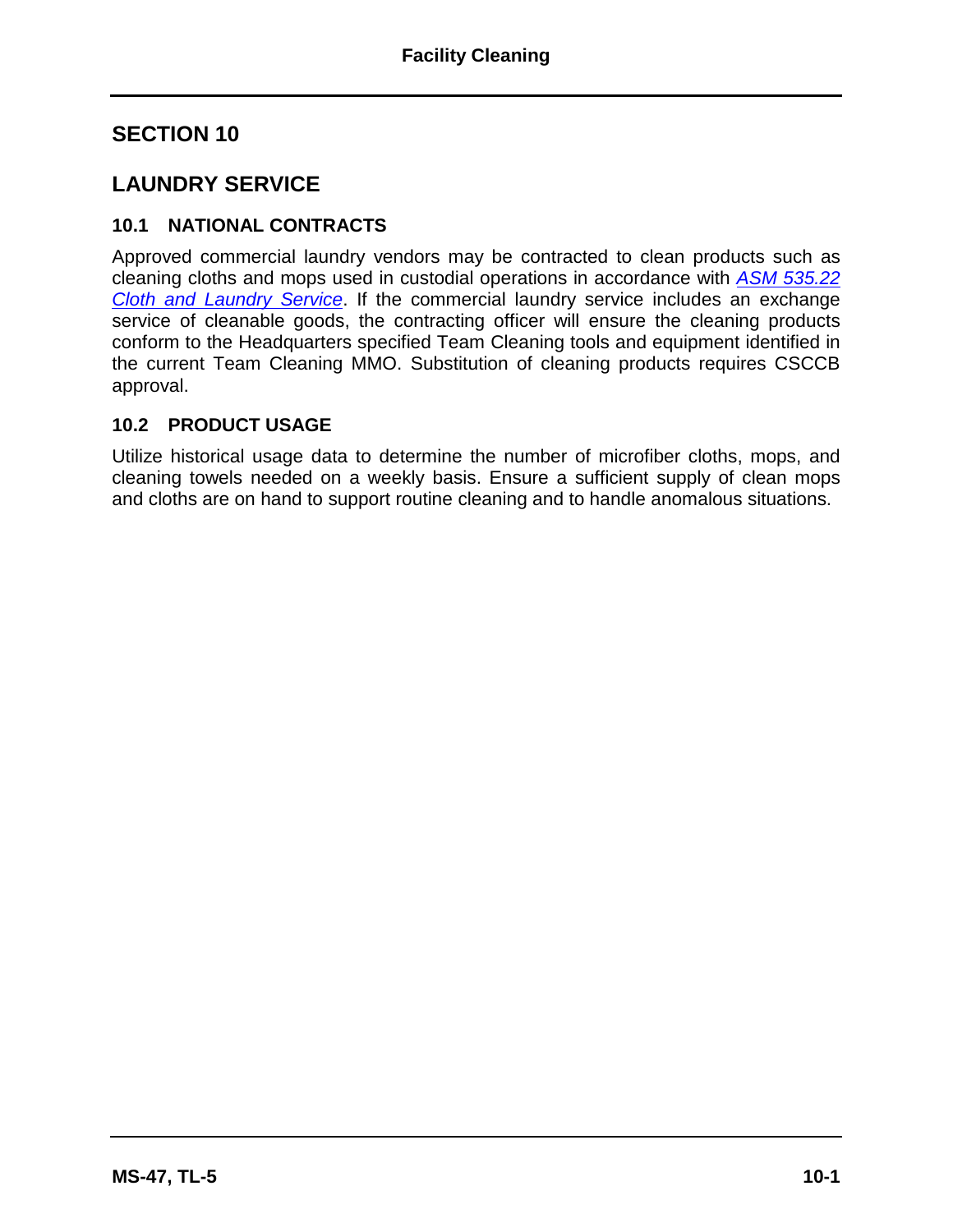### THIS PAGE INTENTIONALLY LEFT BLANK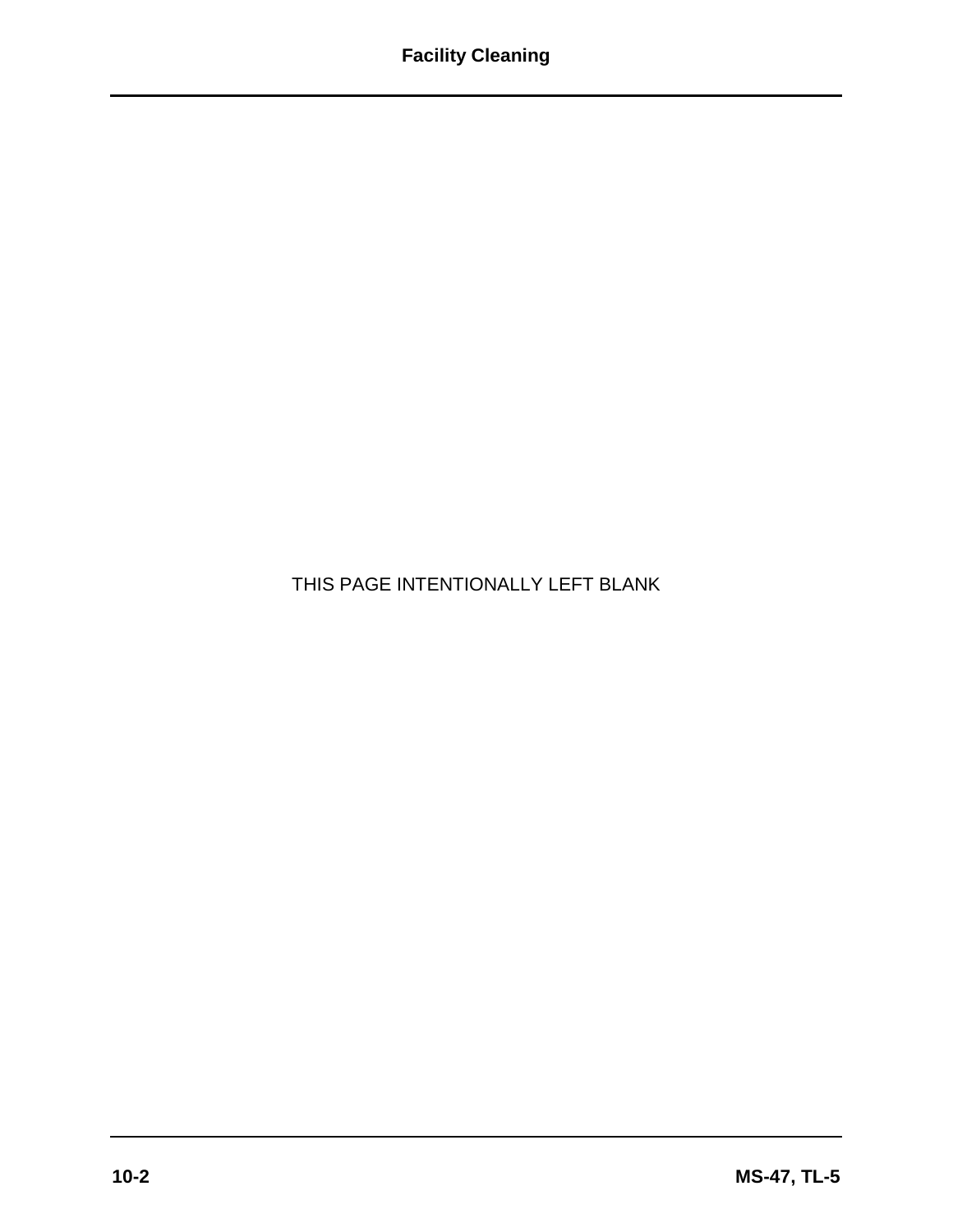## **BENCHMARKING FACILITY HOUSEKEEPING INSPECTIONS**

The standardized cleaning processes and cleaning standards implemented by the USPS are utilized throughout the cleaning industry, making benchmarking an innovative method for identifying best practices to eliminate waste and increase cleaning efficiency.

Benchmarking can identify new opportunities to eliminate waste and implement processes to measure, monitor, and track improvement in cleaning efficiency and quality. Benchmarking and performance measurement allow the USPS to evaluate existing processes against industry best practices and internal standards.

The USPS Team Cleaning program should emulate the ISSA Cleaning Industry Management Standard (CIMS) using their assessment criteria and checklist.

Housekeeping inspections are an important benchmarking tool to document, evaluate, and measure improvement in Team Cleaning. Installation heads or their designees are responsible and must establish a schedule to conduct semi-annual housekeeping inspections in USPS facilities. The semi-annual inspection includes all cleaned space and must be documented on Form 4851, *Building Housekeeping Inspection* [\(Figure B-](#page-88-0)[5\)](#page-88-0). The semi-annual housekeeping inspection report must be retained for a period of no less than two years. Management must review and correct deficiencies found during inspections. All locally represented unions must be invited to participate in the inspections.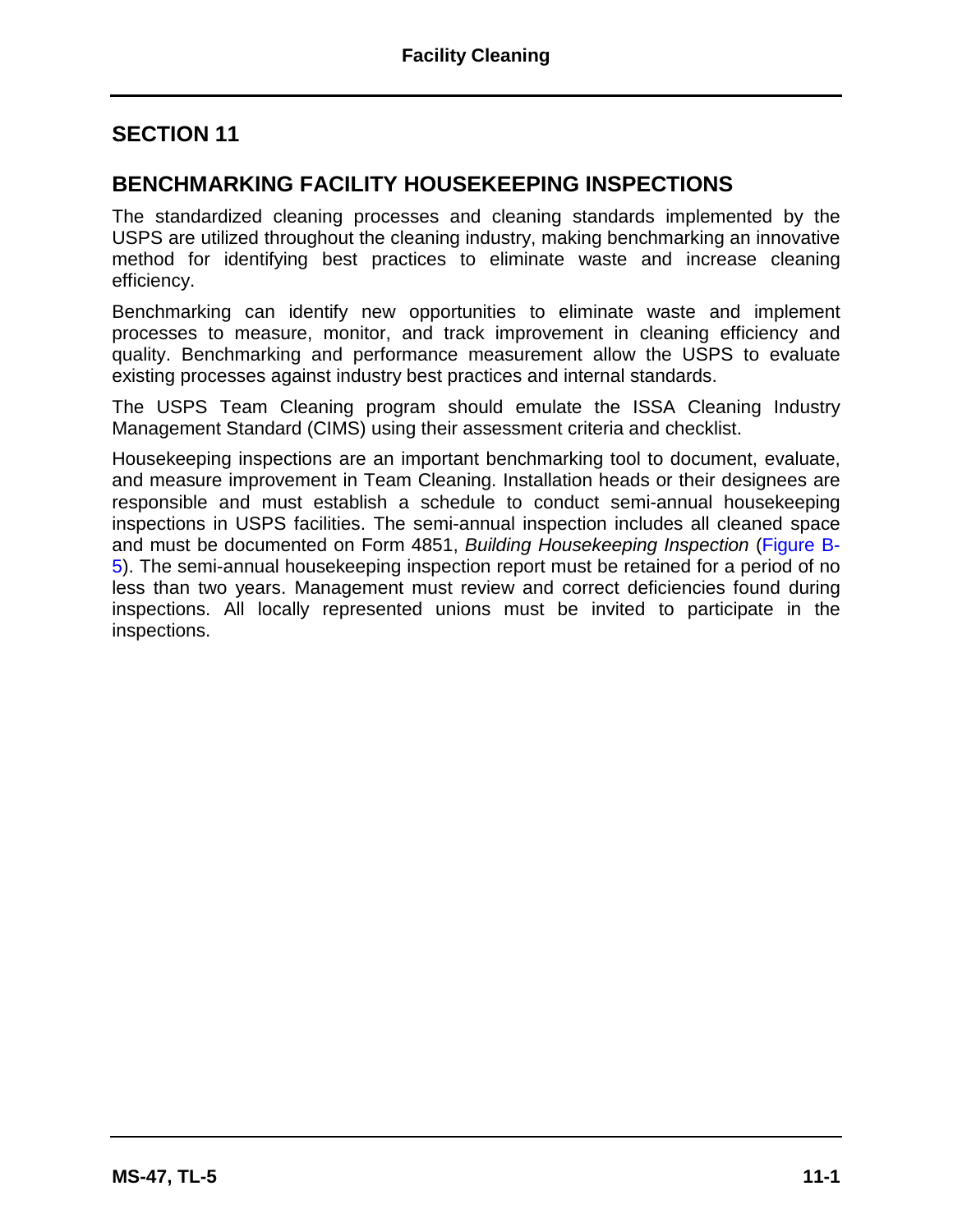### THIS PAGE INTENTIONALLY LEFT BLANK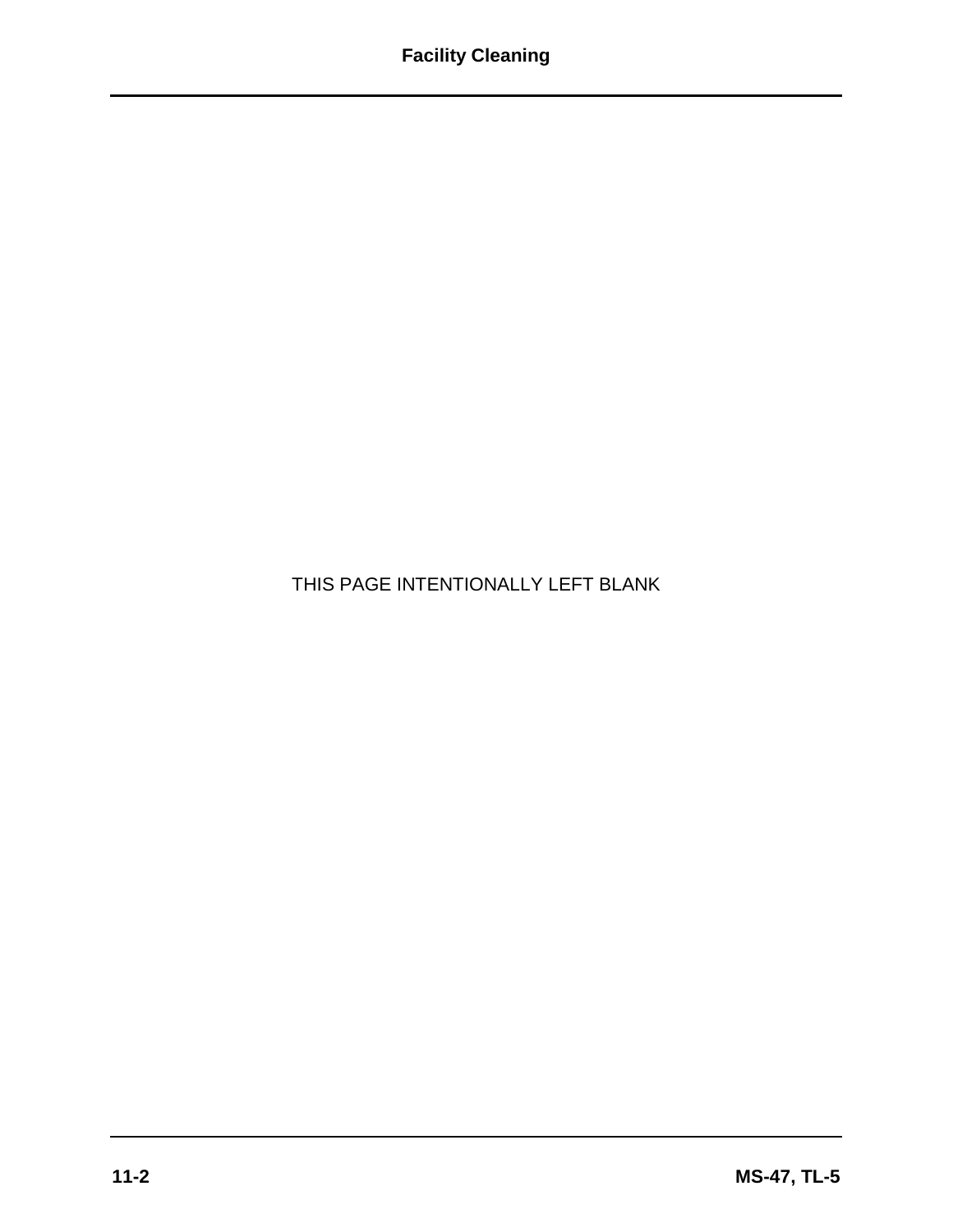# **FORMS**

In lieu of entering data directly into the custodial staffing software application, standard USPS forms in hard copy format may be used for recording physical measurements and inventory information of each facility. Forms used to support the Team Cleaning process include:

- a. PS Form 4869, *Building Inventory* [\(Figure B-6](#page-89-0)**)**
- b. PS Form 4839, *Team Cleaning Weekly Scheduling* [\(Figure B-4](#page-87-0)**)**
- c. [PS Form 4852,](#page-84-0) *Workload Analysis and Summary* [\(Figure B-1\)](#page-84-0)
- d. [PS Form 4776,](#page-85-0) *Preventive-Custodial Maintenance Route* [\(Figure B-2](#page-85-1) and [Figure B-3\)](#page-86-0)
- e. PS Form 4851, *Building Housekeeping Inspection* [\(Figure B-5\)](#page-88-0)

As entries are made in the Building Inventory section of the custodial staffing software application, facility-specific reports will automatically populate for each of the forms. Print blank forms when needed.

### **12.1 PS FORM 4869 (BUILDING INVENTORY)**

Facility-specific information entered into the Building Inventory section of the custodial staffing software application will summarize on Form 4869 [\(Figure B-6\)](#page-89-0). Information on the Form 4869 includes, but is not limited to:

- a. Area ID
- b. Room ID
- c. Space description
- d. Type of space
- e. Sq. Ft. of space
- f. Number of restroom fixtures
- g. Number of light fixtures
- h. Floor type

### **12.2 PS FORM 4839 (TEAM CLEANING WEEKLY SCHEDULING)**

The custodial staffing software application summarizes cleaning frequency information on PS Form 4839, Team Cleaning Weekly Scheduling [\(Figure B-4\)](#page-87-0). This form identifies the specialist performing the work, and workload information by areas, tours, and days of the week each area is cleaned.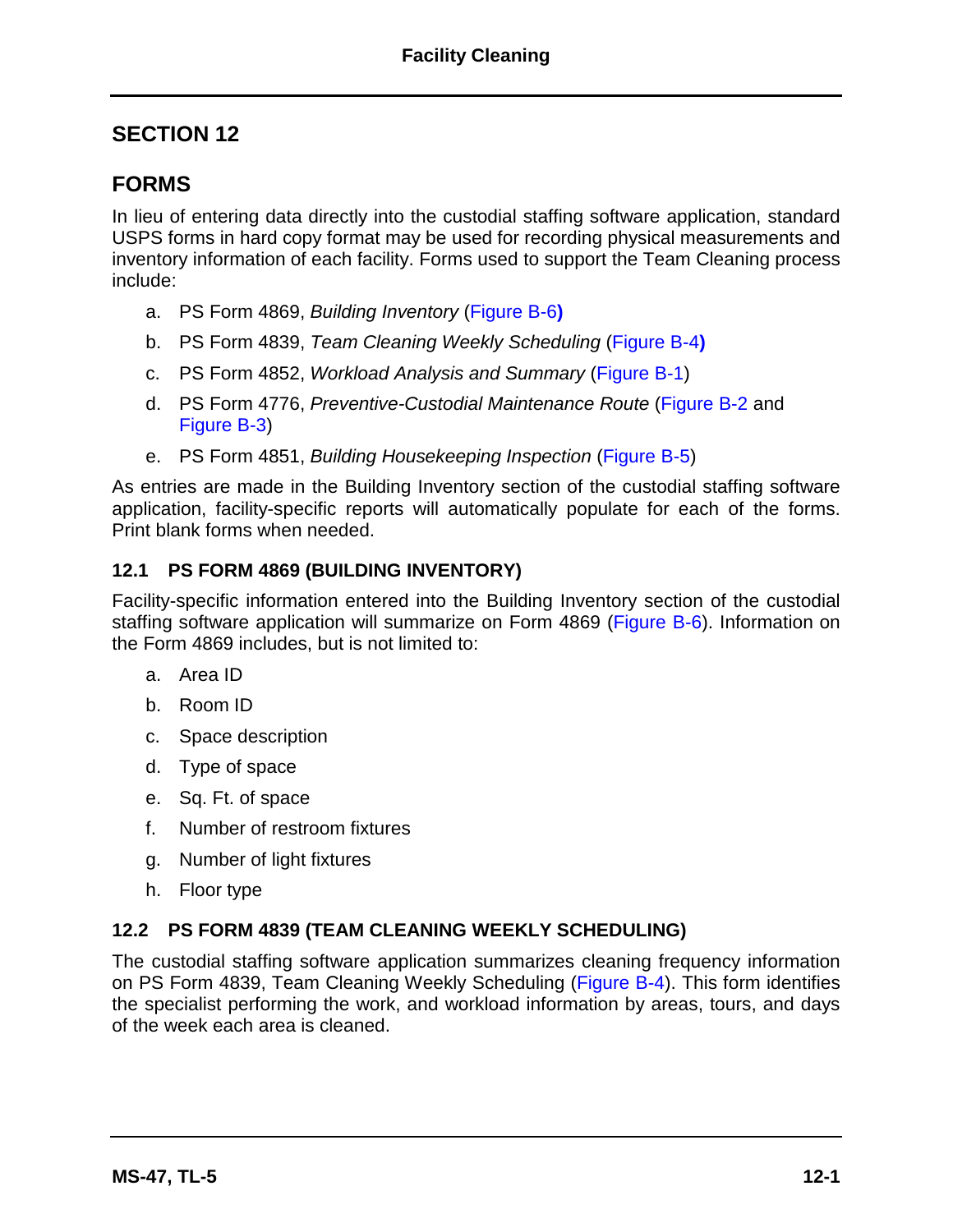#### **12.3 PS FORM 4852 (WORKLOAD ANALYSIS AND SUMMARY)**

The rollup of all facility-specific data entered into the custodial staffing software application is identified on PS Form 4852 [\(Figure B-1\)](#page-84-0) and includes training, wash-up, and break times. Total work hour calculations are shown as work hours per year and total full-time equivalent(s). As many full-time regular and part-time regular duty assignments as necessary to cover the workhours are to be established. To the extent practicable, duty assignments are to be full-time.

#### **12.4 PS FORM 4776 (PREVENTIVE-CUSTODIAL MAINTENANCE ROUTE)**

Implementation of route checklists for maintenance capable facilities is mandatory. Local management may use route checklists for non-maintenance capable facilities at their discretion. Route checklists identify the building name where tasks are performed, type of specialist performing the work, task frequency, estimated route completion time, and unique route numbers.

PS Form 4776 [\(Figure B-2](#page-85-1) and [Figure B-3\)](#page-86-0) provides specific written instructions for custodians. These instructions include tools and materials needed to perform the task and the workflow indicating route start and finish points. The workflow should also indicate step-by-step instructions for the custodian to follow to ensure that the focus is cleaning for health first. Incorporate a floor layout drawing illustrating the directional workflow that specialists follow to efficiently complete the Custodial Route Checklist.

#### **12.5 PS FORM 4851 (BUILDING HOUSEKEEPING INSPECTION)**

Perform housekeeping inspections semi-annually using PS Form 4851, *Building Housekeeping Inspection* [\(Figure B-5\)](#page-88-0). Maintenance management, at all levels, will monitor the report for recurring problems.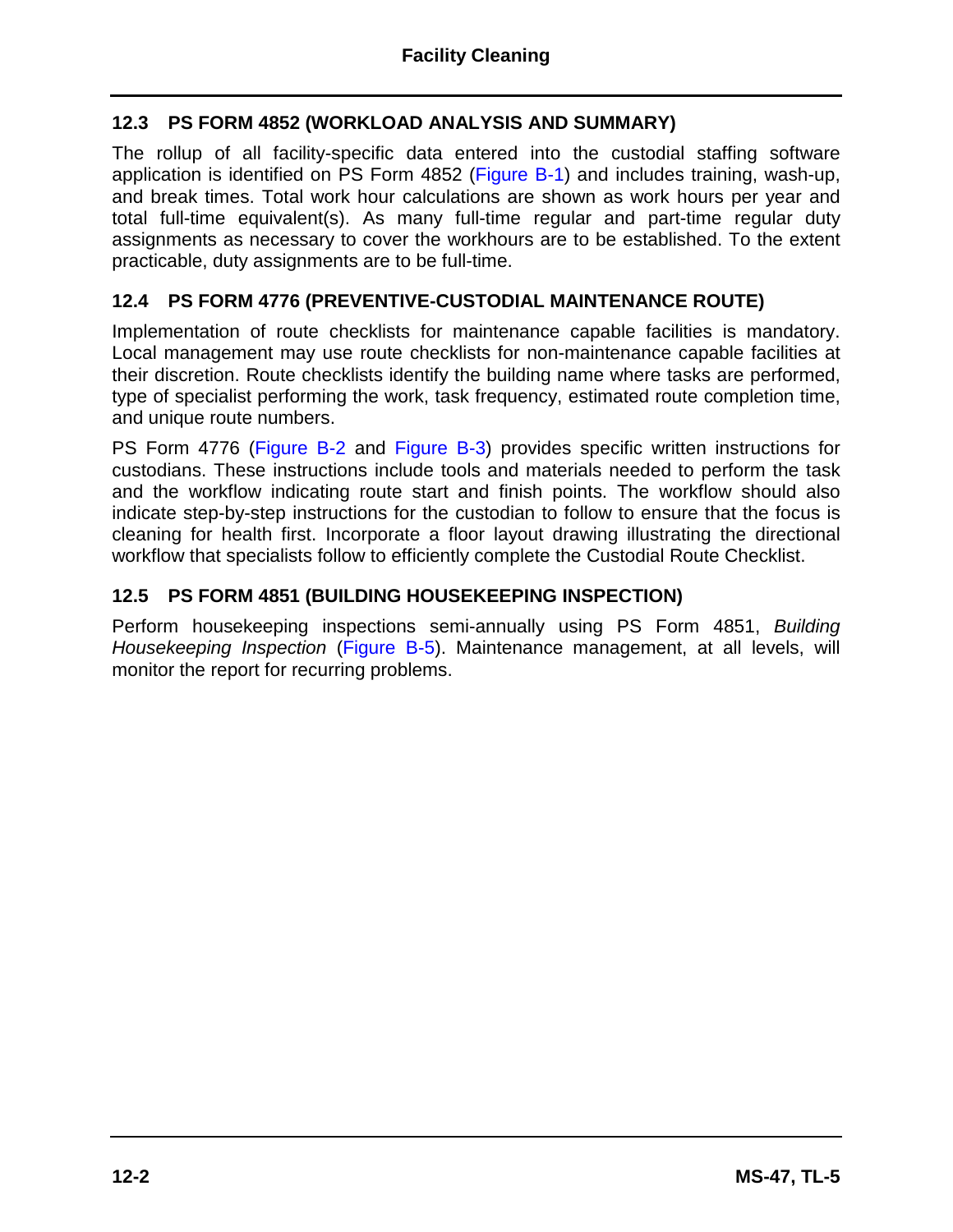# **PERFORMANCE STANDARDS AREA CLEANING**

Task examples identified within these tables are not all inclusive. Examples identified represent common tasks associated with each identified space. Local requirements and/or conditions may require additional tasks not identified in the tables.

#### **13.1 RESTROOM**

| <b>Specialist</b> | <b>Tasks</b>                                                                                                      | <b>Performance</b> | Freq. Range      |  |
|-------------------|-------------------------------------------------------------------------------------------------------------------|--------------------|------------------|--|
| Restroom          | Remove large debris.                                                                                              | 3 min. / fixture   | 3 to 7 times per |  |
| Specialist        | Flush toilets and urinals.                                                                                        |                    | week             |  |
|                   | Dispense disinfectant in each toilet and urinal.                                                                  |                    |                  |  |
|                   | Refill towels, toilet paper, seat covers,<br>feminine products and disposal bags, soap,<br>lotion, and sanitizer. |                    |                  |  |
|                   | Check that all dispensers are working.                                                                            |                    |                  |  |
|                   | Empty waste containers and replace liners.                                                                        |                    |                  |  |
|                   | Dust restroom top to bottom.                                                                                      |                    |                  |  |
|                   | Sweep floor.                                                                                                      |                    |                  |  |
|                   | Spray disinfectant, and wipe mirrors and<br>touchable items or fomites such as door<br>handles.                   |                    |                  |  |
|                   | Spot clean light switches, walls, baseboards,<br>windowsills, and partitions.                                     |                    |                  |  |
|                   | Scrub toilet and urinal bowls.                                                                                    |                    |                  |  |
|                   | Spray and wipe toilets and urinals. Wipe the<br>top of the toilet seat first, then the bowl.                      |                    |                  |  |
|                   | Utilize wet floor signs and barricades as<br>needed.                                                              |                    |                  |  |
|                   | Damp mop floor using disinfectant.                                                                                |                    |                  |  |
|                   | Clean cart and all tools at conclusion of route.                                                                  |                    |                  |  |

#### **Table 13-1 - Cleaning**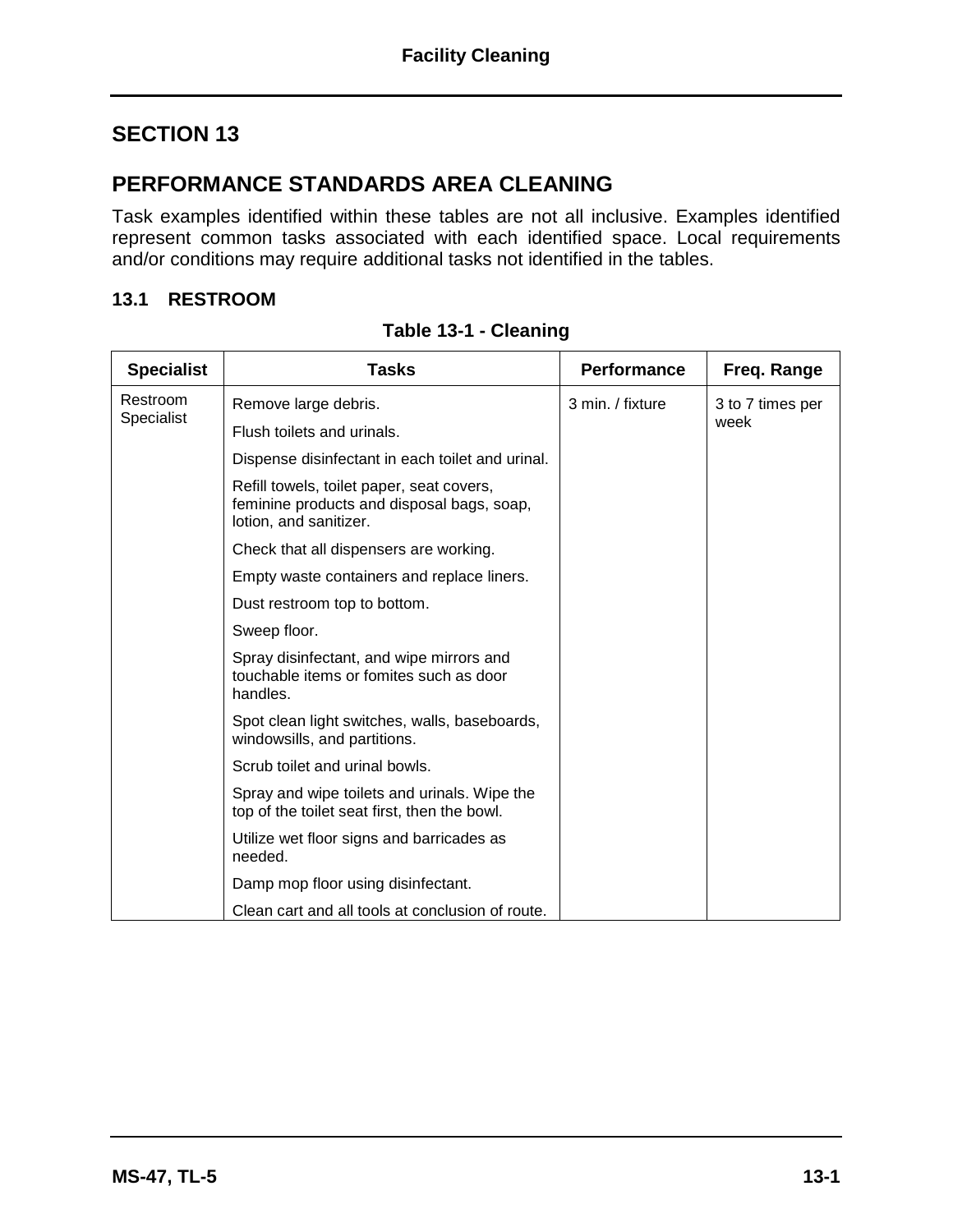| 1.5 min. / fixture | When used, 1<br>time per tour in                                                                                     |
|--------------------|----------------------------------------------------------------------------------------------------------------------|
|                    | facilities with<br>two or more mail<br>processing tours<br>per day, except<br>on tour when<br>restroom is<br>cleaned |
|                    |                                                                                                                      |

**Table 13-2 - Policing**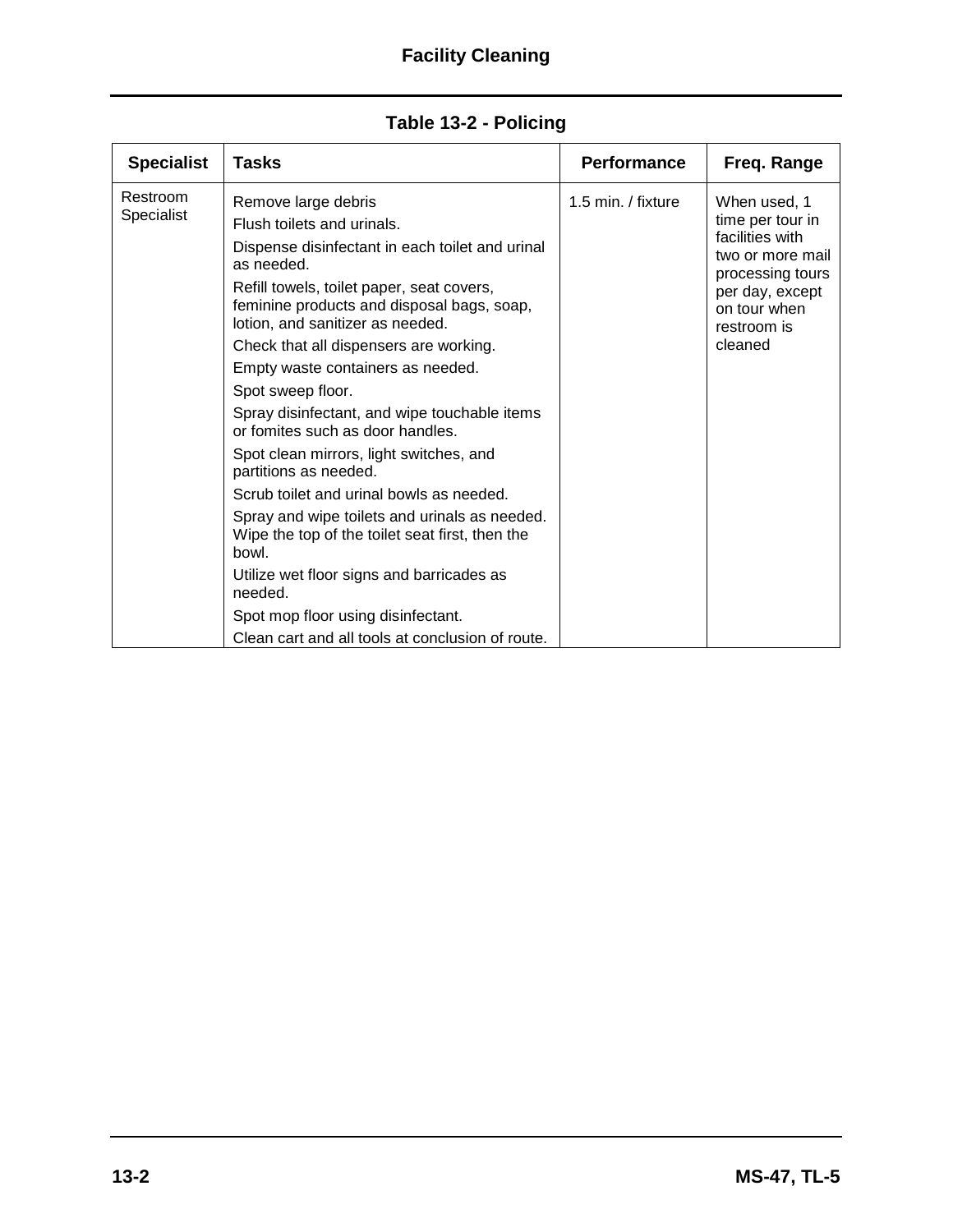# **13.2 LUNCH/SWING ROOM**

| <b>Specialist</b>               | <b>Tasks</b>                                                                                                                                                                    | <b>Performance</b>        | Freq. Range              |
|---------------------------------|---------------------------------------------------------------------------------------------------------------------------------------------------------------------------------|---------------------------|--------------------------|
| <b>Light Duty</b><br>Specialist | Empty trash containers and replace liners as<br>needed; deposit all trash and recyclables at<br>specified location.                                                             | 5,700 sq. ft. / hr.       | 3 to 7 times per<br>week |
|                                 | Wipe containers as needed with microfiber<br>cloth and detergent.                                                                                                               |                           |                          |
|                                 | Dust surfaces high to low (light fixtures and<br>air vents up to 10 ft., and tops of doors and<br>frames).                                                                      |                           |                          |
|                                 | Dust horizontal surfaces (cabinets, tables,<br>shelving, blinds, etc.).                                                                                                         |                           |                          |
|                                 | Pick up debris and any other items off the<br>floor that could damage the vacuum or cannot<br>be picked up by the vacuum.                                                       |                           |                          |
|                                 | Using a multi-purpose detergent spray bottle,<br>damp wipe horizontal surfaces such as but<br>not limited to cabinets, tables, sinks, water<br>fountains, microwave ovens, etc. |                           |                          |
|                                 | Spot clean other surfaces such as but not<br>limited to mirrors, glass, columns, wall<br>bumpers, switch plates, and walls.                                                     |                           |                          |
|                                 | Refill towel dispensers as needed.                                                                                                                                              |                           |                          |
|                                 | Clean and store equipment at conclusion of<br>route.                                                                                                                            |                           |                          |
| Vacuum<br>Specialist            | Inspect electrical cord for damage prior to<br>use.                                                                                                                             | 5,700 sq. ft. / hr.       |                          |
|                                 | Utilizing designated electrical receptacles and<br>appropriate tool attachments, vacuum the<br>entire floor. (Do not vacuum wet surfaces.)                                      |                           |                          |
|                                 | At conclusion of route, clean all equipment,<br>then clean and inspect extension cord for<br>damage.                                                                            |                           |                          |
| <b>Utility</b><br>Specialist    | Utilize wet floor signs and barricades as<br>needed.                                                                                                                            | 4,650 sq. ft. / hr.       |                          |
|                                 | Damp mop entire floor using a two-<br>compartment mop bucket with wringer and<br>microfiber mop with detergent solution.                                                        |                           |                          |
|                                 | At conclusion of route, clean and store<br>equipment properly.                                                                                                                  |                           |                          |
|                                 | Collect trash from designated locations and<br>transport to central trash disposal area.                                                                                        | 7,920 linear ft. /<br>hr. |                          |

# **Table 13-3 - Cleaning**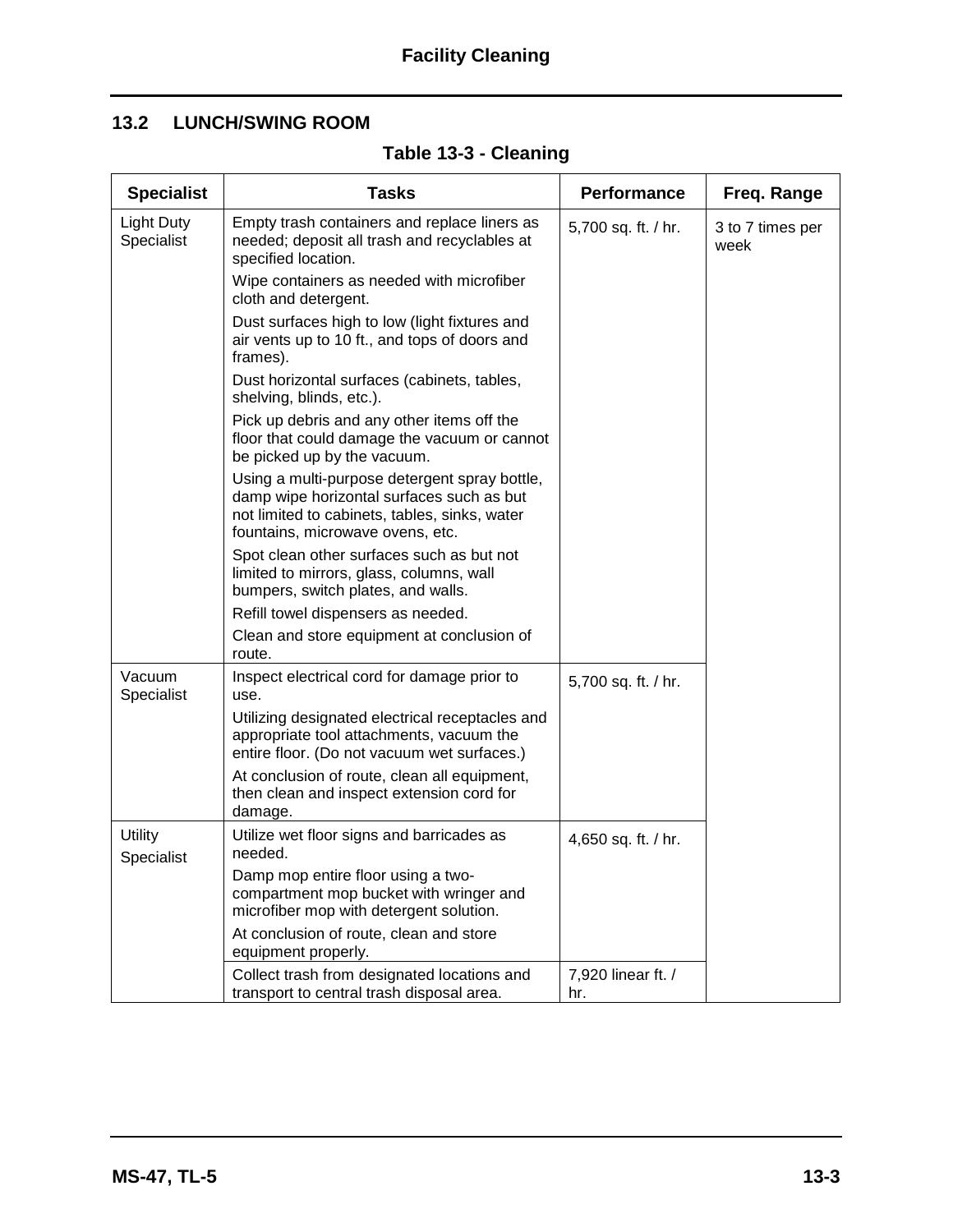# **Table 13-4 - Policing**

| <b>Specialist</b>        | Tasks                                                                                                                                                                                                                                          | Performance          | Freq. Range                                                                  |
|--------------------------|------------------------------------------------------------------------------------------------------------------------------------------------------------------------------------------------------------------------------------------------|----------------------|------------------------------------------------------------------------------|
| Light Duty<br>Specialist | Remove debris from tables and floor.<br>Damp wipe tables and chairs as needed.<br>Empty trash containers as needed.<br>Damp wipe spillages.<br>Damp wipe and clean drinking fountains.<br>Clean and store equipment at conclusion of<br>route. | 10,000 sq. ft. / hr. | When utilized,<br>on all tours<br>except when<br>cleaned on the<br>same tour |

### **13.3 LOCKER ROOM**

# **Table 13-5 - Cleaning**

| <b>Specialist</b>            | <b>Tasks</b>                                                                                                                                     | <b>Performance</b>   | Freq. Range              |
|------------------------------|--------------------------------------------------------------------------------------------------------------------------------------------------|----------------------|--------------------------|
| Light Duty<br>Specialist     | Empty trash containers and replace liners as<br>needed.                                                                                          | 10,000 sq. ft. / hr. | 3 to 7 times per<br>week |
|                              | Deposit all trash and recyclables at specified<br>location.                                                                                      |                      |                          |
|                              | Wipe trash/recycle containers as needed with<br>microfiber cloth and detergent.                                                                  |                      |                          |
|                              | Dust surfaces high to low including tops of<br>lockers (light fixtures and air vents up to a 10-<br>foot ceiling, and tops of doors and frames). |                      |                          |
|                              | Pick up debris and any other items off the<br>floor that could damage the vacuum or cannot<br>be picked up by the vacuum.                        |                      |                          |
|                              | Using a multi-purpose detergent in a spray<br>bottle, damp wipe horizontal surfaces such as<br>but not limited to benches, chairs, etc.          |                      |                          |
|                              | Spot clean other surfaces such as but not<br>limited to mirrors, glass, columns, wall<br>bumpers, switch plates, and walls.                      |                      |                          |
|                              | Clean and store equipment at conclusion of<br>route.                                                                                             |                      |                          |
| Vacuum<br>Specialist         | Inspect extension cord for damage prior to<br>use.                                                                                               | 10,000 sq. ft. / hr. | 3 to 7 times per<br>week |
|                              | Utilize designated electrical receptacles and<br>appropriate tool attachments to vacuum the<br>entire floor. (Do not vacuum wet surfaces.)       |                      |                          |
|                              | At conclusion of route, clean all equipment<br>and inspect extension cord for damage.                                                            |                      |                          |
| <b>Utility</b><br>Specialist | Utilize wet floor signs and barricades as<br>needed.                                                                                             | 4,650 sq. ft. / hr.  | 3 to 7 times per<br>week |
|                              | Damp mop entire floor using a two-<br>compartment mop bucket with wringer and<br>microfiber mop with detergent solution.                         |                      |                          |
|                              | Clean and store equipment at conclusion of<br>route.                                                                                             |                      |                          |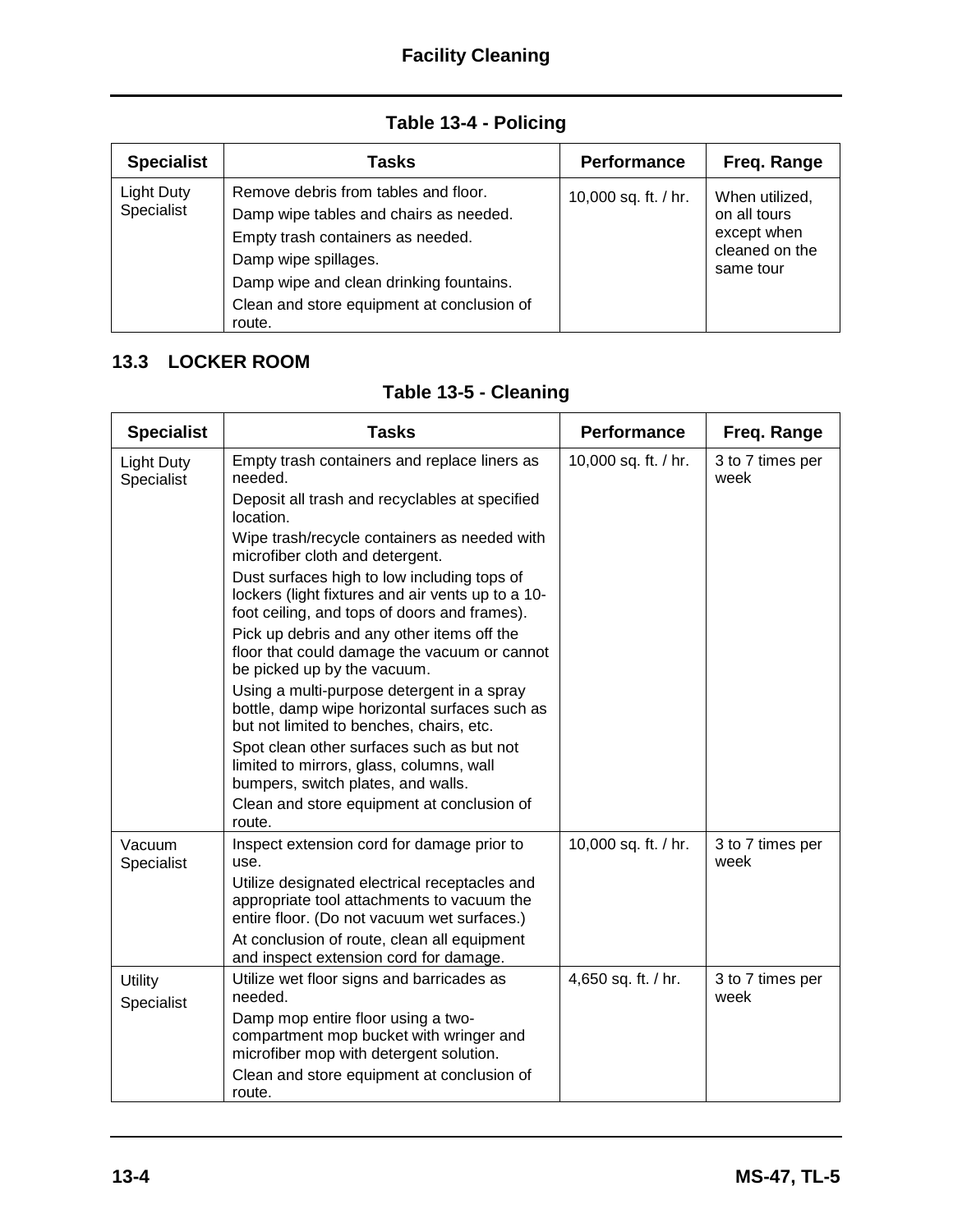**Table 13-6 - Policing**

| <b>Specialist</b>               | Tasks                                                                                                                                                                                                                                        | <b>Performance</b>   | Freq. Range                                                                  |
|---------------------------------|----------------------------------------------------------------------------------------------------------------------------------------------------------------------------------------------------------------------------------------------|----------------------|------------------------------------------------------------------------------|
| <b>Light Duty</b><br>Specialist | Remove trash and debris.<br>Empty trash containers and replace liners as<br>needed.<br>Spot sweep open areas and aisles.<br>Damp wipe spills.<br>Damp wipe other surfaces as needed.<br>Clean and store equipment at conclusion of<br>route. | 16,575 sq. ft. / hr. | When utilized,<br>on all tours<br>except when<br>cleaned on the<br>same tour |

### **13.4 WORK ROOM**

# **Table 13-7 - Cleaning**

| <b>Specialist</b>        | <b>Tasks</b>                                                                                                              | <b>Performance</b>                   | Freq. Range              |
|--------------------------|---------------------------------------------------------------------------------------------------------------------------|--------------------------------------|--------------------------|
| Light Duty<br>Specialist | Empty trash and replace liners as needed;<br>deposit all trash and recyclables at specified<br>location.                  | 16,575 sq. ft. / hr.<br>(High speed) | 1 to 6 times per<br>week |
|                          | Dust horizontal surfaces as needed.                                                                                       |                                      |                          |
|                          | Pick up debris and any other items off the<br>floor that could damage the vacuum or cannot<br>be picked up by the vacuum. |                                      |                          |
|                          | Spot wipe doors, push plates, switch plates,<br>and drinking fountains.                                                   |                                      |                          |
|                          | Damp clean horizontal surfaces including<br>telephones if applicable.                                                     |                                      |                          |
|                          | Spot clean vertical surfaces.                                                                                             |                                      |                          |
|                          | Dust ceiling light fixtures, air vents, and other<br>assigned surfaces up to 10 ft.                                       |                                      |                          |
|                          | Clean and store equipment at conclusion of<br>route.                                                                      |                                      |                          |
| <b>Light Duty</b>        | Clean all vertical surfaces within a specified                                                                            | 13,015 sq. ft. / hr.                 | 1 time per week          |
| Specialist               | area of the route and spot clean the<br>remaining vertical surfaces.                                                      | (Low speed)                          |                          |
|                          | Dust all horizontal surfaces.                                                                                             |                                      |                          |
|                          | Clean and store equipment at conclusion of<br>route.                                                                      |                                      |                          |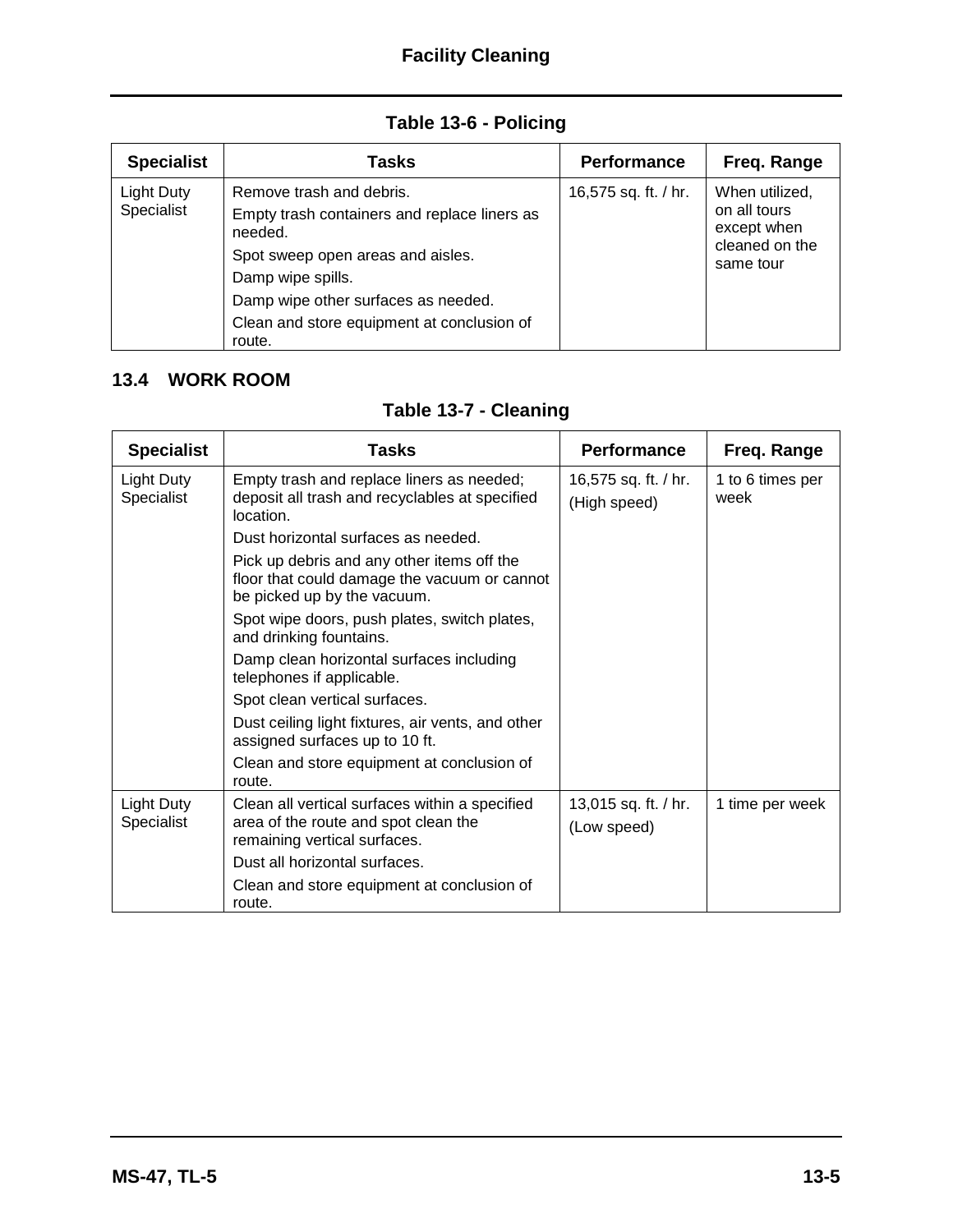| <b>Specialist</b>     | Tasks                                                                                                                                     | <b>Performance</b>                   | Freq. Range                             |
|-----------------------|-------------------------------------------------------------------------------------------------------------------------------------------|--------------------------------------|-----------------------------------------|
| Vacuum<br>Specialist  | Inspect extension cord for damage prior to<br>use.<br>Utilizing designated electrical receptacles<br>vacuum all traffic areas.            | 16,575 sq. ft. / hr.<br>(High speed) | 1 to 6 times per<br>week                |
|                       | Spot vacuum all other areas as needed. (Do<br>not vacuum wet surfaces.)                                                                   |                                      |                                         |
|                       | At conclusion of route, clean all equipment,<br>then clean and inspect extension cord for<br>damage.                                      |                                      |                                         |
|                       | Utilizing designated electrical receptacles<br>vacuum wall to wall within a specified area of<br>the route. (Do not vacuum wet surfaces.) | 13,015 sq. ft. / hr.<br>(Low speed)  | 1 time per week                         |
|                       | At conclusion of route, clean all equipment,<br>then clean and inspect extension cord for<br>damage.                                      |                                      |                                         |
| Utility<br>Specialist | Collect trash from designated locations and<br>transport to central trash disposal area.                                                  | 7,920 linear ft. /<br>hr.            | 2 to 7 times per<br>week as<br>required |

**Table 13-7 - Cleaning (**continued**)** 

# **Table 13-8 - Policing**

| <b>Specialist</b>        | <b>Tasks</b>                                                                                                              | <b>Performance</b>   | Freq. Range                                                                       |
|--------------------------|---------------------------------------------------------------------------------------------------------------------------|----------------------|-----------------------------------------------------------------------------------|
| Light Duty<br>Specialist | Empty trash and replace liners as needed;<br>deposit all trash and recyclables at specified<br>location.                  | 16,575 sq. ft. / hr. | On all tours only<br>for the area<br>used, except<br>when cleaned<br>on same tour |
|                          | Pick up debris and any other items off the<br>floor that could damage the vacuum or cannot<br>be picked up by the vacuum. |                      |                                                                                   |
|                          | Attend to spills and leaks as directed by<br>supervisor.                                                                  |                      |                                                                                   |
|                          | Spot wipe doors, push plates, switch plates,<br>telephones, and drinking fountains.                                       |                      |                                                                                   |
|                          | Spot wipe horizontal surfaces as needed.                                                                                  |                      |                                                                                   |
|                          | Spot clean vertical surfaces as needed.                                                                                   |                      |                                                                                   |
|                          | Spot mop floor surfaces as needed.                                                                                        |                      |                                                                                   |
|                          | Clean and store equipment at conclusion of<br>route.                                                                      |                      |                                                                                   |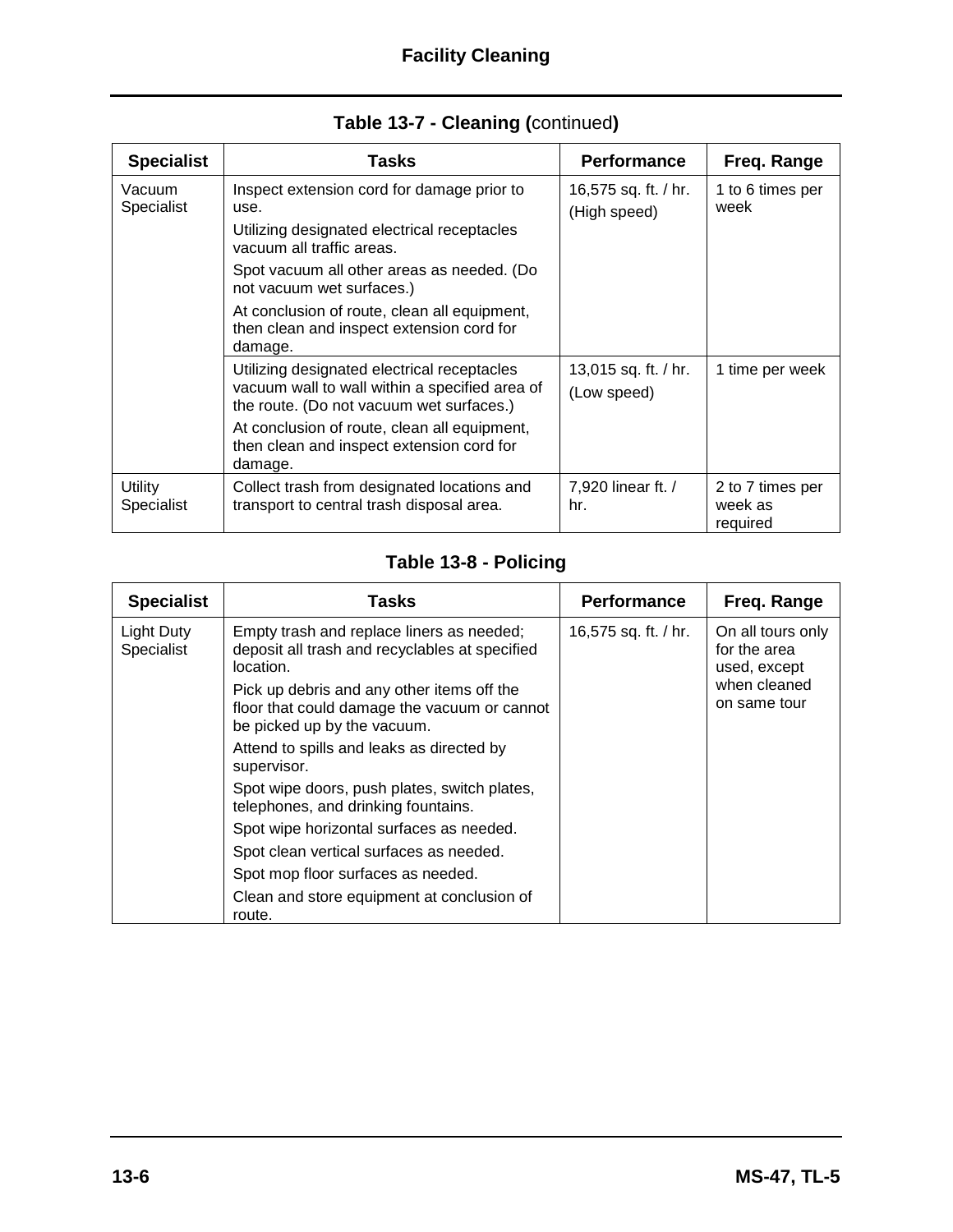## **13.5 OFFICE SPACE**

| <b>Specialist</b>               | <b>Tasks</b>                                                                                                              | <b>Performance</b>        | Freq. Range              |
|---------------------------------|---------------------------------------------------------------------------------------------------------------------------|---------------------------|--------------------------|
| <b>Light Duty</b><br>Specialist | Empty trash and replace liners as needed;<br>deposit all trash and recyclables at specified<br>location.                  | 10,000 sq. ft. / hr.      | 3 to 7 times per<br>week |
|                                 | Dust all horizontal surfaces.                                                                                             |                           |                          |
|                                 | Pick up debris and any other items off the<br>floor that could damage the vacuum or cannot<br>be picked up by the vacuum. |                           |                          |
|                                 | Spot wipe doors, push plates, switch plates,<br>and drinking fountains.                                                   |                           |                          |
|                                 | Damp clean horizontal surfaces including<br>telephones if applicable.                                                     |                           |                          |
|                                 | Spot clean vertical surfaces.                                                                                             |                           |                          |
|                                 | Dust ceiling light fixtures, air vents, and other<br>assigned surfaces up to 10 ft.                                       |                           |                          |
|                                 | Clean and store equipment at conclusion of<br>route.                                                                      |                           |                          |
| Vacuum<br>Specialist            | Inspect extension cord for damage prior to<br>use.                                                                        | 10,000 sq. ft. / hr.      |                          |
|                                 | Utilizing designated electrical receptacles<br>vacuum all traffic areas.                                                  |                           |                          |
|                                 | Spot vacuum all other areas.                                                                                              |                           |                          |
|                                 | Vacuum visible debris, crumbs, or dry spills<br>on furniture. (Do not vacuum wet surfaces.)                               |                           |                          |
|                                 | At conclusion of route, clean all equipment,<br>then clean and inspect extension cord for<br>damage.                      |                           |                          |
| <b>Utility</b><br>Specialist    | Collect trash from designated locations and<br>transport to central trash disposal area.                                  | 7,920 linear ft. /<br>hr. |                          |
|                                 | Clean and store equipment at conclusion of<br>route.                                                                      |                           |                          |

# **Table 13-9 - Cleaning**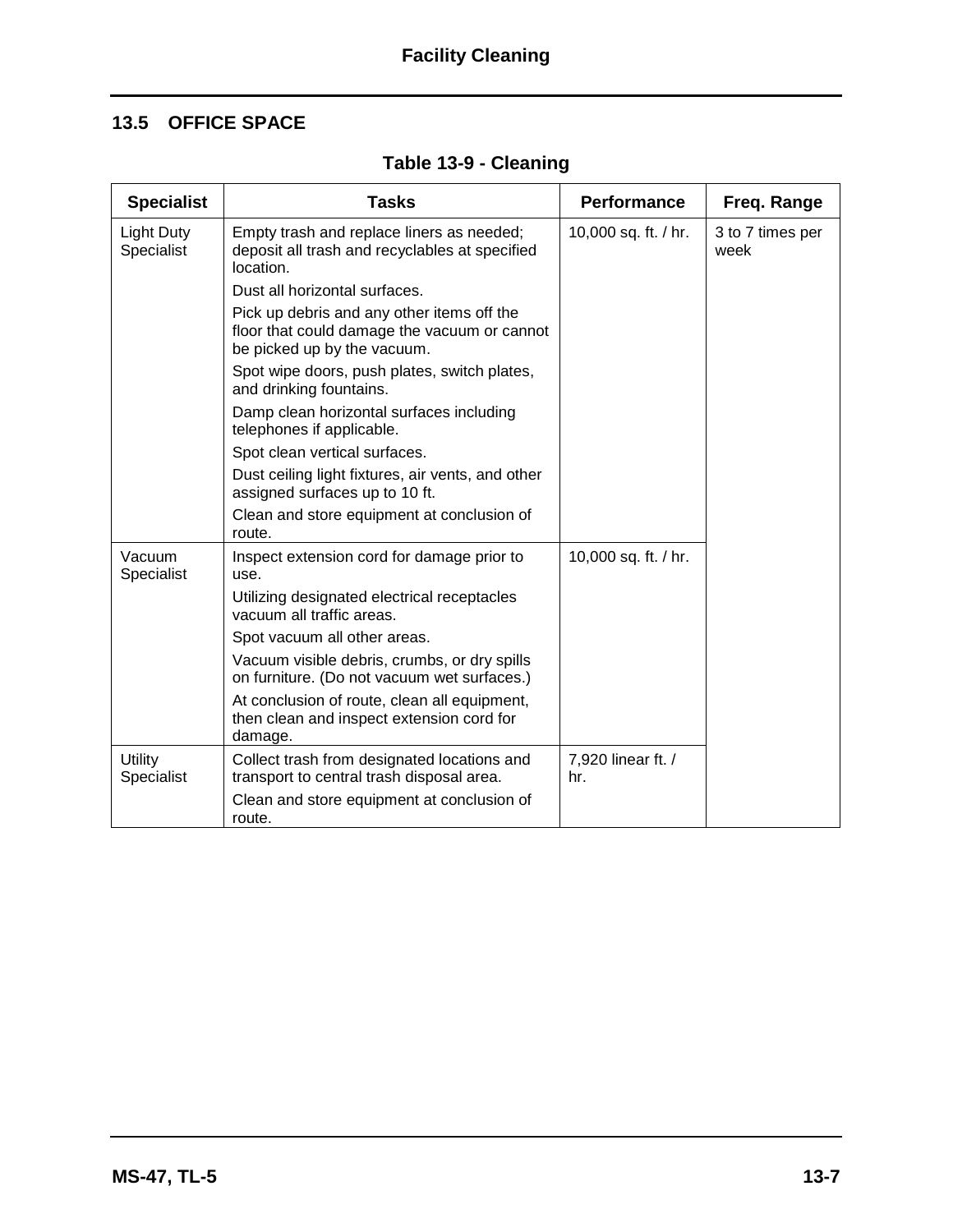### **13.6 SUPPLY ROOM**

| <b>Specialist</b>               | <b>Tasks</b>                                                                                                              | <b>Performance</b>                   | Freq. Range              |
|---------------------------------|---------------------------------------------------------------------------------------------------------------------------|--------------------------------------|--------------------------|
| <b>Light Duty</b><br>Specialist | Empty trash and replace liners as needed;<br>deposit all trash and recyclables at specified<br>location.                  | 16,575 sq. ft. / hr.<br>(High speed) | 2 to 6 times per<br>week |
|                                 | Dust all horizontal surfaces.                                                                                             |                                      |                          |
|                                 | Pick up debris and any other items off the<br>floor that could damage the vacuum or cannot<br>be picked up by the vacuum. |                                      |                          |
|                                 | Spot wipe doors, push plates, switch plates,<br>and drinking fountains.                                                   |                                      |                          |
|                                 | Damp clean horizontal surfaces including<br>telephones if applicable.                                                     |                                      |                          |
|                                 | Spot clean vertical surfaces.                                                                                             |                                      |                          |
|                                 | Dust ceiling light fixtures, air vents, and other<br>assigned surfaces up to 10 ft.                                       |                                      |                          |
|                                 | Clean and store equipment at conclusion of<br>route.                                                                      |                                      |                          |
|                                 | Clean all vertical surfaces within the specified<br>area of the route and spot clean the remaining<br>vertical surfaces.  | 13,015 sq. ft. / hr.<br>(Low speed)  | 1 time per week          |
|                                 | Clean and store equipment at conclusion of<br>route.                                                                      |                                      |                          |
| Vacuum<br>Specialist            | Inspect extension cord for damage prior to<br>use.                                                                        | 16,575 sq. ft. / hr.<br>(High speed) | 2 to 6 times per<br>week |
|                                 | Utilizing designated electrical receptacles<br>vacuum all traffic areas.                                                  |                                      |                          |
|                                 | Spot vacuum all other areas as assigned. (Do<br>not vacuum wet surfaces.)                                                 |                                      |                          |
|                                 | At conclusion of route, clean all equipment,<br>then clean and inspect extension cord for<br>damage.                      |                                      |                          |
|                                 | Inspect cord for damage prior to use.                                                                                     | 13,015 sq. ft. / hr.                 | 1 time per week          |
|                                 | Vacuum wall to wall within a specified area of<br>the route. (Do not vacuum wet surfaces.)                                | (Low speed)                          |                          |
|                                 | At conclusion of route, clean all equipment,<br>then clean and inspect extension cord for<br>damage.                      |                                      |                          |

**Table 13-10 - Cleaning**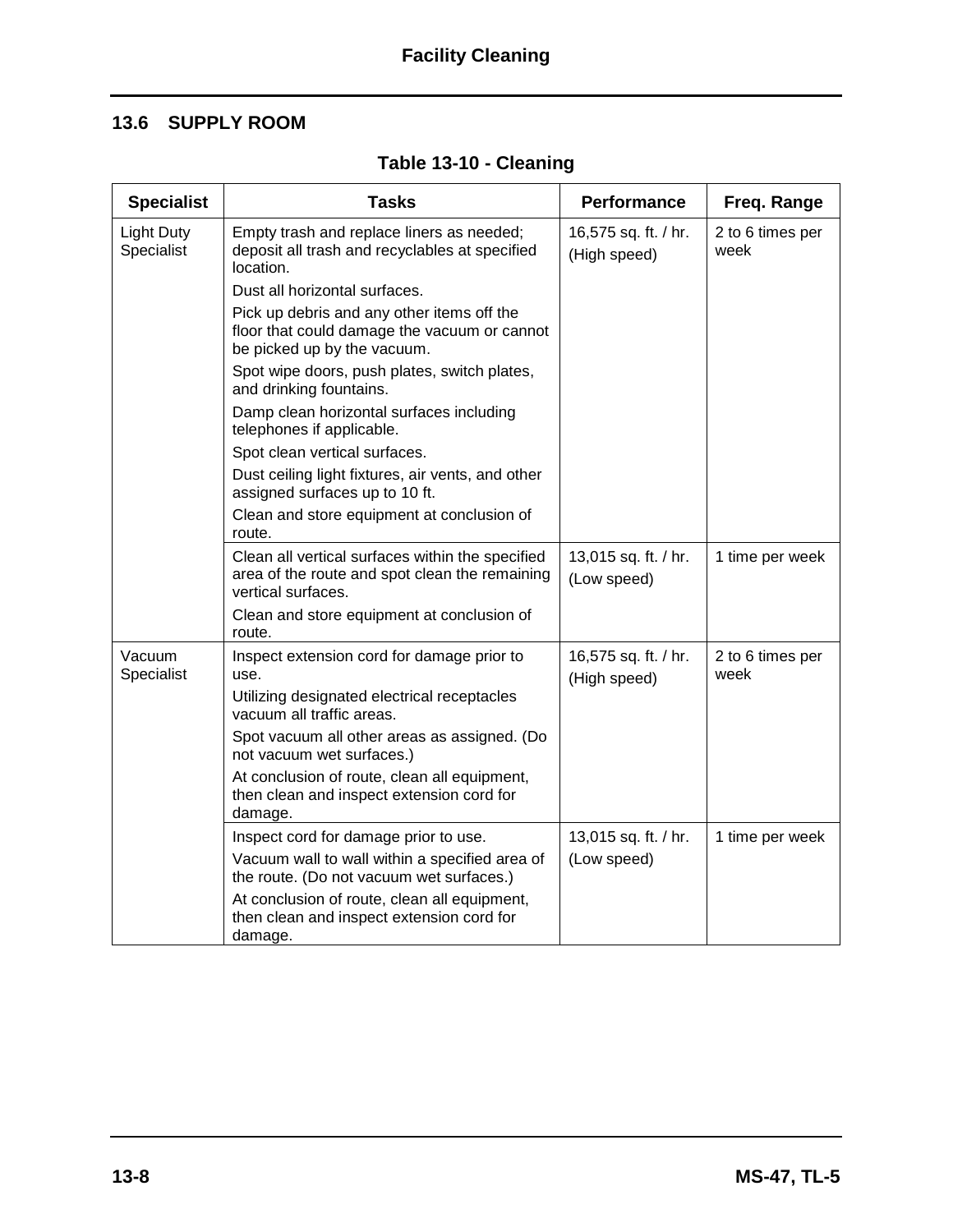# **13.7 ACTIVE STORAGE ROOM**

| <b>Specialist</b>               | Tasks                                                                                                                                 | <b>Performance</b>   | Freq. Range                |
|---------------------------------|---------------------------------------------------------------------------------------------------------------------------------------|----------------------|----------------------------|
| <b>Light Duty</b><br>Specialist | Empty trash and replace liners as needed;<br>deposit all trash and recyclables at specified<br>location.                              | 16,575 sq. ft. / hr. | 12 to 52 times<br>per year |
|                                 | Dust all horizontal surfaces.                                                                                                         |                      |                            |
|                                 | Pick up debris and any other items off the<br>floor that could damage the vacuum or cannot<br>be picked up by the vacuum.             |                      |                            |
|                                 | Spot wipe doors, push plates, switch plates,<br>and drinking fountains.                                                               |                      |                            |
|                                 | Damp clean horizontal surfaces including<br>telephones if applicable.                                                                 |                      |                            |
|                                 | Spot clean vertical surfaces.                                                                                                         |                      |                            |
|                                 | Dust ceiling light fixtures, air vents, and other<br>assigned surfaces up to 10 ft.                                                   |                      |                            |
|                                 | Clean and store equipment at conclusion of<br>route.                                                                                  |                      |                            |
| Vacuum<br><b>Specialist</b>     | Inspect extension cord for damage prior to<br>use.                                                                                    | 16,575 sq. ft. / hr. | 12 to 52 times<br>per year |
|                                 | Utilizing designated electrical receptacles<br>vacuum floor using designated electrical<br>receptacles. (Do not vacuum wet surfaces.) |                      |                            |
|                                 | At conclusion of route, clean all equipment,<br>then clean and inspect extension cord for<br>damage.                                  |                      |                            |

**Table 13-11 - Cleaning**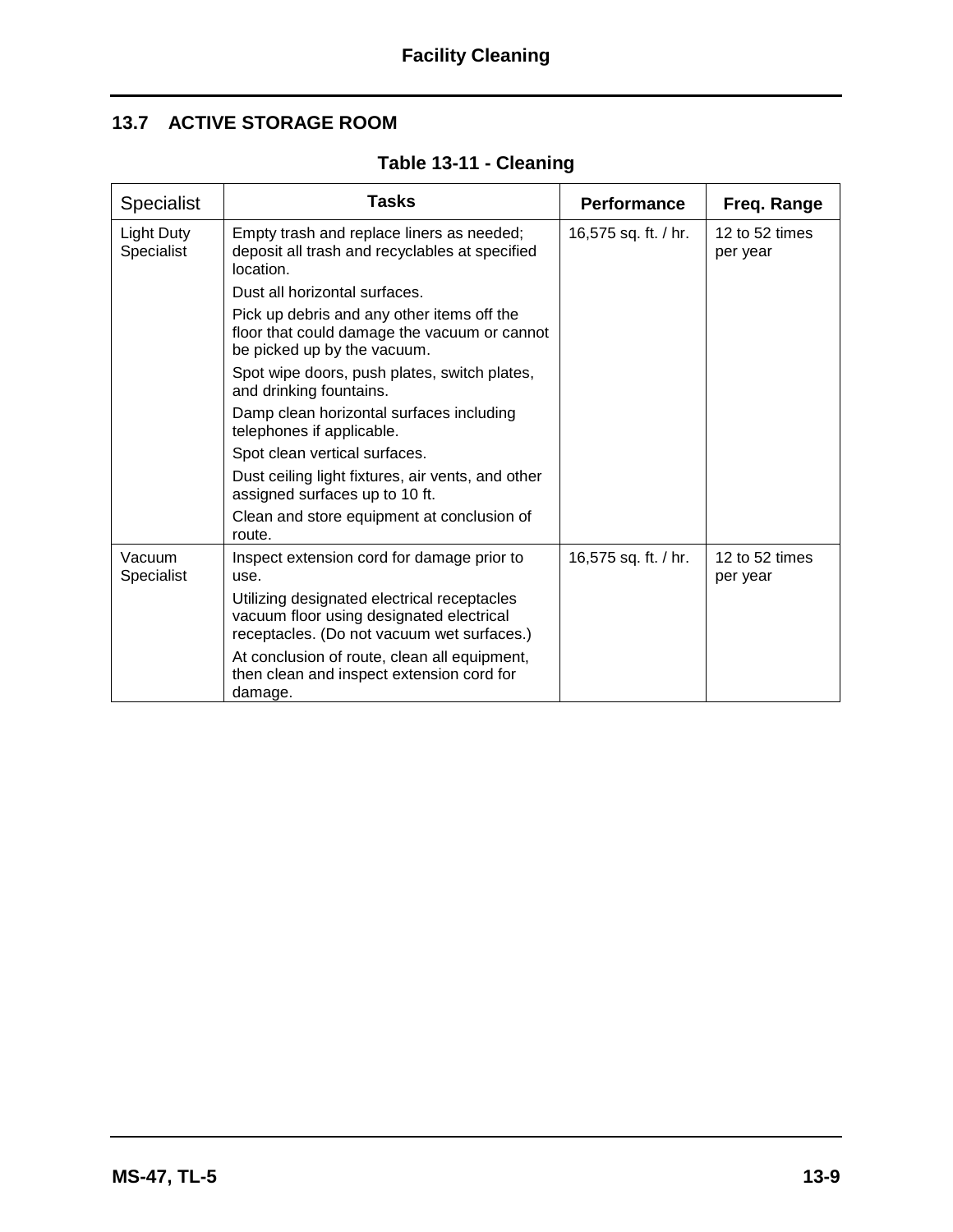## **13.8 INACTIVE STORAGE ROOM**

| <b>Specialist</b>        | <b>Tasks</b>                                                                                                                          | <b>Performance</b>   | Freq. Range               |
|--------------------------|---------------------------------------------------------------------------------------------------------------------------------------|----------------------|---------------------------|
| Light Duty<br>Specialist | Empty trash and replace liners as needed;<br>deposit all trash and recyclables at specified<br>location.                              | 16,575 sq. ft. / hr. | 4 to 12 times<br>per year |
|                          | Dust all horizontal surfaces.                                                                                                         |                      |                           |
|                          | Pick up debris and any other items off the<br>floor that could damage the vacuum or cannot<br>be picked up by the vacuum.             |                      |                           |
|                          | Spot wipe doors, push plates, and switch<br>plates.                                                                                   |                      |                           |
|                          | Damp clean horizontal surfaces.                                                                                                       |                      |                           |
|                          | Spot clean vertical surfaces.                                                                                                         |                      |                           |
|                          | Dust ceiling light fixtures, air vents, and other<br>assigned surfaces up to 10 ft.                                                   |                      |                           |
|                          | Clean and store equipment at conclusion of<br>route.                                                                                  |                      |                           |
| Vacuum<br>Specialist     | Inspect extension cord for damage prior to<br>use.                                                                                    | 16,575 sq. ft. / hr. | 4 to 12 times<br>per year |
|                          | Utilizing designated electrical receptacles<br>vacuum floor using designated electrical<br>receptacles. (Do not vacuum wet surfaces.) |                      |                           |
|                          | At conclusion of route, clean all equipment,<br>then clean and inspect extension cord for<br>damage.                                  |                      |                           |

**Table 13-12 - Cleaning**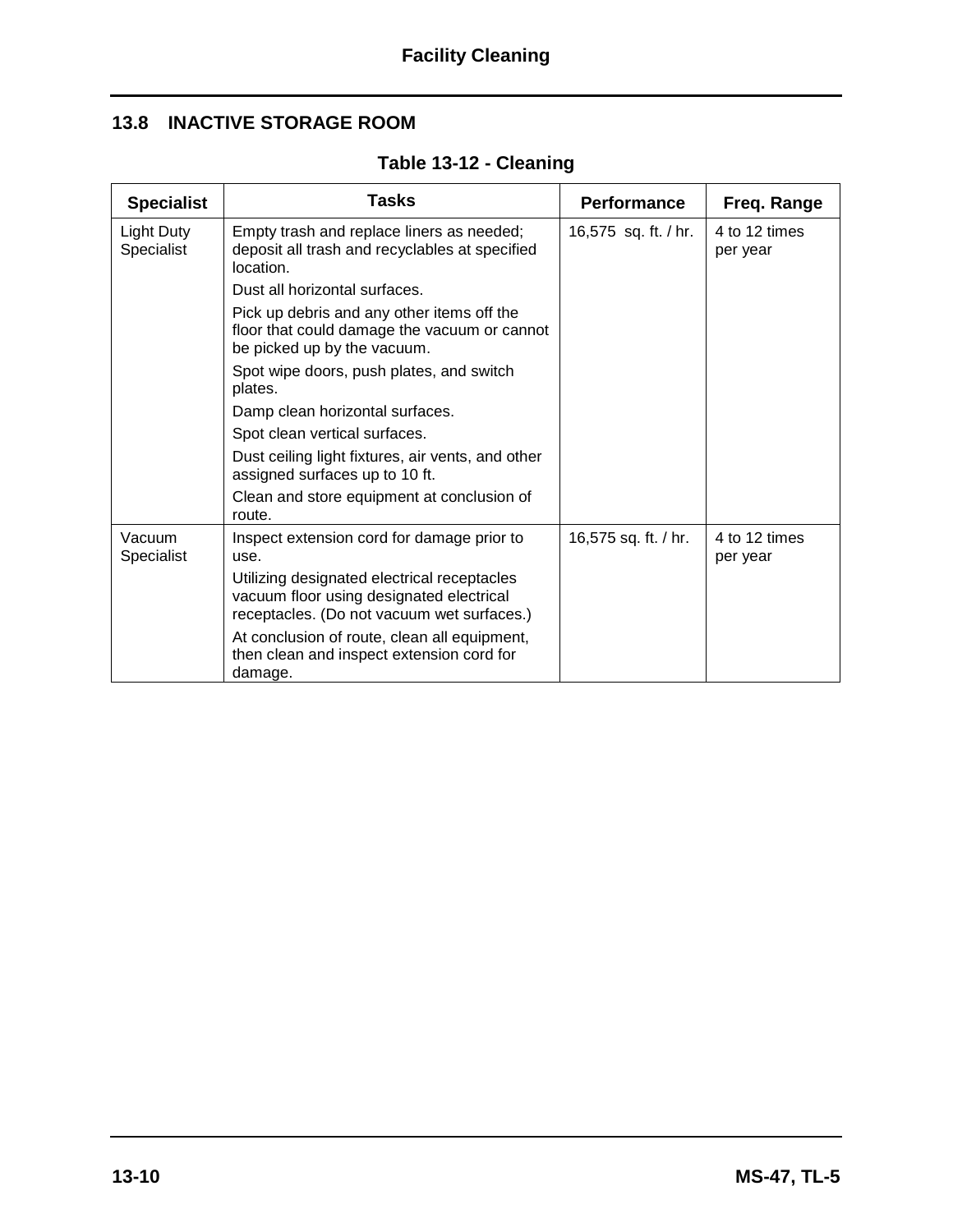# **13.9 ELEVATOR**

| <b>Specialist</b>               | Tasks                                                                                                                                                                                                                                                                            | <b>Performance</b>             | Freq. Range              |
|---------------------------------|----------------------------------------------------------------------------------------------------------------------------------------------------------------------------------------------------------------------------------------------------------------------------------|--------------------------------|--------------------------|
| <b>Light Duty</b><br>Specialist | Dust ceiling lights and air vents.<br>Wipe all walls, trim, doors, and control panels.<br>Pick up debris and any other items off the<br>floor that could damage the vacuum or cannot<br>be picked up by the vacuum.<br>Clean and store equipment at conclusion of<br>route.      | 10 minutes per<br>elevator cab | 3 to 7 times per<br>week |
| Vacuum<br><b>Specialist</b>     | Inspect extension cord for damage prior to<br>use.<br>Utilizing designated electrical receptacles<br>vacuum entire elevator floor area. (Do not<br>vacuum wet surfaces.)<br>At conclusion of route, clean all equipment,<br>then clean and inspect extension cord for<br>damage. | 1 minute per<br>elevator cab   |                          |
| <b>Utility</b><br>Specialist    | Utilize wet floor signs and barricades as<br>needed.<br>Damp mop entire hard floor surface using a<br>two-compartment mop bucket with wringer<br>and microfiber mop with detergent solution.<br>Clean and store equipment at conclusion of<br>route.                             | 1 minute per<br>elevator cab   |                          |

# **Table 13-13 - Cleaning**

### **13.10 EXTERIOR PAVED AREA**

# **Table 13-14 - Policing**

| <b>Specialist</b>     | Tasks                                                                                                                                           | <b>Performance</b>   | Freg. Range                                |
|-----------------------|-------------------------------------------------------------------------------------------------------------------------------------------------|----------------------|--------------------------------------------|
| Utility<br>Specialist | Pick up litter - all debris.<br>Empty trash containers and replace liners as<br>needed.<br>Clean and store equipment at conclusion of<br>route. | 50,000 sq. ft. / hr. | When utilized, 1<br>to 7 times per<br>week |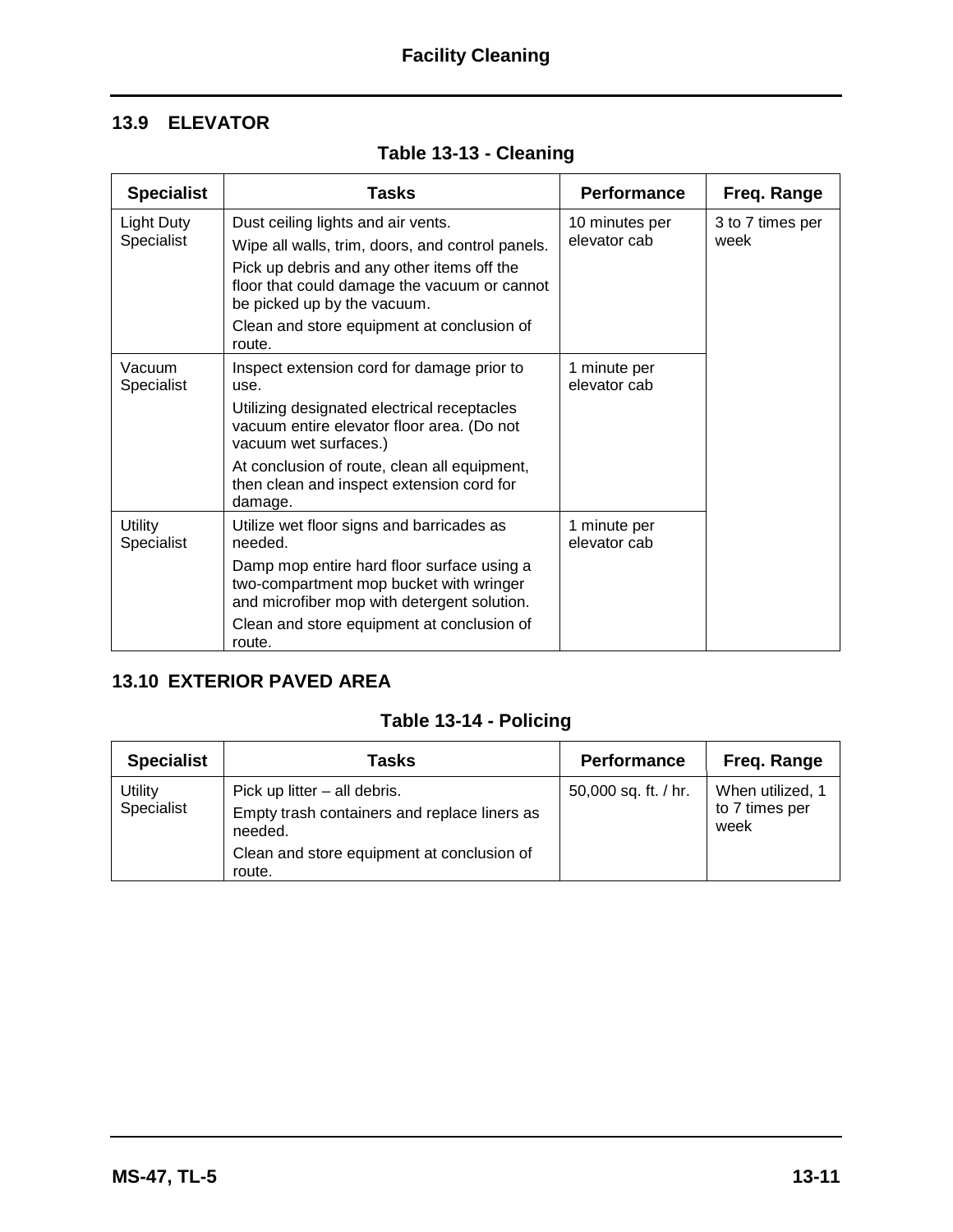|  |  |  | Table 13-15 - Sweeping |
|--|--|--|------------------------|
|--|--|--|------------------------|

| <b>Specialist</b>            | <b>Tasks</b>                                                                                                                                  | <b>Performance</b>                      | Freq. Range              |
|------------------------------|-----------------------------------------------------------------------------------------------------------------------------------------------|-----------------------------------------|--------------------------|
| <b>Utility</b><br>Specialist | <b>Manual sweeping:</b><br>Sweep sidewalks, parking areas, driveways,<br>and maneuvering areas.<br>Clean and store equipment at conclusion of | 10,000 sq. ft. / hr.                    | 1 to 7 times per<br>week |
|                              | route.                                                                                                                                        |                                         |                          |
|                              | Leaf blower:                                                                                                                                  | 7,920 linear ft. /                      |                          |
|                              | Blow sidewalks, parking areas, driveways,<br>and maneuvering areas.                                                                           | hr. (for every 5<br>foot width or less) |                          |
|                              | Clean and store equipment at conclusion of<br>route.                                                                                          |                                         |                          |
|                              | Pedestrian-type power vacuum:<br>Sweep sidewalks, parking areas, driveways,<br>and maneuvering areas.                                         | 15,000 sq. ft. / hr.                    |                          |
|                              | Clean and store equipment at conclusion of<br>route.                                                                                          |                                         |                          |
|                              | Rider-type power sweeper:<br>Sweep sidewalks, parking areas, driveways,<br>and maneuvering areas                                              | 50,000 sq. ft. / hr.                    |                          |
|                              | Clean and store equipment at conclusion of<br>route.                                                                                          |                                         |                          |

### **Table 13-16 - Snow Removal**

| <b>Specialist</b>     | Tasks                                                                                                                                     | Performance           | Freq. Range |
|-----------------------|-------------------------------------------------------------------------------------------------------------------------------------------|-----------------------|-------------|
| Utility<br>Specialist | Remove snow from sidewalks, parking areas,<br>driveways, and maneuvering areas<br>Clean and store equipment at conclusion of<br>the task. | 4,000 sq. ft. $/$ hr. | As needed   |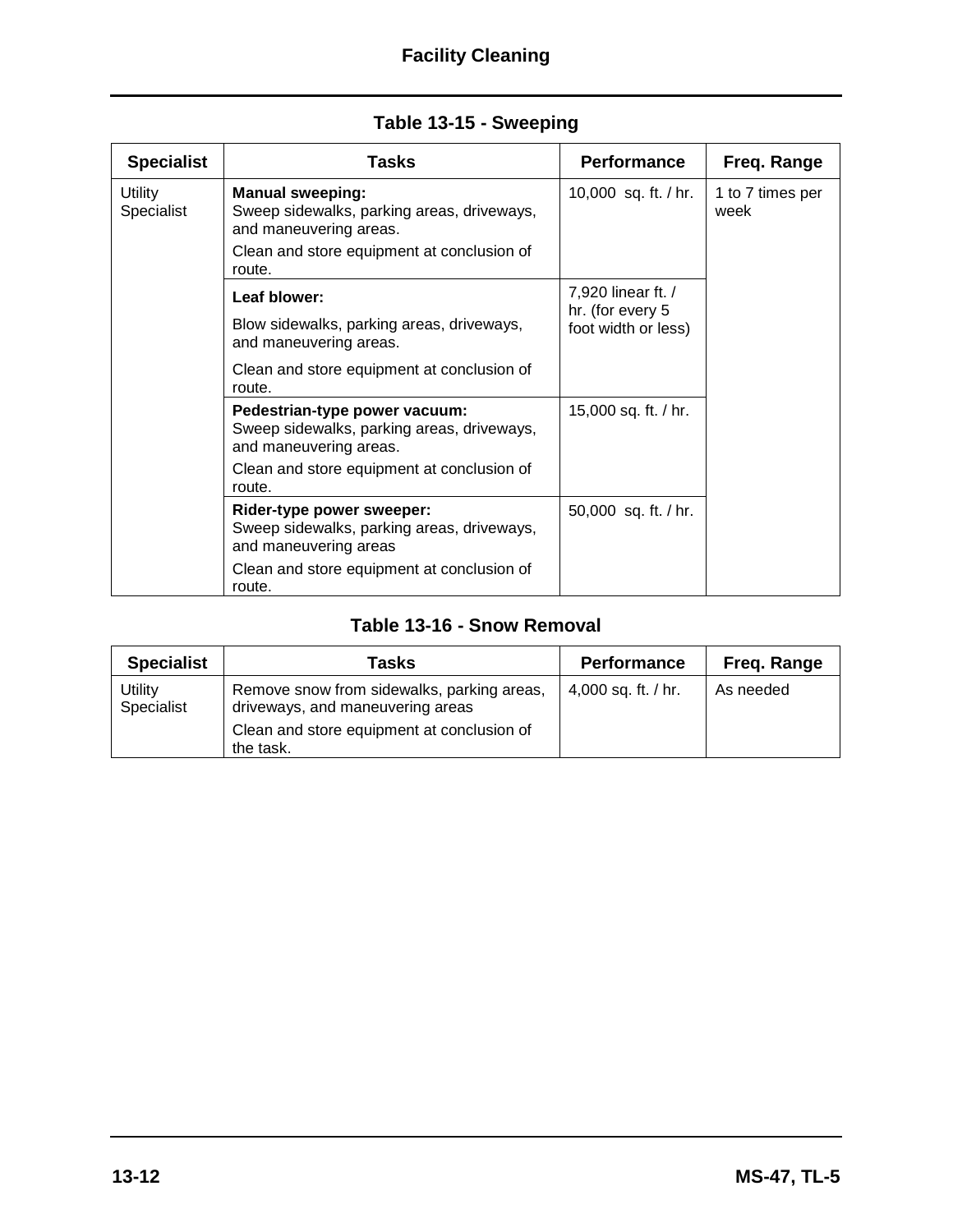# **13.11 EXTERIOR UNPAVED AREA**

**Table 13-17 - Policing**

| <b>Specialist</b>     | Tasks                                                                                                                       | <b>Performance</b>   | Freg. Range              |
|-----------------------|-----------------------------------------------------------------------------------------------------------------------------|----------------------|--------------------------|
| Utility<br>Specialist | Pick up litter $-$ all debris.<br>Empty trash containers as needed.<br>Clean and store equipment at conclusion of<br>route. | 50,000 sq. ft. / hr. | 1 to 7 times per<br>week |

#### **13.12 INTERIOR PARKING/MANEUVERING**

|  | Table 13-18 - Sweeping |
|--|------------------------|
|--|------------------------|

| <b>Specialist</b>     | <b>Tasks</b>                                                                                                                                   | <b>Performance</b>   | Freq. Range              |
|-----------------------|------------------------------------------------------------------------------------------------------------------------------------------------|----------------------|--------------------------|
| Utility<br>Specialist | Manual:<br>Sweep and remove dirt from areas<br>inaccessible by power equipment.<br>Clean and store equipment at conclusion of<br>route.<br>OR. | 10,000 sq. ft. / hr. | 1 to 7 times per<br>week |
|                       | Pedestrian-type power vacuum sweeper:<br>Sweep areas inaccessible to rider-type<br>sweeper.                                                    | 15,000 sq. ft. / hr. |                          |
|                       | Clean and store equipment at conclusion of<br>route.<br><b>OR</b>                                                                              |                      |                          |
|                       | Rider-type power sweeper:<br>Sweep open areas.                                                                                                 | 50,000 sq. ft. / hr. |                          |
|                       | Clean and store equipment at conclusion of<br>route.                                                                                           |                      |                          |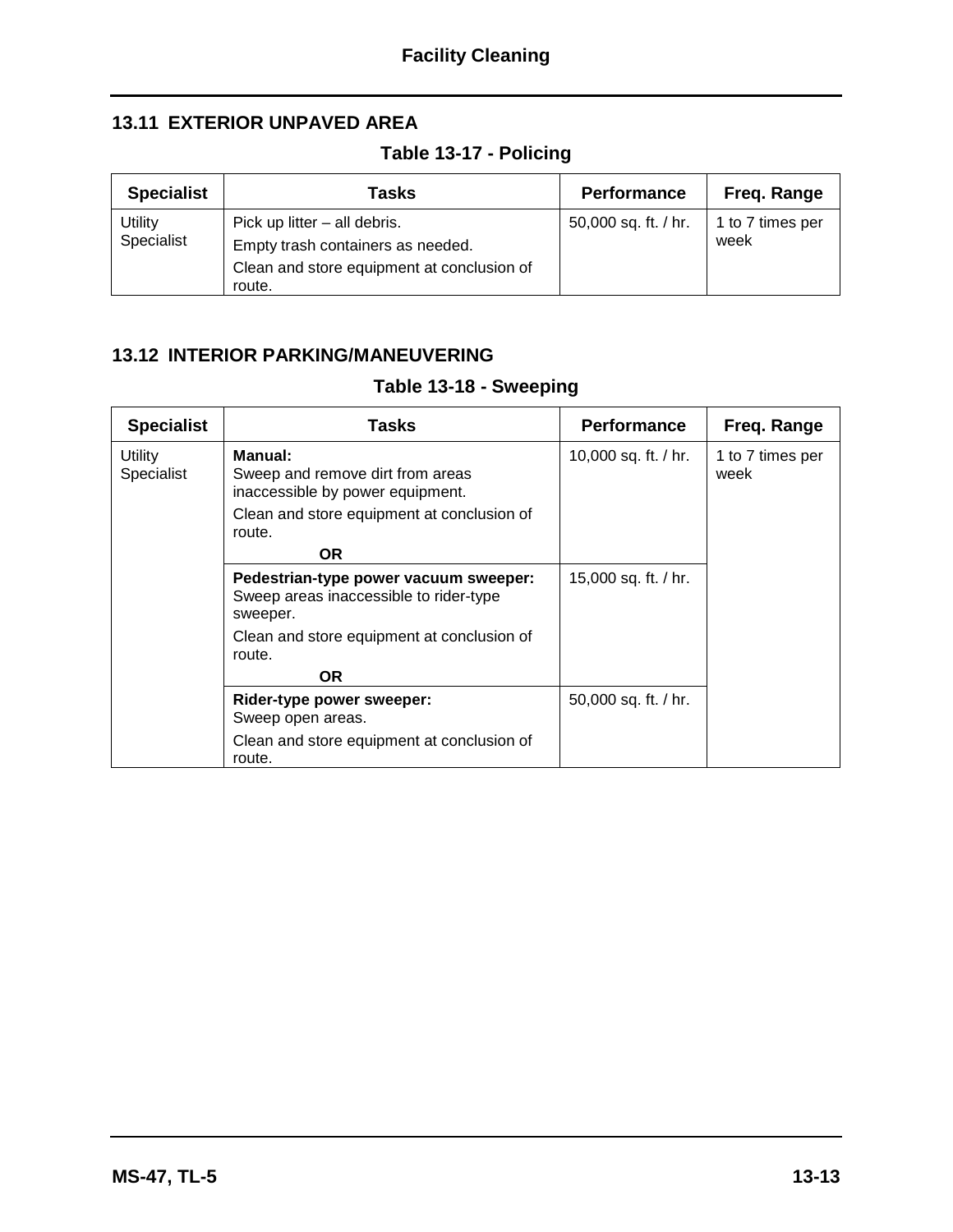# **13.13 PLATFORM DOCK (ENCLOSED)**

**Table 13-19 - Cleaning**

| <b>Specialist</b>               | <b>Tasks</b>                                                                                                              | <b>Performance</b>                   | Freg. Range              |
|---------------------------------|---------------------------------------------------------------------------------------------------------------------------|--------------------------------------|--------------------------|
| <b>Light Duty</b><br>Specialist | Empty trash and replace liners as needed;<br>deposit all trash and recyclables at specified<br>location.                  | 16,575 sq. ft. / hr.<br>(High speed) | 1 to 6 times per<br>week |
|                                 | Dust horizontal surfaces as needed.                                                                                       |                                      |                          |
|                                 | Pick up debris and any other items off the<br>floor that could damage the vacuum or cannot<br>be picked up by the vacuum. |                                      |                          |
|                                 | Spot wipe doors, push plates, switch plates,<br>and drinking fountains.                                                   |                                      |                          |
|                                 | Damp clean horizontal surfaces including<br>telephones if applicable.                                                     |                                      |                          |
|                                 | Spot clean vertical surfaces.                                                                                             |                                      |                          |
|                                 | Dust ceiling light fixtures, air vents, and other<br>assigned surfaces up to 10 ft.                                       |                                      |                          |
|                                 | Clean and store equipment at conclusion of<br>route.                                                                      |                                      |                          |
|                                 | Clean all vertical surfaces within a specified<br>area of the route and spot clean the<br>remaining vertical surfaces.    | 13,015 sq. ft. / hr.<br>(Low speed)  | 1 time per week          |
|                                 | Dust all horizontal surfaces.                                                                                             |                                      |                          |
|                                 | Clean and store equipment at conclusion of<br>route.                                                                      |                                      |                          |
| Vacuum<br>Specialist            | Inspect extension cord for damage prior to<br>use.                                                                        | 16,575 sq. ft. / hr.<br>(High speed) | 1 to 6 times per<br>week |
|                                 | Utilizing designated electrical receptacles<br>vacuum all traffic areas,                                                  |                                      |                          |
|                                 | Spot vacuum all other areas as needed. (Do<br>not vacuum wet surfaces.)                                                   |                                      |                          |
|                                 | At conclusion of route, clean all equipment,<br>then clean and inspect extension cord for<br>damage.                      |                                      |                          |
|                                 | Utilizing designated electrical receptacles<br>vacuum wall to wall within a specified area of                             | 13,015 sq. ft. / hr.                 | 1 time per week          |
|                                 | the route. (Do not vacuum wet surfaces.)                                                                                  | (Low speed)                          |                          |
|                                 | At conclusion of route, clean all equipment,<br>then clean and inspect extension cord for<br>damage.                      |                                      |                          |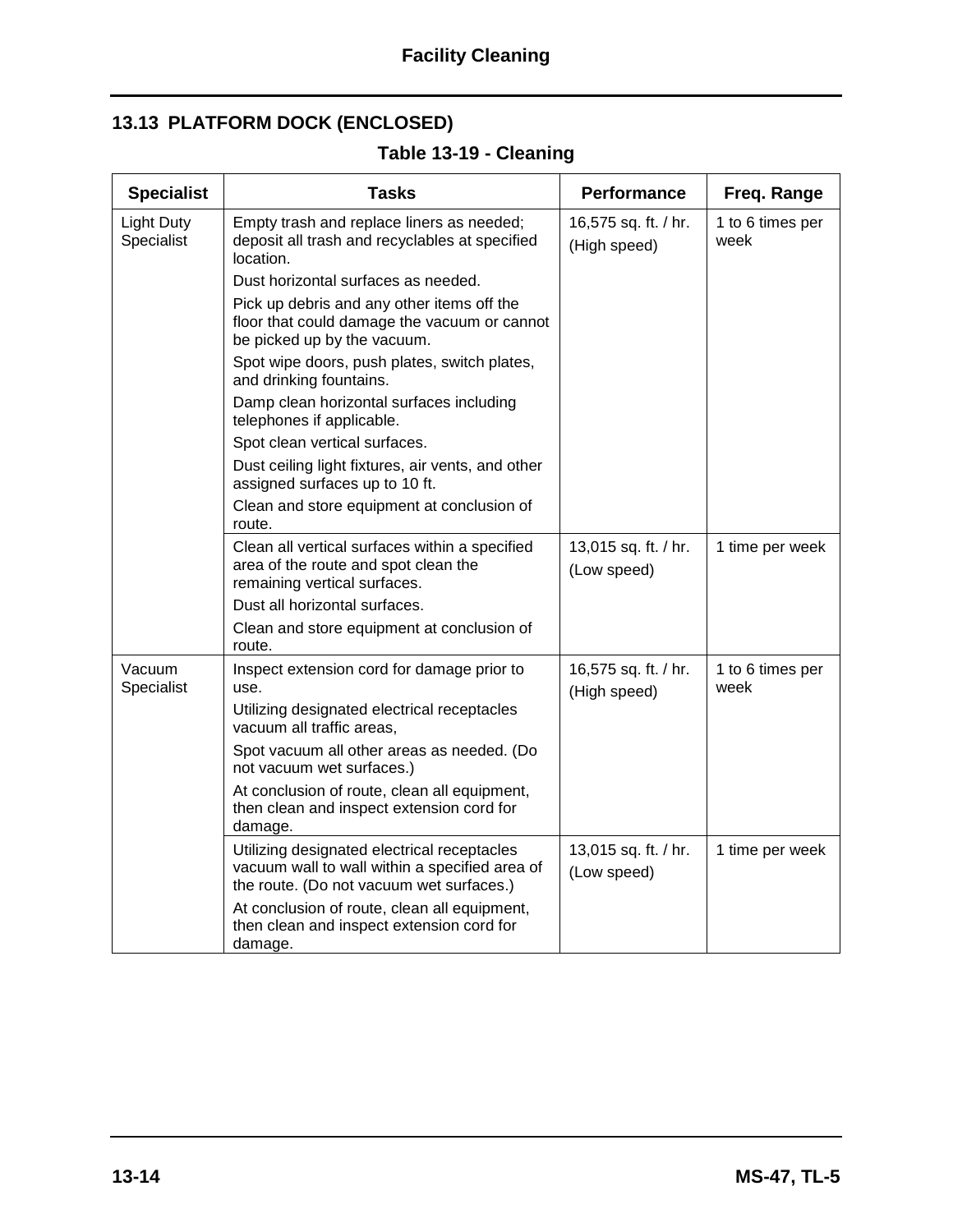### **Table 13-20 - Policing**

| <b>Specialist</b>        | Tasks                                                                                                    | <b>Performance</b>   | Freq. Range                                        |
|--------------------------|----------------------------------------------------------------------------------------------------------|----------------------|----------------------------------------------------|
| Light Duty<br>Specialist | Empty trash and replace liners as needed;<br>deposit all trash and recyclables at specified<br>location. | 16,575 sq. ft. / hr. | On all tours only<br>the area used,<br>except when |
|                          | Pick up debris from all areas of work within<br>the route.                                               |                      | cleaned on<br>same tour                            |
|                          | Spot wipe doors, push plates, switch plates,<br>and drinking fountains.                                  |                      |                                                    |
|                          | Spot wipe horizontal surfaces as needed.                                                                 |                      |                                                    |
|                          | Spot clean vertical surfaces.                                                                            |                      |                                                    |
|                          | Clean and store equipment at conclusion of<br>route.                                                     |                      |                                                    |

#### **13.14 PLATFORM DOCK (NON ENCLOSED)**

| Table 13-21 - Cleaning |  |
|------------------------|--|
|------------------------|--|

| <b>Specialist</b>        | Tasks                                                                                                               | <b>Performance</b>   | Freq. Range              |
|--------------------------|---------------------------------------------------------------------------------------------------------------------|----------------------|--------------------------|
| Light Duty<br>Specialist | Empty trash containers and replace liners as<br>needed; deposit all trash and recyclables at<br>specified location. | 16,575 sq. ft. / hr. | 3 to 7 times per<br>week |
|                          | Clean and store equipment at conclusion of<br>route.                                                                |                      |                          |
| Utility                  | Sweep open areas.                                                                                                   | 5,556 sq. ft. / hr.  |                          |
| Specialist               | Clean and store equipment properly at<br>conclusion of route.                                                       |                      |                          |

#### **Table 13-22 - Policing**

| <b>Specialist</b>               | Tasks                                                                                                                                                                                                                                             | <b>Performance</b>   | Freq. Range                                                                |
|---------------------------------|---------------------------------------------------------------------------------------------------------------------------------------------------------------------------------------------------------------------------------------------------|----------------------|----------------------------------------------------------------------------|
| <b>Light Duty</b><br>Specialist | Pick up large debris, empty trash containers<br>and replace liners as needed; deposit all trash<br>and recyclables at specified location.<br>Spot sweep as needed.<br>Spot mop as needed.<br>Clean and store equipment at conclusion of<br>route. | 16,575 sq. ft. / hr. | On all tours in<br>area(s) used,<br>except when<br>cleaned on<br>same tour |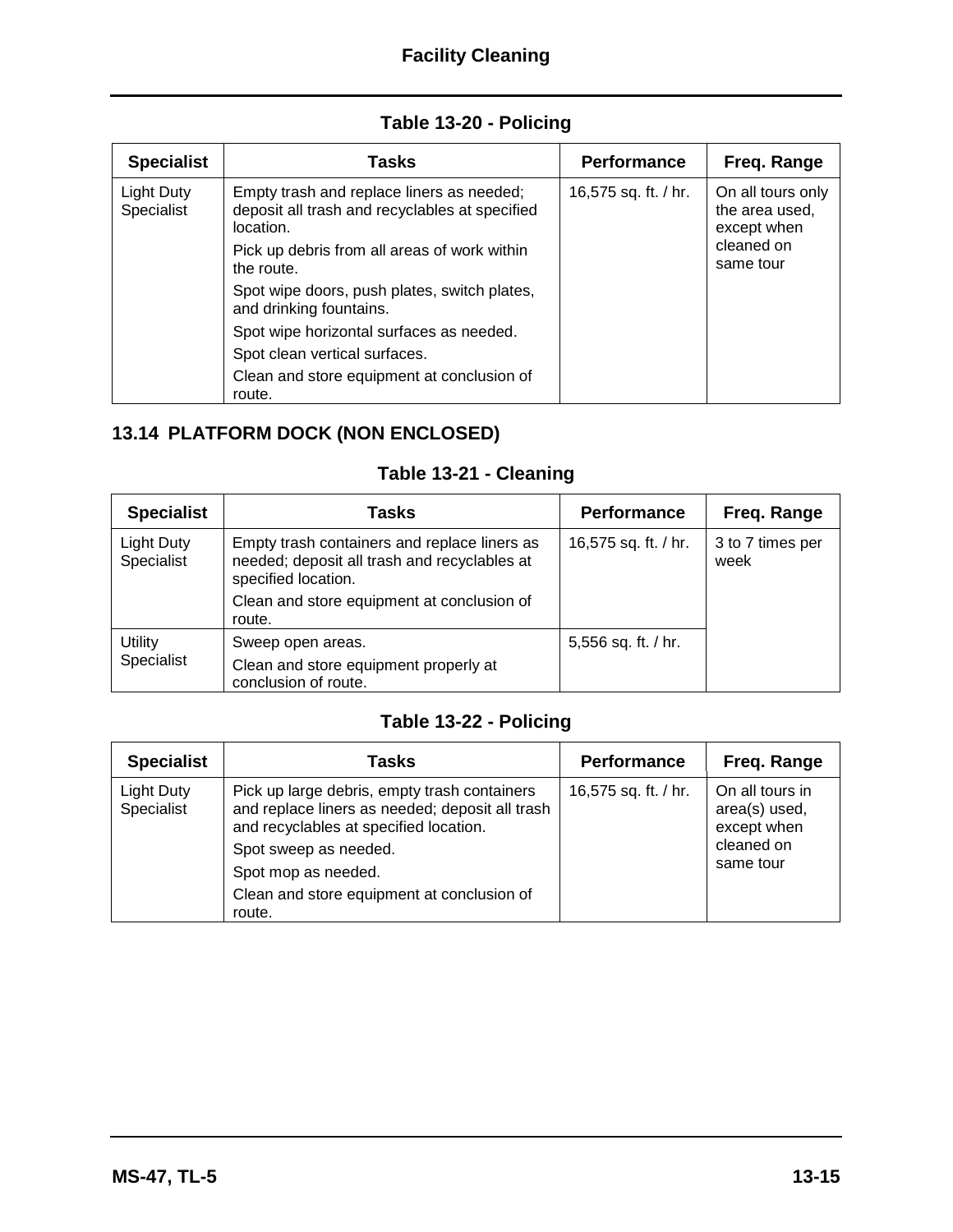## **13.15 SERVICE/BOX LOBBY**

| <b>Specialist</b>               | <b>Tasks</b>                                                                                                                                                                                                                                                                                                                                                                                                                                                                                                                                                                                                                                                                                               | <b>Performance</b>                          | Freq. Range              |
|---------------------------------|------------------------------------------------------------------------------------------------------------------------------------------------------------------------------------------------------------------------------------------------------------------------------------------------------------------------------------------------------------------------------------------------------------------------------------------------------------------------------------------------------------------------------------------------------------------------------------------------------------------------------------------------------------------------------------------------------------|---------------------------------------------|--------------------------|
| <b>Light Duty</b><br>Specialist | Empty trash containers and replace liners as<br>needed; deposit all trash and recyclables at<br>specified location.<br>Dust all horizontal surfaces.<br>Clean lobby door glass.<br>Clean interior lobby glass as needed.<br>Pick up debris and any other items off the<br>floor that could damage the vacuum or cannot<br>be picked up by the vacuum.<br>Spot wipe doors, push plates, switch plates,<br>and drinking fountains.<br>Damp clean horizontal surfaces including<br>display cases, telephones, and other lobby<br>items.<br>Spot clean vertical surfaces.<br>Dust ceiling light fixtures, air vents, and other<br>assigned surfaces up to 10 ft.<br>Clean and store equipment at conclusion of | 10,000 sq. ft. / hr.                        | 5 to 7 times per<br>week |
| Vacuum<br>Specialist            | route.<br>Inspect extension cord for damage prior to<br>use.<br>Utilizing designated electrical receptacles<br>vacuum entire floor including floor mats. (Do<br>not vacuum wet surfaces.)<br>Vacuum horizontal surfaces within reach.<br>Vacuum vertical cages / screenline.<br>At conclusion of route, clean all equipment<br>and clean and inspect extension cord for<br>damage.                                                                                                                                                                                                                                                                                                                         | 10,000 sq. ft. / hr.                        | 5 to 7 times per<br>week |
| Utility<br>Specialist           | Utilize wet floor signs and barricades as<br>needed.<br>Damp mop or vacuum scrub the entire hard<br>floor area.<br><b>OR</b><br>Vacuum scrub floor.                                                                                                                                                                                                                                                                                                                                                                                                                                                                                                                                                        | 4,650 sq. ft. / hr.<br>12,526 sq. ft. / hr. | 1 to 3 times per<br>week |
|                                 | Clean and store equipment at conclusion of<br>route.                                                                                                                                                                                                                                                                                                                                                                                                                                                                                                                                                                                                                                                       | Based on 27-inch<br>scrubber                |                          |

#### **Table 13-23 - Cleaning**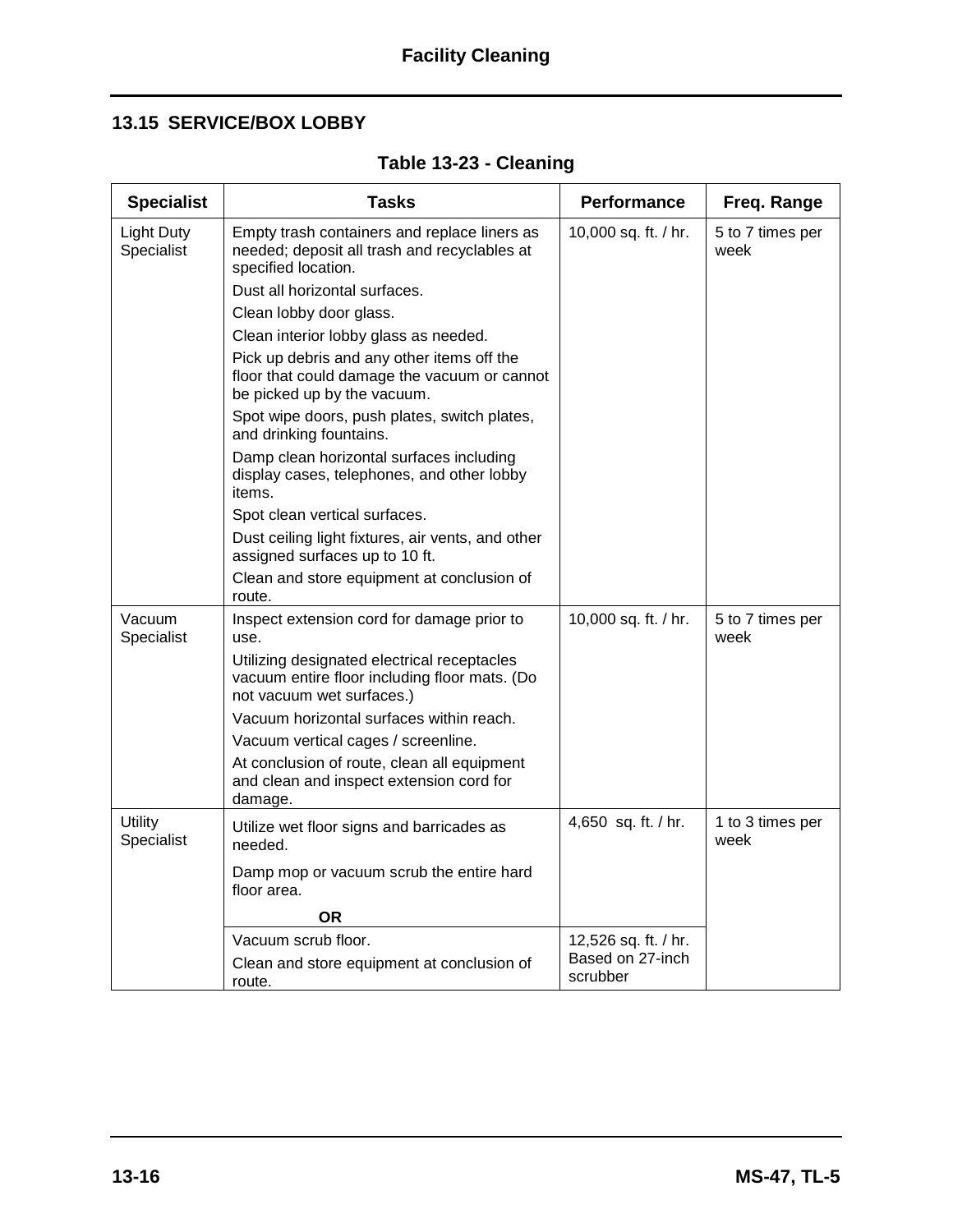| Table 13-24 - Policing |  |
|------------------------|--|
|------------------------|--|

| <b>Specialist</b>               | Tasks                                                                                                                                     | <b>Performance</b>   | Freq. Range |
|---------------------------------|-------------------------------------------------------------------------------------------------------------------------------------------|----------------------|-------------|
| Light Duty<br><b>Specialist</b> | Pick up large debris, empty trash containers<br>and replace liners as needed; deposit all trash<br>and recyclables at specified location. | 16,575 sq. ft. / hr. | As needed   |
|                                 | Spot wipe doors, push plates, switch plates,<br>and drinking fountains as needed.                                                         |                      |             |
|                                 | Spot clean horizontal surfaces including<br>display cases, telephones, and other lobby<br>items as needed.                                |                      |             |
|                                 | Spot clean vertical surfaces as needed.                                                                                                   |                      |             |
|                                 | Clean and store equipment at conclusion of<br>route.                                                                                      |                      |             |
| Utility<br>Specialist           | Utilize wet floor signs and barricades as<br>needed.                                                                                      | 12,225 sq. ft. / hr. | As needed   |
|                                 | Spot mop during wet weather as needed.                                                                                                    |                      |             |
|                                 | Clean and store equipment at conclusion of<br>route.                                                                                      |                      |             |

### **13.16 STAIRWAY**

| Table 13-25 - Cleaning |  |
|------------------------|--|
|------------------------|--|

| <b>Specialist</b>     | <b>Tasks</b>                                                                                                    | <b>Performance</b>      | Freq. Range                |
|-----------------------|-----------------------------------------------------------------------------------------------------------------|-------------------------|----------------------------|
| Light Duty            | Pick up and dispose debris.                                                                                     | 3 minutes per           | 3 to 7 times per<br>week   |
| Specialist            | Clean reachable glass surfaces.                                                                                 | flight                  |                            |
|                       | Dust horizontal surfaces.                                                                                       |                         |                            |
|                       | Clean handrail(s) and door handles.                                                                             |                         |                            |
|                       | Clean and store equipment at conclusion of<br>route.                                                            |                         |                            |
| Vacuum<br>Specialist  | Inspect extension cord for damage prior to<br>use.                                                              | 3 minutes per<br>flight | 3 to 7 times per<br>week   |
|                       | Utilizing designated electrical receptacles<br>vacuum all floor step surfaces. (Do not<br>vacuum wet surfaces.) |                         |                            |
|                       | At conclusion of route, clean all equipment,<br>then clean and inspect extension cord for<br>damage.            |                         |                            |
| Utility<br>Specialist | Utilize wet floor signs and barricades as<br>needed.                                                            | 2 minutes per<br>flight | 12 to 52 times<br>per year |
|                       | Spot mop stairway as needed.                                                                                    |                         |                            |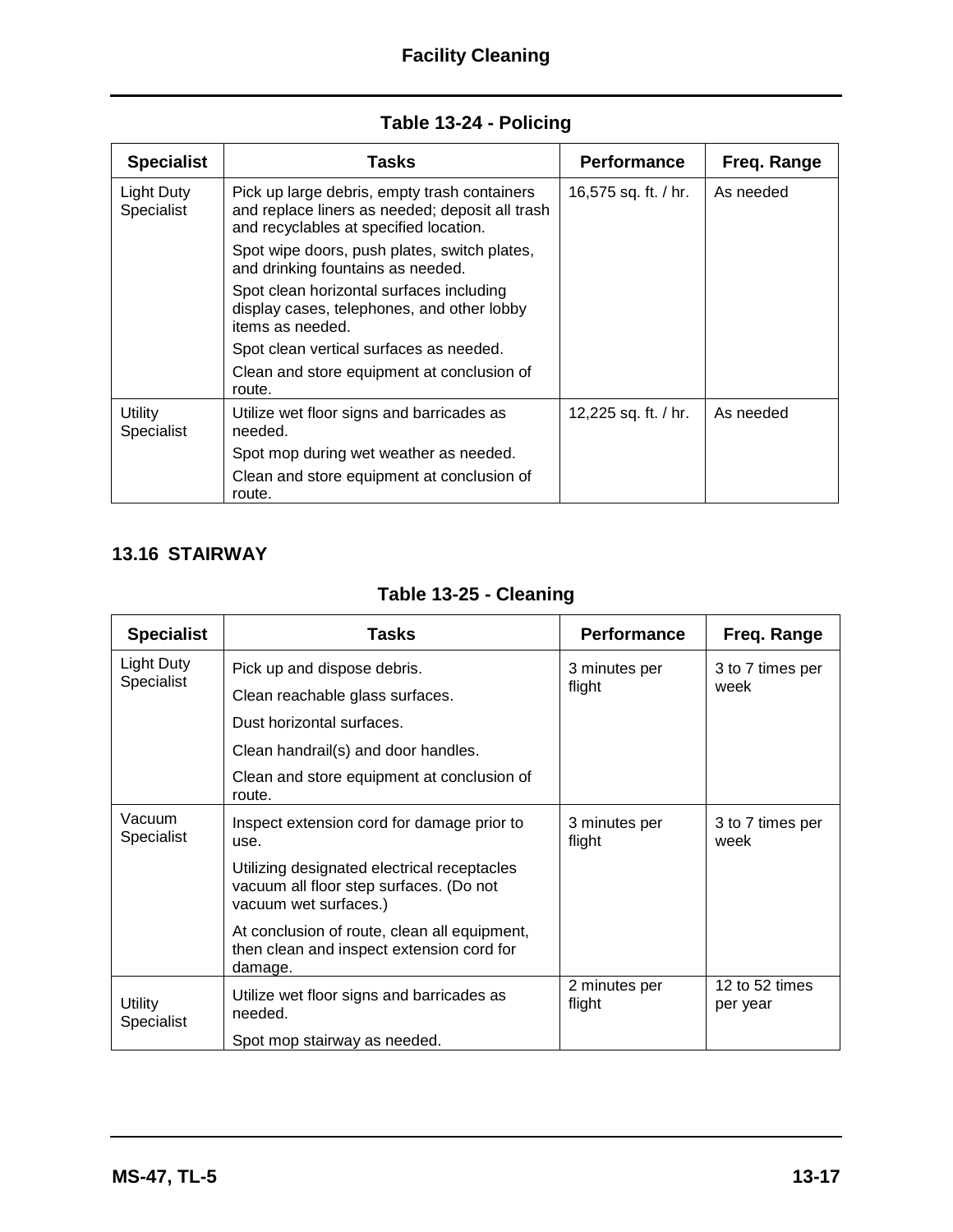**Table 13-26 - Policing**

| <b>Specialist</b>        | Tasks                                                                                                                      | <b>Performance</b>      | Freq. Range                                 |
|--------------------------|----------------------------------------------------------------------------------------------------------------------------|-------------------------|---------------------------------------------|
| Light Duty<br>Specialist | Pick up and dispose debris.<br>Clean handrail(s) and door handles.<br>Clean and store equipment at conclusion of<br>route. | 3 minutes per<br>flight | Daily, when<br>used, except<br>when cleaned |

## **13.17 CORRIDOR**

| <b>Specialist</b>               | <b>Tasks</b>                                                                                                              | <b>Performance</b>                       | Freq. Range              |
|---------------------------------|---------------------------------------------------------------------------------------------------------------------------|------------------------------------------|--------------------------|
| <b>Light Duty</b><br>Specialist | Empty trash containers and replace liners as<br>needed; deposit all trash and recyclables at<br>specified location.       | 16,575 sq. ft. / hr.                     | 2 to 7 times per<br>week |
|                                 | Dust all horizontal surfaces.                                                                                             |                                          |                          |
|                                 | Clean interior glass as needed.                                                                                           |                                          |                          |
|                                 | Pick up debris and any other items off the<br>floor that could damage the vacuum or cannot<br>be picked up by the vacuum. |                                          |                          |
|                                 | Wipe doors, push plates, switch plates, and<br>drinking fountains.                                                        |                                          |                          |
|                                 | Damp clean horizontal surfaces including<br>display cases, telephones, and other items, if<br>applicable.                 |                                          |                          |
|                                 | Spot clean vertical surfaces.                                                                                             |                                          |                          |
|                                 | Dust ceiling light fixtures, air vents, and other<br>assigned surfaces up to 10 ft.                                       |                                          |                          |
|                                 | Clean and store equipment at conclusion of<br>route.                                                                      |                                          |                          |
| Vacuum<br>Specialist            | Inspect extension cord for damage prior to<br>use.                                                                        | 16,575 sq. ft. / hr.                     | 2 to 7 times per<br>week |
|                                 | Utilizing designated electrical receptacles<br>vacuum entire floor including floor mats. (Do<br>not vacuum wet surfaces.) |                                          |                          |
|                                 | At conclusion of route, clean all equipment<br>then clean and inspect extension cord for<br>damage.                       |                                          |                          |
| Utility<br>Specialist           | Utilize wet floor signs and barricades as<br>needed.                                                                      | 4,650 sq. ft. / hr.                      |                          |
|                                 | Damp mop the entire hard floor area.                                                                                      |                                          |                          |
|                                 | Clean and store equipment at conclusion of<br>route.                                                                      |                                          |                          |
|                                 | <b>OR</b>                                                                                                                 |                                          |                          |
|                                 | Vacuum scrub the entire hard floor area.                                                                                  | 12,526 sq. ft. / hr.<br>Based on 27-inch |                          |
|                                 | Clean and store equipment at conclusion of<br>route.                                                                      | scrubber                                 |                          |

# **Table 13-27 - Cleaning**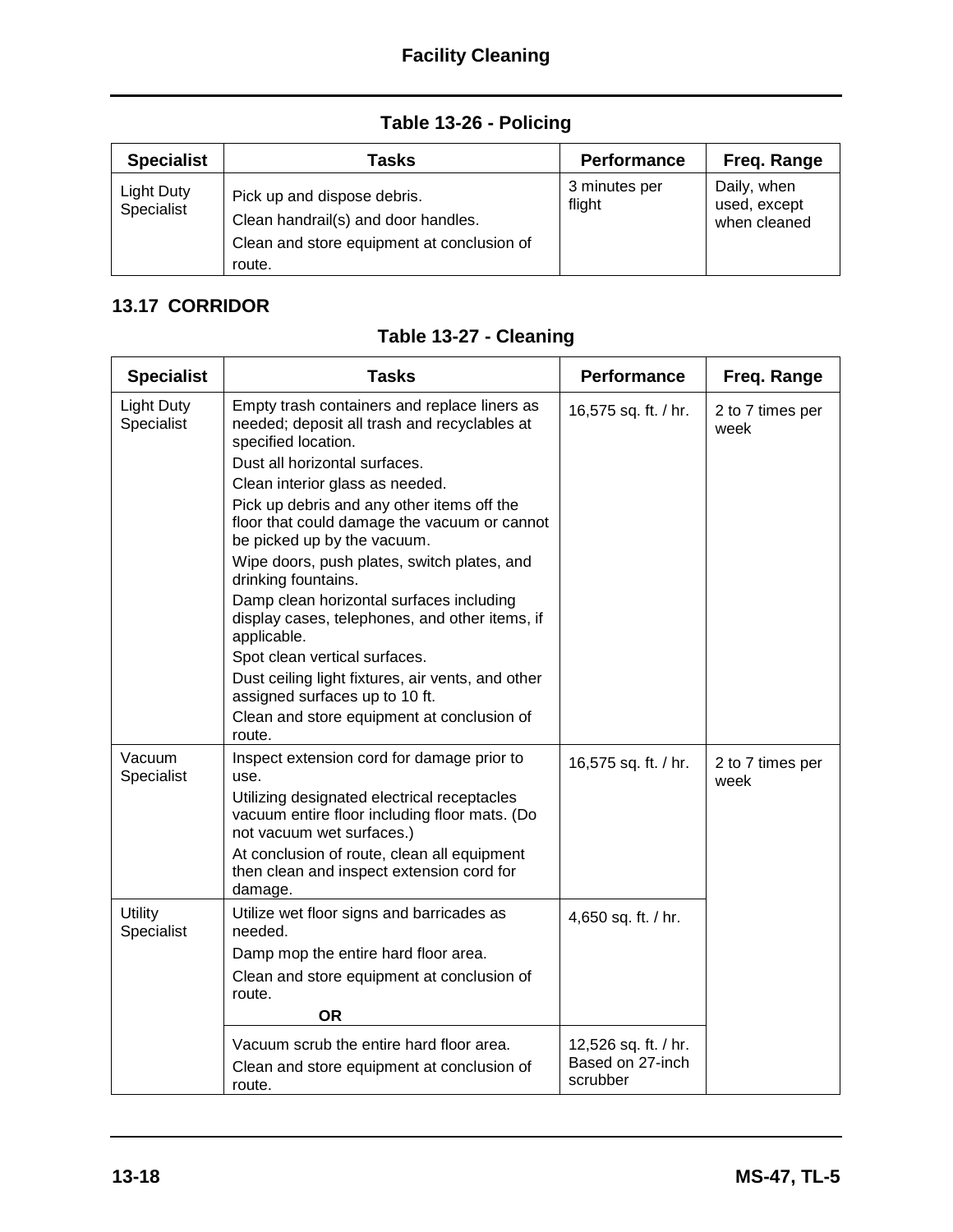| Table 13-28 - Policing |  |
|------------------------|--|
|------------------------|--|

| <b>Specialist</b>        | Tasks                                                                                                                                                                                                                                                                                                                                                                                                                                                                                                                                                                                                                                                                                    | <b>Performance</b>   | Freq. Range                  |
|--------------------------|------------------------------------------------------------------------------------------------------------------------------------------------------------------------------------------------------------------------------------------------------------------------------------------------------------------------------------------------------------------------------------------------------------------------------------------------------------------------------------------------------------------------------------------------------------------------------------------------------------------------------------------------------------------------------------------|----------------------|------------------------------|
| Light Duty<br>Specialist | Empty trash containers and replace liners as<br>needed; deposit all trash and recyclables at<br>specified location.<br>Dust all horizontal surfaces.<br>Clean interior glass as needed.<br>Pick up debris and any other items off the<br>floor that could damage the vacuum or cannot<br>be picked up by the vacuum.<br>Wipe doors, push plates, switch plates, and<br>drinking fountains.<br>Damp clean horizontal surfaces including<br>display cases, telephones, and other items, if<br>appropriate.<br>Spot clean vertical surfaces.<br>Dust ceiling light fixtures, air vents, and other<br>assigned surfaces up to 10 ft.<br>Clean and store equipment at conclusion of<br>route. | 16,575 sq. ft. / hr. | Daily except<br>when cleaned |

#### **13.18 GENERAL SHOP AREA (EXCLUDES ALL "AUTHORIZED ONLY" SHOP SPACES)**

| Table 13-29 - Cleaning |  |
|------------------------|--|
|------------------------|--|

| <b>Specialist</b>               | <b>Tasks</b>                                                                                                                                                                                                                                                                                                                                                                                                                                | <b>Performance</b>   | Freq. Range         |
|---------------------------------|---------------------------------------------------------------------------------------------------------------------------------------------------------------------------------------------------------------------------------------------------------------------------------------------------------------------------------------------------------------------------------------------------------------------------------------------|----------------------|---------------------|
| <b>Light Duty</b><br>Specialist | Empty trash containers and replace liners as<br>needed; deposit all trash and recyclables at<br>specified location.                                                                                                                                                                                                                                                                                                                         | 16,575 sq. ft. / hr. | Daily, when<br>used |
|                                 | Dust all horizontal surfaces.<br>Clean interior glass as needed.<br>Pick up debris and any other items off the<br>floor that could damage the vacuum or cannot<br>be picked up by the vacuum.<br>Wipe doors, push plates, switch plates, and<br>telephones.<br>Spot clean vertical surfaces.<br>Dust ceiling light fixtures, air vents, and other<br>assigned surfaces up to 10 ft.<br>Clean and store equipment at conclusion of<br>route. |                      |                     |
| Vacuum<br>Specialist            | Inspect extension cord for damage prior to<br>use.<br>Utilizing designated electrical receptacles<br>vacuum entire floor including floor mats. (Do<br>not vacuum wet surfaces.)<br>At conclusion of route, clean all equipment,<br>then clean and inspect extension cord for<br>damage.                                                                                                                                                     | 16,575 sq. ft. / hr. | Daily, when<br>used |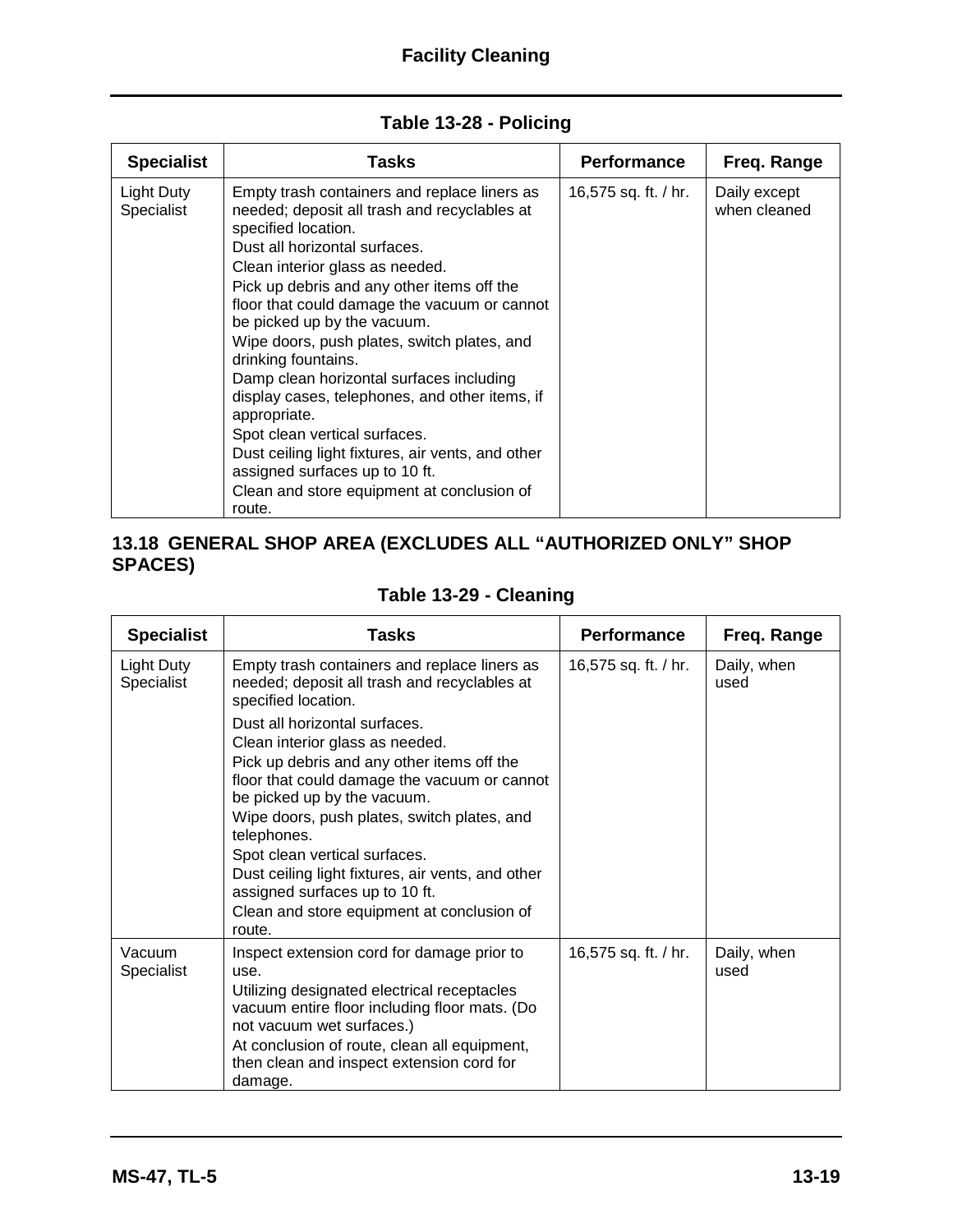# **13.19 CUSTODIAL CLOSET**

| <b>Specialist</b>               | <b>Tasks</b>                                                                        | <b>Performance</b>  | Freq. Range         |
|---------------------------------|-------------------------------------------------------------------------------------|---------------------|---------------------|
| <b>Light Duty</b><br>Specialist | Restock supplies / paper products.                                                  | 5 minutes / closet  | Daily, when<br>used |
|                                 | Dust all horizontal surfaces.<br>Sweep floor.                                       | 5,700 sq. ft. / hr. |                     |
|                                 | Spot wipe doors, push plates, and switch<br>plates.                                 |                     |                     |
|                                 | Spot clean vertical surfaces.                                                       |                     |                     |
|                                 | Dust ceiling light fixtures, air vents, and other<br>assigned surfaces up to 10 ft. |                     |                     |
|                                 | Clean and store equipment at conclusion of<br>route.                                |                     |                     |
| Utility<br>Specialist           | Damp mop floor.                                                                     | 4,650 sq. ft. / hr. | Daily, when         |
|                                 | Clean and store equipment at conclusion of<br>route.                                |                     | used                |

**Table 13-30 - Cleaning**

### **13.20 LOOKOUT GALLERY**

### **Table 13-31 - Cleaning**

| <b>Specialist</b>               | <b>Tasks</b>                                                                                                              | <b>Performance</b>  | Freq. Range               |
|---------------------------------|---------------------------------------------------------------------------------------------------------------------------|---------------------|---------------------------|
| <b>Light Duty</b><br>Specialist | Replace burned out lamps.<br>Dust all horizontal surfaces.                                                                | 5,700 sq. ft. / hr. | 4 to 12 times<br>per year |
|                                 | Dust walls, lookout slots, ladder rungs, guard<br>rails, rope "tell tales," and arm ledges.                               |                     |                           |
|                                 | Pick up debris and any other items off the<br>floor that could damage the vacuum or cannot<br>be picked up by the vacuum. |                     |                           |
|                                 | Wipe doors, push plates, and switch plates.                                                                               |                     |                           |
|                                 | Spot clean vertical surfaces.                                                                                             |                     |                           |
|                                 | Dust ceiling light fixtures, air vents, and other<br>assigned surfaces up to 10 ft.                                       |                     |                           |
|                                 | Clean lookout glass.                                                                                                      |                     |                           |
|                                 | Clean and store equipment at conclusion of<br>route.                                                                      |                     |                           |
| Vacuum<br>Specialist            | Inspect extension cord for damage prior to<br>use.                                                                        | 5,700 sq. ft. / hr. | 4 to 12 times<br>per year |
|                                 | Utilizing designated electrical receptacles<br>vacuum entire floor. (Do not vacuum wet<br>surfaces.)                      |                     |                           |
|                                 | At conclusion of route, clean all equipment,<br>and clean and inspect extension cord for<br>damage.                       |                     |                           |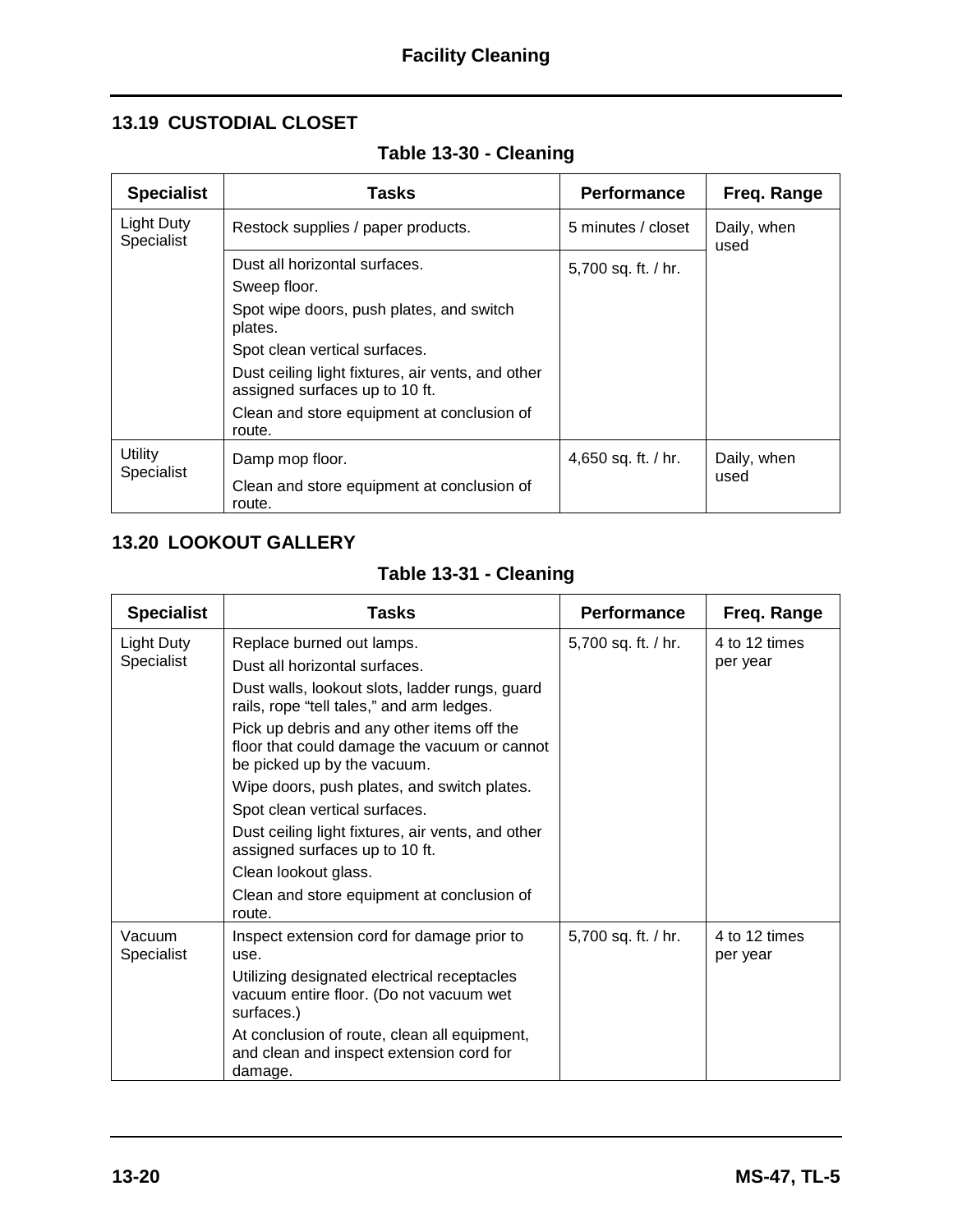### **13.21 BATTERY ROOM**

| <b>Specialist</b>     | Tasks                                                                                                          | <b>Performance</b>  | Freq. Range     |
|-----------------------|----------------------------------------------------------------------------------------------------------------|---------------------|-----------------|
| Utility<br>Specialist | Sweep floor with broom and empty trash.<br>At conclusion of route, clean all equipment.                        | 5,568 sq. ft. / hr. | Daily           |
| Utility<br>Specialist | Scrub floor with brush. (Do not use any<br>powered equipment.)<br>At conclusion of route, clean all equipment. | 2,500 sq. ft. / hr. | 1 time per week |

**Table 13-32 - Battery Room**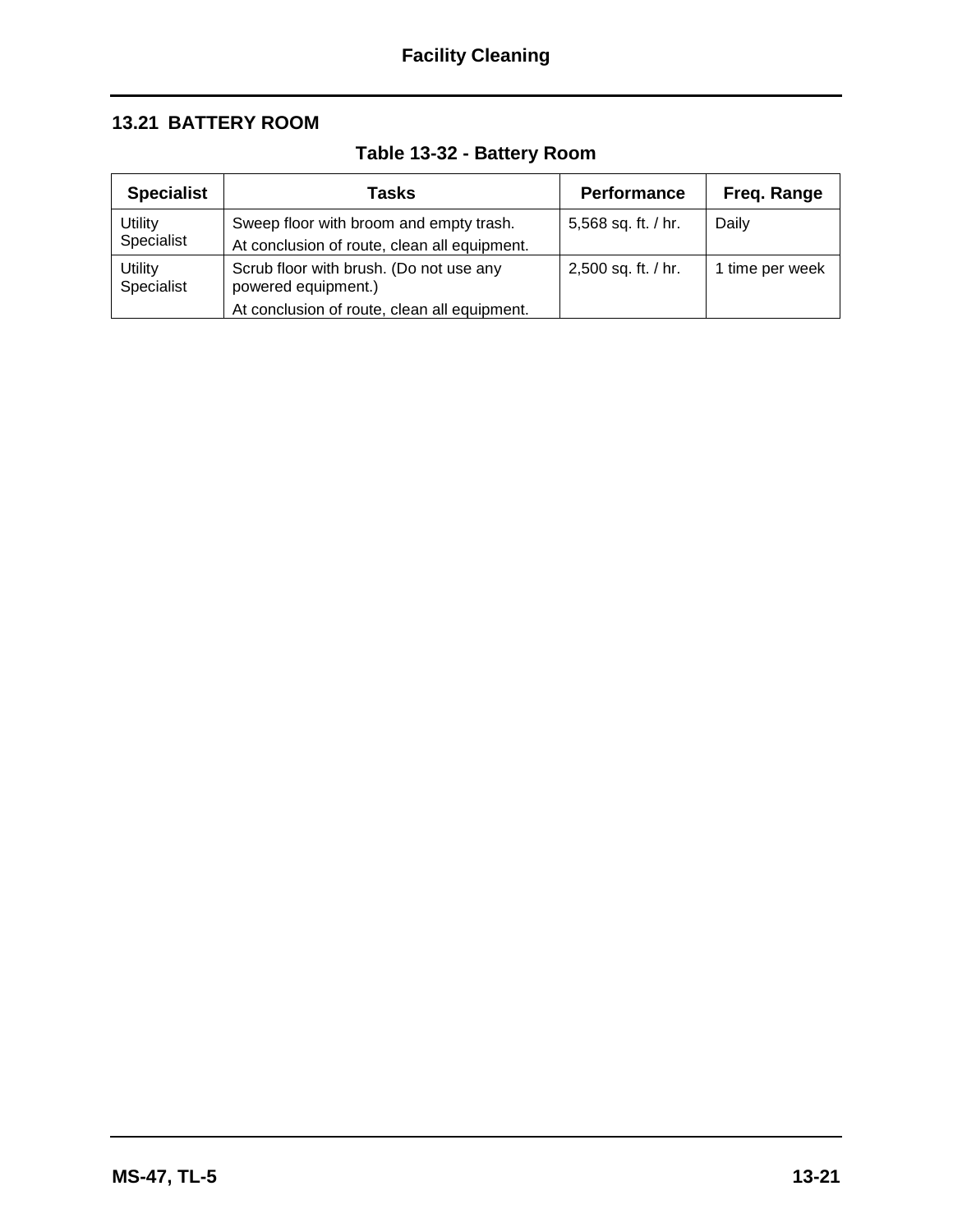### THIS PAGE INTENTIONALLY LEFT BLANK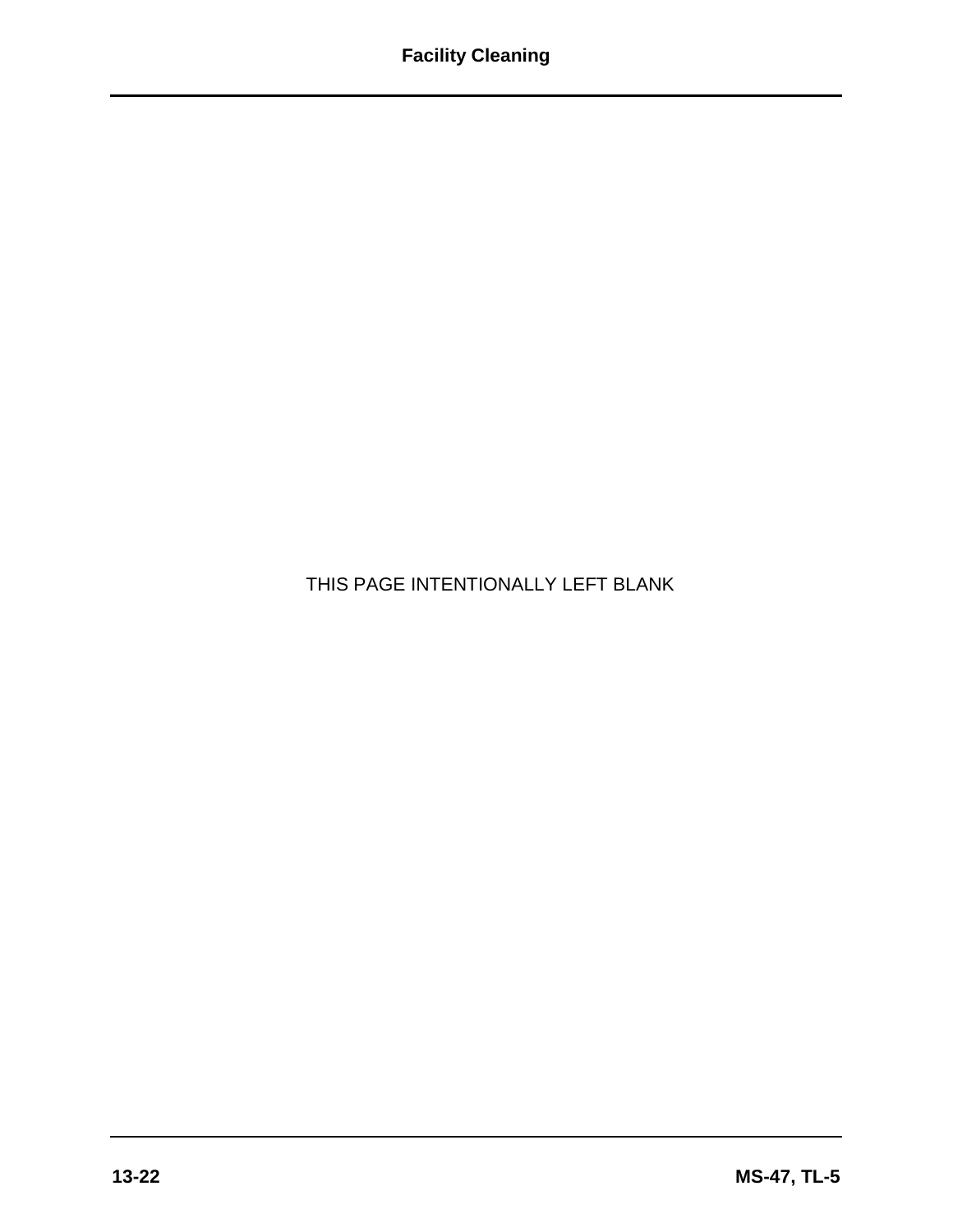# **PERFORMANCE STANDARDS COMPONENT CLEANING**

### **14.1 CEILING LIGHT FIXTURES / PIPES AND DUCTS**

#### **Table 14-1 - Vacuuming**

| <b>Specialist</b>     | <b>Tasks</b>                                                                                                                                                                   | <b>Performance</b>    | Freq. Range               |
|-----------------------|--------------------------------------------------------------------------------------------------------------------------------------------------------------------------------|-----------------------|---------------------------|
| Utility<br>Specialist | Inspect extension cord for damage prior to<br>use.                                                                                                                             | $2,500$ sq. ft. / hr. | 4 to 12 times per<br>year |
|                       | Vacuum all surfaces of overhead pipes and<br>ducts (above 10-foot level) which require the<br>use of personnel lifting equipment.                                              |                       |                           |
|                       | Vacuum ceiling lights above the 10-foot level.                                                                                                                                 |                       |                           |
|                       | Clean and store equipment at conclusion of<br>route.                                                                                                                           |                       |                           |
|                       | <b>Note:</b> Measurement is based on the total<br>amount of sq. ft. of floor space in the<br>room/space with light fixtures and/or pipes<br>and ducts above the 10-foot level. |                       |                           |

### **14.2 EXTERIOR GLASS**

#### **Table 14-2 - Washing**

| <b>Specialist</b>     | <b>Tasks</b>                                                             | <b>Performance</b>                                                                          | Freq. Range                                                                      |
|-----------------------|--------------------------------------------------------------------------|---------------------------------------------------------------------------------------------|----------------------------------------------------------------------------------|
|                       | ASM 535.23<br><b>OR</b>                                                  |                                                                                             |                                                                                  |
| Utility<br>Specialist | Using squeegee wash and dry glass surface.<br>Wipe framework with cloth. | 599 sq. ft. / hr.<br>(6 feet or below)<br><b>OR</b><br>455 sq. ft. / hr.<br>(above 6 feet ) | Lobby:<br>12 to 52 times<br>per year<br>Other areas:<br>2 to 4 times per<br>year |
|                       | Clean and store equipment at conclusion of<br>route.                     |                                                                                             |                                                                                  |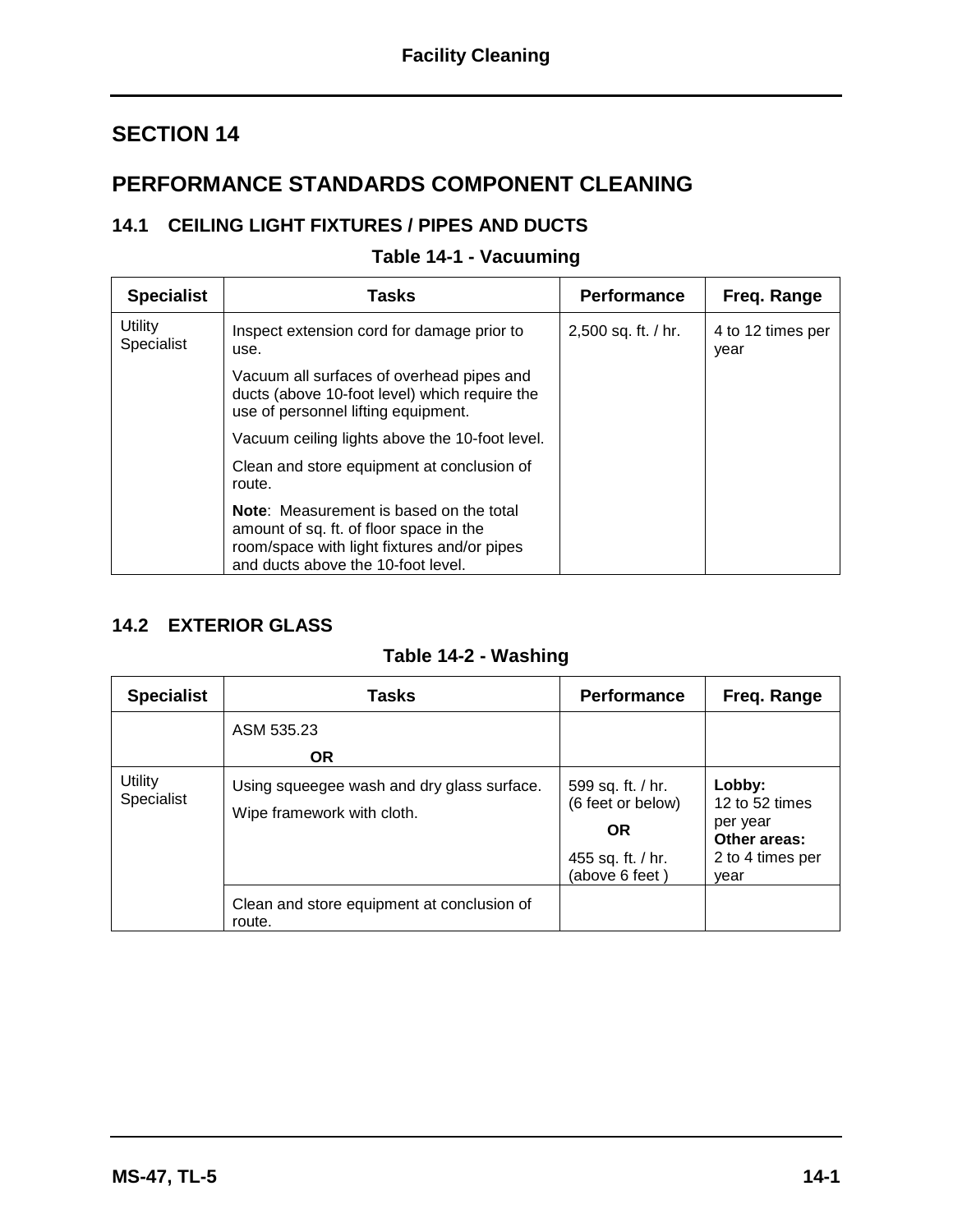## **14.3 LAWNS, HEDGES, AND SHRUBS**

**Table 14-3 - Lawn Mowing and Edging**

| <b>Specialist</b>     | Tasks                                                | <b>Performance</b>   | Freq. Range                |
|-----------------------|------------------------------------------------------|----------------------|----------------------------|
| Utility<br>Specialist | If using push mower including edging                 | 5,000 sq. ft. / hr.  | Up to 52 times<br>per year |
|                       | If using riding mower including edging               | 10,000 sq. ft. / hr. |                            |
|                       | Clean and store equipment at conclusion of<br>route. |                      |                            |

## **Table 14-4 - Hedges and Shrubs**

| <b>Specialist</b>     | Tasks                                                                           | <b>Performance</b>  | Freq. Range              |
|-----------------------|---------------------------------------------------------------------------------|---------------------|--------------------------|
| Utility<br>Specialist | Trim hedges and shrubs.<br>Clean and store equipment at conclusion of<br>route. | 50 lineal ft. / hr. | 1 to 4 times per<br>vear |

## **14.4 HARD SURFACE FLOOR**

## **Table 14-5 - Damp Mopping**

| <b>Specialist</b>     | <b>Tasks</b>                                         | <b>Performance</b>                                          | Freq. Range                |
|-----------------------|------------------------------------------------------|-------------------------------------------------------------|----------------------------|
| Utility<br>Specialist | Utilize wet floor signs and barricades as<br>needed. | 4,650 sq. ft. / hr.                                         | 12 to 52 times<br>per year |
|                       | Damp mop the hard floor area.                        |                                                             |                            |
|                       | <b>OR</b>                                            |                                                             |                            |
|                       | If using walk-behind automatic scrubber              | 12,526 sq. ft. / hr.                                        |                            |
|                       | <b>OR</b>                                            | Based on 27-inch<br>scrubber                                |                            |
|                       | If using riding scrubber                             | 20,408 sq. ft. / hr.<br>Based on 32-inch<br>riding scrubber |                            |
|                       | Clean and store equipment at conclusion of<br>route. |                                                             |                            |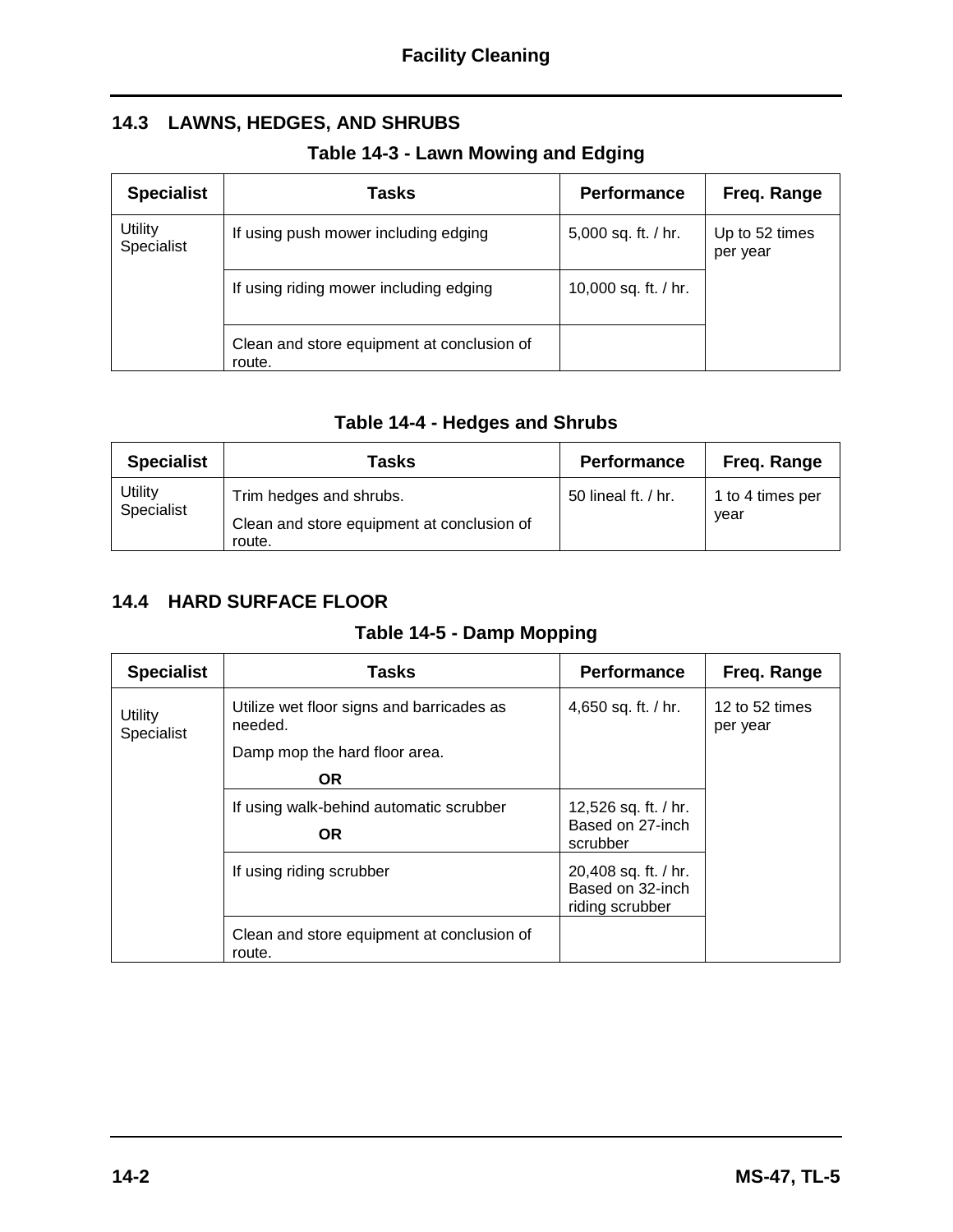| <b>Specialist</b>     | <b>Tasks</b>                                         | <b>Performance</b>                                          | Freq. Range               |
|-----------------------|------------------------------------------------------|-------------------------------------------------------------|---------------------------|
| Utility<br>Specialist | Utilize wet floor signs and barricades as<br>needed. | 4,650 sq. ft. / hr.                                         | 3 to 12 times per<br>year |
|                       | Damp mop the hard floor area.                        |                                                             |                           |
|                       | OR.                                                  |                                                             |                           |
|                       | If using walk-behind automatic scrubber              | 12,526 sq. ft. / hr.                                        |                           |
|                       | OR.                                                  | Based on 27-inch<br>scrubber                                |                           |
|                       | If using riding scrubber                             | 20,408 sq. ft. / hr.<br>Based on 32-inch<br>riding scrubber |                           |
|                       | Apply floor finish using a lint-free flat mop.       | 1,667 sq. ft. / hr.                                         |                           |
|                       | Clean and store equipment at conclusion of<br>route. |                                                             |                           |

**Table 14-6 - Periodic Maintenance (If Needed)** 

## **14.5 TERRAZZO FLOOR**

**Table 14-7 - Initial Preparation**

| <b>Specialist</b>     | <b>Tasks</b>                                         | <b>Performance</b>           | Freq. Range |
|-----------------------|------------------------------------------------------|------------------------------|-------------|
| Utility<br>Specialist | Utilize wet floor signs and barricades as<br>needed. | 3,333 sq. ft. / hr.          | Annually    |
|                       | Apply stripper with mop.                             |                              |             |
|                       | Agitate using a rotary floor machine.                | 800 sq. ft. / hr.            |             |
|                       | Pickup using a tank-type wet vacuum.                 | 3,030 sq. ft. / hr.          |             |
|                       | OR.                                                  |                              |             |
|                       | Neutralize using a walk-behind automatic             | 12,526 sq. ft. / hr.         |             |
|                       | scrubber.                                            | Based on 27-inch<br>scrubber |             |
|                       | Apply seal compound using a mop.                     | 1,667 sq. ft. / hr.          |             |
|                       | Clean and store equipment at conclusion of<br>route. |                              |             |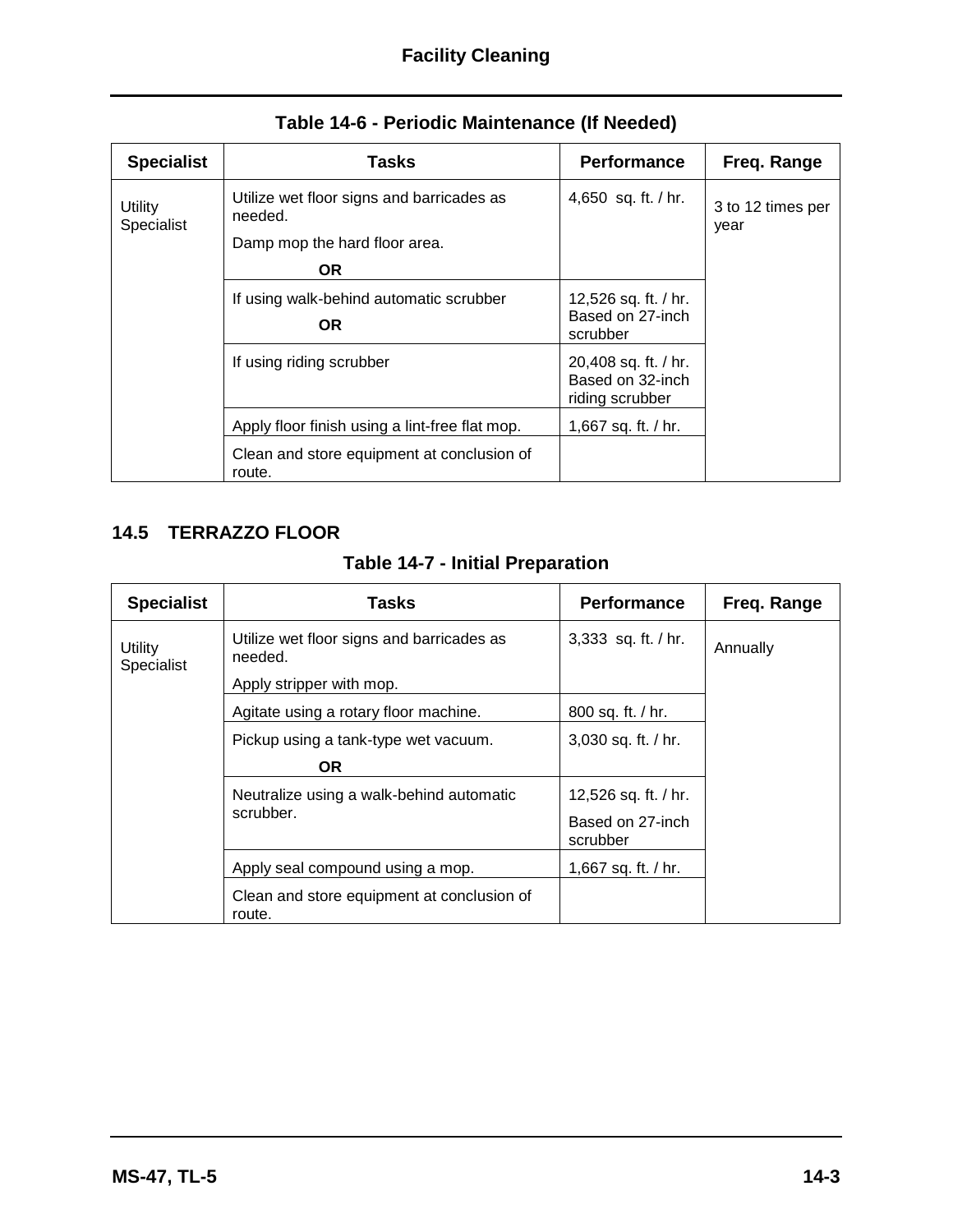| <b>Specialist</b>     | Tasks                                                                                      | <b>Performance</b>                                          | Freq. Range               |
|-----------------------|--------------------------------------------------------------------------------------------|-------------------------------------------------------------|---------------------------|
| Utility<br>Specialist | Utilize wet floor signs and barricades as<br>needed.                                       | 4,650 sq. ft. / hr.                                         | 3 to 12 times per<br>year |
|                       | Damp mop the hard floor area.                                                              |                                                             |                           |
|                       | OR.                                                                                        |                                                             |                           |
|                       | If using walk-behind automatic scrubber                                                    | 12,526 sq. ft. / hr.<br>Based on 27-inch                    |                           |
|                       | OR.                                                                                        | scrubber                                                    |                           |
|                       | If using riding scrubber                                                                   | 20,408 sq. ft. / hr.<br>Based on 32-inch<br>riding scrubber |                           |
|                       | Apply thin coat of floor sealer using a lint-free<br>flat mop in areas of heavy wear only. | 1,667 sq. ft. / hr.                                         |                           |
|                       | Clean and store equipment at conclusion of<br>route.                                       |                                                             |                           |

**Table 14-8 - Periodic Maintenance**

## **14.6 CONCRETE FLOOR**

|  |  |  | <b>Table 14-9 - Initial Preparation</b> |
|--|--|--|-----------------------------------------|
|--|--|--|-----------------------------------------|

| <b>Specialist</b>     | Tasks                                                                                        | <b>Performance</b>                                          | Freq. Range |
|-----------------------|----------------------------------------------------------------------------------------------|-------------------------------------------------------------|-------------|
| Utility<br>Specialist | Utilize wet floor signs and barricades as<br>needed.<br>Damp mop the hard floor area.<br>OR. | 4,650 sq. ft. / hr.                                         | Annually    |
|                       | If using walk-behind automatic scrubber<br>OR.                                               | 12,526 sq. ft. / hr.<br>Based on 27 inch<br>scrubber        |             |
|                       | If using riding scrubber                                                                     | 20,408 sq. ft. / hr.<br>Based on 32-inch<br>riding scrubber |             |
|                       | Seal with concrete-sealing compound using a<br>mop.                                          | 1,667 sq. ft. / hr.                                         |             |
|                       | Clean and store equipment at conclusion of<br>route.                                         |                                                             |             |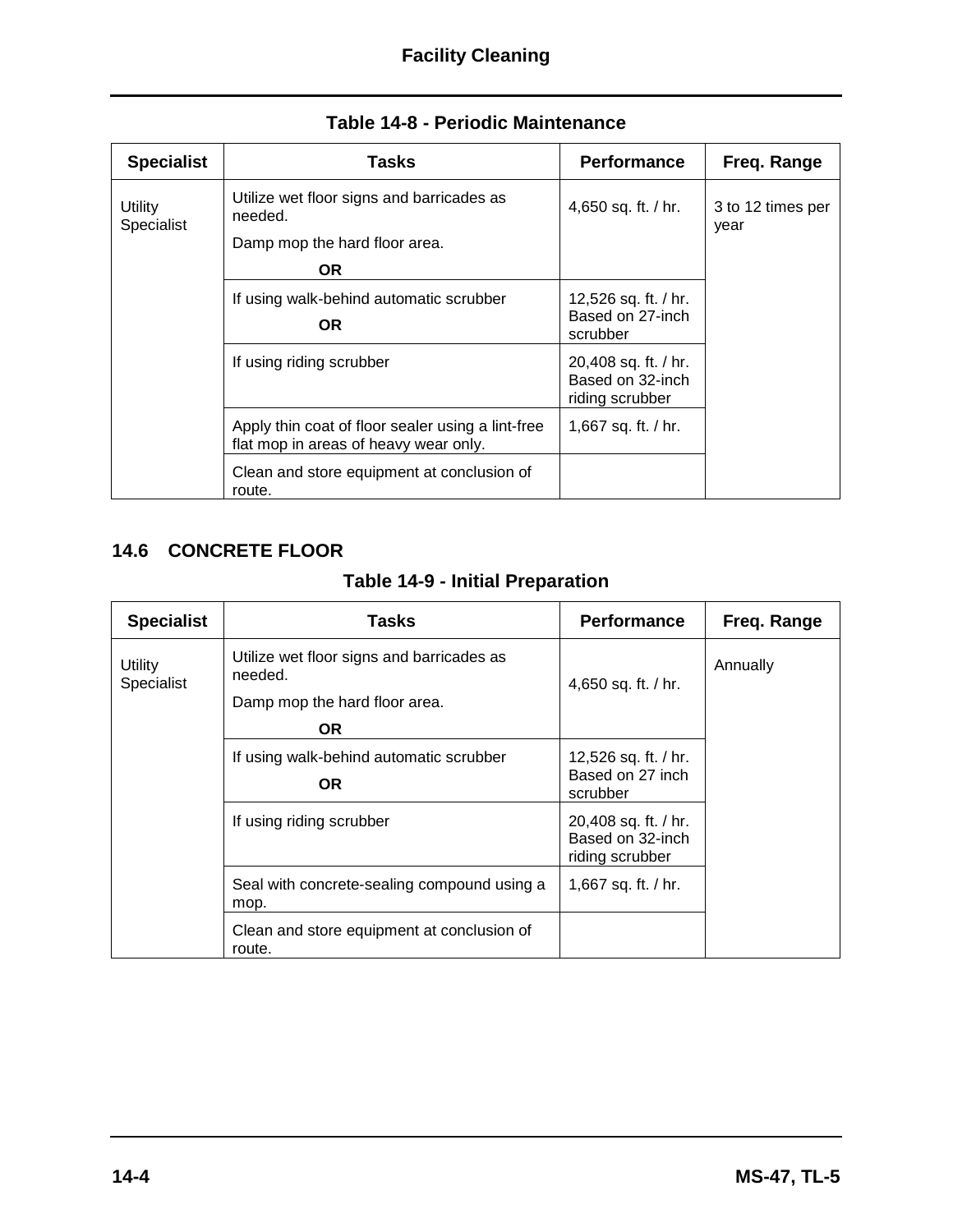| <b>Specialist</b>     | <b>Tasks</b>                                                                                 | <b>Performance</b>                                          | Freq. Range              |
|-----------------------|----------------------------------------------------------------------------------------------|-------------------------------------------------------------|--------------------------|
| Utility<br>Specialist | Utilize wet floor signs and barricades as<br>needed.<br>Damp mop the hard floor area.<br>OR. | 4,650 sq. ft. / hr.                                         | 0 to 4 times per<br>year |
|                       | If using walk-behind automatic scrubber<br>OR.                                               | 12,526 sq. ft. / hr.<br>Based on 27 inch<br>scrubber        |                          |
|                       | If using riding scrubber                                                                     | 20,408 sq. ft. / hr.<br>Based on 32-inch<br>riding scrubber |                          |
|                       | Seal with concrete sealing compound using a<br>mop.                                          | 1,667 sq. ft. / hr.                                         |                          |
|                       | Clean and store equipment at conclusion of<br>route.                                         |                                                             |                          |

**Table 14-10 - Periodic Maintenance**

## **14.7 WOOD FLOOR**

|  |  | Table 14-11 - Periodic Maintenance |
|--|--|------------------------------------|
|--|--|------------------------------------|

| <b>Specialist</b>     | Tasks                                                | <b>Performance</b>                                   | Freq. Range               |
|-----------------------|------------------------------------------------------|------------------------------------------------------|---------------------------|
| Utility<br>Specialist | Utilize wet floor signs and barricades as<br>needed. | 4,650 sq. ft. $/$ hr.                                | 3 to 12 times per<br>year |
|                       | Damp mop the hard floor area.                        |                                                      |                           |
|                       | <b>OR</b>                                            |                                                      |                           |
|                       | If using walk-behind automatic scrubber              | 12,526 sq. ft. / hr.<br>Based on 27-inch<br>scrubber |                           |
|                       | Apply floor finish using a lint-free flat mop.       | 1,667 sq. ft. $/$ hr.                                |                           |
|                       | Clean and store equipment at conclusion of<br>route. |                                                      |                           |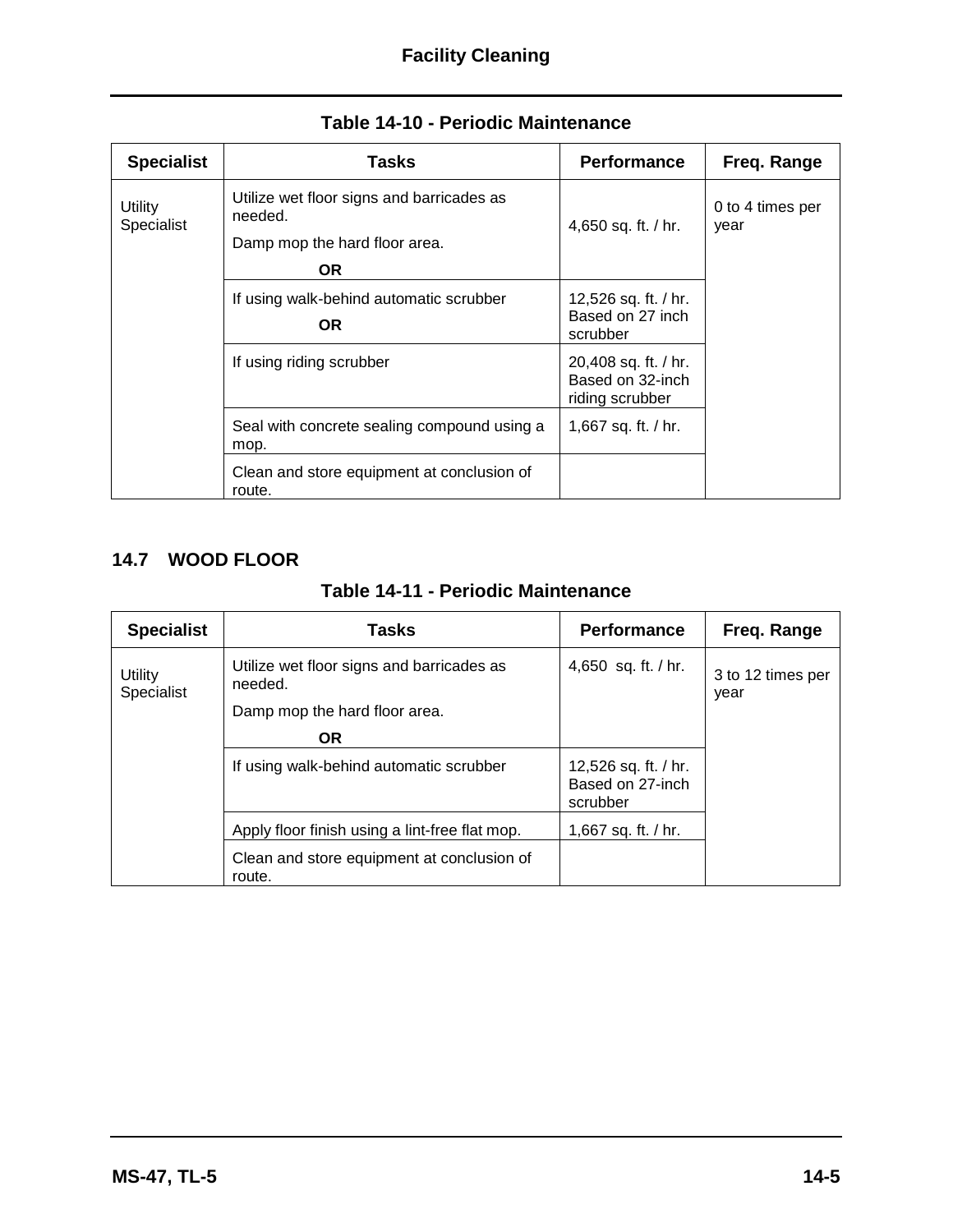## **14.8 CARPET**

| <b>Specialist</b>     | Tasks                                                                            | <b>Performance</b>   | Freq. Range              |
|-----------------------|----------------------------------------------------------------------------------|----------------------|--------------------------|
| Utility<br>Specialist | Utilize wet floor signs and barricades as<br>needed.                             | 7,407 sq. ft. / hr.  | 1 to 4 times per<br>year |
|                       | Inspect extension cord for damage prior to<br>use.                               |                      |                          |
|                       | Vacuum carpet thoroughly.                                                        |                      |                          |
|                       | When applying pre-treatment                                                      | 13,216 sq. ft. / hr. |                          |
|                       | When performing extraction cleaning                                              | 3,273 sq. ft. / hr.  |                          |
|                       | Spot clean carpet as necessary (35% of total<br>carpet sq. ft.)                  | 60,000 sq. ft. / hr. |                          |
|                       | Dry carpet using blowers.                                                        |                      |                          |
|                       | Note: Use carpet-cleaning equipment<br>according to manufacturer's instructions. |                      |                          |
|                       | Clean and store equipment at conclusion of<br>route.                             |                      |                          |

# **Table 14-12 - Carpet Cleaning**

# **14.9 DECORATIVE METAL (BRASS BRONZE)**

## **Table 14-13 - Polishing**

| <b>Specialist</b>            | Tasks                                                    | <b>Performance</b> | Freq. Range           |
|------------------------------|----------------------------------------------------------|--------------------|-----------------------|
| <b>Utility</b><br>Specialist | Clean/polish with trigger sprayer/chemical<br>and cloth. | 500 sq. ft. / hr.  | Once every 2<br>vears |
|                              | Clean and store equipment at conclusion of<br>route.     |                    |                       |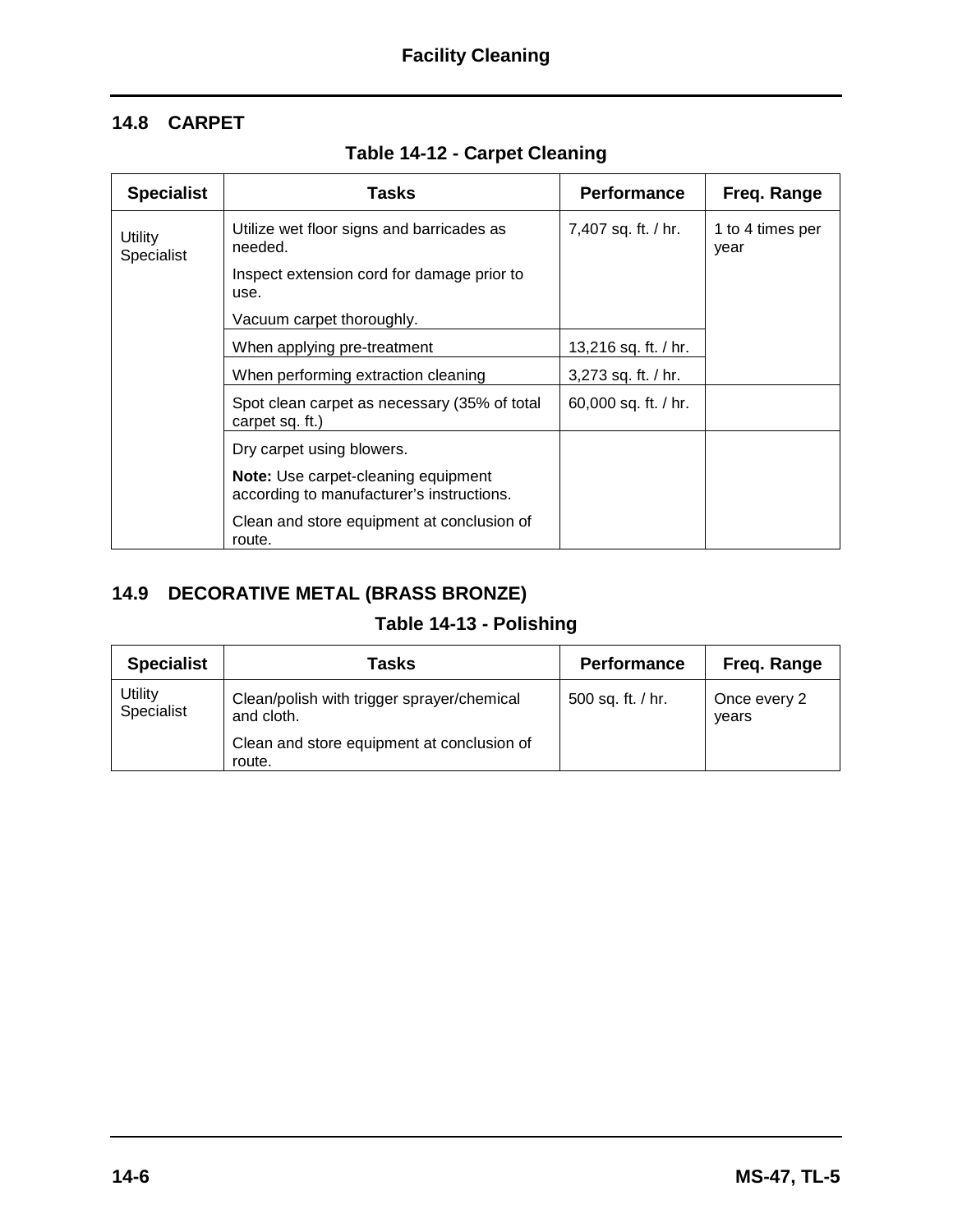# **APPENDIX A**

# **GLOSSARY**

- *5S* Philosophy focusing on a five part process (Sort, Set to Order, Shine, Standardize, and Sustain) to improve organizational cleanliness and standardization.
- **Area ID** The Area Identification (ID) is a label the local site assigns to a logical grouping of unique Room Identifiers (Room ID). In most cases, an Area ID represents a geographic location or large area within the facility.
- **ASM** Administrative Support Manual
- *Authorized only space* The space or rooms in a facility requiring specific safety training or other certification, and /or special Personal Protective Equipment (PPE) to enter and occupy.
- **BBP** Blood Borne Pathogens
- **Best practice** A tested process for continuous improvement. A best practice describes the current best known method or process to accomplish an assigned task or project.
- *Bulk storage area/room* A dedicated space for storing bulk custodial supplies and equipment, preferably near the Check-in/Check-out room.
- *CCR* Custodial Change Request. A request submitted by sites to the Custodial Standardization Change Control Board (CSCCB) requesting changes to established cleaning procedures or processes.
- *CFR* Code of Federal Regulations
- *Check-in/Check-out Room/Area* A secure room or area for storing equipment and supplies where custodial staff receives their daily assignments and reports back at the end of their shift.
- *CIMS* Cleaning Industry Management Standard
- *Cleaning for Health* A cleaning philosophy developed by Michael A. Berry Ph.D. focusing primarily on promoting public health by reducing harmful pathogenic micro-organisms in the environment, then cleaning for appearance.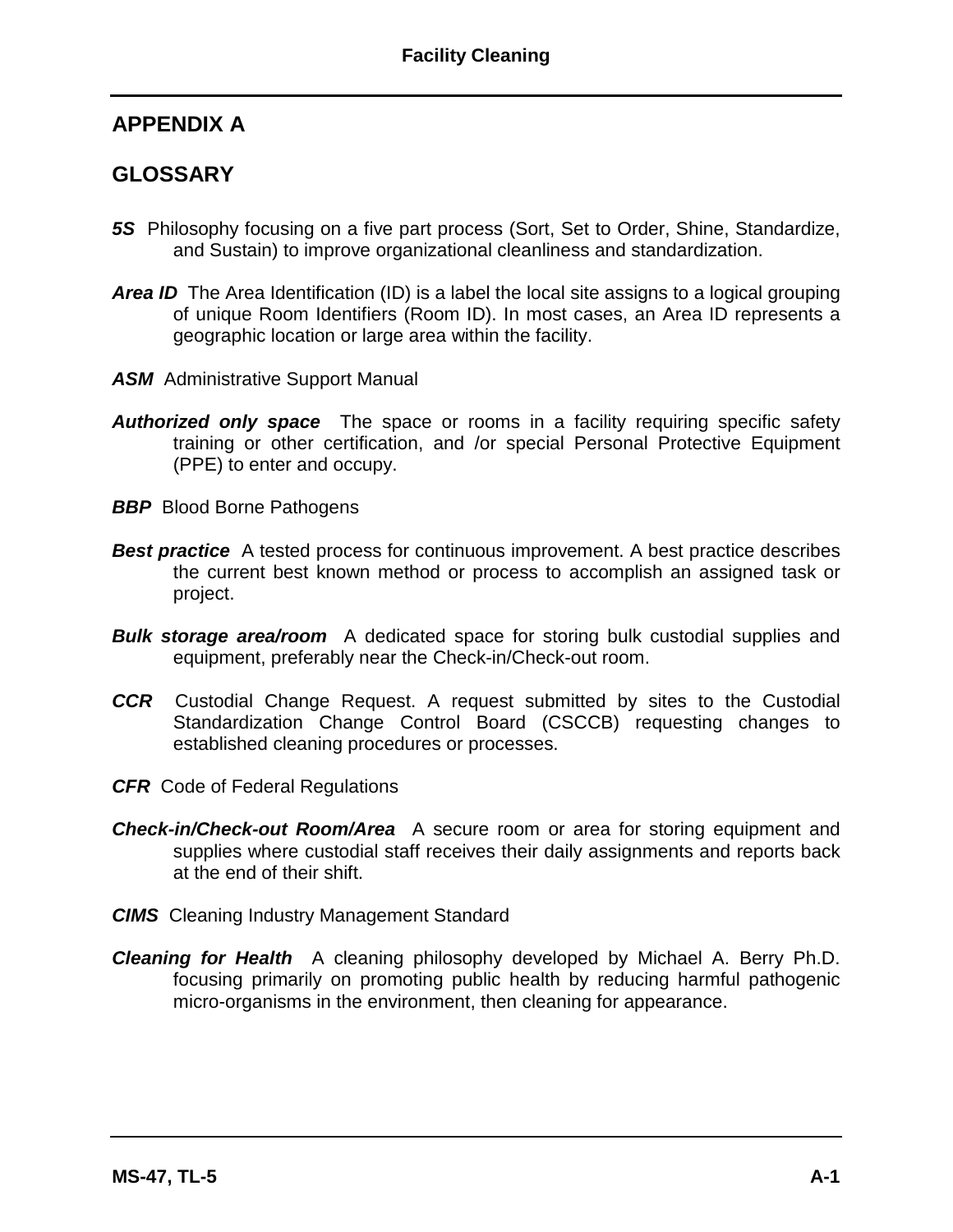- *CMC* The facility services Category Management Center (CMC) is a resource available to local managers to assist with securing contract cleaning services.
- *CSCCB* Custodial Standardization Change Control Board
- *Ergonomic Tools* Tools designed to prevent Musculoskeletal Disorder injuries.
- **Extraction Cleaning** A carpet cleaning methodology using specialized equipment to spray heated water on the carpet while simultaneously vacuuming water along with any dislodged and dissolved dirt.
- *Exterior Glass Measurement* Measurement consisting of only one side of first floor exterior windows of the building.
- **Exterior Paved** Area including sidewalks, parking/maneuvering areas.
- *Exterior Unpaved* Areas including lawns, hedges and shrubs.
- **FMO** Field Maintenance Office
- **Fomite** Any inanimate object or substance containing potentially contaminated infectious organisms serving in their transmission.
- *Hard Surface Floors* A smooth-finished floor surface other than carpet.
- *Hazardous Waste Operations and Emergency Response (HAZWOPER)* Refers to many types of hazardous waste operations and emergency services conducted around the world, especially those conducted under the auspices of the federal government of the United States.
- *High Speed Cleaning* Routine Light Duty Specialist and Vacuum Specialist cleaning method for an area that is usually performed on a daily basis. Tasks typically include emptying trash, spot cleaning/wiping, vacuuming high traffic areas, and cleaning fomites such as door knobs and light switches.
- *High traffic area* Area within a specified route used more frequently or receives higher employee foot traffic, resulting in the potential accumulation of debris, trash, and unwanted matter.
- **HQ** Headquarters
- *ID* Identify or identifier
- *ISF* Interior Square Feet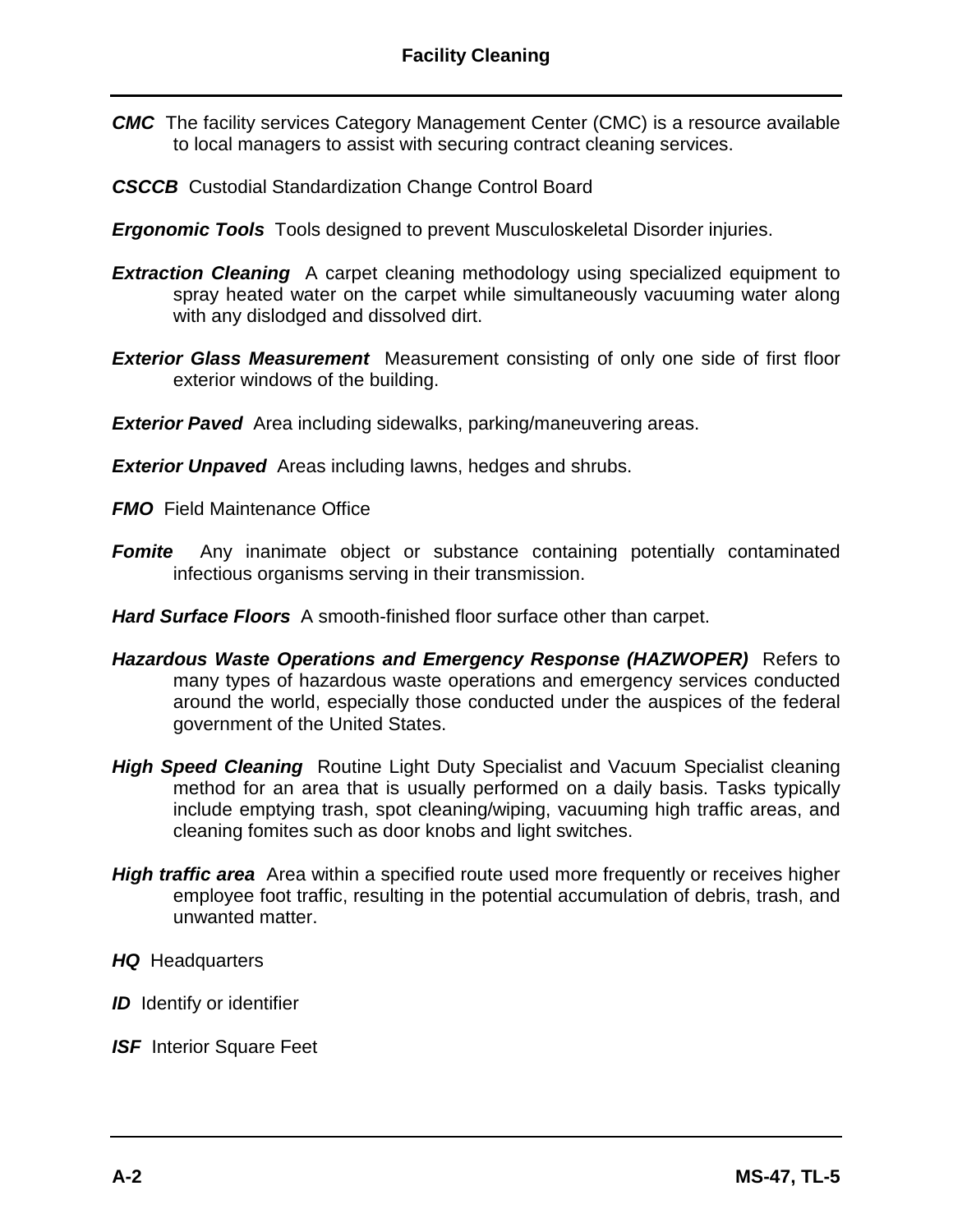- *ISSA* Previously known as the International Sanitary Supply Association currently known as the Worldwide Cleaning Industry Association. ISSA is the leading resource for information, education, networking, and commercial opportunities as well as the leading voice in government and the community for firms within the cleaning industry worldwide.
- *Light Duty Specialist* Assigned cleaning tasks above the finished floor surface. Examples include dusting surfaces within 10 feet above the finished floor, emptying trash, cleaning interior glass, and spot cleaning. \*\*\* Light Duty Specialist is an ISSA term that defines a type of custodial work and has no relationship to the USPS Light Duty status employee (*not the same as outlined in Article 13 of the APWU Collective Bargaining Agreement*).
- *LMS* Learning Management System (LMS) is a postal on-line learning environment that maximizes the benefits of US Postal Service learning strategies.
- *Low Speed Cleaning* A more thorough Light Duty Specialist and Vacuum Specialist cleaning method usually performed one day per week on differing, specific portions of a cleaning route. Tasks typically include wall to wall cleaning, wall to wall vacuuming, interior glass cleaning, and dusting all horizontal surfaces such as cabinet tops, door tops, etc.
- *Maintenance Employee's Guide to Safety Handbook (EL-803)* A handbook to help maintenance personnel understand the policies, procedures, and safety guidelines relevant to their work.
- *MMO* Maintenance Management Order
- *NCED* National Center for Employee Development
- *Neutralize* A carpet cleaning methodology using a neutralizing rinse in extraction carpet cleaning to remove cleaning residue.
- *Official ISSA 540 Cleaning Times* ISBN #0-9717810-3-6 documents ISSA established performance standards from which USPS custodial Team Cleaning processes and performance standards are based.
- **Pathogenic micro-organisms** Microscopic organism capable of causing disease.
- *PIV* Powered Industrial Vehicle
- **Policing** Job assignment performed by specialists at a less detail scope of work compared to specialists performing cleaning tasks.

**PPE** Personal Protective Equipment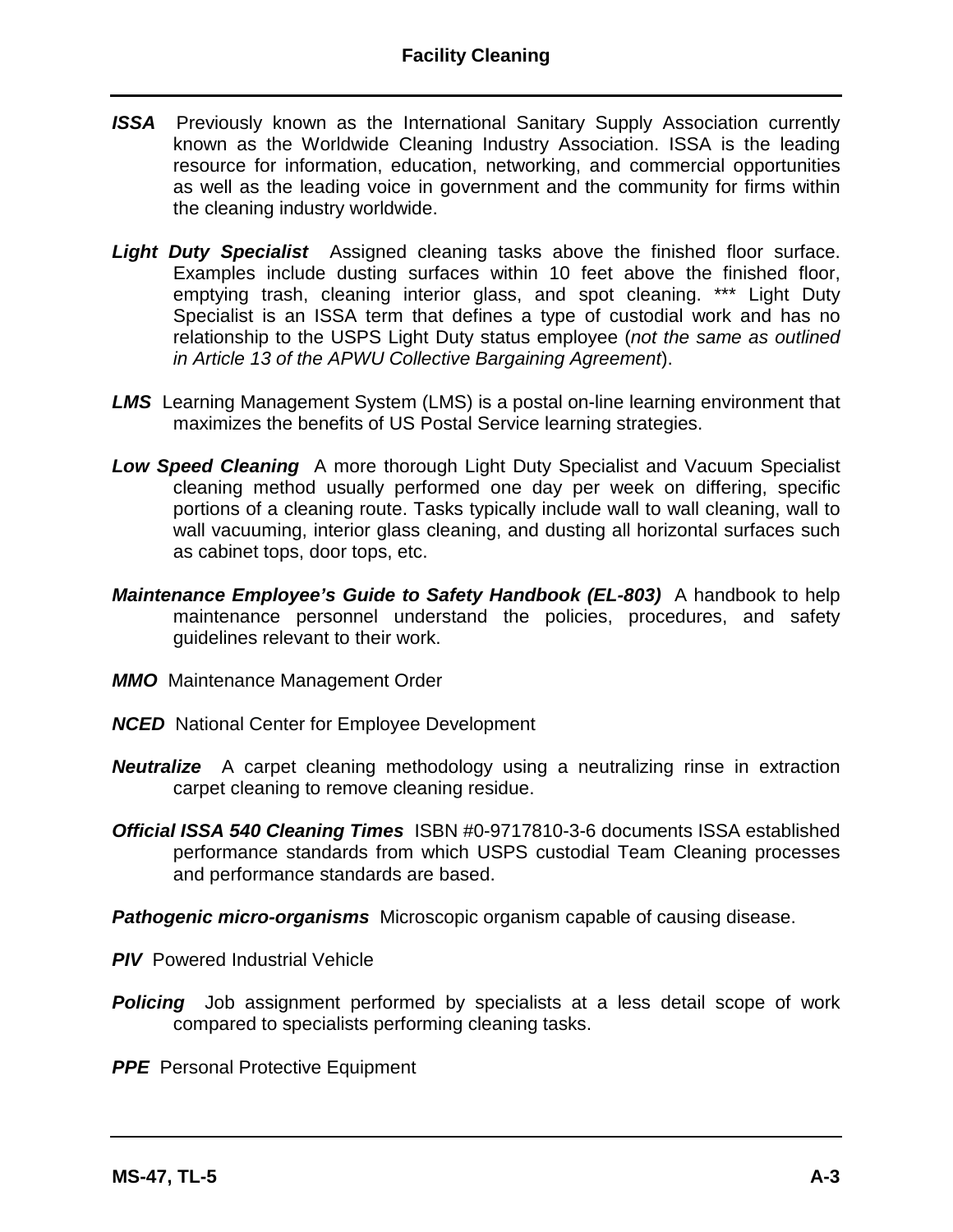- *PS Form 4839* Team Cleaning Weekly Scheduling Postal Service form [\(Figure B-4\)](#page-87-0)*.*
- *PS Form 4851* Building Housekeeping Inspection Postal Service form [\(Figure B-5\)](#page-88-0)*.*
- **PS Form 4852** Workload Analysis and Summary Postal Service form [\(Figure B-1\)](#page-84-0).
- **PS Form 4869** Building Inventory Postal Service form [\(Figure B-6\)](#page-89-0).
- *PS Form 4776* Preventive-Custodial Maintenance Route Postal Service form [\(Figure B-2\)](#page-85-0)*.*
- *Restricted space* The space or rooms in a facility with controlled access due to legal, privacy, security, law enforcement, or special authorization requirement to enter.
- *Restroom Specialist* Cleans and disinfects restrooms, including but not limited to, the restocking of supplies in restrooms and custodial closets.
- *Room ID* The Room Identifier (Room ID) is a label or name the local site assigns to identify a measured space as a unique room. A Room ID represents a single office space or specific measured section of a workroom floor.
- *Rope Tell Tales* Ropes hanging from the ceiling of Inspector Galleries in areas where the Gallery floor height abruptly changes. The rope ends are cut low enough to touch a person's head making them aware of floor height changes in limited visibility conditions.
- *Route checklist flow:* The designated starting and ending points (locations) of a PS 4776 Preventive-Custodial Maintenance Route that describes the sequential order to perform the work tasks, the needed tools and materials, and other specific information to guide or clarify the work assignment. Work flow should always be performed from the designated starting point, moving in a clock-wise direction to the finishing point whenever possible.
- **Screenline** The customer service counter, post office boxes and all the other structure that separates the customer area in front of the counter from the employee area behind the counter.
- *SDS* Safety Data Sheet. Formerly called Material Safety Data Sheet (MSDS). Written documents outlining information and procedures for handling and working with chemicals.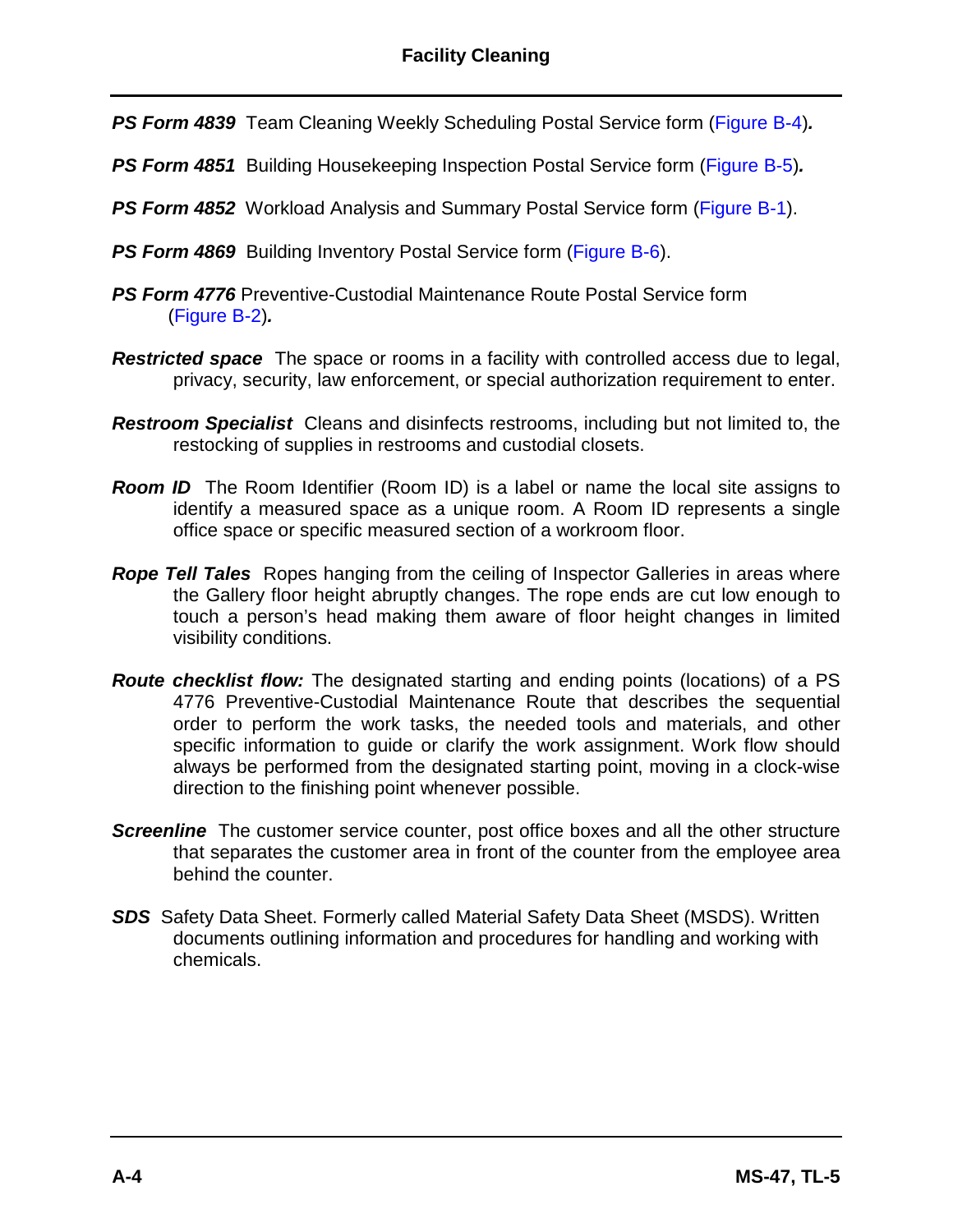- **Team Cleaning** A methodology for systematically cleaning all facility areas using specialists responsible for specific cleaning tasks. Each custodian may perform one or more specialist functions during any work period as assigned to satisfy cleaning needs.
- **Training room** A dedicated room for initial and supplemental custodial training, able to accommodate students and necessary training equipment and supplies.
- *USPS* United States Postal Service
- **Utility Specialist** Cleans exterior glass, mops, scrubs, and seals hard floors, hauls trash to dumpsters from designated collection points, services exterior areas, and performs other tasks.
- *Vacant space* "Vacant Space" is an area not occupied or assigned to a person, group of people, or does not support USPS operations for 30 or more days and cannot be part of another space without any separating partitions. Secure vacant spaces to prevent unauthorized storage or access.
- *Vacuum Specialist* Vacuums all hard floor surfaces including carpets, furniture, and any area not exposed to moisture. Inspects the vacuum power cord as specified in OSHA 1910.334.(a).2.
- *Vertical cage* A multi-level shelving unit comprised of several vertical slots for mail or document(s) storage.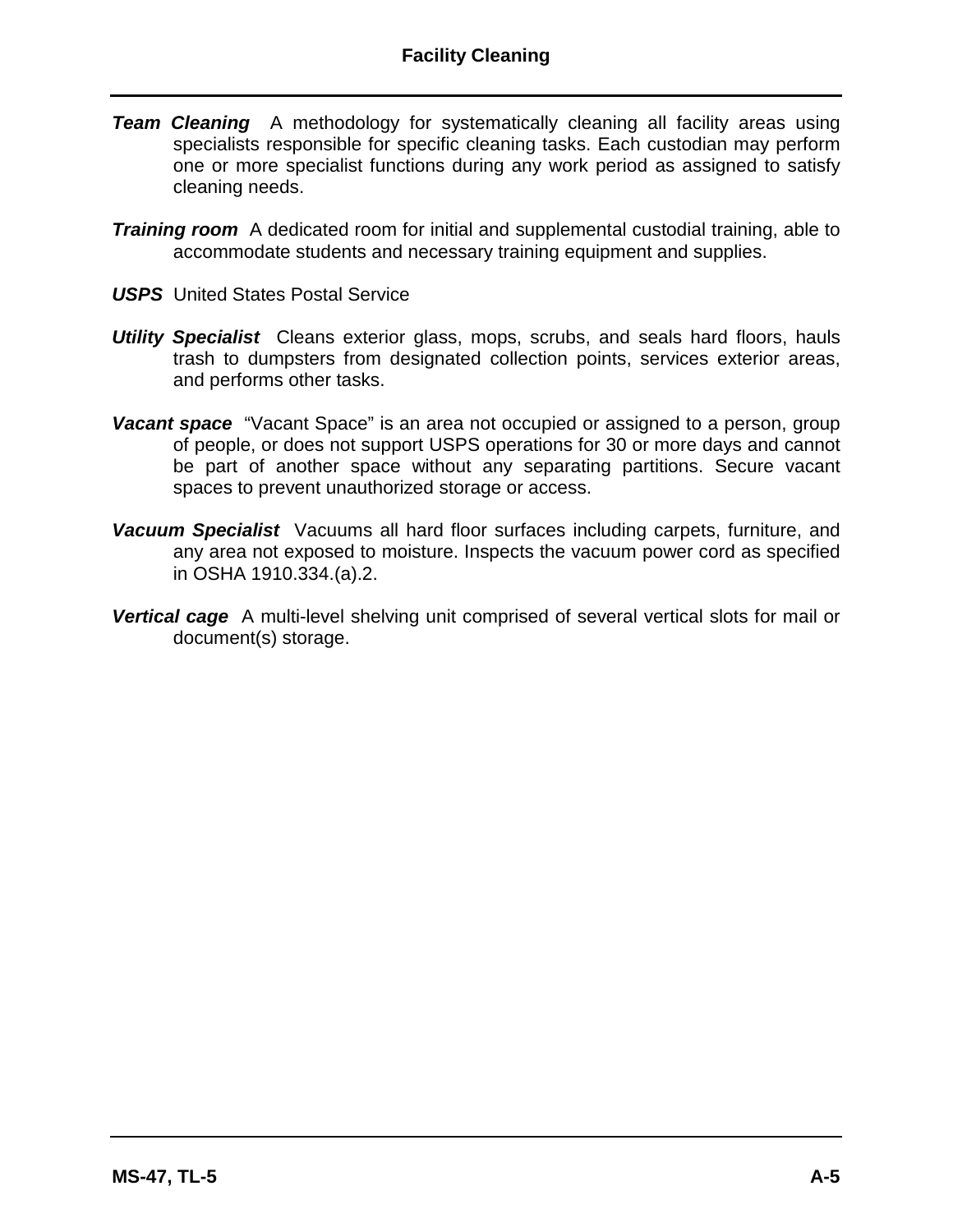# THIS PAGE INTENTIONALLY LEFT BLANK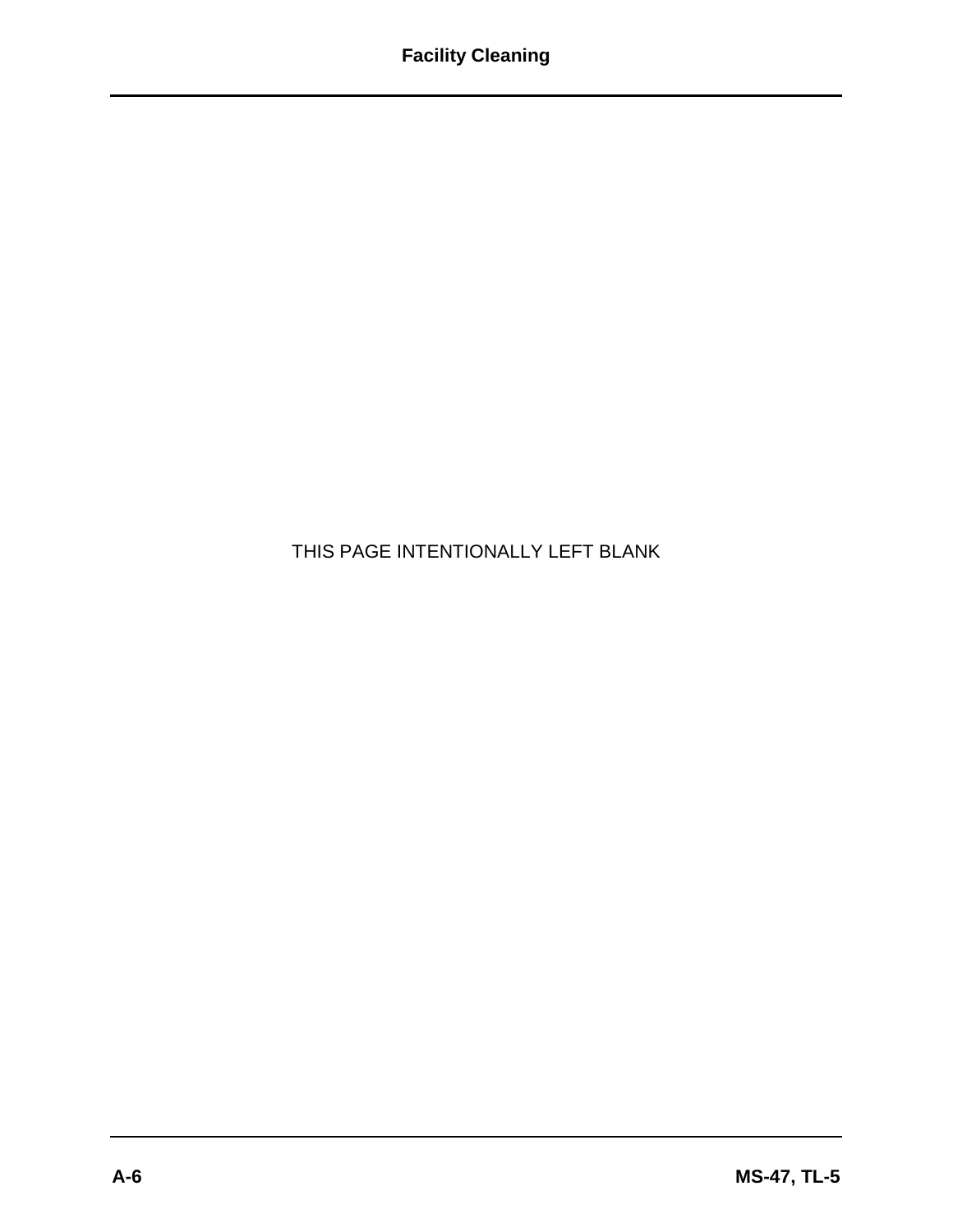# **APPENDIX B**

**FORMS**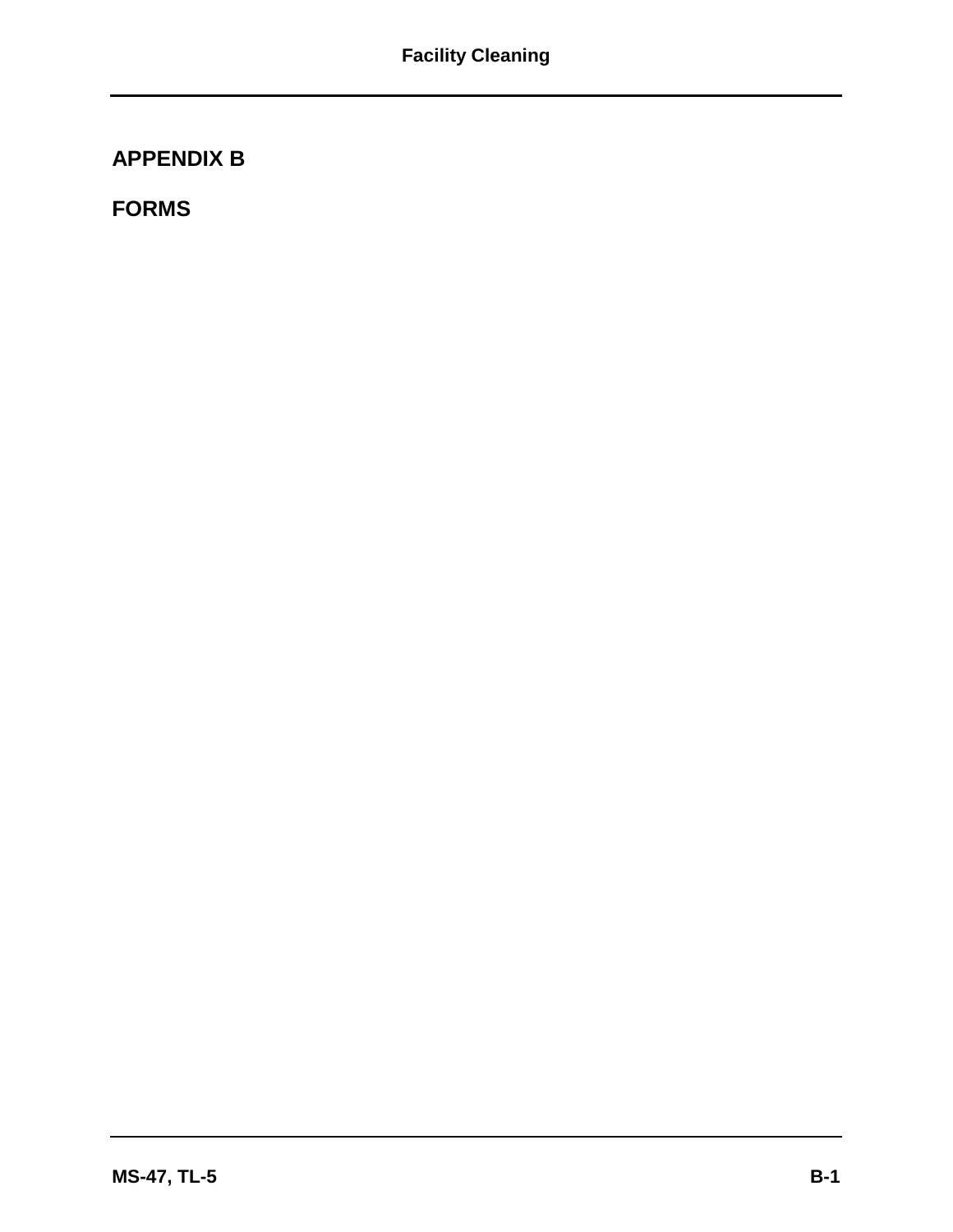|                         |                                        |                | U.S. POSTAL SERVICE |                                                |                           | SITE NAME                  |                            |                                             |             |         | GROSS INTERIOR AREA                                 |          |                  |                        |
|-------------------------|----------------------------------------|----------------|---------------------|------------------------------------------------|---------------------------|----------------------------|----------------------------|---------------------------------------------|-------------|---------|-----------------------------------------------------|----------|------------------|------------------------|
|                         |                                        |                |                     | <b>WORKLOAD</b>                                |                           | STREET                     |                            |                                             |             |         | TOTAL INTERIOR CLEANABLE ARE-                       |          |                  |                        |
|                         | <b>ANALYSIS AND SUMMARY</b>            |                |                     |                                                |                           | CITY, STATE, ZIP           |                            |                                             |             |         | EXTERIOR PAVED                                      |          |                  |                        |
|                         |                                        |                |                     |                                                |                           | UNIT                       |                            |                                             |             |         | EXTERIOR UNPAVED                                    |          |                  |                        |
| <b>JINE NC</b>          | 30B<br>REQUIREMENT                     | CORERATION     | UNTOF<br>WEASLRE    | SC <sub>FT</sub><br>FER-OUR<br>GR UNIT         | WEEKLY<br><b>QUANTITY</b> | <b>MAERIC</b><br>HOURS     | <b>LINE NO</b>             | JOB<br>REQUIREMENT                          | OPERATION   | UNIT OF | $\frac{\text{SG. PT}}{\text{CR} \times \text{QUE}}$ | QUANTITY | <b>FREQUENCY</b> | <b>MUNUAL</b><br>HOURS |
|                         | (A)                                    | (B)            | $(\mathbb{C})$      | (D)                                            | (E)                       | (7)                        |                            | (C)                                         | (H)         | (0)     | (3)                                                 | (15)     | (L)              | (98)                   |
|                         | RESTROOMS                              | CL             | FX                  |                                                |                           |                            | 33                         | LIGHT FIXTURES                              | VAC         | FX      |                                                     |          |                  |                        |
| 2                       | RESTROOMS                              | PL.            | FX                  |                                                |                           |                            | 34                         | תהבות.<br><b>JLASS</b>                      | WASH        | SP      |                                                     |          |                  |                        |
| я                       | <b>LUNCH BREAK ROOMS</b>               | ΕТ.            | FX.                 |                                                |                           |                            | 85                         | <b>MPES/OUCTS</b>                           | <b>DUST</b> | SF      |                                                     |          |                  |                        |
| 40                      | UNCHABREAK ROUMS                       | PL.            | <b>SF</b>           |                                                |                           |                            | 36                         | JUKUT<br>GALLERY                            | CL.         | SF      |                                                     |          |                  |                        |
| 5                       | OGGER ROOMS                            | cı             | SF                  |                                                |                           |                            | 37                         | <b>EXTERIOR PAVED</b><br><b>WEEP MANUAL</b> | <b>BS</b>   | SF      |                                                     |          |                  |                        |
| 6                       | LOCKER ROOMS                           | $\mu_1$        | SF                  |                                                |                           |                            | $58$                       | <b>SYTERIOR PAVEI</b><br>WEEP - POWERED     | P5          | NR.     |                                                     |          |                  |                        |
| 7                       | NORKROOM AREA                          | CL.            | 虾                   |                                                |                           |                            | 39                         | EXTERIOR PAVED<br><b>SWEEP RIDER</b>        | PS.         | SF      |                                                     |          |                  |                        |
| $\overline{\mathbf{a}}$ | <b>NORKROOMS AREA</b>                  | PL.            | SF                  |                                                |                           |                            | 40                         | atimi<br>STORAGE                            | Ct.         | SF      |                                                     |          |                  |                        |
| g                       | <b>WURKROOMS ANSLES</b>                | 调              | 내                   |                                                |                           |                            | 41                         | <b>ETORAGE</b>                              | CL.         | SF      |                                                     |          |                  |                        |
| 10                      | <b>WORKROOMS AISLES</b>                | PL             | SF                  |                                                |                           |                            | 42                         | RESIDENT TILE                               | MOP         | SF      |                                                     |          |                  |                        |
| 11                      | <b>UFFICES</b>                         | EL.            | SF.                 |                                                |                           |                            | 43                         | RESIDENT TILE                               | <b>INT</b>  | SH      |                                                     |          |                  |                        |
| 12                      | <b>SUPPLY ROOMS</b>                    | $\mathbb{C}1$  | SF                  |                                                |                           |                            | $\overline{a}\overline{a}$ | RESIDENT TILE                               | PERI        | SF      |                                                     |          |                  |                        |
| 13                      | <b>CLEVATORS</b>                       | cı             | SF                  |                                                |                           |                            | 45                         | TERRAZZO                                    | MOP         | SF      |                                                     |          |                  |                        |
| 14                      | UNENCLOSED DOCKS                       | CIL            | SF                  |                                                |                           |                            | 46                         | TERRAZZO                                    | INT         | SF      |                                                     |          |                  |                        |
| 15                      | <b>JNENCLOSED DOCKS</b>                | Pt.            | <b>SF</b>           |                                                |                           |                            | 37                         | CONCRETE                                    | PERI        | SF      |                                                     |          |                  |                        |
| 16                      | SERVICE / BOX<br>ORBY                  | CL             | SF                  |                                                |                           |                            | 48                         | CONORETE                                    | <b>INF</b>  | SF      |                                                     |          |                  |                        |
| 17                      | <b>ERAICE LBOX</b><br>OBBY             | PI             | 升                   |                                                |                           |                            | 49                         | <b>CARPET</b>                               | SHAMP       | SF      |                                                     |          |                  |                        |
| 16                      | <b>STAIRWAYS</b>                       | CL.            | SF                  |                                                |                           |                            | 50                         | <b>JARPET</b>                               | SPOT        | \$F     |                                                     |          |                  |                        |
| 39                      | STAIRWAYS                              | PL             | SF.                 |                                                |                           |                            | 6ī                         | <b>GOOM</b>                                 | <b>INT</b>  | SF      |                                                     |          |                  |                        |
| 20                      | CORRIDORS                              | £Ц             | $\rm SF$            |                                                |                           |                            | $\overline{\Sigma}{}^2$    | NOOD                                        | PERI        | SF      |                                                     |          |                  |                        |
| 21                      | SHOP AREAS                             | CL.            | SL.                 |                                                |                           |                            | 53                         | <b>AWWNS</b>                                | MENV        | SF      |                                                     |          |                  |                        |
| 22                      | INN CLOSET                             | <b>Cill</b>    | SF                  |                                                |                           |                            | 64                         | <b>AINIS</b>                                | <b>MOW</b>  | SE      | 0.0120                                              |          |                  |                        |
| 29                      | <b>MORAREA</b>                         | MOF            | SF                  |                                                |                           |                            | 155                        | <b>IMMNS</b>                                | MOW         | SF      | <b>DURB</b>                                         |          |                  |                        |
| 24                      | <b>VACUUM SCRUB AREA</b>               | VS.            | SF                  |                                                |                           |                            | 56                         | <b>IEDOE/SHRUB</b>                          | TENM        | 15      | 1,200                                               |          |                  |                        |
| 22                      | TRASH COLLECTION<br>NIEROR PAVED SWEEP | 7 <sup>c</sup> | UF.                 |                                                |                           |                            | $5\,$                      | <b>BAICIAN</b>                              | REMOV       | SF      | 0,0150                                              |          |                  |                        |
| 26                      | MANUA<br><b>INLERIOR LYVED ZWERL</b>   | <b>BS</b>      | SF                  |                                                |                           |                            | 50                         |                                             |             |         |                                                     |          |                  |                        |
| 27                      | POWER<br>NTERIOR PAVED SWEEP           | P.S.           | <b>SF</b>           |                                                |                           |                            | 59                         |                                             |             |         |                                                     |          |                  |                        |
| 26                      | RIDER                                  | $\mu$ B        | SF                  |                                                |                           |                            | 60                         |                                             |             |         |                                                     |          |                  |                        |
| 29                      | EXTERIOR POLICE                        | PL.            | SF.                 |                                                |                           |                            | 61                         |                                             |             |         |                                                     |          |                  |                        |
| 30                      |                                        |                |                     |                                                |                           |                            | 62                         |                                             |             |         |                                                     |          |                  |                        |
| 31<br>32                | <b>SUB TOTAL</b>                       |                |                     |                                                |                           |                            | 69<br>64                   |                                             |             |         |                                                     |          |                  |                        |
|                         |                                        |                |                     | WORK HOUR CALCULATIONS                         |                           |                            | 65                         |                                             |             |         |                                                     |          |                  |                        |
|                         |                                        | (0)            |                     |                                                | $\{P\}$                   |                            | 66                         |                                             |             |         |                                                     |          |                  |                        |
|                         | A MULT TOTAL UNE 12 BY 52 WEEKS        |                |                     |                                                |                           | <b>HRS/YEAR</b>            | 67                         |                                             |             |         |                                                     |          |                  |                        |
| B                       | ENTER TOTAL FROM LINE 78               |                |                     |                                                |                           | <b>HRSNEAR</b>             | 88                         |                                             |             |         |                                                     |          |                  |                        |
| c                       | TOTAL LINES A + B                      |                |                     |                                                |                           | <b>HRS/YEAR</b>            | 69                         |                                             |             |         |                                                     |          |                  |                        |
| D                       | MULT. LINE C BY 12.5%                  |                |                     | (BREAKS CHECK IN OUT.<br>MEETINGS, & WASH UPS) |                           | HRS/YEAR                   | 70<br>71                   |                                             |             |         |                                                     |          |                  |                        |
| Е                       | <b>TOTAL LIKES C + D</b>               |                |                     |                                                |                           | WHAEAR                     | 72                         |                                             |             |         |                                                     |          |                  |                        |
| F                       | DIVIDE LINE E BY 1720                  |                |                     |                                                |                           | MORK<br><b>YEARS</b>       | 73                         |                                             |             |         |                                                     |          |                  |                        |
| Ğ                       | MULTIPLY LINE F BY 40                  |                |                     | TRAINING:                                      |                           | WHATEAR                    | $\sqrt{4}$                 |                                             |             |         |                                                     |          |                  |                        |
| н                       | TOTAL LINES E . O                      |                |                     |                                                |                           | <b>WH/YEAR</b>             | 75                         |                                             |             |         |                                                     |          |                  |                        |
| ٠                       | DIVIDE UNE H BY 02                     |                |                     |                                                |                           | WH/YEAH<br><b>PER WEEK</b> | 76                         |                                             |             |         |                                                     |          |                  |                        |
| u.l.                    | DIVIDE LINE H BY 1720                  |                |                     |                                                |                           | WORR<br>YEARS              | 71                         |                                             |             |         |                                                     |          |                  |                        |
| κ                       | <b>FOTAL EMPLOYEES</b>                 |                |                     |                                                |                           |                            | 78                         | SUE TOTAL                                   |             |         |                                                     | ۶        |                  |                        |
|                         | APPROVED BY                            |                |                     |                                                |                           | DATE                       |                            | APPROVED BY:                                |             |         |                                                     |          |                  | DATE                   |

<span id="page-84-0"></span>**Figure B-1 - PS Form 4852**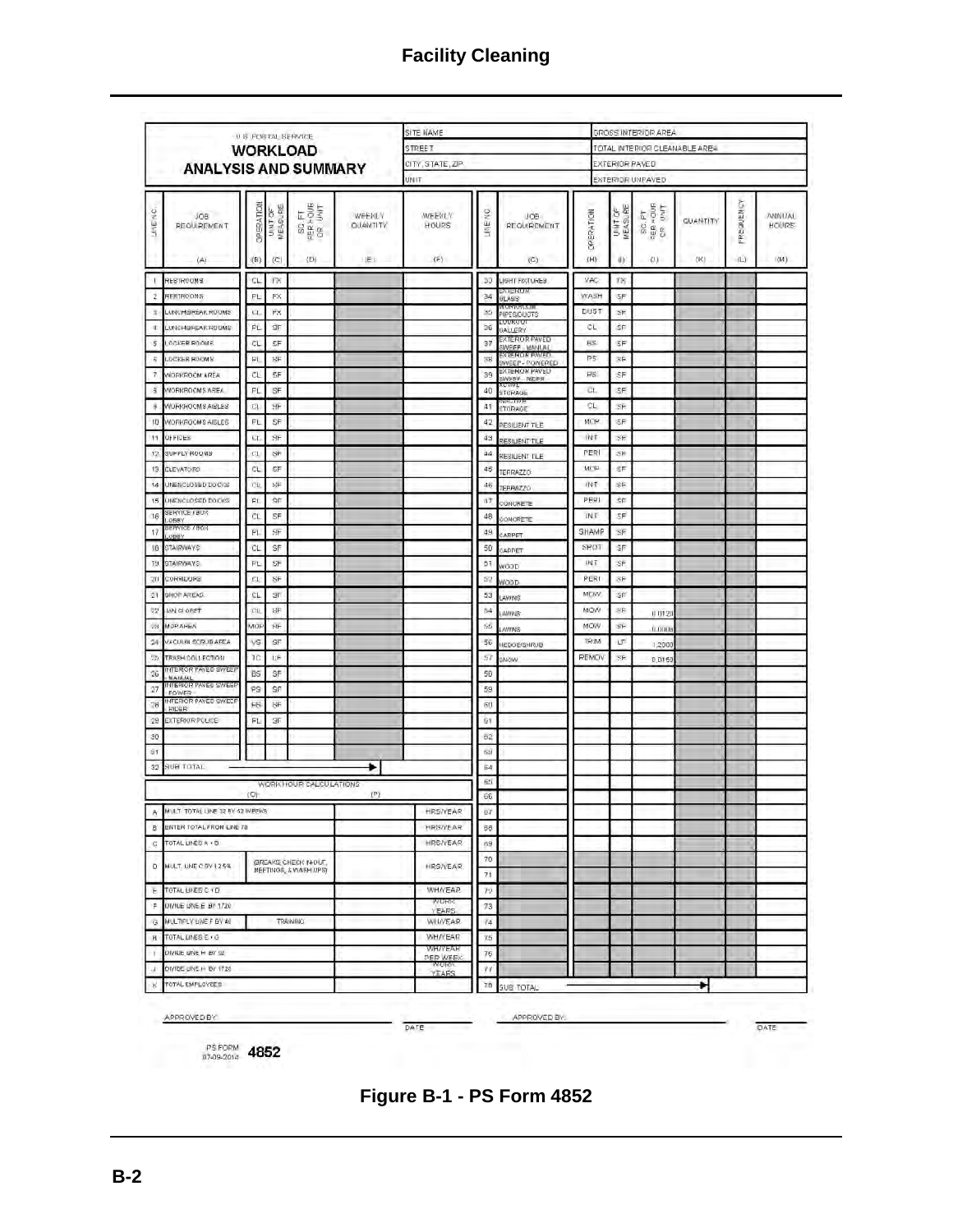| Work Code<br>Equipment Acronym<br>Class<br>Number<br>Preventive-Custodial Maintenance Route<br>Mail Processing-Building Equipment/Component or System<br>Original Issuance Date Date Last Revised<br>MMO No<br>Estimated Time<br>(Hours & Tenths)<br>Building<br>Basic Work Week<br>Frequency<br>Tour<br>BW<br>${\sf M}$<br><b>BM</b><br>$\hbox{\tt Q}$<br>BA<br>T<br>D<br>w<br>SA<br>А<br>Check List(s) Nos.<br>Amount to be Serviced<br>Including Work Units<br>or Square Feet<br>Time<br>MPE-Building Equip-<br>Prior<br>Item<br>ment Identification<br>Instructions<br>No.<br>-ity<br>$\mathsf{T}\mathsf{o}$<br>From<br>Numbers<br>Class<br>PS Form 4776, February 2003 (Page 1 of 2)<br>(See Reverse) | <b>DINITED STATES</b> |  |  |  |  |  |  |  |  | Identification |  |  |  |  |  |
|------------------------------------------------------------------------------------------------------------------------------------------------------------------------------------------------------------------------------------------------------------------------------------------------------------------------------------------------------------------------------------------------------------------------------------------------------------------------------------------------------------------------------------------------------------------------------------------------------------------------------------------------------------------------------------------------------------|-----------------------|--|--|--|--|--|--|--|--|----------------|--|--|--|--|--|
|                                                                                                                                                                                                                                                                                                                                                                                                                                                                                                                                                                                                                                                                                                            |                       |  |  |  |  |  |  |  |  |                |  |  |  |  |  |
|                                                                                                                                                                                                                                                                                                                                                                                                                                                                                                                                                                                                                                                                                                            |                       |  |  |  |  |  |  |  |  |                |  |  |  |  |  |
|                                                                                                                                                                                                                                                                                                                                                                                                                                                                                                                                                                                                                                                                                                            |                       |  |  |  |  |  |  |  |  |                |  |  |  |  |  |
|                                                                                                                                                                                                                                                                                                                                                                                                                                                                                                                                                                                                                                                                                                            |                       |  |  |  |  |  |  |  |  |                |  |  |  |  |  |
|                                                                                                                                                                                                                                                                                                                                                                                                                                                                                                                                                                                                                                                                                                            |                       |  |  |  |  |  |  |  |  |                |  |  |  |  |  |
|                                                                                                                                                                                                                                                                                                                                                                                                                                                                                                                                                                                                                                                                                                            |                       |  |  |  |  |  |  |  |  |                |  |  |  |  |  |
|                                                                                                                                                                                                                                                                                                                                                                                                                                                                                                                                                                                                                                                                                                            |                       |  |  |  |  |  |  |  |  |                |  |  |  |  |  |
|                                                                                                                                                                                                                                                                                                                                                                                                                                                                                                                                                                                                                                                                                                            |                       |  |  |  |  |  |  |  |  |                |  |  |  |  |  |
|                                                                                                                                                                                                                                                                                                                                                                                                                                                                                                                                                                                                                                                                                                            |                       |  |  |  |  |  |  |  |  |                |  |  |  |  |  |
|                                                                                                                                                                                                                                                                                                                                                                                                                                                                                                                                                                                                                                                                                                            |                       |  |  |  |  |  |  |  |  |                |  |  |  |  |  |
|                                                                                                                                                                                                                                                                                                                                                                                                                                                                                                                                                                                                                                                                                                            |                       |  |  |  |  |  |  |  |  |                |  |  |  |  |  |
|                                                                                                                                                                                                                                                                                                                                                                                                                                                                                                                                                                                                                                                                                                            |                       |  |  |  |  |  |  |  |  |                |  |  |  |  |  |
|                                                                                                                                                                                                                                                                                                                                                                                                                                                                                                                                                                                                                                                                                                            |                       |  |  |  |  |  |  |  |  |                |  |  |  |  |  |
|                                                                                                                                                                                                                                                                                                                                                                                                                                                                                                                                                                                                                                                                                                            |                       |  |  |  |  |  |  |  |  |                |  |  |  |  |  |
|                                                                                                                                                                                                                                                                                                                                                                                                                                                                                                                                                                                                                                                                                                            |                       |  |  |  |  |  |  |  |  |                |  |  |  |  |  |
|                                                                                                                                                                                                                                                                                                                                                                                                                                                                                                                                                                                                                                                                                                            |                       |  |  |  |  |  |  |  |  |                |  |  |  |  |  |
|                                                                                                                                                                                                                                                                                                                                                                                                                                                                                                                                                                                                                                                                                                            |                       |  |  |  |  |  |  |  |  |                |  |  |  |  |  |
|                                                                                                                                                                                                                                                                                                                                                                                                                                                                                                                                                                                                                                                                                                            |                       |  |  |  |  |  |  |  |  |                |  |  |  |  |  |
|                                                                                                                                                                                                                                                                                                                                                                                                                                                                                                                                                                                                                                                                                                            |                       |  |  |  |  |  |  |  |  |                |  |  |  |  |  |
|                                                                                                                                                                                                                                                                                                                                                                                                                                                                                                                                                                                                                                                                                                            |                       |  |  |  |  |  |  |  |  |                |  |  |  |  |  |
|                                                                                                                                                                                                                                                                                                                                                                                                                                                                                                                                                                                                                                                                                                            |                       |  |  |  |  |  |  |  |  |                |  |  |  |  |  |
|                                                                                                                                                                                                                                                                                                                                                                                                                                                                                                                                                                                                                                                                                                            |                       |  |  |  |  |  |  |  |  |                |  |  |  |  |  |
|                                                                                                                                                                                                                                                                                                                                                                                                                                                                                                                                                                                                                                                                                                            |                       |  |  |  |  |  |  |  |  |                |  |  |  |  |  |
|                                                                                                                                                                                                                                                                                                                                                                                                                                                                                                                                                                                                                                                                                                            |                       |  |  |  |  |  |  |  |  |                |  |  |  |  |  |
|                                                                                                                                                                                                                                                                                                                                                                                                                                                                                                                                                                                                                                                                                                            |                       |  |  |  |  |  |  |  |  |                |  |  |  |  |  |
|                                                                                                                                                                                                                                                                                                                                                                                                                                                                                                                                                                                                                                                                                                            |                       |  |  |  |  |  |  |  |  |                |  |  |  |  |  |
|                                                                                                                                                                                                                                                                                                                                                                                                                                                                                                                                                                                                                                                                                                            |                       |  |  |  |  |  |  |  |  |                |  |  |  |  |  |
|                                                                                                                                                                                                                                                                                                                                                                                                                                                                                                                                                                                                                                                                                                            |                       |  |  |  |  |  |  |  |  |                |  |  |  |  |  |
|                                                                                                                                                                                                                                                                                                                                                                                                                                                                                                                                                                                                                                                                                                            |                       |  |  |  |  |  |  |  |  |                |  |  |  |  |  |
|                                                                                                                                                                                                                                                                                                                                                                                                                                                                                                                                                                                                                                                                                                            |                       |  |  |  |  |  |  |  |  |                |  |  |  |  |  |
|                                                                                                                                                                                                                                                                                                                                                                                                                                                                                                                                                                                                                                                                                                            |                       |  |  |  |  |  |  |  |  |                |  |  |  |  |  |
|                                                                                                                                                                                                                                                                                                                                                                                                                                                                                                                                                                                                                                                                                                            |                       |  |  |  |  |  |  |  |  |                |  |  |  |  |  |
|                                                                                                                                                                                                                                                                                                                                                                                                                                                                                                                                                                                                                                                                                                            |                       |  |  |  |  |  |  |  |  |                |  |  |  |  |  |
|                                                                                                                                                                                                                                                                                                                                                                                                                                                                                                                                                                                                                                                                                                            |                       |  |  |  |  |  |  |  |  |                |  |  |  |  |  |
|                                                                                                                                                                                                                                                                                                                                                                                                                                                                                                                                                                                                                                                                                                            |                       |  |  |  |  |  |  |  |  |                |  |  |  |  |  |
|                                                                                                                                                                                                                                                                                                                                                                                                                                                                                                                                                                                                                                                                                                            |                       |  |  |  |  |  |  |  |  |                |  |  |  |  |  |
|                                                                                                                                                                                                                                                                                                                                                                                                                                                                                                                                                                                                                                                                                                            |                       |  |  |  |  |  |  |  |  |                |  |  |  |  |  |
|                                                                                                                                                                                                                                                                                                                                                                                                                                                                                                                                                                                                                                                                                                            |                       |  |  |  |  |  |  |  |  |                |  |  |  |  |  |
|                                                                                                                                                                                                                                                                                                                                                                                                                                                                                                                                                                                                                                                                                                            |                       |  |  |  |  |  |  |  |  |                |  |  |  |  |  |
|                                                                                                                                                                                                                                                                                                                                                                                                                                                                                                                                                                                                                                                                                                            |                       |  |  |  |  |  |  |  |  |                |  |  |  |  |  |
|                                                                                                                                                                                                                                                                                                                                                                                                                                                                                                                                                                                                                                                                                                            |                       |  |  |  |  |  |  |  |  |                |  |  |  |  |  |
|                                                                                                                                                                                                                                                                                                                                                                                                                                                                                                                                                                                                                                                                                                            |                       |  |  |  |  |  |  |  |  |                |  |  |  |  |  |
|                                                                                                                                                                                                                                                                                                                                                                                                                                                                                                                                                                                                                                                                                                            |                       |  |  |  |  |  |  |  |  |                |  |  |  |  |  |
|                                                                                                                                                                                                                                                                                                                                                                                                                                                                                                                                                                                                                                                                                                            |                       |  |  |  |  |  |  |  |  |                |  |  |  |  |  |
|                                                                                                                                                                                                                                                                                                                                                                                                                                                                                                                                                                                                                                                                                                            |                       |  |  |  |  |  |  |  |  |                |  |  |  |  |  |
|                                                                                                                                                                                                                                                                                                                                                                                                                                                                                                                                                                                                                                                                                                            |                       |  |  |  |  |  |  |  |  |                |  |  |  |  |  |
|                                                                                                                                                                                                                                                                                                                                                                                                                                                                                                                                                                                                                                                                                                            |                       |  |  |  |  |  |  |  |  |                |  |  |  |  |  |

<span id="page-85-0"></span>**Figure B-2 - PS Form 4776 (front)**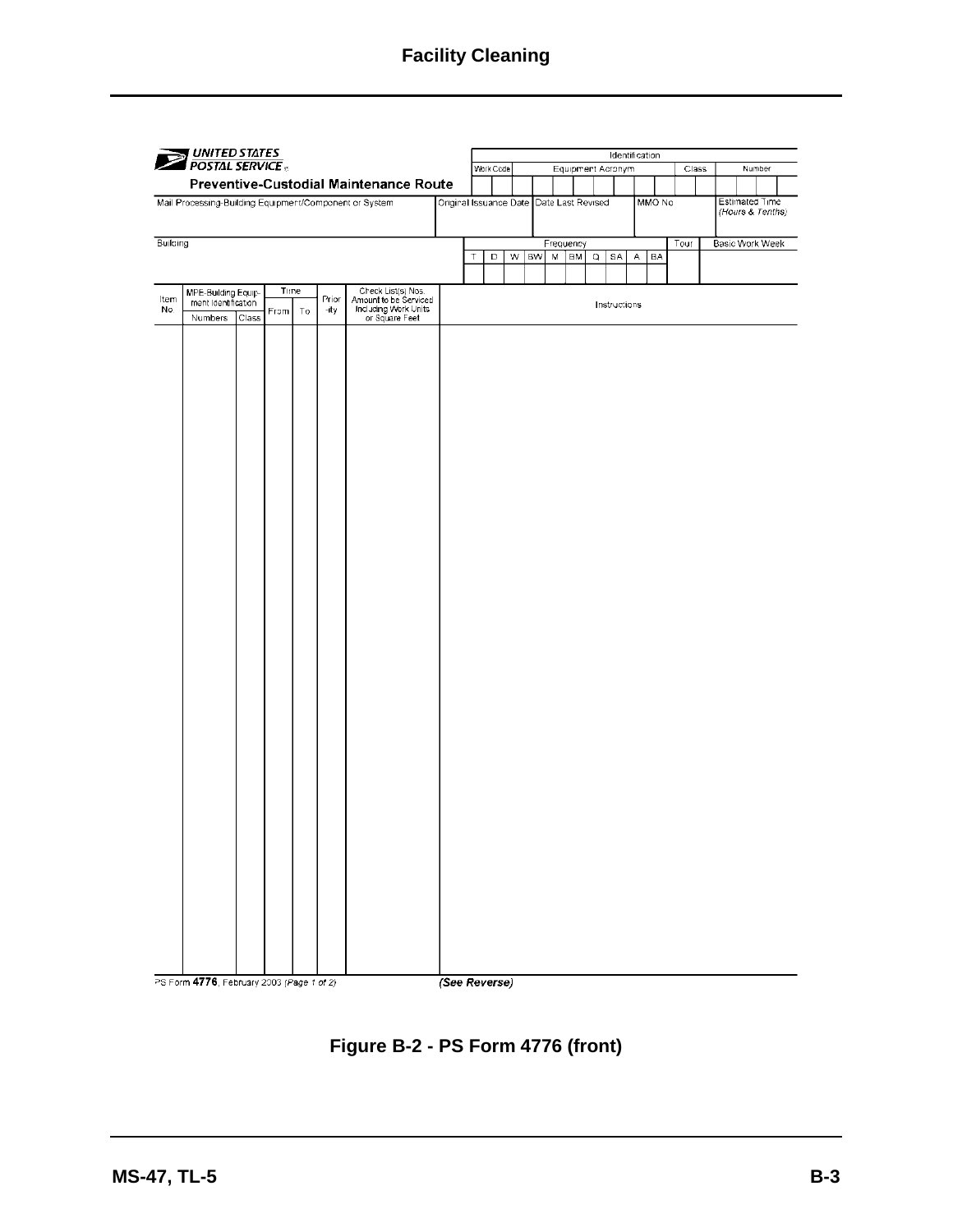| Work<br>Due    |      | Assigned                                  |      |      | Started | Completed |      | Total<br>Time<br>Used       | Minor<br>Maintenance<br>Performed | Certification<br>of Work Completed<br>( <i>Signature</i> ) |      | Supervisors<br>Certification |      | Maintenance<br>Control<br>Verification |
|----------------|------|-------------------------------------------|------|------|---------|-----------|------|-----------------------------|-----------------------------------|------------------------------------------------------------|------|------------------------------|------|----------------------------------------|
| $\sqrt{AC}$ DY |      | Employee                                  | Date | Date | Time    | Date      | Time |                             | (Imel)                            |                                                            | Int. | Date                         | Int. | Date                                   |
|                |      |                                           |      |      |         |           |      |                             |                                   |                                                            |      |                              |      |                                        |
|                |      |                                           |      |      |         |           |      |                             |                                   |                                                            |      |                              |      |                                        |
|                |      |                                           |      |      |         |           |      |                             |                                   |                                                            |      |                              |      |                                        |
|                |      |                                           |      |      |         |           |      |                             |                                   |                                                            |      |                              |      |                                        |
|                |      |                                           |      |      |         |           |      |                             |                                   |                                                            |      |                              |      |                                        |
|                |      |                                           |      |      |         |           |      |                             |                                   |                                                            |      |                              |      |                                        |
|                |      |                                           |      |      |         |           |      |                             |                                   |                                                            |      |                              |      |                                        |
|                |      |                                           |      |      |         |           |      |                             |                                   |                                                            |      |                              |      |                                        |
|                |      |                                           |      |      |         |           |      |                             |                                   |                                                            |      |                              |      |                                        |
|                |      |                                           |      |      |         |           |      |                             |                                   |                                                            |      |                              |      |                                        |
|                |      |                                           |      |      |         |           |      |                             |                                   |                                                            |      |                              |      |                                        |
|                |      |                                           |      |      |         |           |      |                             |                                   |                                                            |      |                              |      |                                        |
|                |      |                                           |      |      |         |           |      |                             |                                   |                                                            |      |                              |      |                                        |
|                |      |                                           |      |      |         |           |      |                             |                                   |                                                            |      |                              |      |                                        |
|                |      |                                           |      |      |         |           |      |                             |                                   |                                                            |      |                              |      |                                        |
|                |      |                                           |      |      |         |           |      |                             |                                   |                                                            |      |                              |      |                                        |
|                |      |                                           |      |      |         |           |      |                             |                                   |                                                            |      |                              |      |                                        |
| Date           | Tour |                                           |      |      |         |           |      | Minor Maintenance Performed |                                   |                                                            |      |                              |      | Issue Slip<br>Serial Nos.              |
|                |      |                                           |      |      |         |           |      |                             |                                   |                                                            |      |                              |      |                                        |
|                |      |                                           |      |      |         |           |      |                             |                                   |                                                            |      |                              |      |                                        |
|                |      |                                           |      |      |         |           |      |                             |                                   |                                                            |      |                              |      |                                        |
|                |      |                                           |      |      |         |           |      |                             |                                   |                                                            |      |                              |      |                                        |
|                |      |                                           |      |      |         |           |      |                             |                                   |                                                            |      |                              |      |                                        |
|                |      |                                           |      |      |         |           |      |                             |                                   |                                                            |      |                              |      |                                        |
|                |      |                                           |      |      |         |           |      |                             |                                   |                                                            |      |                              |      |                                        |
|                |      |                                           |      |      |         |           |      |                             |                                   |                                                            |      |                              |      |                                        |
|                |      |                                           |      |      |         |           |      |                             |                                   |                                                            |      |                              |      |                                        |
|                |      |                                           |      |      |         |           |      |                             |                                   |                                                            |      |                              |      |                                        |
|                |      |                                           |      |      |         |           |      |                             |                                   |                                                            |      |                              |      |                                        |
|                |      |                                           |      |      |         |           |      |                             |                                   |                                                            |      |                              |      |                                        |
|                |      |                                           |      |      |         |           |      |                             |                                   |                                                            |      |                              |      |                                        |
|                |      |                                           |      |      |         |           |      |                             |                                   |                                                            |      |                              |      |                                        |
|                |      |                                           |      |      |         |           |      |                             |                                   |                                                            |      |                              |      |                                        |
|                |      | PS Form 4776, February 2003 (Page 2 of 2) |      |      |         |           |      |                             |                                   |                                                            |      |                              |      |                                        |

**Figure B-3 - PS Form 4776 (back)**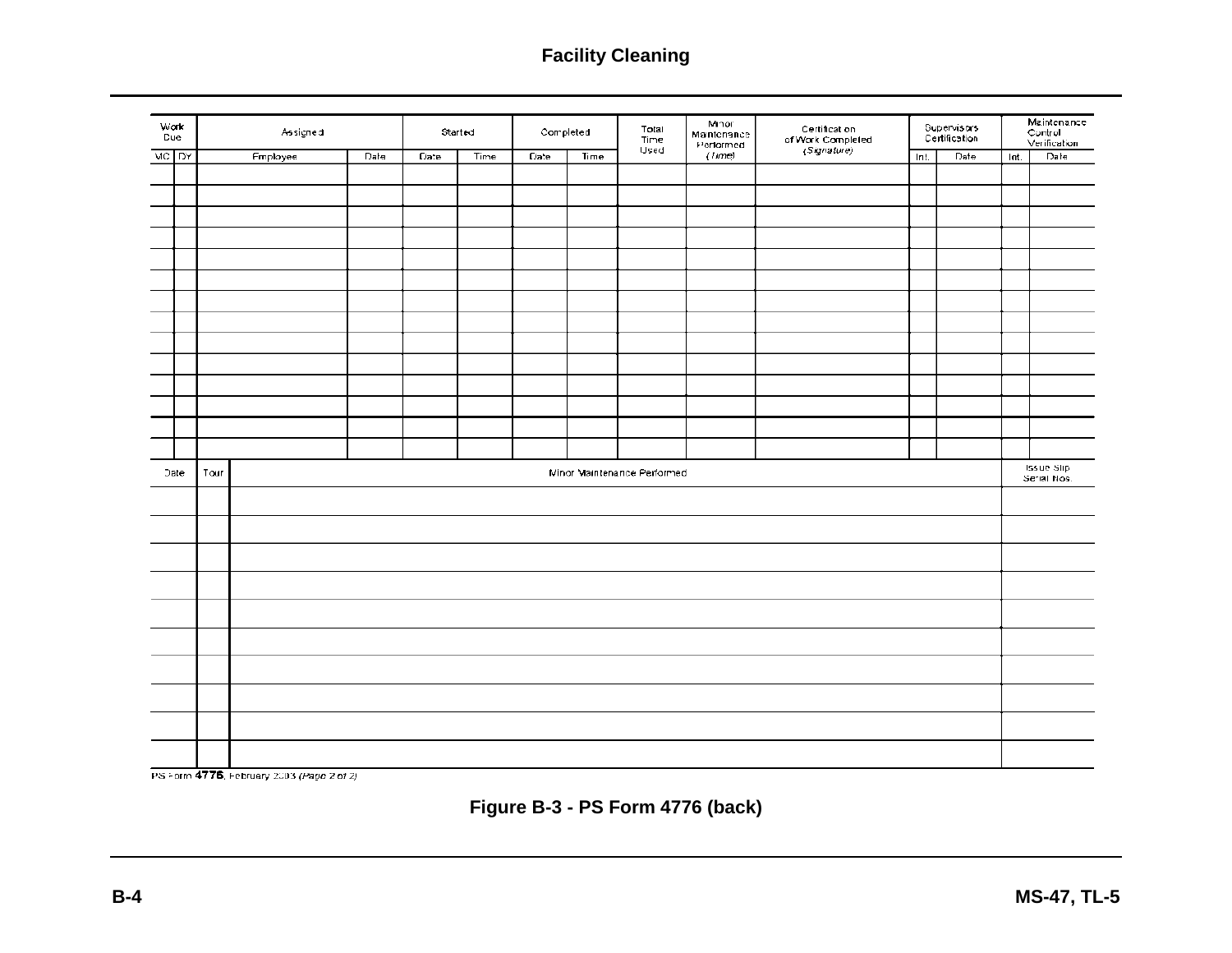| LOCATION/FACILITY<br>TEAM CLEANING WEEKLY SCHEDULING<br>OFFICE |                                               |             |                                 |     |               | DATE | <b>COMPLETED BY</b>                                                                                      |        |  |  |               |  |         |  |           |  |          |  |        |              |
|----------------------------------------------------------------|-----------------------------------------------|-------------|---------------------------------|-----|---------------|------|----------------------------------------------------------------------------------------------------------|--------|--|--|---------------|--|---------|--|-----------|--|----------|--|--------|--------------|
| AREA                                                           | <b>ROOM IDENTIFIER</b>                        | <b>TOUR</b> | <b>CLEANING</b><br><b>ROUTE</b> |     | SATURDAY      |      |                                                                                                          | SUNDAY |  |  | <b>MONDAY</b> |  | TUESDAY |  | WEDNESDAY |  | THURSDAY |  | FRIDAY | <b>TOTAL</b> |
| <b>IDENTIFIER</b>                                              |                                               |             |                                 | LDS | VS            |      | US RRS LDS VS US RRS LDS VS US RRS LDS VS US RRS LDS VS US RRS LDS VS US RRS LDS VS US RRS LDS VS US RRS |        |  |  |               |  |         |  |           |  |          |  |        | TIME         |
| Lobby                                                          | 111 Customer Lobby                            |             |                                 |     | $0.5$ 0.5 0.4 |      |                                                                                                          |        |  |  |               |  |         |  |           |  |          |  |        |              |
| 1st Floor Admin                                                | 100 Postmaster's Office                       |             |                                 |     |               |      |                                                                                                          |        |  |  |               |  |         |  |           |  |          |  |        |              |
| NE Workroom                                                    | 112 Toilet Room                               |             |                                 |     |               |      |                                                                                                          |        |  |  |               |  |         |  |           |  |          |  |        |              |
| <b>NE Workroom</b>                                             | 109 Locker Room                               |             |                                 |     |               |      |                                                                                                          |        |  |  |               |  |         |  |           |  |          |  |        |              |
| SE Workroom                                                    | 115 Lunch Room                                |             |                                 |     |               |      |                                                                                                          |        |  |  |               |  |         |  |           |  |          |  |        |              |
| 1st Floor Admin                                                | 121 Manager Office                            |             |                                 |     |               |      |                                                                                                          |        |  |  |               |  |         |  |           |  |          |  |        |              |
| 1st Floor Admin                                                | 103 Supply Room                               |             |                                 |     |               |      |                                                                                                          |        |  |  |               |  |         |  |           |  |          |  |        |              |
| NE Workroom                                                    | NE Work Room                                  |             |                                 |     |               |      |                                                                                                          |        |  |  |               |  |         |  |           |  |          |  |        |              |
| NE Workroom                                                    | East Dock                                     |             |                                 |     |               |      |                                                                                                          |        |  |  |               |  |         |  |           |  |          |  |        |              |
| South Lot                                                      | South Parking Lot                             |             |                                 |     |               |      |                                                                                                          |        |  |  |               |  |         |  |           |  |          |  |        |              |
| South Lot                                                      | South Sidewalk                                |             |                                 |     |               |      |                                                                                                          |        |  |  |               |  |         |  |           |  |          |  |        |              |
| South Lot                                                      | South Lawn                                    |             |                                 |     |               |      |                                                                                                          |        |  |  |               |  |         |  |           |  |          |  |        |              |
| NE Workroom                                                    | 178 Supervisor Office                         |             |                                 |     |               |      |                                                                                                          |        |  |  |               |  |         |  |           |  |          |  |        |              |
|                                                                |                                               |             |                                 |     |               |      |                                                                                                          |        |  |  |               |  |         |  |           |  |          |  |        |              |
|                                                                |                                               |             |                                 |     |               |      |                                                                                                          |        |  |  |               |  |         |  |           |  |          |  |        |              |
|                                                                |                                               |             |                                 |     |               |      |                                                                                                          |        |  |  |               |  |         |  |           |  |          |  |        |              |
|                                                                |                                               |             |                                 |     |               |      |                                                                                                          |        |  |  |               |  |         |  |           |  |          |  |        |              |
|                                                                |                                               |             |                                 |     |               |      |                                                                                                          |        |  |  |               |  |         |  |           |  |          |  |        |              |
|                                                                |                                               |             |                                 |     |               |      |                                                                                                          |        |  |  |               |  |         |  |           |  |          |  |        |              |
|                                                                |                                               |             |                                 |     |               |      |                                                                                                          |        |  |  |               |  |         |  |           |  |          |  |        |              |
|                                                                |                                               |             |                                 |     |               |      |                                                                                                          |        |  |  |               |  |         |  |           |  |          |  |        |              |
|                                                                |                                               |             |                                 |     |               |      |                                                                                                          |        |  |  |               |  |         |  |           |  |          |  |        |              |
|                                                                |                                               |             |                                 |     |               |      |                                                                                                          |        |  |  |               |  |         |  |           |  |          |  |        |              |
|                                                                |                                               |             |                                 |     |               |      |                                                                                                          |        |  |  |               |  |         |  |           |  |          |  |        |              |
|                                                                |                                               |             |                                 |     |               |      |                                                                                                          |        |  |  |               |  |         |  |           |  |          |  |        |              |
|                                                                |                                               |             |                                 |     |               |      |                                                                                                          |        |  |  |               |  |         |  |           |  |          |  |        |              |
|                                                                | Count of Unsatisfactory Items for Improvement |             | $-$ 0.5 0.5 0.4                 |     |               |      |                                                                                                          |        |  |  |               |  |         |  |           |  |          |  |        |              |

<span id="page-87-0"></span>**Figure B-4 - PS Form 4839**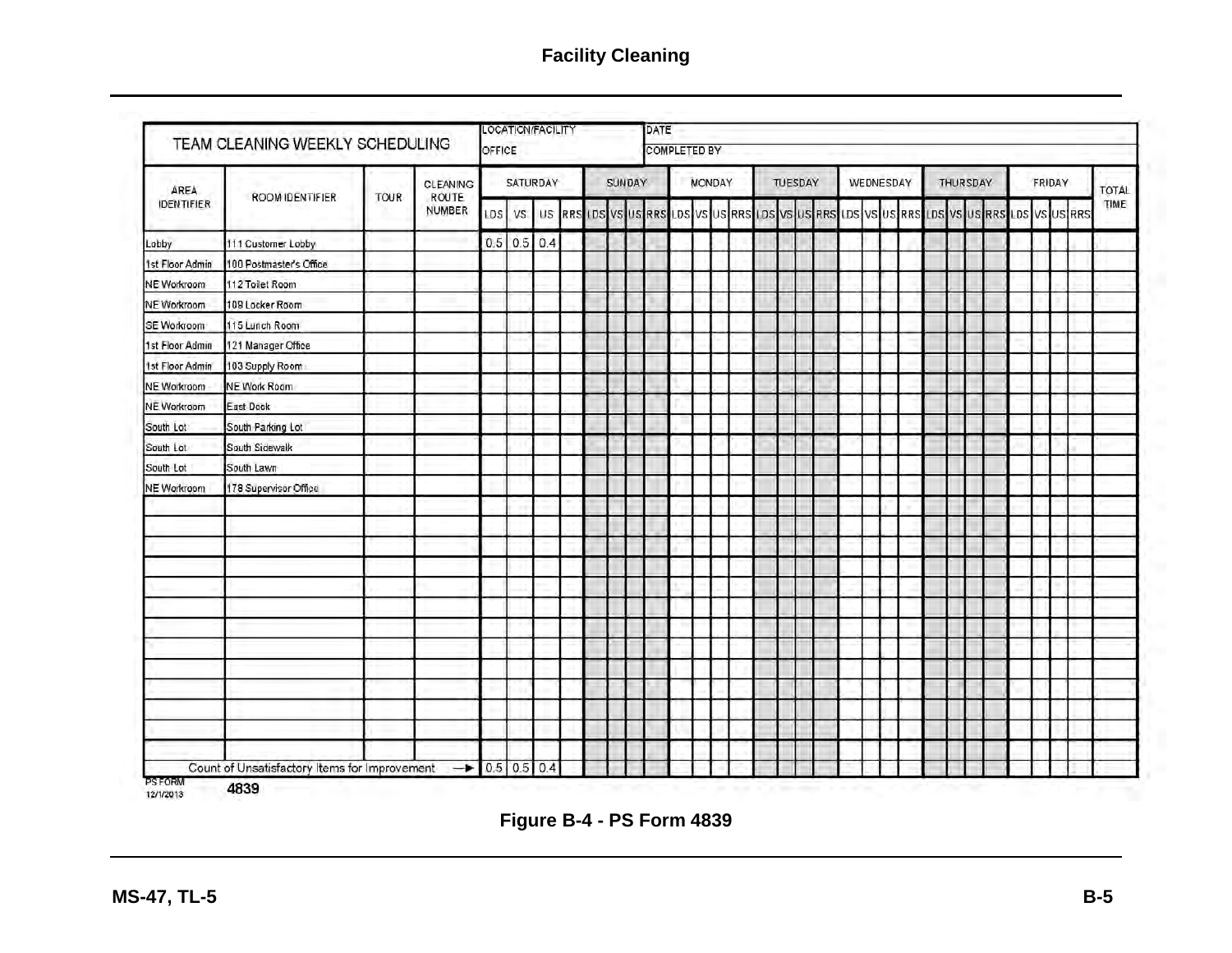|                                  | BUILDING HOUSEKEEPING INSPECTION              |              |                                          |                 | <b>LOCATION/FACILITY</b><br>OFFICE                                                                                                                                                                         |  |  |  |                                                                                                                             | DATE | <b>COMPLETED BY</b> |  |  |  |  |                 |
|----------------------------------|-----------------------------------------------|--------------|------------------------------------------|-----------------|------------------------------------------------------------------------------------------------------------------------------------------------------------------------------------------------------------|--|--|--|-----------------------------------------------------------------------------------------------------------------------------|------|---------------------|--|--|--|--|-----------------|
| <b>AREA</b><br><b>IDENTIFIER</b> | ROOM IDENTIFIER.                              | TYPE<br>OF   | <b>TOTAL</b><br>CLEANED<br><b>SQUARE</b> |                 |                                                                                                                                                                                                            |  |  |  | EVALUATE CLEANING RESULTS FOR EACH APPLICABLE CATEGORY<br>( ANNOTATE RESULT AS "[8]-SATISFACTORY" OR "[U]-UNSATISFACTORY" ) |      |                     |  |  |  |  | <b>COMMENTS</b> |
|                                  |                                               | <b>SPACE</b> | FEET (C8F)                               | LD <sub>8</sub> | <b>PARTI</b><br><b>TRASH</b><br><b>HARD</b><br>CARPET<br><b>GENERAL</b><br>RR<br>US RRS<br>LIGHTS DUSTING<br>GLA33<br>V3<br><b>FIXTURE</b><br><b>TIONS</b><br>CANS<br><b>FLOOR</b><br>& MATS<br>APPEARANCE |  |  |  |                                                                                                                             |      |                     |  |  |  |  |                 |
| Lobby                            | 111 Customer Lobby                            | Lobby        |                                          |                 |                                                                                                                                                                                                            |  |  |  |                                                                                                                             |      |                     |  |  |  |  |                 |
| 1st Floor Admin                  | 100 Postmaster's Office                       | Office       |                                          |                 |                                                                                                                                                                                                            |  |  |  |                                                                                                                             |      |                     |  |  |  |  |                 |
| NE Workroom                      | 112 Tollet Room                               | Restroom     |                                          |                 |                                                                                                                                                                                                            |  |  |  |                                                                                                                             |      |                     |  |  |  |  |                 |
| NE Workroom                      | 109 Locker Room                               | Locker Room  |                                          |                 |                                                                                                                                                                                                            |  |  |  |                                                                                                                             |      |                     |  |  |  |  |                 |
| <b>3E Workroom</b>               | 115 Lunch Room                                | Lunch Room   |                                          |                 |                                                                                                                                                                                                            |  |  |  |                                                                                                                             |      |                     |  |  |  |  |                 |
| 1st Floor Admin                  | 121 Manager Office                            | Office       |                                          |                 |                                                                                                                                                                                                            |  |  |  |                                                                                                                             |      |                     |  |  |  |  |                 |
| 1st Floor Admin                  | 103 Supply Room                               | Office       |                                          |                 |                                                                                                                                                                                                            |  |  |  |                                                                                                                             |      |                     |  |  |  |  |                 |
| NE Workroom                      | NE Work Room                                  | Warkroom     |                                          |                 |                                                                                                                                                                                                            |  |  |  |                                                                                                                             |      |                     |  |  |  |  |                 |
| NE Workroom                      | East Dock                                     | Warkroom     |                                          |                 |                                                                                                                                                                                                            |  |  |  |                                                                                                                             |      |                     |  |  |  |  |                 |
| South Lot                        | South Parking Lot                             | Est Payed    |                                          |                 |                                                                                                                                                                                                            |  |  |  |                                                                                                                             |      |                     |  |  |  |  |                 |
| South Lot                        | South Sidewalk                                | Est Paved    |                                          |                 |                                                                                                                                                                                                            |  |  |  |                                                                                                                             |      |                     |  |  |  |  |                 |
| South Lot                        | South Lawn                                    | Ed Unpaved   |                                          |                 |                                                                                                                                                                                                            |  |  |  |                                                                                                                             |      |                     |  |  |  |  |                 |
| NE Workroom                      | 178 Supervisor Office                         | Warkroom     |                                          |                 |                                                                                                                                                                                                            |  |  |  |                                                                                                                             |      |                     |  |  |  |  |                 |
|                                  |                                               |              |                                          |                 |                                                                                                                                                                                                            |  |  |  |                                                                                                                             |      |                     |  |  |  |  |                 |
|                                  |                                               |              |                                          |                 |                                                                                                                                                                                                            |  |  |  |                                                                                                                             |      |                     |  |  |  |  |                 |
|                                  |                                               |              |                                          |                 |                                                                                                                                                                                                            |  |  |  |                                                                                                                             |      |                     |  |  |  |  |                 |
|                                  |                                               |              |                                          |                 |                                                                                                                                                                                                            |  |  |  |                                                                                                                             |      |                     |  |  |  |  |                 |
|                                  |                                               |              |                                          |                 |                                                                                                                                                                                                            |  |  |  |                                                                                                                             |      |                     |  |  |  |  |                 |
|                                  |                                               |              |                                          |                 |                                                                                                                                                                                                            |  |  |  |                                                                                                                             |      |                     |  |  |  |  |                 |
|                                  |                                               |              |                                          |                 |                                                                                                                                                                                                            |  |  |  |                                                                                                                             |      |                     |  |  |  |  |                 |
|                                  |                                               |              |                                          |                 |                                                                                                                                                                                                            |  |  |  |                                                                                                                             |      |                     |  |  |  |  |                 |
|                                  |                                               |              |                                          |                 |                                                                                                                                                                                                            |  |  |  |                                                                                                                             |      |                     |  |  |  |  |                 |
|                                  |                                               |              |                                          |                 |                                                                                                                                                                                                            |  |  |  |                                                                                                                             |      |                     |  |  |  |  |                 |
|                                  |                                               |              |                                          |                 |                                                                                                                                                                                                            |  |  |  |                                                                                                                             |      |                     |  |  |  |  |                 |
|                                  |                                               |              |                                          |                 |                                                                                                                                                                                                            |  |  |  |                                                                                                                             |      |                     |  |  |  |  |                 |
|                                  |                                               |              |                                          |                 |                                                                                                                                                                                                            |  |  |  |                                                                                                                             |      |                     |  |  |  |  |                 |
| <b>PR FORM</b>                   | Count of Unsatisfactory Items for Improvement |              | →                                        |                 |                                                                                                                                                                                                            |  |  |  |                                                                                                                             |      |                     |  |  |  |  |                 |

<span id="page-88-0"></span>PS PORM<br>MAY 6, 2014 4851

**Figure B-5 - PS Form 4851**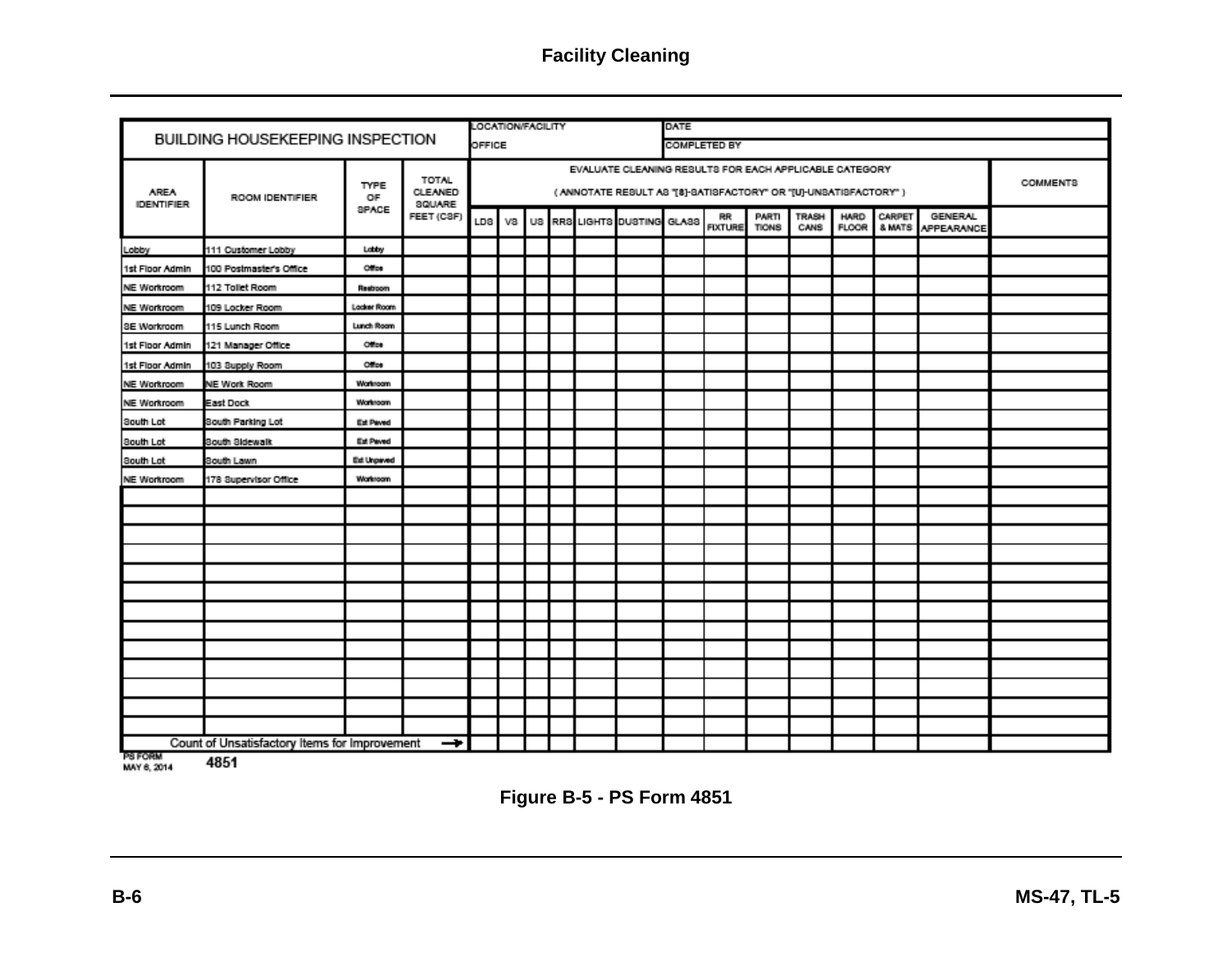| U.S. POSTAL SERVICE |                           |                            |                                          | LOCATION/FACILITY                             |                                            |                          | DATE             |                                    |     |          |        |         |       |          |
|---------------------|---------------------------|----------------------------|------------------------------------------|-----------------------------------------------|--------------------------------------------|--------------------------|------------------|------------------------------------|-----|----------|--------|---------|-------|----------|
|                     | <b>BUILDING INVENTORY</b> |                            |                                          | Main Office                                   |                                            |                          | COMPLETED BY     |                                    |     |          |        |         |       | A. Clerk |
| AREA IDENTIFIER     | ROOM IDENTIFIER           | TYPE<br>OF<br><b>SPACE</b> | <b>TOTAL</b><br>CLEANED<br><b>SQUARE</b> | <b>MESTROOM</b><br>FIXTURES<br>Fluor<br>Fluor | LIGHT FIXTURES<br>(Higher than 10<br>Feet) | <b>EXTERIOR</b><br>GLA88 |                  | CLEANED FLOOR SQUARE FEET AND TYPE |     |          |        |         |       | MISC.    |
|                     |                           |                            | FEET (CSF)                               | escent                                        | Incande<br>scent                           | Exterior<br>Sq. Ft       | Asphalt<br>Plank | VAT                                | VCT | Concrete | Carpet | Ceramic | Other |          |
| Lobby               | 111 Customer Lobby        | Lobby                      |                                          |                                               |                                            |                          |                  |                                    |     |          |        |         |       |          |
| 1st Floor Admin     | 100 Postmaster's Office   | Office                     |                                          |                                               |                                            |                          |                  |                                    |     |          |        |         |       |          |
| NE Workroom         | 112 Tollet Room           | Restroom                   |                                          |                                               |                                            |                          |                  |                                    |     |          |        |         |       |          |
| NE Workroom         | 109 Locker Room           | Locker Room                |                                          |                                               |                                            |                          |                  |                                    |     |          |        |         |       |          |
| <b>SE Workroom</b>  | 115 Lunch Room            | Lunch Room                 |                                          |                                               |                                            |                          |                  |                                    |     |          |        |         |       |          |
| 1st Floor Admin     | 121 Manager Office        | Office                     |                                          |                                               |                                            |                          |                  |                                    |     |          |        |         |       |          |
| 1st Floor Admin     | 103 Supply Room           | Office                     |                                          |                                               |                                            |                          |                  |                                    |     |          |        |         |       |          |
| NE Workroom         | NE Work Room              | Worknoom                   |                                          |                                               |                                            |                          |                  |                                    |     |          |        |         |       |          |
| NE Workroom         | East Dock                 | Workroom                   |                                          |                                               |                                            |                          |                  |                                    |     |          |        |         |       |          |
| South Lot           | South Parking Lot         | Ext Payed                  |                                          |                                               |                                            |                          |                  |                                    |     |          |        |         |       |          |
| South Lot           | South Sidewalk            | Ext Payed                  |                                          |                                               |                                            |                          |                  |                                    |     |          |        |         |       |          |
| South Lot           | South Lawn                | <b>Est Unpaved</b>         |                                          |                                               |                                            |                          |                  |                                    |     |          |        |         |       |          |
| NE Workroom         | 178 Supervisor Office     | Workroom                   |                                          |                                               |                                            |                          |                  |                                    |     |          |        |         |       |          |
|                     |                           |                            |                                          |                                               |                                            |                          |                  |                                    |     |          |        |         |       |          |
|                     |                           |                            |                                          |                                               |                                            |                          |                  |                                    |     |          |        |         |       |          |
|                     |                           |                            |                                          |                                               |                                            |                          |                  |                                    |     |          |        |         |       |          |
|                     |                           |                            |                                          |                                               |                                            |                          |                  |                                    |     |          |        |         |       |          |
|                     |                           |                            |                                          |                                               |                                            |                          |                  |                                    |     |          |        |         |       |          |
|                     |                           |                            |                                          |                                               |                                            |                          |                  |                                    |     |          |        |         |       |          |
|                     |                           |                            |                                          |                                               |                                            |                          |                  |                                    |     |          |        |         |       |          |
|                     |                           |                            |                                          |                                               |                                            |                          |                  |                                    |     |          |        |         |       |          |
|                     |                           |                            |                                          |                                               |                                            |                          |                  |                                    |     |          |        |         |       |          |
|                     |                           |                            |                                          |                                               |                                            |                          |                  |                                    |     |          |        |         |       |          |
|                     |                           |                            |                                          |                                               |                                            |                          |                  |                                    |     |          |        |         |       |          |
|                     |                           |                            |                                          |                                               |                                            |                          |                  |                                    |     |          |        |         |       |          |
|                     |                           |                            |                                          |                                               |                                            |                          |                  |                                    |     |          |        |         |       |          |
| PS FORM             | <b>TOTALS</b><br>4869     |                            |                                          |                                               |                                            |                          |                  |                                    |     |          |        |         |       |          |

<span id="page-89-0"></span>MAY 6, 2014

**Figure B-6 - PS Form 4869**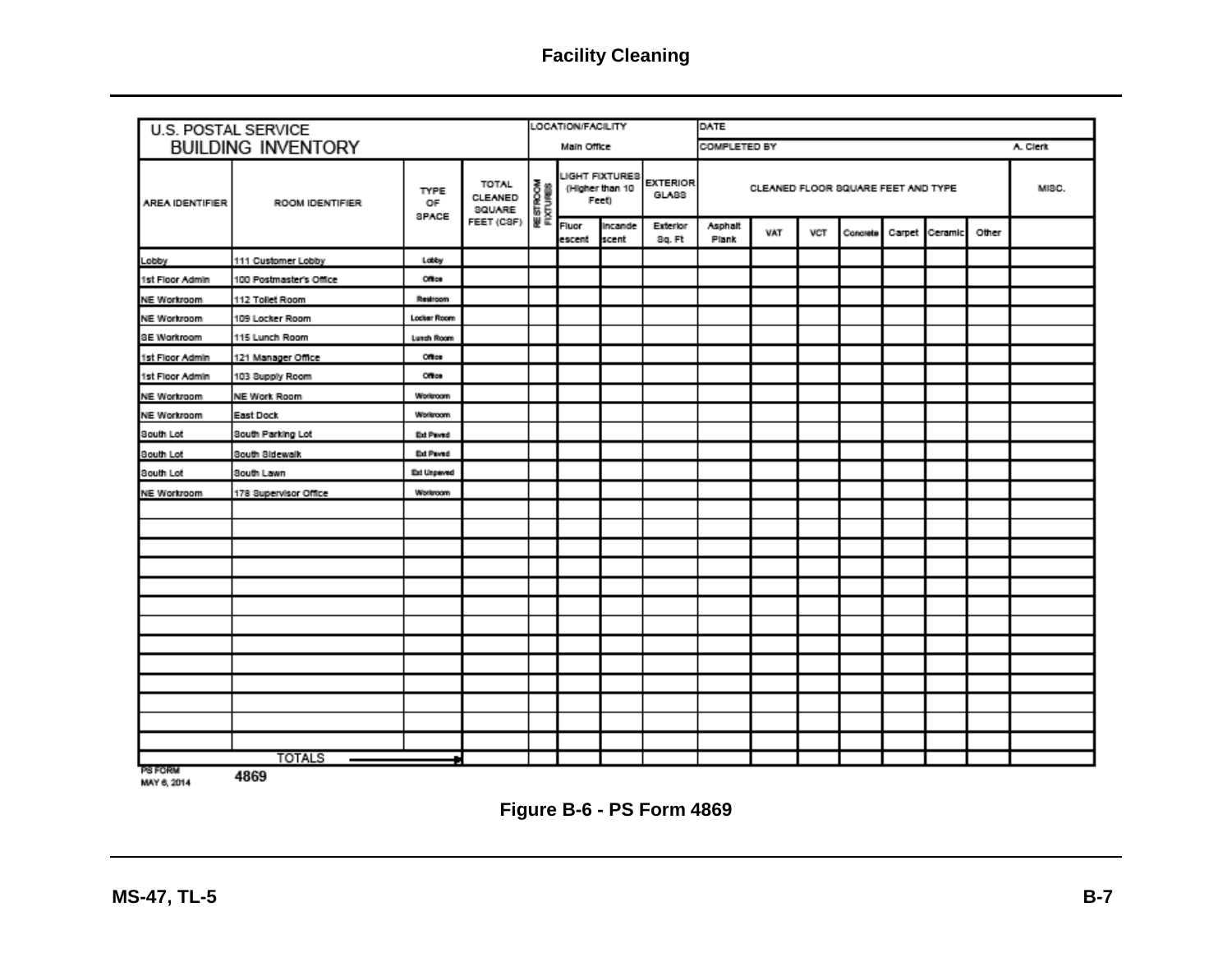## THIS PAGE INTENTIONALLY LEFT BLANK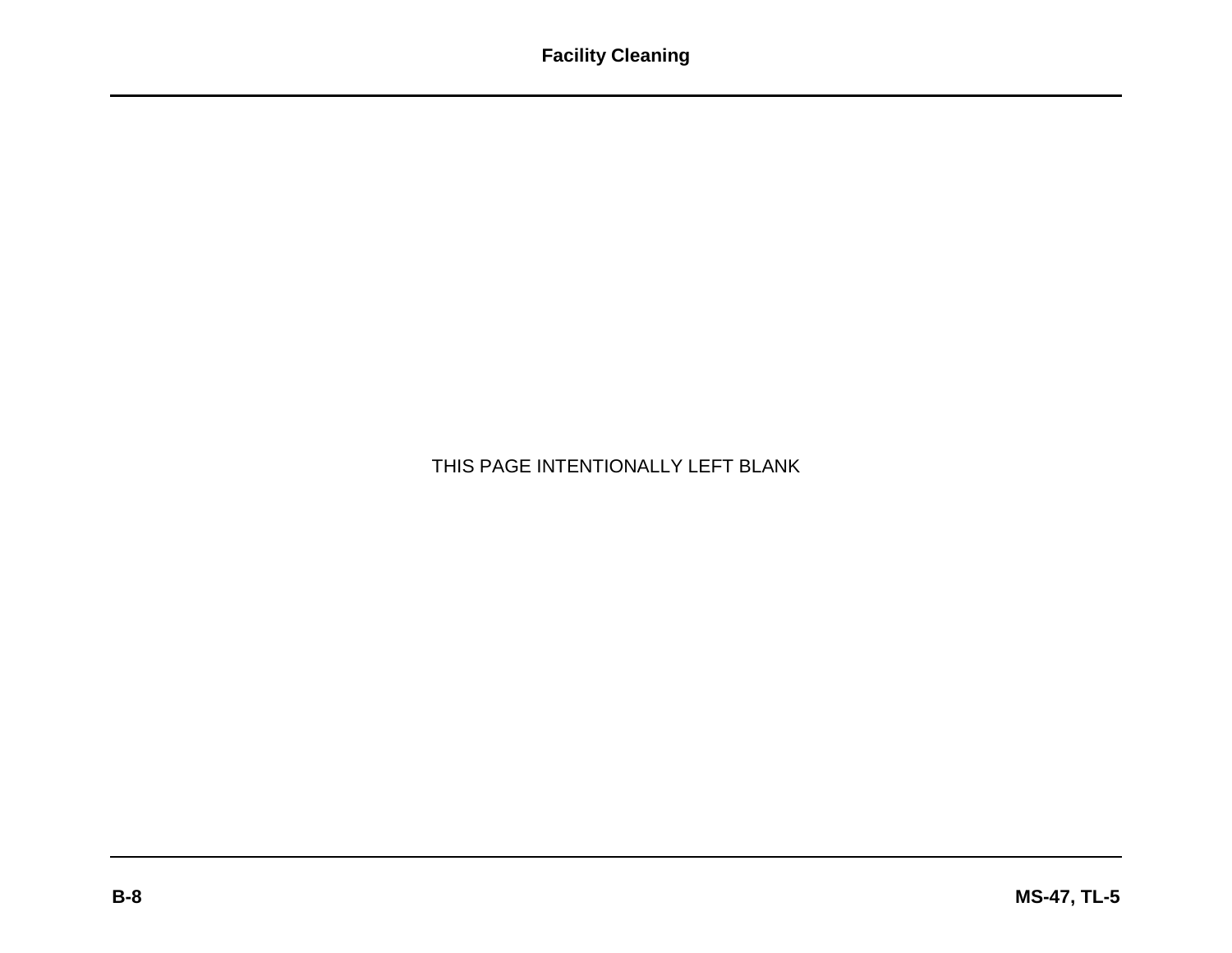#### Attachment B Memorandum of Understanding Re: MS-47 TL-5 Implementation and Maintenance Craft PSE Conversions

• Draft MMO mm14001af (MMO-001-14) Team Cleaning Tools and Equipment for Facility Custodial Cleaning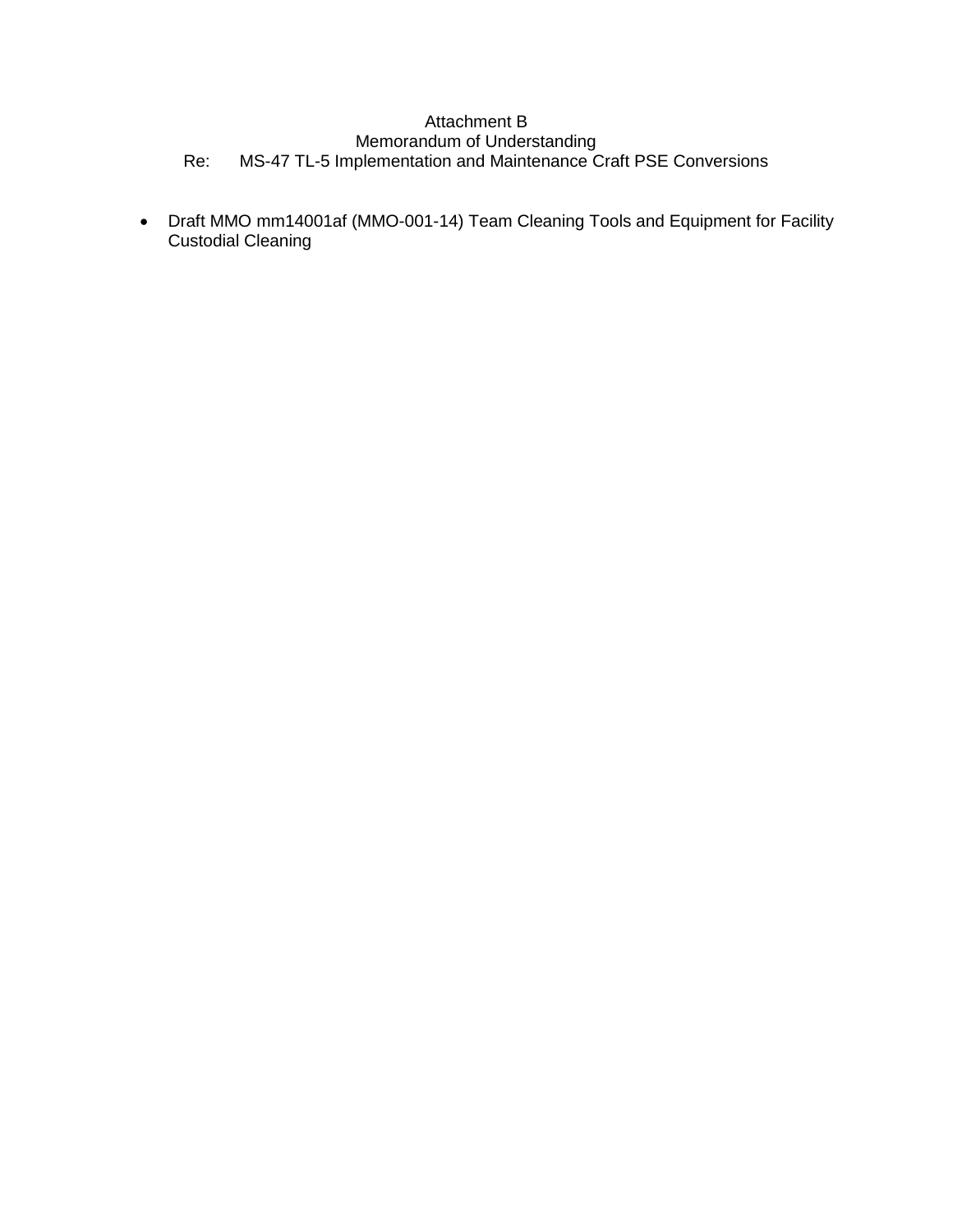# **MAINTENANCE TECHNICAL SUPPORT CENTER HEADQUARTERS MAINTENANCE OPERATIONS UNITED STATES POSTAL SERVICE Maintenance Management Order**

**SUBJECT:** Team Cleaning Tools and Equipment for Facility Custodial Cleaning

- **DATE:** June 27, 2014
- **TO:** All Offices except where cleaning is provided by lessor

**NO:** MMO-001-14 **FILE CODE:** M

agra:mm14001af

This Maintenance Management Order (MMO) identifies approved Team Cleaning tools and equipment to be used in facilities where Team Cleaning principles are implemented. This bulletin applies to Acronym ADMIN and Class Code AA in all postal facilities.

The Team Cleaning standardized tools and procedures have been methodically selected and can be used at any USPS facility regardless of location, size, or age. Selection of all Team Cleaning tools, materials, and supplies is based on employee safety, environmental impact, cleaning effectiveness, and cost. Tools and equipment used to support Team Cleaning is controlled, and may not be changed without approval from the Custodial Standardization Change Control Board (CSCCB). The CSCCB must evaluate and approve all Custodial Change Request(s) (CCR) made to modify Team Cleaning processes, tools, equipment, or chemicals.

Team Cleaning is a method for cleaning all facility areas using "Specialists" (custodians) that are responsible for specific cleaning tasks. Each custodian may accomplish one or more specialist functions, as assigned, during any work period.

Specific instructions have been developed outlining the application and usage of Team Cleaning tools and equipment. Managers and supervisors must ensure employees maintain Team Cleaning tools in a safe, clean, and serviceable condition.

Direct any questions or comments concerning this bulletin to the MTSC HelpDesk, online at<http://mtsc.usps.gov/apps/remedyticket/index.cfm> or call (800) 366-4123 or (405) 573-2123.

Robert E. Albert Manager Maintenance Technical Support Center HQ Maintenance Operations

Attachment: Standardized Team Cleaning Specialist Equipment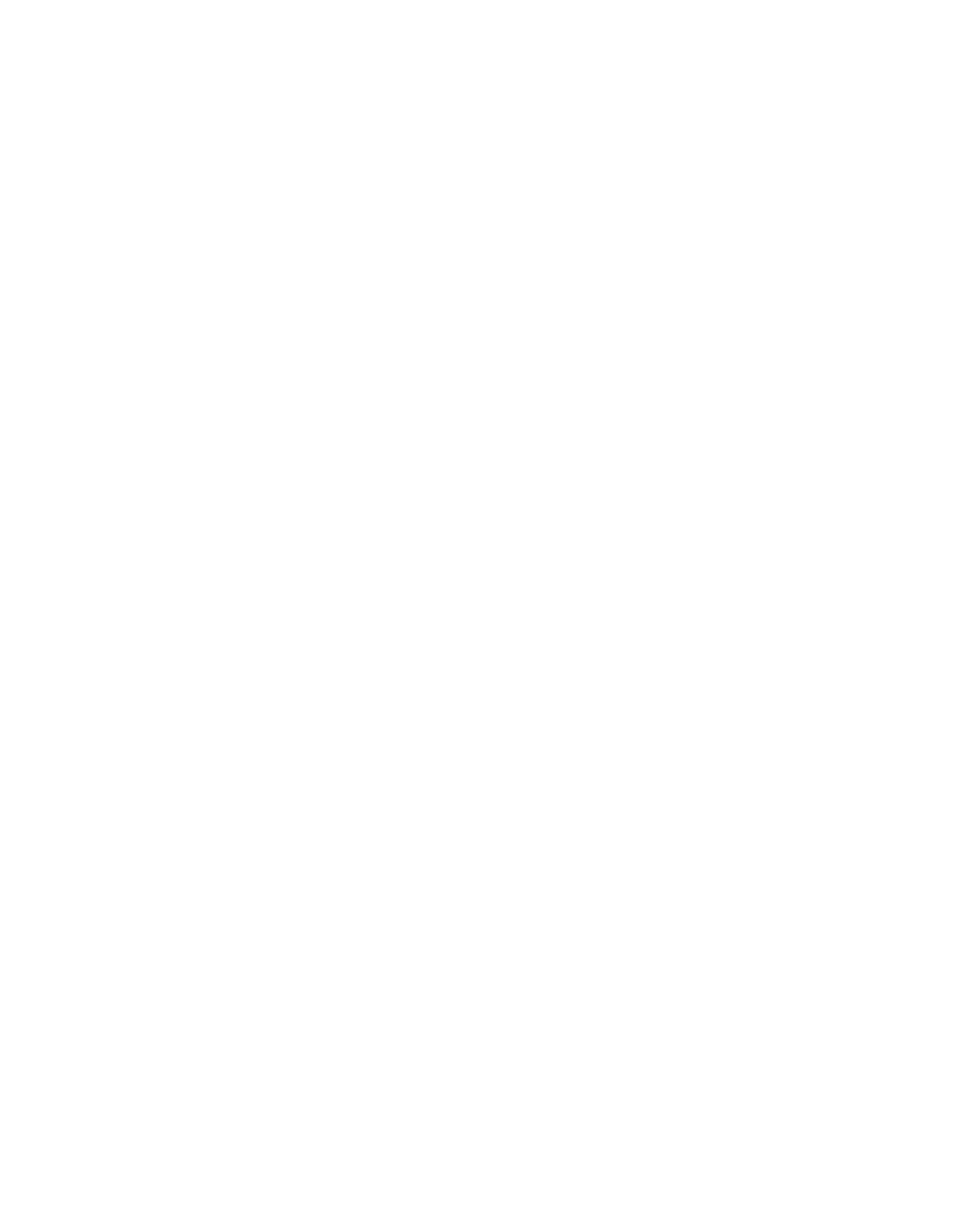## **ATTACHMENT**

### **STANDARDIZED TEAM CLEANING SPECIALIST EQUIPMENT**

Table 1 identifies the function and color-code associated with each Specialist function. Each custodian may perform one or more of the specialist functions during any work period as assigned to satisfy facility cleaning needs.

| <b>Type Specialist</b>                                                                                                                                                                                                                                                                    | <b>Function</b>                                                                                                                                                                                              | Color<br>Code |
|-------------------------------------------------------------------------------------------------------------------------------------------------------------------------------------------------------------------------------------------------------------------------------------------|--------------------------------------------------------------------------------------------------------------------------------------------------------------------------------------------------------------|---------------|
| <b>Restroom Specialist</b>                                                                                                                                                                                                                                                                | Cleans and disinfects restrooms, including but<br>not limited to, the restocking of supplies in<br>restrooms and custodial closets                                                                           | Red           |
| <b>Light Duty Specialist</b><br>Term is not the same as outlined in<br>Article 13 of the APWU Collective<br>Bargaining Agreement.<br>Light Duty Specialist is an ISSA term<br>that defines a type of custodial work<br>and has no relationship to the USPS<br>Light Duty status employee. | Assigned cleaning tasks above the finished<br>floor surface.<br>Examples include dusting surfaces within 10<br>feet above the finished floor, emptying trash,<br>cleaning interior glass, and spot cleaning. | Green         |
| Vacuum Specialist                                                                                                                                                                                                                                                                         | Vacuums all hard floor surfaces including<br>carpets, furniture, and any area not exposed<br>to moisture. Inspects the vacuum power cord<br>as specified in OSHA 1910.334.(a).2                              | <b>Blue</b>   |
| <b>Utility Specialist</b>                                                                                                                                                                                                                                                                 | Cleans exterior glass, mops, scrubs, and<br>seals hard floors, hauls trash to dumpsters<br>from designated collection points, services<br>exterior areas, and performs other tasks.                          | Yellow        |

|  | Table 1. Definitions of the Four Specialists |  |  |
|--|----------------------------------------------|--|--|
|--|----------------------------------------------|--|--|

Team Cleaning tools have been engineered to clean for health minimizing and controlling the spread of contaminants. Color coding of ergonomically designed tools and environmentally friendly chemicals simplify cleaning activities. Each specialist accomplishes assigned tasks using specific color coded tools, equipment, and chemicals as listed in the following four sections.

## **1. LIGHT DUTY SPECIALIST STANDARD EQUIPMENT**

- a. Handheld detergent spray bottle
- b. Microfiber cloths (green)
- c. Debris pick-up tool (green)
- d. Extendable duster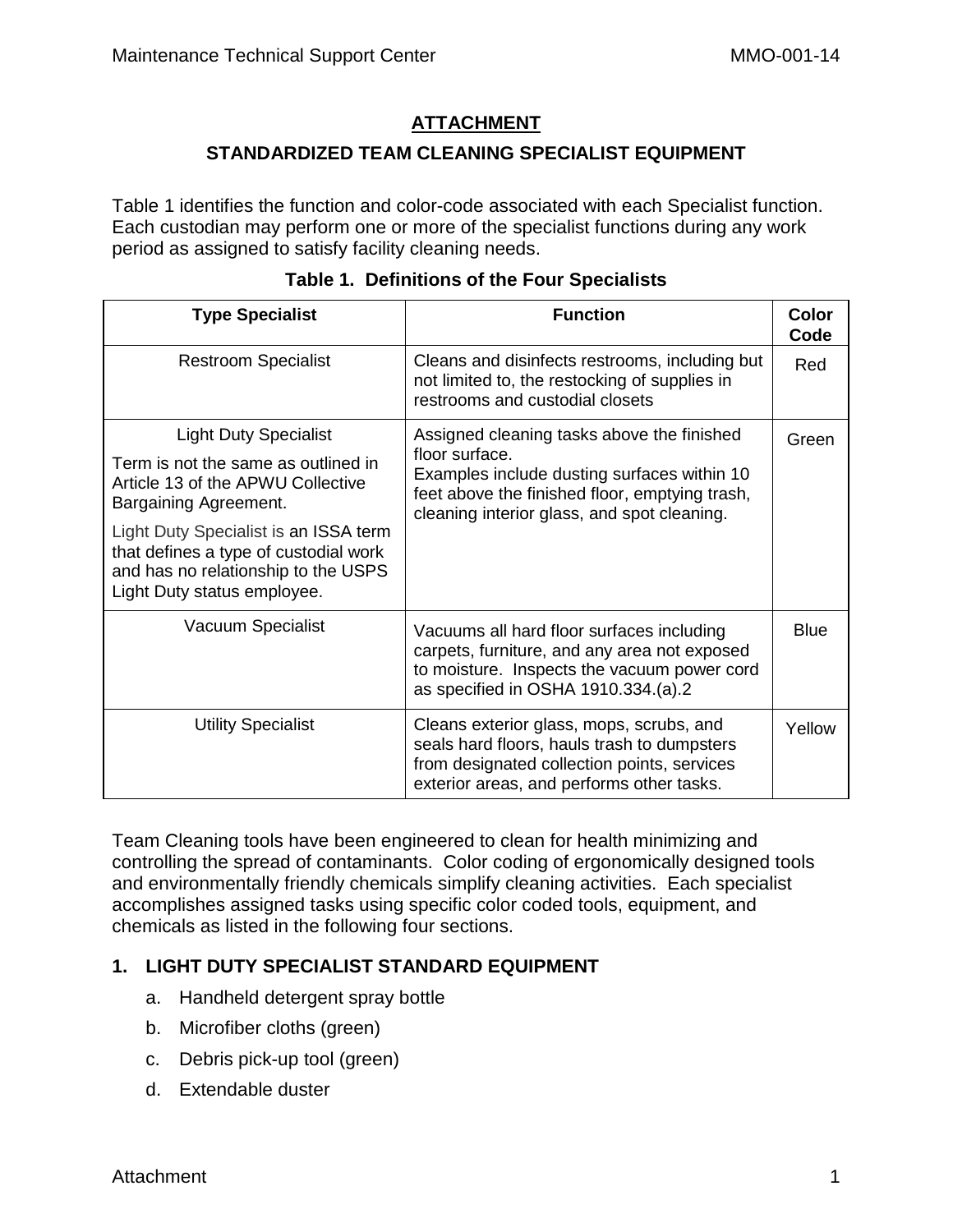- e. Trash barrel with dolly and equipment storage apron
- f. Safety glasses
- g. Distribution Tray consisting of the following:
	- 1) Chemical detergent
	- 2) Package safety cutter
	- 3) Pencil or pen and notepad
	- 4) Scraper (putty knife)
	- 5) Duster cover (consumable)
	- 6) Pencil eraser

### **2. VACUUM SPECIALIST STANDARD EQUIPMENT**

- a. Backpack HEPA vacuum with wand and fittings
- b. 50 ft. 3-prong extension cord
- c. Electrical 3-prong pigtail
- d. Fanny pack
- e. Trash can liners for emptying filters
- f. Spare filters

## **3. RESTROOM SPECIALIST STANDARD EQUIPMENT**

- a. Restroom cart
- b. Broom and dust pan
- c. Extendable duster with consumable cover
- d. Mop with telescoping handle (red)
- e. Spare (red) microfiber mop pads
- f. Two compartment (red) mop bucket with wringer
- g. 18" (red) Debris pick-up tool
- h. Bowl brush (red)
- i. Microfiber cloths (red)
- j. Point of use mixing hose
- k. 64 oz. stock solution bottle
- l. 16 oz. germicide spray bottle
- m. Replacement trash bags
- n. Replacement paper products
- o. Replacement hand soap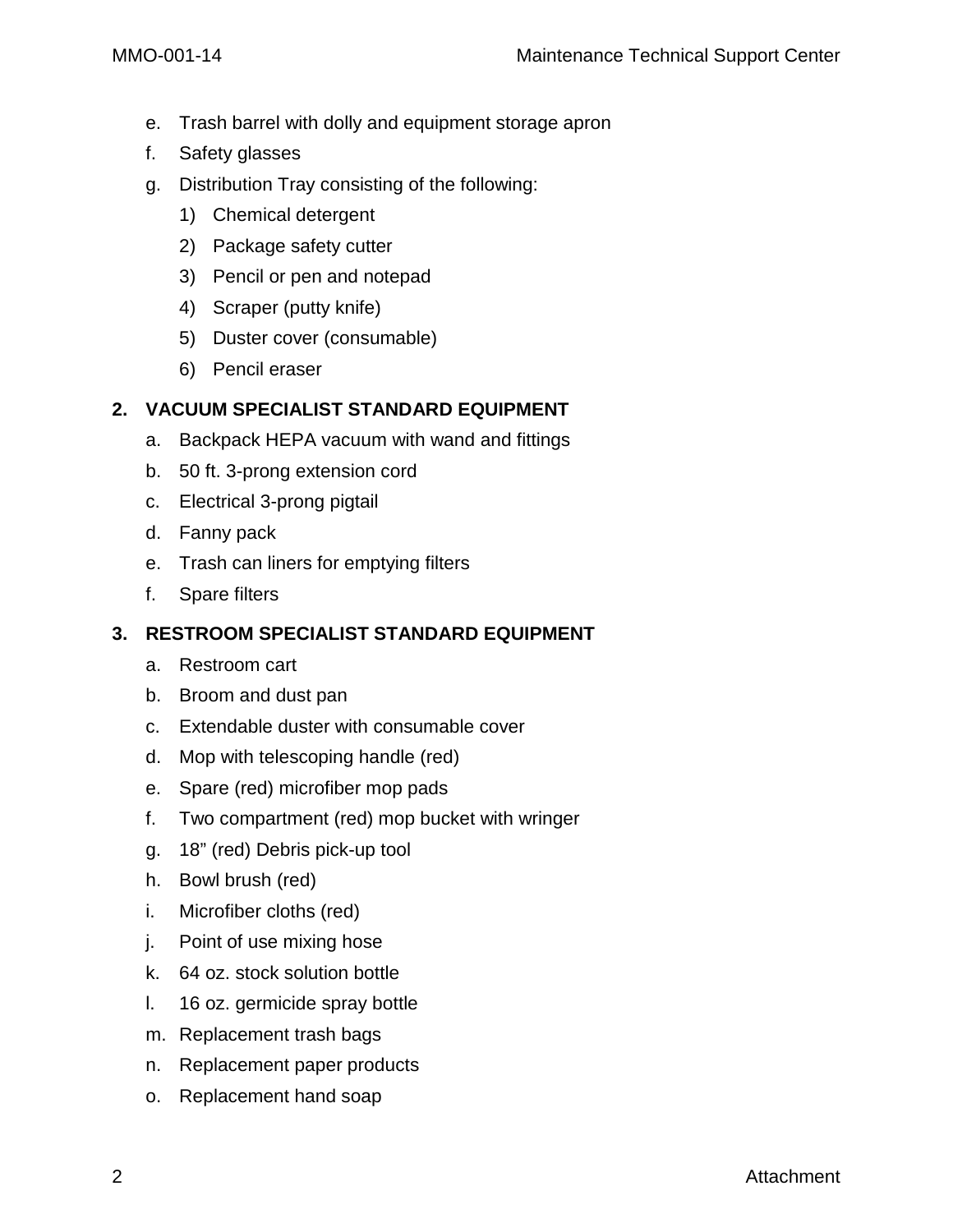- p. Safety glasses
- q. Restroom specialist distribution tray
- r. Germicide detergent
- s. Package safety cutter
- t. Nitrile gloves
- u. Inspection mirror
- v. Pink pearl eraser
- w. Dust cover (consumable)
- x. Detail brush
- y. Pen or pencil

## **4. UTILITY SPECIALIST PROJECT EQUIPMENT**

Dependent on the physical size and location of the area to be cleaned or serviced, below is a general list of specialized equipment that might be utilized to fulfill a Utility Specialist work assignment.

- a. Push broom
- b. Burnisher
- c. Buffer
- d. Automatic scrubber (walk-behind)
- e. Automatic scrubber (rider type)
- f. Carpet care equipment
- g. Hard floor care equipment
- h. Window cleaning equipment
- i. High dusting equipment
- j. Snow removal equipment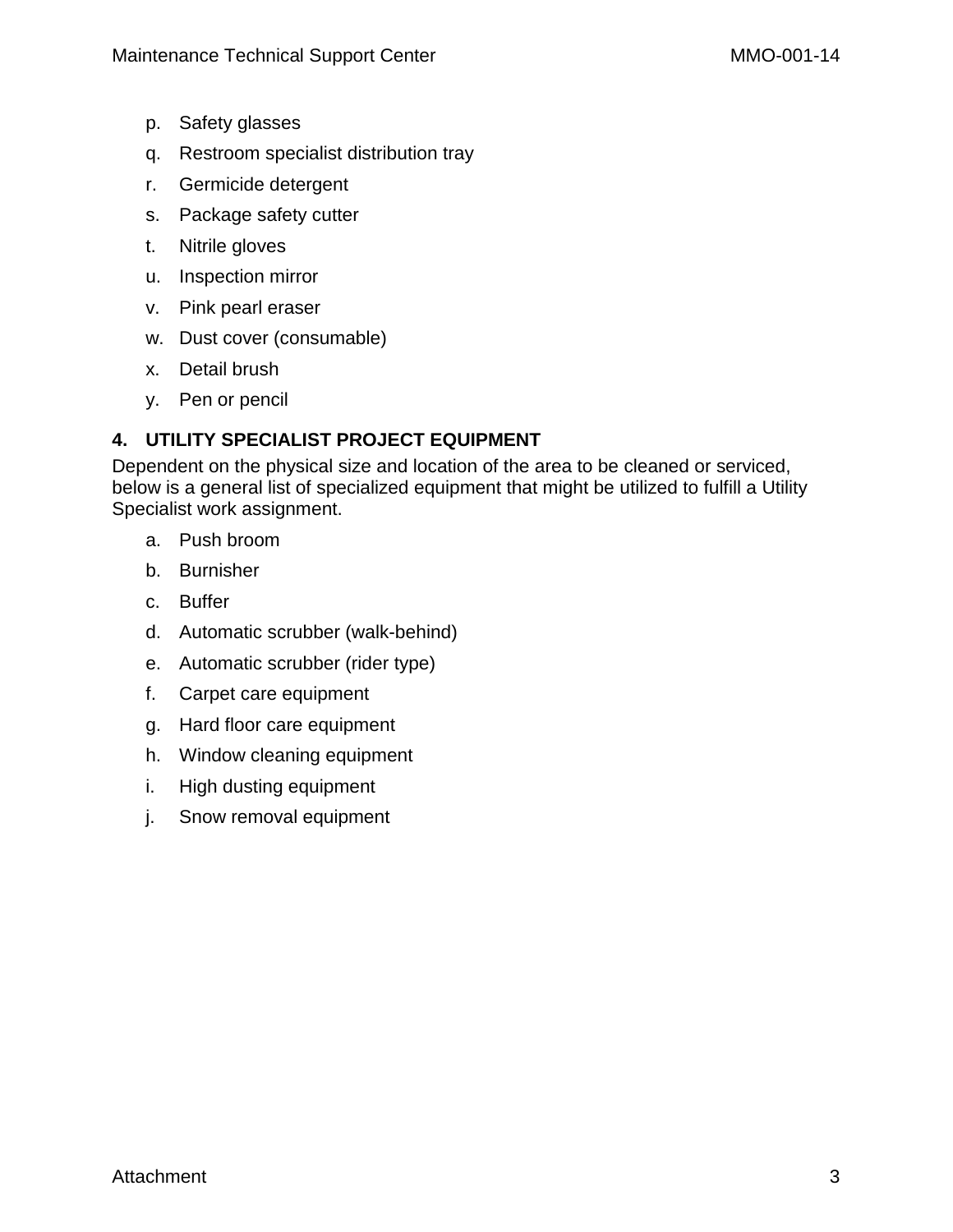#### Attachment C Memorandum of Understanding Re: MS-47 TL-5 Implementation and Maintenance Craft PSE Conversions

• Draft MMO mm14003ae (MMO-003-14) Housekeeping Inspection Techniques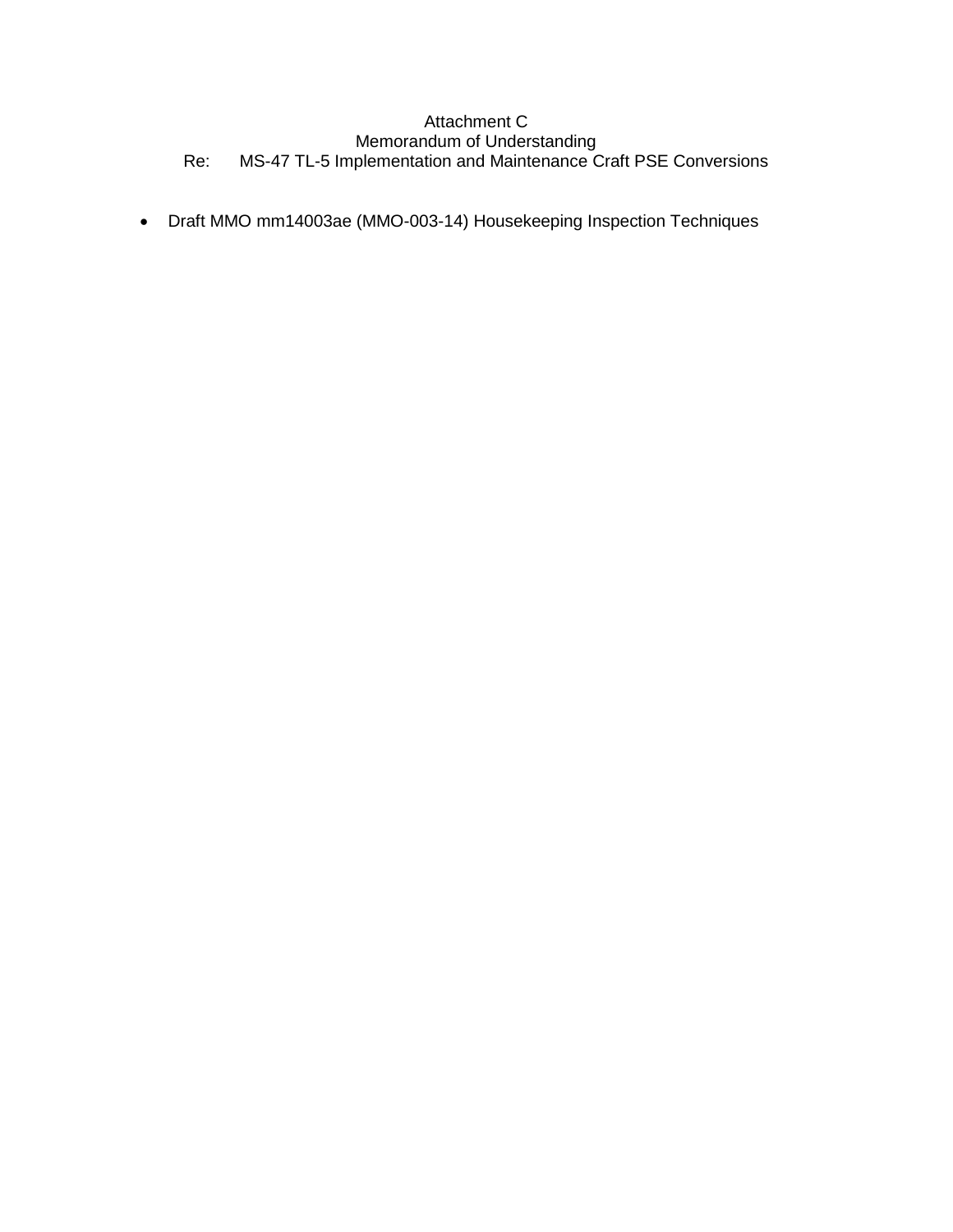## **MAINTENANCE TECHNICAL SUPPORT CENTER HEADQUARTERS MAINTENANCE OPERATIONS UNITED STATES POSTAL SERVICE Maintenance Management Order UNITED STATES**<br>POSTAL SERVICETM

- **SUBJECT:** Housekeeping Inspection Techniques **DATE:** June 27, 2014
	- **TO:** All Offices except where cleaning is provided by lessor

**NO:** MMO-003-14 **FILE CODE:** M wvol:mm14003ae

This Maintenance Management Order (MMO) provides all facilities with detailed Housekeeping Inspection Techniques. Installation heads or their designees must conduct a bi-annual housekeeping inspection in facilities where USPS provides custodial maintenance. When performing the housekeeping inspection, always consider the work activities performed in each inspected area. Routine mail processing generates large quantities of dust and dirt every day. High traffic areas may appear dirty even though they have been recently cleaned. Therefore, the inspector must differentiate between surface dirt and the dirt indicating a lack of adequate cleaning.

Use the inspection techniques and guidelines included in Section 1 and 2 of the Attachment when performing Housekeeping Inspections. This bulletin applies to Acronym ADMIN and Class Code AA.

This bulletin does not require a work order.

Direct any questions or comments concerning this bulletin to the MTSC HelpDesk, online at <http://mtsc.usps.gov/apps/remedyticket/index.cfm> or call (800) 366-4123 or (405) 573-2123.

Robert E. Albert Manager Maintenance Technical Support Center HQ Maintenance Operations

Attachment: Housekeeping Inspection Process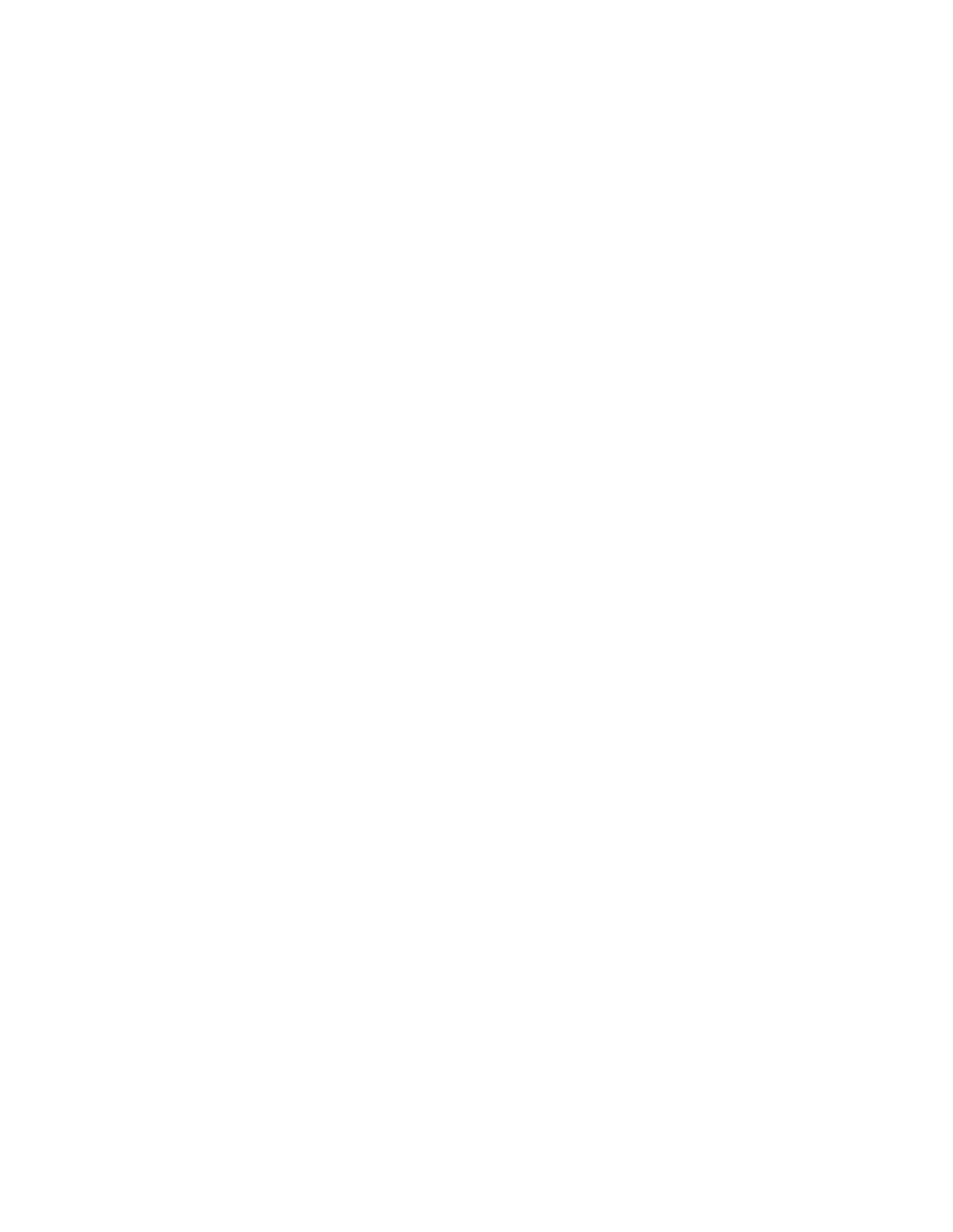## **ATTACHMENT**

### **HOUSEKEEPING INSPECTION PROCESS**

#### **1. GENERAL INSPECTION GUIDELINES**

When performing the housekeeping inspection, always consider the work activities performed in each inspected area. Daily mail processing generates large quantities of dust and dirt. High traffic areas may appear to be dirty even though just recently cleaned. Inspectors must differentiate between surface dirt and imbedded dirt indicating a lack of adequate cleaning.

Before beginning the inspection, become familiar with the facility layout and utilization, and then establish a logical sequence to perform the inspection. Start on the top floor of the facility and walk that floor in a counter clockwise direction. Stand in the center of each room and look completely around it at ceiling level, then look around again at eye level, and finally look around at floor level. In large areas, such as a workroom, it may be necessary to mentally divide the area into smaller sections.

Refer to PS [Form 4851](http://blue.usps.gov/formmgmt/forms/4851.pdf) as a reminder of items to check in each area. Inspect all items (including those listed on the form). Identify, document, and correct all discrepancies and deficiencies.

#### **2. SPECIFIC (BY AREA) CLEANLINESS INSPECTION GUIDELINES**

#### **2.1. RESTROOMS**

- **2.1.1 Restroom Fixtures (Toilets and urinals)**: Look for accumulated dirt and residue on the outside of the bowl and on the base at floor level. Look under the rim inside the bowl for stains and hard water deposits that indicate inadequate cleaning. The bright work (chrome parts) should be clean.
- **2.1.2 Lavatories (Sinks)**: Look for accumulated dirt and soap scum on and around the faucets, on the interior and exterior (including the bottom side) of the sink.
- **2.1.3 Multiple Wash Sinks**: Look for accumulated dirt and soap scum both inside and outside the bowl. The drain should be free of built-up deposits. The base of the sink should be free of deposits that indicate incorrect mopping techniques.
- **2.1.4 Showers**: Look for accumulated dirt and soap scum on the walls and floor of the shower stall. The drain should be free of built-up deposits.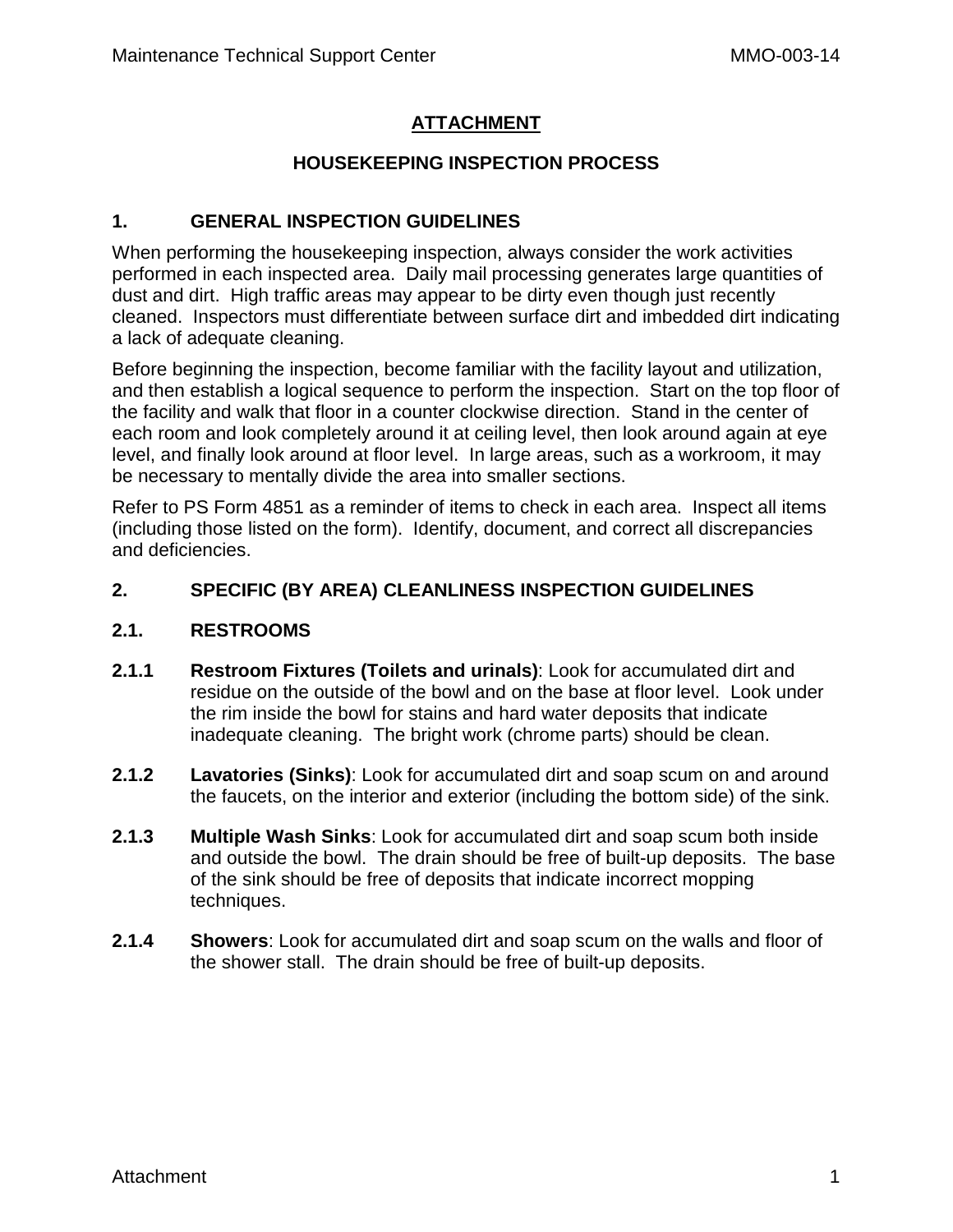- **2.1.5 Partitions:** The partitions should indicate they were recently wiped off and graffiti removed to the maximum extent possible. This is especially important because once graffiti is present; it tends to invite more graffiti. Doors to the stalls should be clean. Be sure to look at the back side of the door.
- **2.1.6 Mirrors**: The glass should be clean.
- **2.1.7 Floors**: Floors must be mopped every cleaning and damp mopped as necessary during policing. The floors should indicate this mopping is being performed. There should not be accumulated dirt in the corners. The baseboards and floor mounted fixtures should be free of marks that indicate incorrect mopping techniques**.**
- **2.1.8 Walls/Doors**: The walls and doors should be cleaned with each restroom cleaning. These surfaces should indicate this damp wiping is being done.
- **2.1.9 General Condition**: The overall appearance of the room should be satisfactory. All items in the room should be clean.

#### **2.2. LUNCH/SWING ROOMS:**

- **2.2.1 Tables:** Look for dried up food deposits and accumulated dirt. Food deposits and gum must be removed. Tables must be damp wiped with every cleaning. The inspection should reveal that this is being performed.
- **2.2.2 Dusting:** All horizontal surfaces must be dusted with every lunch/swing room cleaning. Therefore, there should not be accumulated dust on these surfaces.
- **2.2.3 Drinking Fountains:** The basin should be free of accumulated residue. The drain should be clean. The front and sides should indicate periodic wiping.
- **2.2.3.1 Floors:** The floor in this area must be damp mopped with every cleaning, and spillages being mopped up with every policing. The floor should indicate this mopping is being performed.
- **2.2.4 General Condition:** The area should be neat. The general appearance should be one of a healthful environment.

#### **2.3. LOCKER ROOM:**

- **2.3.1 Dusting:** All horizontal surfaces, including the tops of the lockers, should be dusted with every locker room cleaning. There should not be accumulated dust on these surfaces.
- **2.3.2 Floors:** The floor in this area must be damp mopped with every cleaning; and spillages being mopped up with every policing. The floor should indicate this mopping is being performed.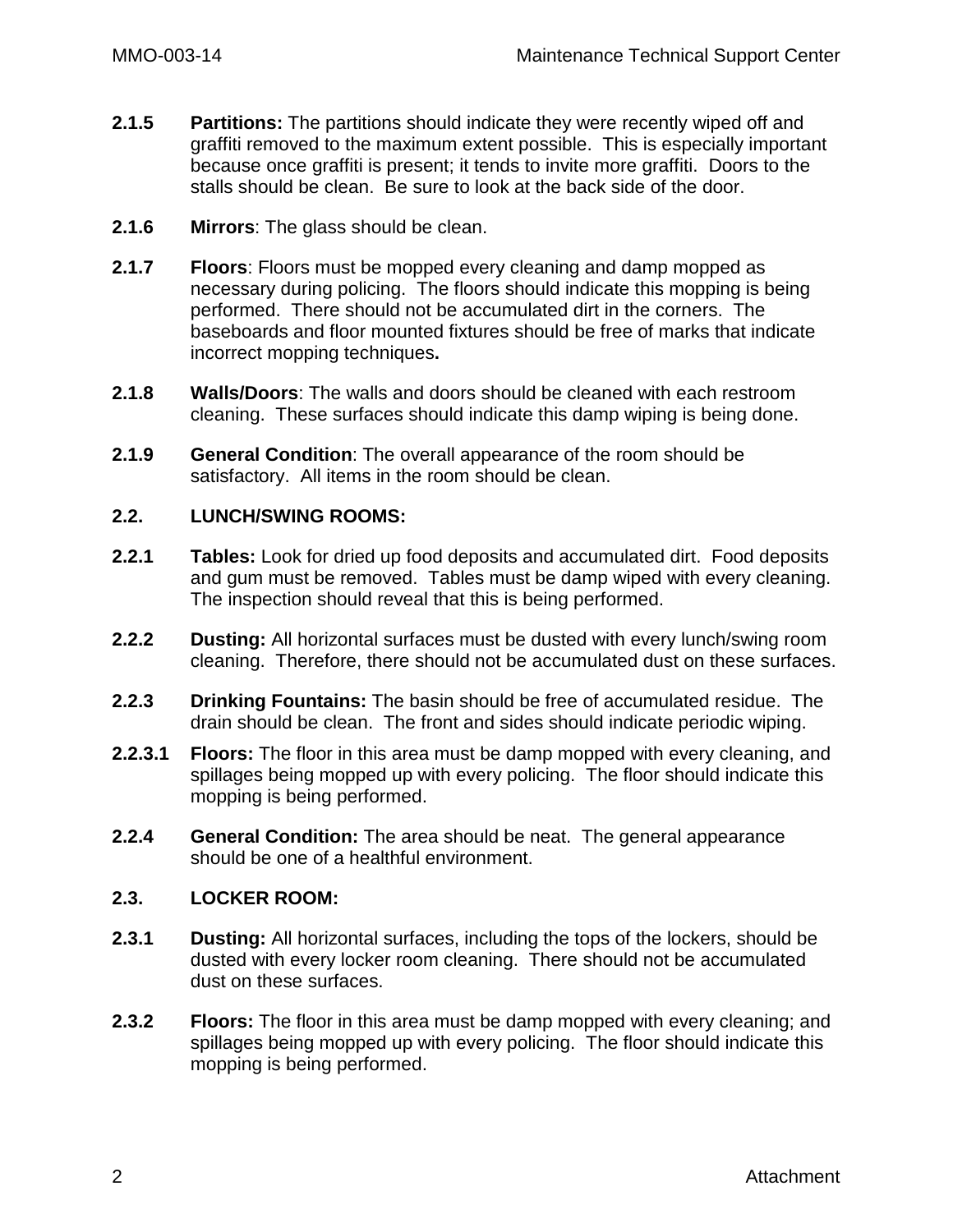**2.3.3 General Conditions:** The area should reflect periodic cleaning. Look for areas where dirt may accumulate such as: window sills, ledges, and under the lockers.

#### **2.4. WORKROOMS:**

- **2.4.1 Dusting:** Cleaning criteria requires dusting all horizontal surfaces with every workroom cleaning.
- **2.4.2 Floors:** Workroom floors should be free of accumulated trash and debris.
- **2.4.3 Walls/Doors:** Walls and doors should be free of smudges.
- **2.4.4 Drinking Fountains:** The basin should be free of accumulated residue. The drain should be clean. The front and sides should indicate periodic wiping.
- **2.4.5 General Condition:** The overall appearance of the workroom should reflect a clean and healthful working environment.

#### **2.5. SUPPLY/STORAGE ROOMS:**

- **2.5.1 Dusting:** All horizontal surfaces in all storage areas must be dusted (without moving the stock) with every cleaning. Look for accumulated dust on shelving.
- **2.5.2 Floors:** Floors must be swept with every cleaning. Look for accumulated dust and dirt in corners and behind supplies stacked on the floor.

#### **2.6. OFFICE SPACE:**

- **2.6.1 Dusting:** Do not judge dusting by looking at desk tops. In many facilities the custodian is limited in dusting the tops of desks by local policy and by the general clutter that is normally found on desks. Look at the sides of the desks and in the chair well. These are good indicators of how well dusting is being performed. Also look at the sides and tops of file cabinets, book cases, and other equipment. None of these areas should have accumulated dust.
- **2.6.2 Trash Cans:** Look for accumulated deposits. Check the bottom of the can for sticking trash. Sticking trash indicates an unclean can and a breeding place for pathogenic micro-organisms.
- **2.6.3 Floors:** Look for accumulations of dust and dirt in difficult to reach areas. These difficult-to-reach areas are often neglected, especially in carpeted offices.
- **2.6.4 General Condition:** The overall appearance should be pleasing to the eye. Excessive clutter is detrimental to effective cleaning and can pose a safety concern. Look at other areas that may indicate poor cleaning such as smudges and fingerprints on glass surfaces and walls.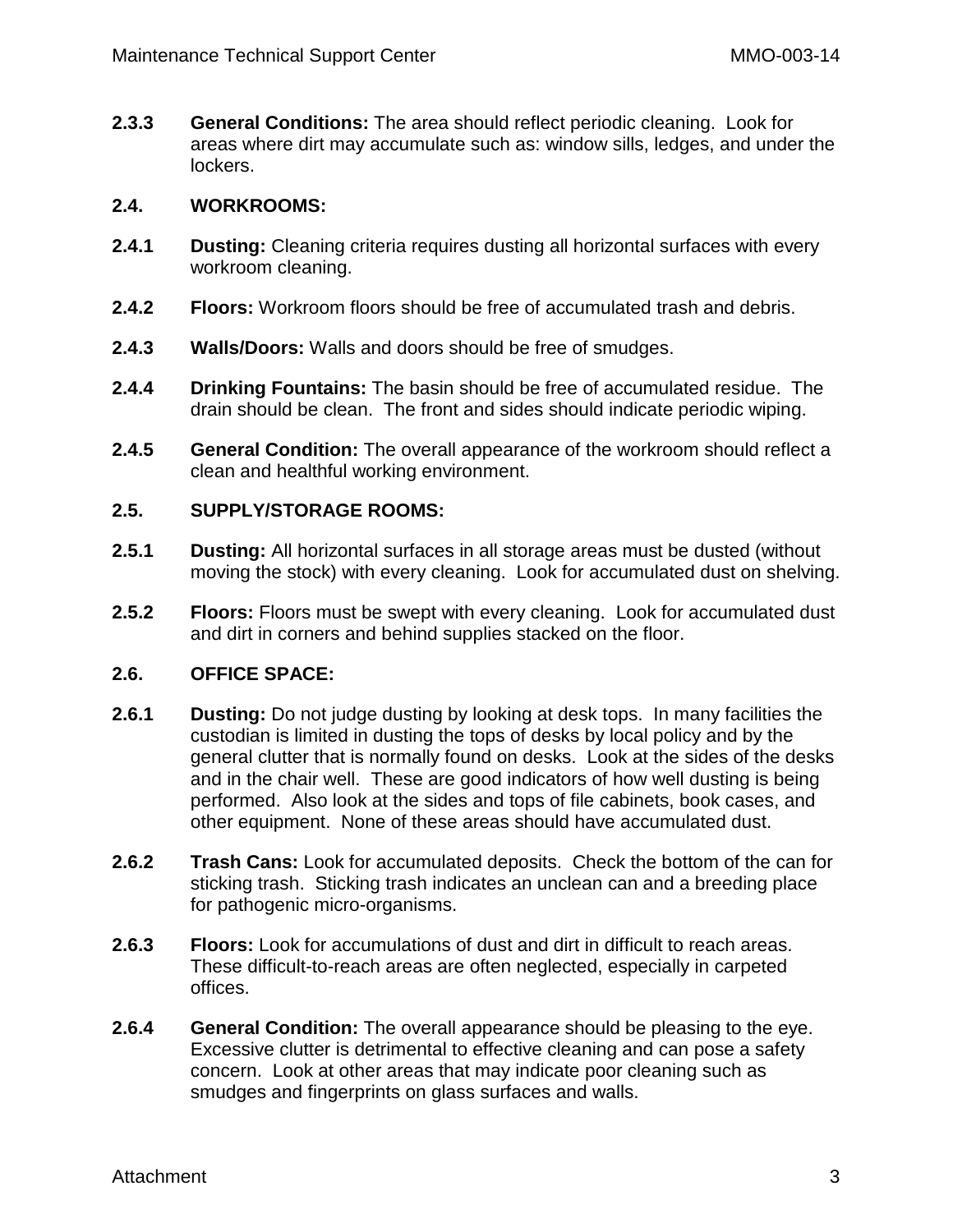### **2.7. ELEVATORS:**

- **2.7.1 Floors:** The floors must be swept and damp mopped or vacuumed if carpeted, with every cleaning. Look for accumulated dust and dirt.
- **2.7.2 Walls/Doors:** The walls and doors should indicate damp wiping. Smudges and heel marks should be scrubbed off.
- **2.7.3 General Condition:** The passenger elevators, especially public use elevators, should be clean in appearance.

#### **2.8. EXTERIOR AREAS:**

- **2.8.1 Policing:** Look for accumulated trash, cigarette butts, etc., along fence lines and along any other barrier that makes a natural stopping place for windswept litter.
- **2.8.2 Sidewalks:** Look at the sidewalks for accumulated cigarette butts and trash. These surfaces should indicate they are being periodically swept.
- **2.8.3 Parking/Maneuvering:** Look for accumulated debris at entrances, next to the building, around parking blocks, and next to the dock. Truck wells are natural collection spots for wind-swept trash. Look around any outside trash containers for accumulated trash. These areas should indicate they are being periodically swept.
- **2.8.4 Platforms**/**Docks**: Look in the corners and along the edges of the dock. The dock area should not have accumulated debris.
- **2.8.5 Hedges**/**Shrubs**: Hedges/Shrubs should not have large outcroppings of growth that indicate poor maintenance.
- **2.8.6 Lawn**: The lawn should be neatly trimmed and edged. The appearance of lawn edging is an indicator of proper lawn care.

## **2.9. SERVICE/BOX LOBBIES:**

- **2.9.1 Desk/ Tables:** Desks and tables should be dusted with every lobby cleaning. Customer supplies should be neatly arranged.
- **2.9.2 Trash Cans:** Trash cans must have a clean liner.
- **2.9.3 Glass Cleaning:** The glass in the lobby doors must be cleaned every time the lobby is cleaned. Other lobby glass must be clean. Glass exposed to the weather tends to show dirt before interior glass. If present, the glass covering the bulletin board should be clean.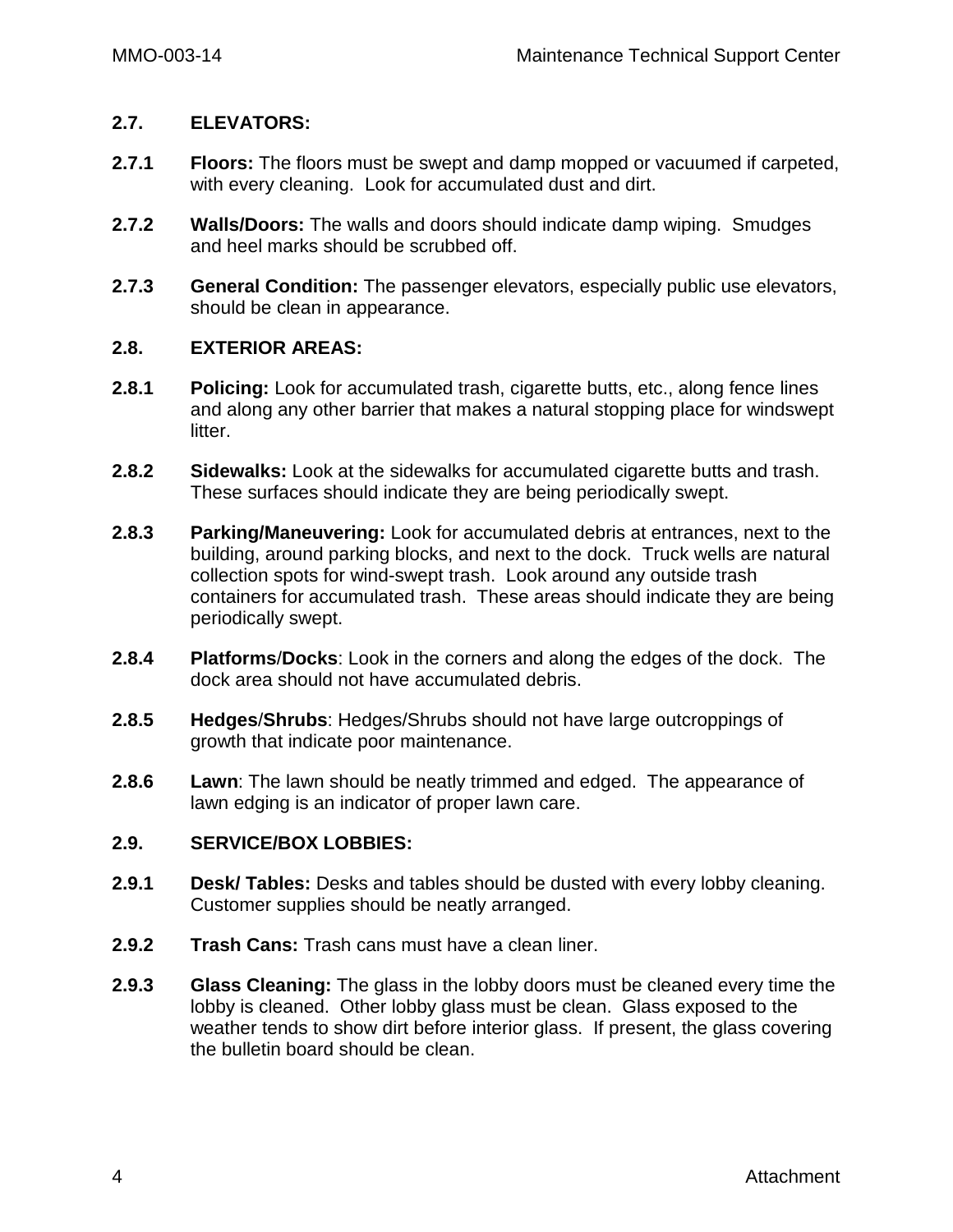- **2.9.4 Walls/Counter Fronts:** Smudges must be removed from walls and counter fronts with every lobby cleaning. These surfaces should indicate they are being periodically cleaned.
- **2.9.5 Floors:** Floors must be swept with every cleaning. Look for accumulated dust and dirt in the corners and under lobby desks.
- **2.9.6 Screenline:** The screenline is the customer service counter, post office boxes, and all the other structure that separate the customer area in front of the counter from the employee area behind the counter. The screenline should be free of accumulated dust and dirt.
- **2.9.7 General Condition:** Look at the lobby as the customer would see it. The lobby should appear neat and orderly.

#### **2.10. STAIRWAYS:**

- **2.10.1 Steps and Landings:** Look for accumulated dust and dirt on the stairs and landings.
- **2.10.2 Walls/Doors:** Smudges must be removed from the walls and stairway doors with every stairway cleaning. These surfaces should indicate they are being spot cleaned.
- **2.10.3 Railings:** On stairs with railings that have a top and bottom rail, check the bottom rail for cleanliness. The top rail is cleaned by normal use.

#### **2.11. CORRIDORS:**

- **2.11.1 Floors**: The floors should be free of accumulated dust and dirt. Look in the corners and along the baseboards.
- **2.11.2 Walls:** Smudges must be removed from walls with every corridor cleaning. These surfaces should indicate they are being periodically cleaned.

#### **2.12. JANITORS (CUSTODIAL) CLOSET:**

- **2.12.1 Floors**: The floors should be free of accumulated dust and dirt. Look in the corners and along the baseboards. The floor should indicate damp mopping is being performed.
- **2.12.2 Walls**: Smudges must be removed from walls with every cleaning. These surfaces should indicate they are being periodically cleaned.
- **2.12.3 Sink**: Look for accumulated dirt and soap scum on and around the faucets, on the interior and exterior of the sink.